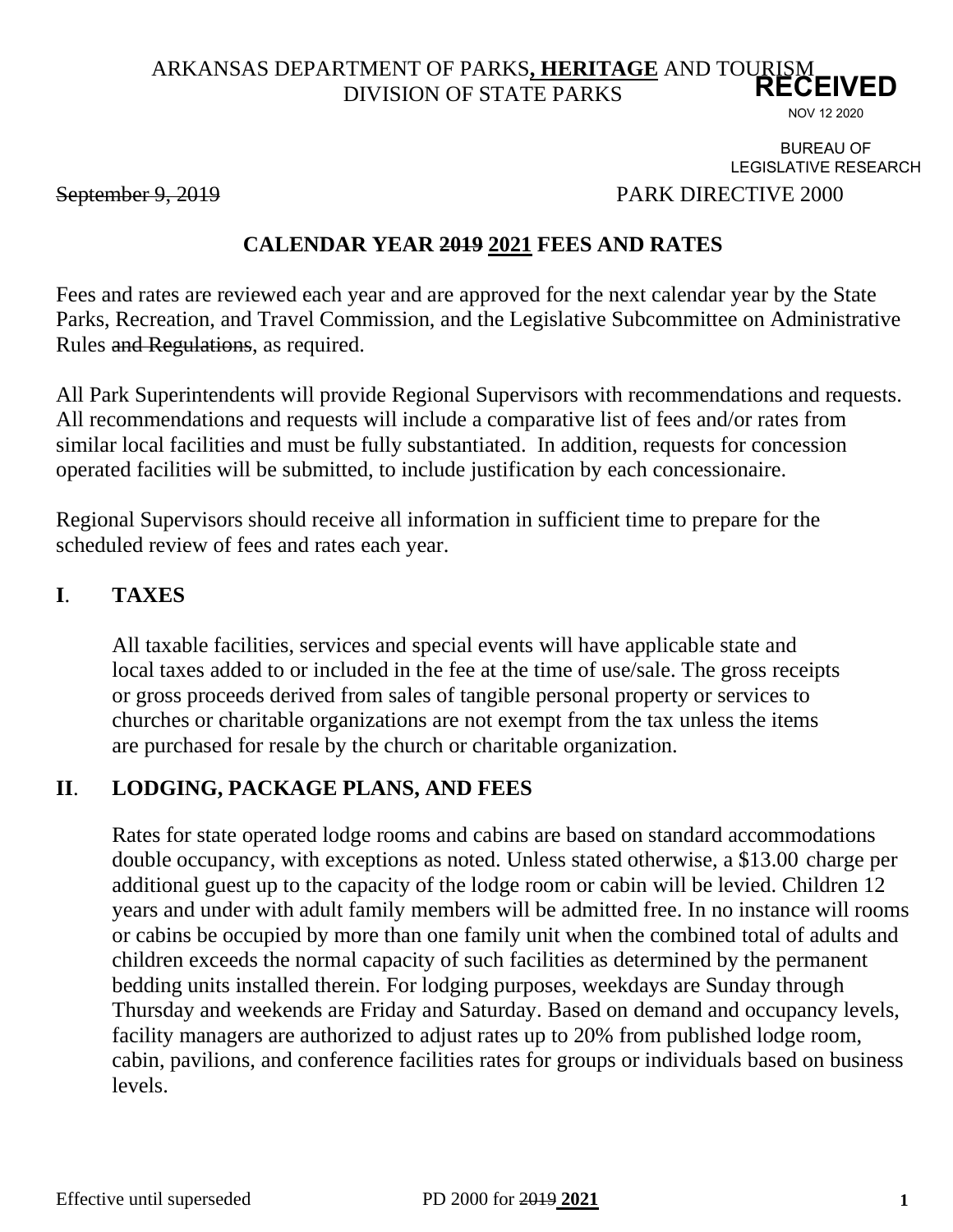A. GROUPS - Any party reserving ten (10) or more lodge rooms or four (4) or more cabins will be considered a group.

Facility Managers are authorized to negotiate room rates with groups in discount increments up to 20%. One room may be comped for each fifteen (15) rooms rented. Flat rate room requests are negotiated from average cost. For tour groups, managers will comp one room per group and one meal for Tour Directors. If the group is sufficiently large, two rooms can be comped.

## B. PACKAGE PLANS – APPLIES TO ALL STATE PARKS

- 1. BASIC PLANS Package plans are authorized with up to 15% discount from retail price of all items (12% target).
- 2. SPECIAL PERIOD PACKAGES In order to increase revenue and promote the off season, all parks may offer package plans for special events and/or time frames. Package plan ideas, including rates, must be submitted to the Director of State Parks or designee for approval.
- C. GOVERNMENT RATES For the purpose of increasing occupancy, lodge parks are authorized, Sunday through Thursday, to honor the maximum Federal and State rate for individuals on government business (includes Ozark Folk Center). Current rates may be viewed at [http://www.gsa.gov,](http://www.gsa.gov/) travel resources, per diem rates, from the downloadable file.
- D. DESIGNATED DOG FRIENDLY CABIN AND LODGE FEES A nonrefundable \$40 per dog fee, maximum of two (2) dogs, will be collected at check-in and covers the duration of the renter's stay. No charge for qualifying service animals for visitors with disabilities. (see: [http://www.ada.gov/service\\_animals\\_2010.htm\)](http://www.ada.gov/service_animals_2010.htm)
- E. OTHER FEES Guests staying in 100% pet free facilities will be liable and responsible for all costs associated with cleaning and or repair of rooms or cabins registered in their name that have been damaged by pets or animals in their care or belonging to them (a minimum \$200 fee will be assessed). All state park cabins, lodge rooms, and indoor facilities are smoke free. Guests will be liable and responsible for a minimum of \$200 cleaning fee associated with the cleaning of a cabin, lodge room, or indoor facility registered in the guest's name, that has been affected by the burning of tobacco or other products.

.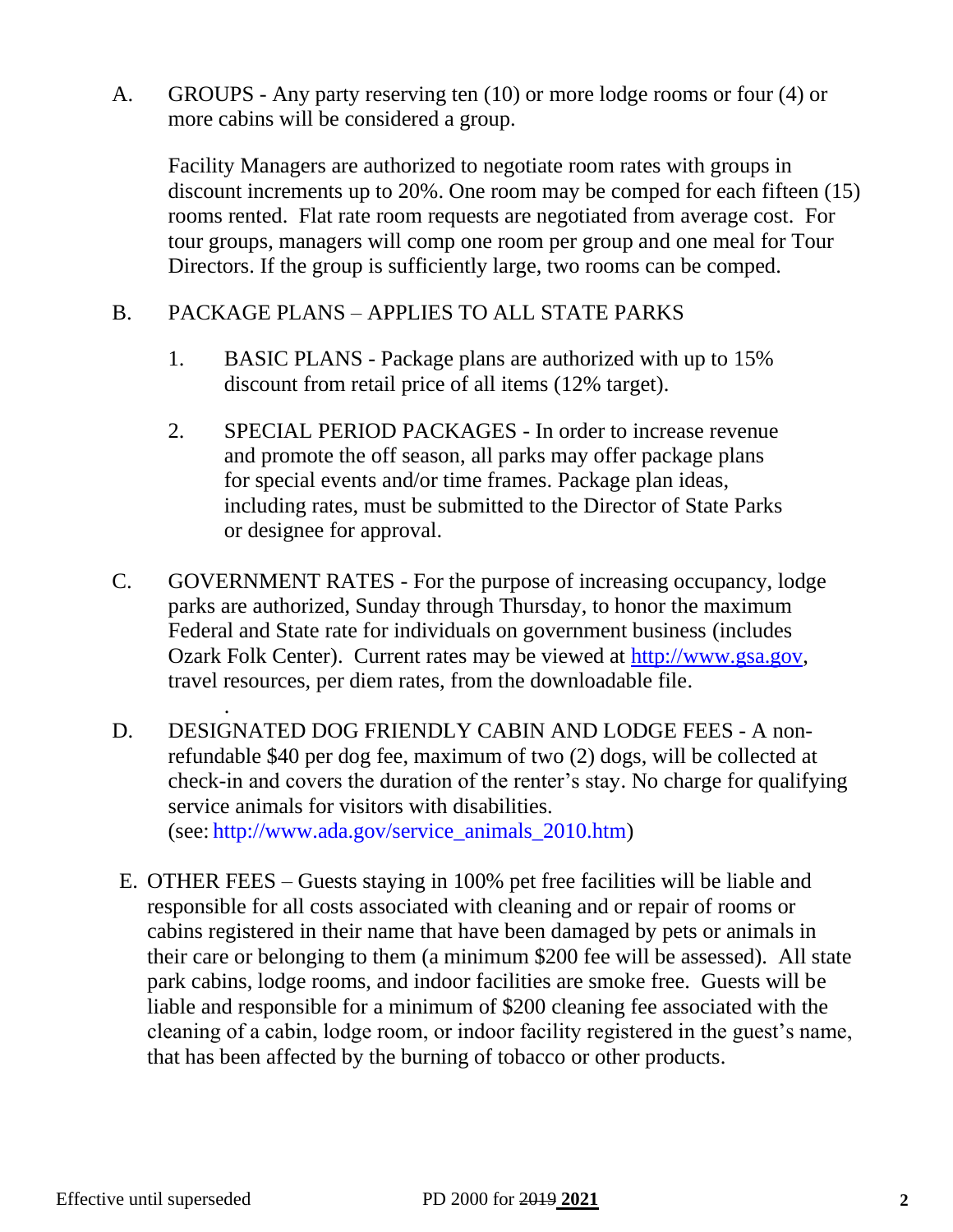## F. CANCELLATION FEES –

- a. Cabins, Lodge Rooms, YURTs, Rent-an-RV, Rent-a-Tent, and camper cabins must be cancelled prior to two days before the reservation arrival date to receive a refund less a 10% reservation fee.
- b. Campsites will be charged a non-refundable reservation deposit for one night's full camping fee per site, plus tax.
- c. All no shows will be charged the first night of the reservation and the room or cabin will be placed back out for rental as of 10:00 a.m. the following morning.
- d. No refund will be made for early departure on a two-day reservation or a three-day holiday weekend reservation.

## **III. CAMPING**

- A. CAMPSITES DEFINED / FEES The majority of state park campsites have water and electric hookups, picnic tables, grills, and lantern hangers. Some are combination RV / Tent sites. Flush toilets, hot showers, and dump stations are located in most areas. In addition, tent and hike-in sites are available.
	- 1. Overflow Areas These are not designated campsites, but spaces in open fields, parking areas, and similar locations that may be assigned when all developed campsites are occupied.
	- 2. Symbols for campgrounds are: Water; Sewer; 50 Amp = 50 Amp Electrical;  $30 \text{ Amp} = 30 \text{ Amp}$  Electrical

| 3. | Fees for Campsites are as follows:                 |           |
|----|----------------------------------------------------|-----------|
|    | Class AAA - Water/50 Amp/Sewer                     | \$36.00   |
|    | Class AA - Water/30 Amp/Sewer                      | \$32.00   |
|    | Class A - Water/50 Amp                             | \$29.00   |
|    | Class B - Water/30 Amp                             | \$23.00   |
|    | Class C - Water or 30 Amp                          | \$18.00   |
|    | Class D - No Hookups and Tent Sites                | \$14.00   |
|    | Group Area - Devil's Den and Petit Jean            | \$90.00   |
|    | Group Camp - Cossatot River                        | \$79.00   |
|    | Group Camp - Maple Flats Mississippi River         | \$32.00   |
|    | No Hookups; Vault Toilet only; Must be reserved    |           |
|    | Airport Camping - Water/30 Amp - Petit Jean        | \$23.00   |
|    | Self-Pay Dardanelle Area W/E                       | \$23.00*  |
|    | Horse Camp - Village Creek                         | \$23.00   |
|    | Horse Camp - Devil's Den                           | \$19.00   |
|    | Tent Sites - Cossatot River & Delta Heritage Trail | $$16.00*$ |
|    | Overflow w/30Amp - Jacksonport & Lake Catherine    | \$17.00   |
|    | <b>Overflow</b> - Petit Jean<br><del>16.00</del>   | \$20.00   |
|    | Overflow                                           | \$13.00   |
|    |                                                    |           |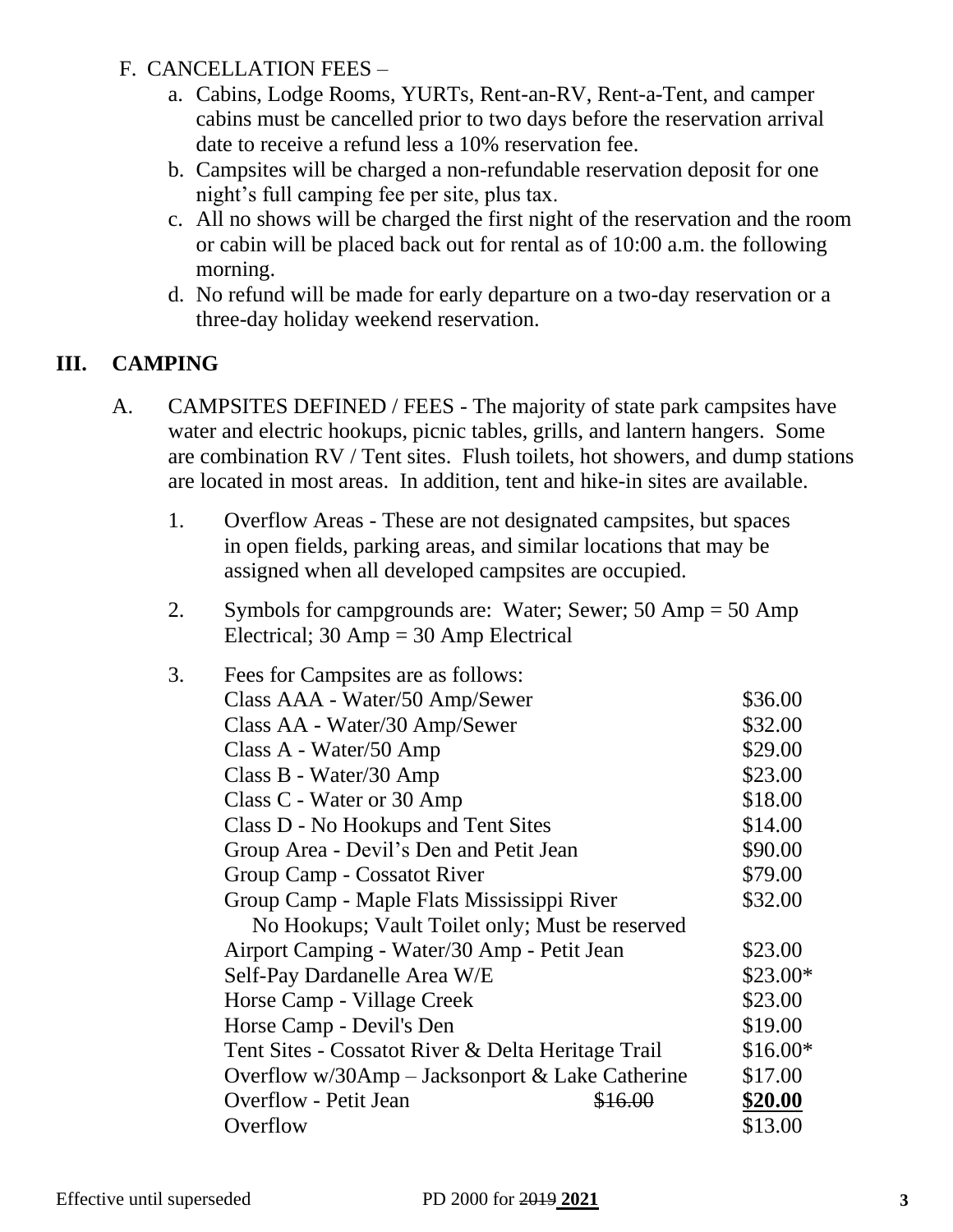Non-registered campers will be charged \$ 6.00 per use to use dump stations (\*Self Pay - Tax included)

- B. GROUP CAMPING Superintendents may, at their discretion, permit groups to substitute work in the park, such as cleanup, planting seedlings, trail work, etc., in lieu of fee payment. In the event such groups are permitted to camp in regular campsites (only if a special area is not available), the regular campsite fee will be charged (unless it is waived for a prearranged work project) and the number of camping units as defined in Item 1, PD 3015, will not be exceeded. (See specific park pages for group rates.)
- C. DISCOUNTS In accordance with PD 2000.2:

Current Arkansas residents 62 and over will be admitted to campgrounds at one-half the regular campsite fee Sunday through Thursday nights and at a 25% discount weekends and holidays. Out-of-state citizens 62 and over will receive a 25% discount Sunday through Thursday nights and no discount on weekends or holidays.

The discount to senior citizens does not apply to Rental Camping Facility Options.

**NOTE:** Government issued photo identification with date of birth is required as proof of age. Forms of ID include:

> Drivers License U. S. Passport U. S. Military ID Card Military dependent or retiree ID Card United States Permanent Resident Card

U. S. Citizens with 100% total and permanent disability will be admitted to campgrounds at one-half the regular campsite fee year round. The discount to disabled citizens **does not** apply to Rental Camping Facility Options.

Current written proof of 100% total and permanent disability is required. (See P. D. 2000.2)

## E. RENTAL CAMPING FACILITY OPTIONS

Rent-A-Camp - Offers a campsite with a large wall tent anchored to a wooden deck. Each Rent-A-Camp offers two cots with foam mattresses, a lantern, a two-burner stove, and an ice chest. Linens are not furnished. A picnic table, lantern holder and grill are nearby. Rent-A-Camp is available at Bull Shoals-White River State Park and Lake Catherine State Park. Two dogs per Rent-A-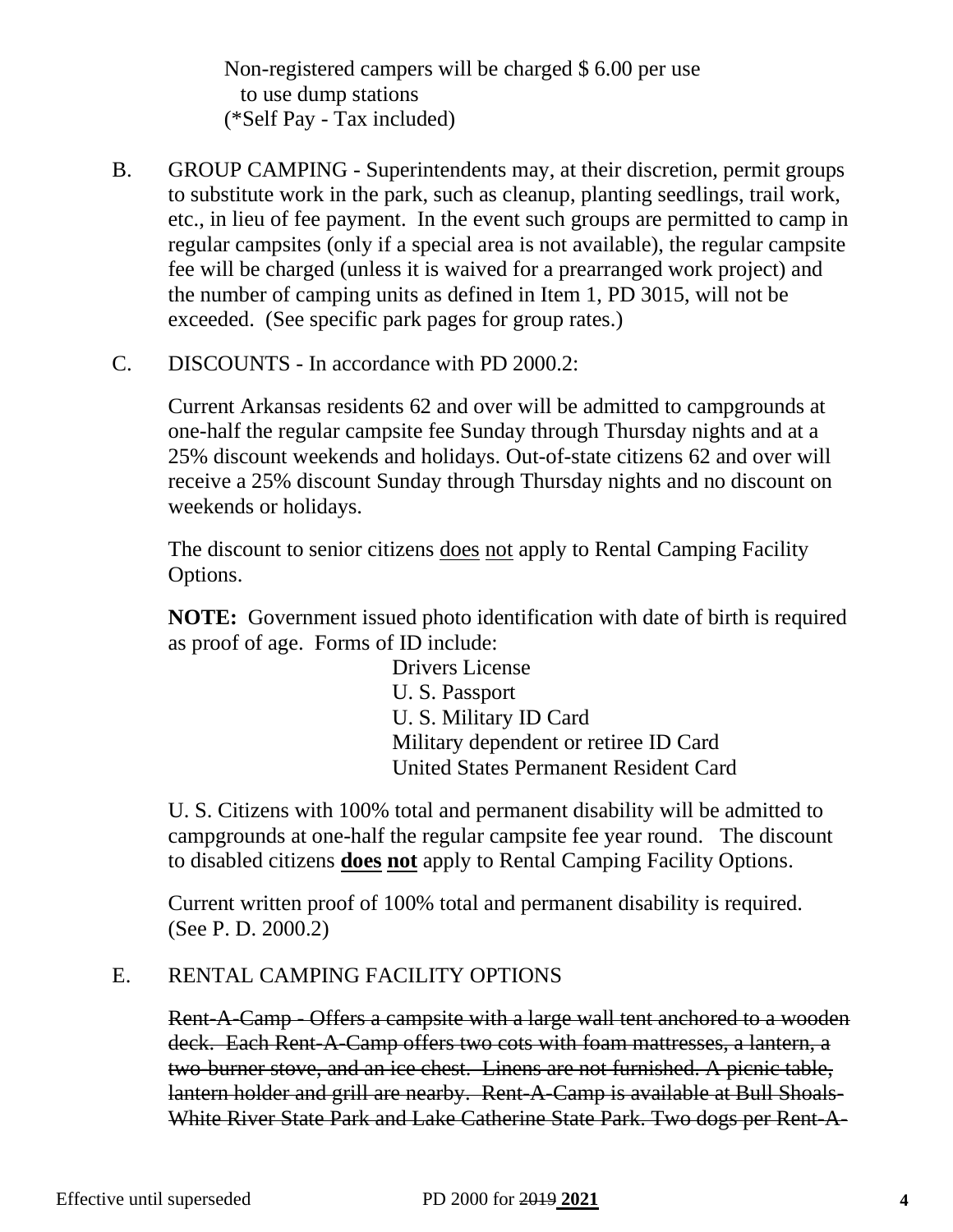Camp are allowed, owner is responsible for any damage, and dogs may not be left alone in Rent-A-Camp. The rate is \$42.00 per day.

Rent-An-RV - A fully equipped RV that sleeps up to eight persons features a private bath with shower, deck with gas grill, heat, air conditioning, refrigerator, microwave, stove, television, and gas grill. Linens are not furnished but cooking and eating utensils are.

Rent-An-RV is available at Bull Shoals-White River State Park at the rate of \$90.00 and Cane Creek State Park at the rate of \$90.00 per night.

Rent-A-Yurt - A yurt is a large round high walled tent that sleeps up to six persons. It has wood floors, electricity, screened windows, and a locking door. Yurts are equipped with cots, a lantern, stove, ice chest, broom, and dust pan. Linens are not furnished. Two dogs per Yurt are allowed, owner is responsible for any damage, and dogs may not be left alone in Yurts. Yurts are available at Daisy, DeGray Lake Resort, Lake Catherine, Lake Charles, and Petit Jean State Parks. The rate is \$58.00 per night.

Rent-A-Camper Cabin - Available at Devil's Den, Crowley's Ridge, **Mississippi River State Park,** and Lake Ouachita State Parks. Units include bunk beds, heat, and air, but **DOES NOT** include kitchens or bathrooms. Linens are not furnished. Two dogs per cabin are allowed, owner is responsible for any damage, and dogs may not be left alone in cabins. The rate is \$68.00 per night.

**NOTE:** Discounts do not apply to any Rental Camping Facility Options.

OTHER FEES - Guests will be liable and responsible for a **minimum** \$200 cleaning fee associated with the cleaning of a camping facility registered in the guest's name that has been affected by the burning of tobacco or other products.

## **IV**. **GROUPS / GROUP DAY-USE FACILITIES / SPECIAL EVENTS**

#### A. SCHOOL GROUPS

Special rates are provided to school groups from grades kindergarten through college (public, private, and home schools) on interpretive tours. Advance notice must be given. Teachers and bus drivers admitted free. One chaperone admitted free for every 15 students.

#### B. GROUP FACILITIES

Group day-use facilities may be used only on advance payment of rental fee and clean-up deposit when deemed necessary by the Park Superintendent. Advance payments should be deposited immediately upon receipt. Clean-up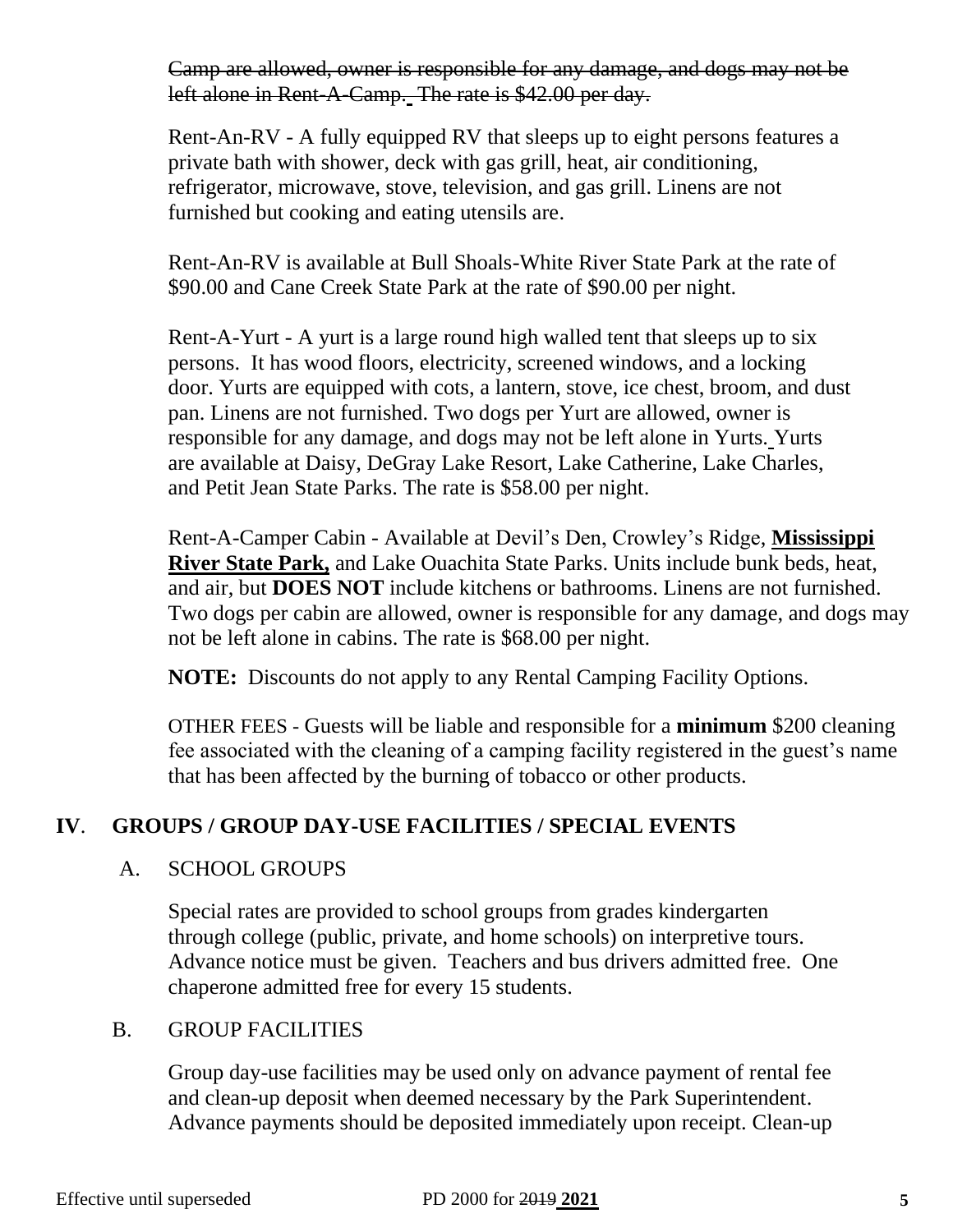until after use and facility inspection. Superintendents may, at their discretion, permit use of day-use picnic pavilions by individuals or groups without charge if services to the park are involved.

deposits determined by group size should be requested on day of use and held

In those instances where facilities not subject to a user fee such as fishing piers, gazebos, overlooks, amphitheaters, etc., are reserved for special events (such as weddings, etc.), a \$74.00 fee will be charged for each two hour use period.

Use periods outside of 8:00 a.m. to 10:00 p.m. will be at the discretion of the superintendent. All income from this will be coded to 4048009000-Group Facilities.

**NOTE:** These facilities are considered closed to the public during rental use periods.

## C. SPECIAL EVENTS

A \$5.00 parking fee (tax included) will be charged during special events.

## D. FESTIVAL TENT - 30' x 90'

Festival tents are available for use by the public at \$1,600 plus \$75 for each additional day, and \$1.00 per mile from the point of transport. Tents are available from each state park region office location. Set-up and takedown are included.

## **V**. **SWIMMING POOLS**

Swimming pools may be rented for private parties outside normal hours. Lifeguards will be furnished by the park. Minimum rental time will be two hours. Rates will vary according to the size of pool party. A discount of up to 10% is authorized when a swimming party is part of a package plan.

**NOTE:** There will be no swimming charge for children under two, limited to three children per paying adult. Children age ten and under must be accompanied by an adult 18 years or older.

Family Season Pass \$185.00

Two named adults in the same household and their children under age 18. This allows unlimited visits to the following pools and beaches (excluding lodge pool):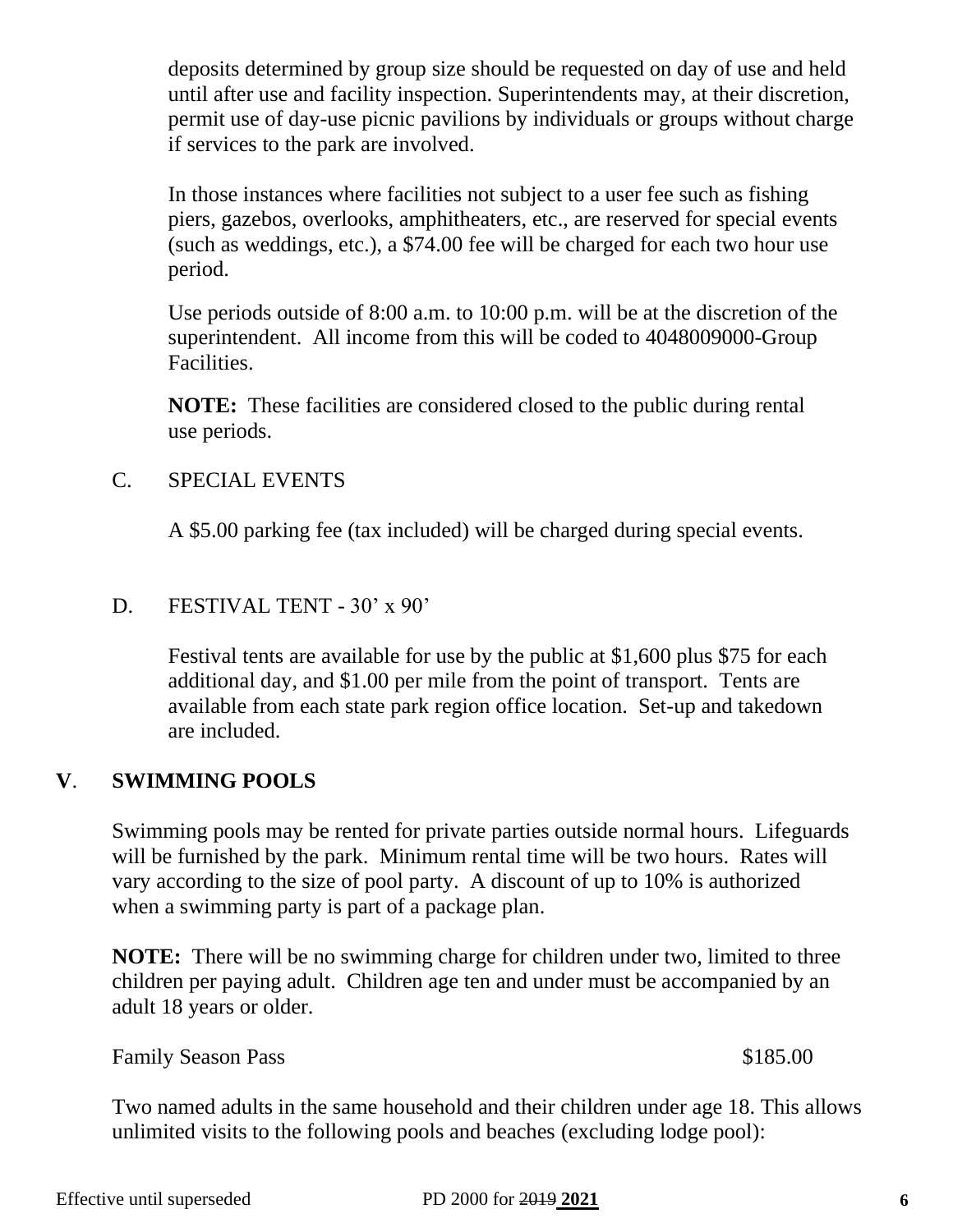| Crowley's Ridge State Park Devil's Den State Park |                     | Lake Chicot State Park                                                            |
|---------------------------------------------------|---------------------|-----------------------------------------------------------------------------------|
| Lake Fort Smith State Park                        | Mt. Nebo State Park | Petit Jean State Park                                                             |
|                                                   |                     | Withrow Springs State Park Woolly Hollow State Park Crater of Diamonds State Park |

Two named adults in the same household and their children under age 18. A family swimming pass allows unlimited visits to the parks listed above and Diamond Springs Water Park.

## **VII. MISCELLANEOUS EQUIPMENT RENTAL (Where available)**

| Complimentary with pavilion rental - or - $$6.00$ per use |                | \$6.00 deposit    |
|-----------------------------------------------------------|----------------|-------------------|
| <b>Badminton Set</b>                                      | Bat and Ball   | <b>Basketball</b> |
| Croquet Set Horseshoe Set                                 | Football       | <b>Tables</b>     |
| Miscellaneous Equipment Rental (Continued)                |                |                   |
| Tennis Rackets (including balls)                          | Volleyball Set | DVD's             |

Equipment must be returned by closing time at the Visitor Information Center.

Traveling Educational Nature Trailer (T. E. N.T.) \$6.00 per night/per person **NOTE:** The T.E.N.T is available for park sponsored events only.

## **VIII. MARINA BOAT RENTAL DEPOSITS**

Rental of boats with 25hp or smaller gasoline powered outboard motors may require a rental deposit not to exceed \$50.00.

## **IX**. **STATE PARKS**

Applicable fees and rates for State Parks are listed by park and facility.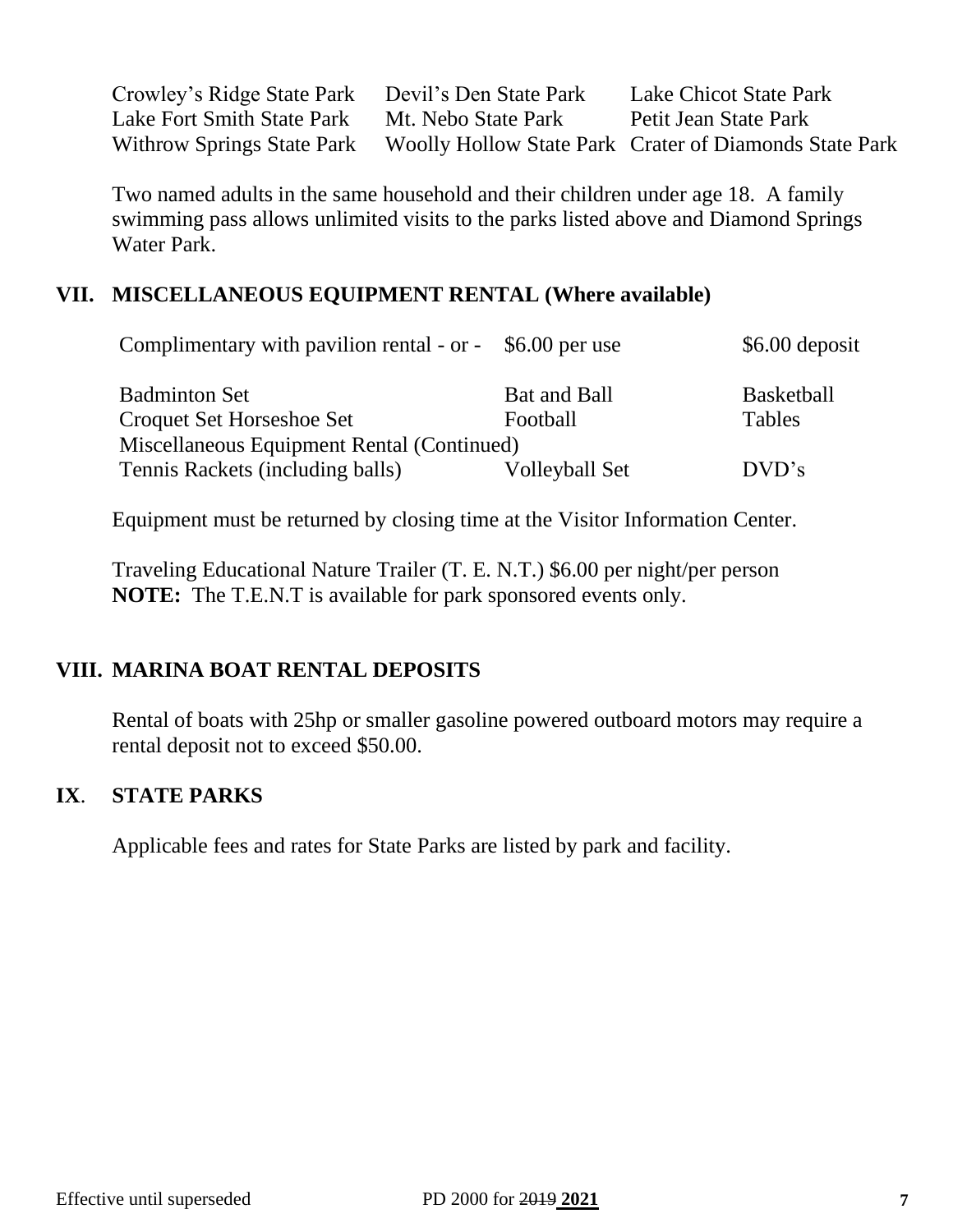## **ARKANSAS MUSEUM OF NATURAL RESOURCES STATE PARK**

## MUSEUM

No charge for admission

#### MUSEUM MEETING AREAS (100 person capacity)

Indoor Meeting Room \$132.00 per use Outdoor Group Area  $\frac{1}{2}$  \$ 79.00 per use<br>Clean-up Deposit \$ 50.00 Clean-up Deposit (See Group Facilities on page 9)

LIBRARY (40 person capacity)

Meeting Room \$ 85.00 per use Clean-up Deposit \$ 50.00 (See Group Facilities on page 9)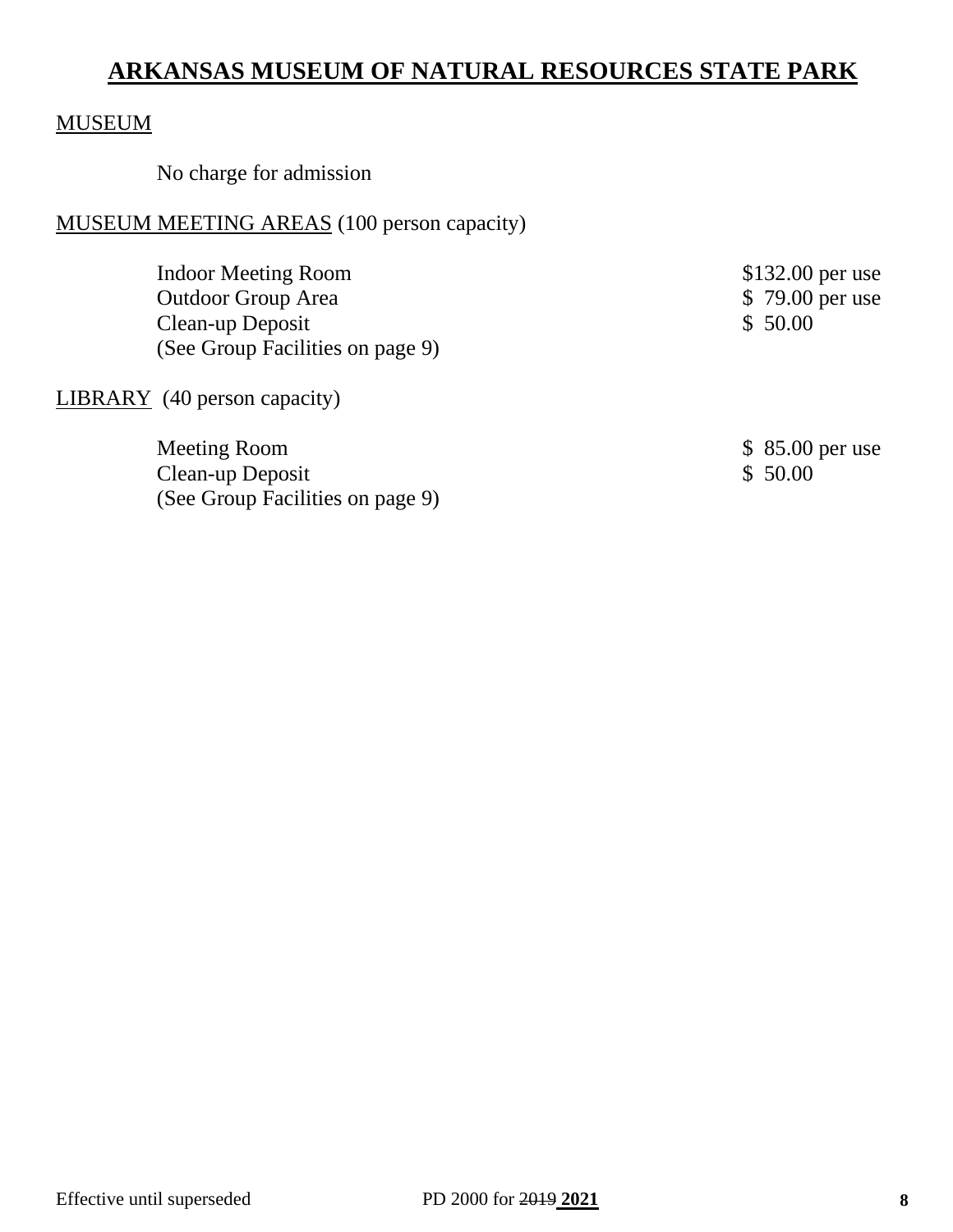# **ARKANSAS POST MUSEUM STATE PARK**

## MUSEUM

No charge for admission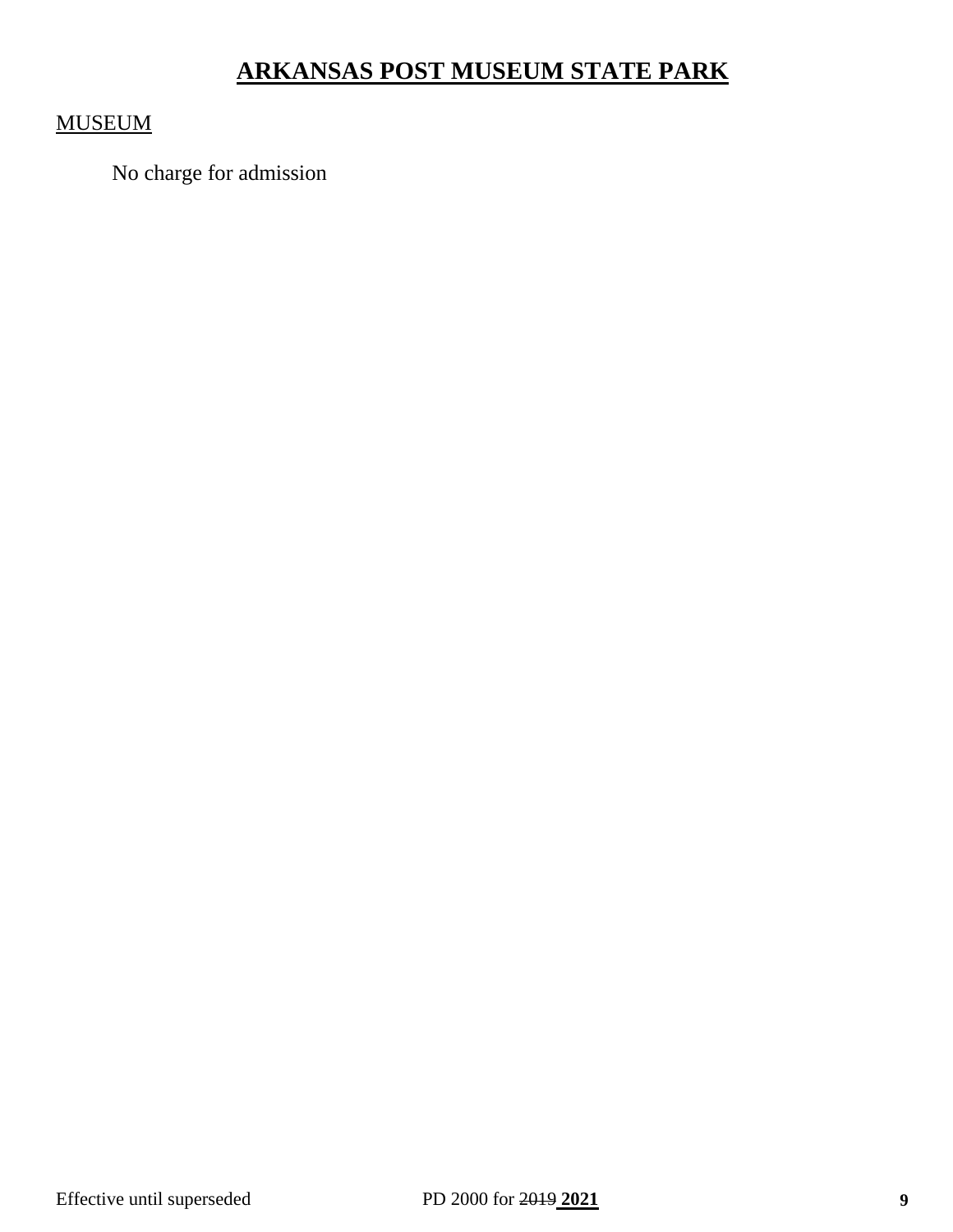# **BULL SHOALS – WHITE RIVER STATE PARK**

| <b>CAMPING</b>                                                                                                              |                                                                                                    | <b>Per Day</b>                                          |
|-----------------------------------------------------------------------------------------------------------------------------|----------------------------------------------------------------------------------------------------|---------------------------------------------------------|
| Class AAA - Water/50 Amp/Sewer<br>Class A - Water/50 Amp<br>Class B - Water/30 Amp<br>Class D - No Hookups and Tent Sites   |                                                                                                    | \$36.00<br>\$29.00<br>\$23.00<br>\$14.00                |
| <b>RENTAL CAMPING FACILITY OPTIONS</b> (See Page 8)                                                                         |                                                                                                    |                                                         |
| Rent-An-RV<br>Seven night RV special                                                                                        |                                                                                                    | \$90.00 per day<br>\$563.00                             |
| <b>NOTE:</b> Discounts do not apply to any Rental Camping Facility Options.                                                 |                                                                                                    |                                                         |
| <b>GROUP FACILITIES</b>                                                                                                     |                                                                                                    |                                                         |
| <b>Standard Pavilion Open</b><br><b>Visitor Center Meeting Room</b><br>Visitor Center Meeting Rooms (2)<br>Clean-Up Deposit | $$158.00$ per use<br>\$237.00 per use<br>\$125.00 per use                                          | \$74.00 per day<br>\$237.00 per day<br>\$395.00 per day |
| <u>TROUT DOCK</u>                                                                                                           |                                                                                                    |                                                         |
| 20 ft. Commissary Johnboat<br>with 15 hp motor<br>Kayak - Tandem                                                            | \$100.00 per $\frac{1}{2}$ day<br>includes fuel<br>$$15.00$ per $\frac{1}{2}$ day<br>8.00 per hour | \$130.00 per day<br>includes fuel<br>\$25.00 per day    |
| Kayak - Solo                                                                                                                | \$10.00 per 1/2 day<br>7.50 per hour<br>\$                                                         | \$18.00 per day                                         |
| Canoe or Kayak (haul back included)<br>Shuttle Service for private boat                                                     | \$50.00 per trip                                                                                   | $$60.00$ per trip                                       |
| Local Canoe rental in park area<br>during low water                                                                         | \$20.00 per 1/2 day                                                                                | \$25.00 per day                                         |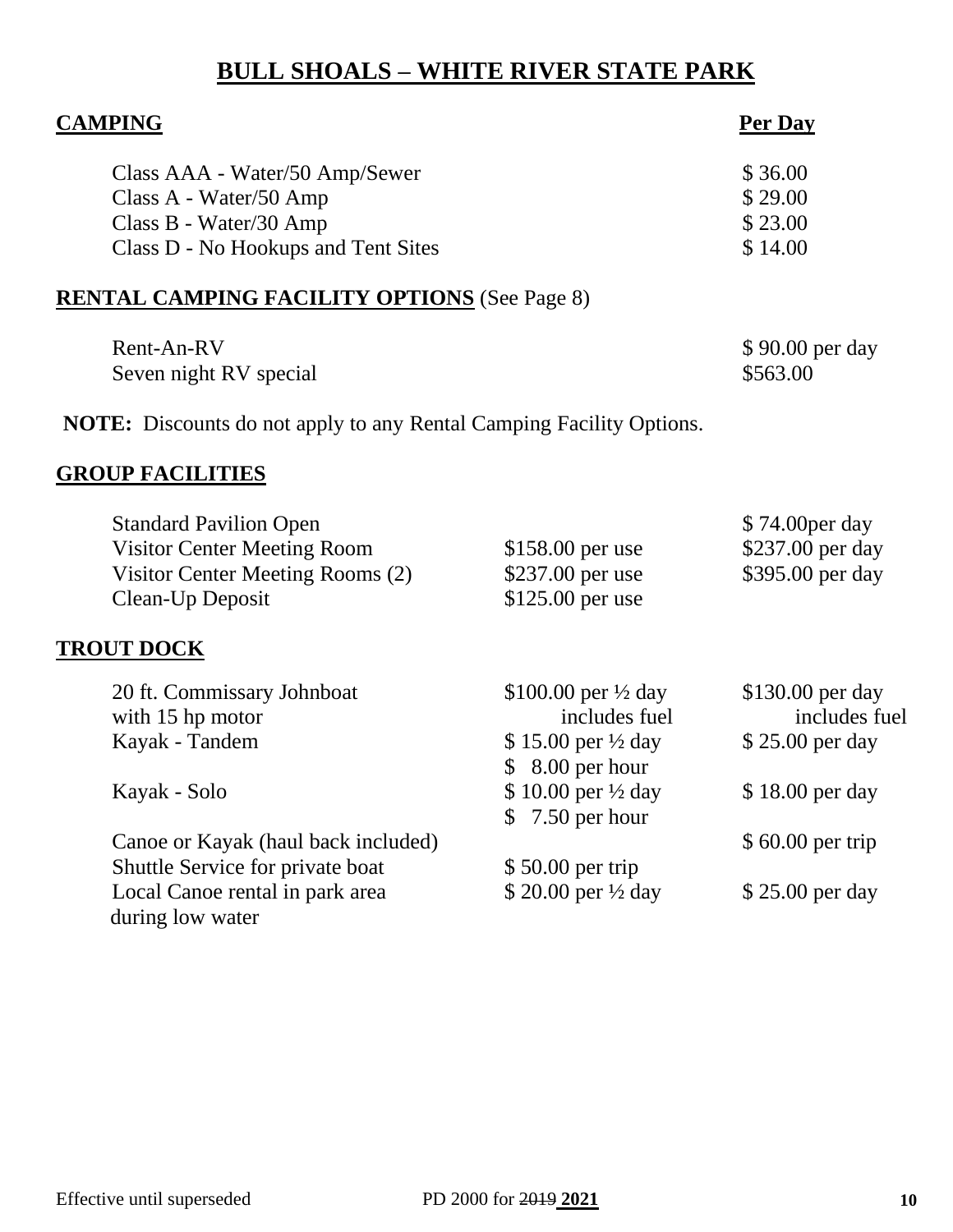## **BULL SHOALS – WHITE RIVER STATE PARK** (CONTINUED)

#### **INTERPRETIVE SERVICES**

SCENIC JOHNBOAT FLOAT TRIPS \$20.00 per person Minimum 2 persons per boat (includes fuel) per trip

#### INTERPRETIVE LAKE TOURS

Adult \$15.00 per person Child (6 through 12) (under 6 free) \$ 7.50 per person

Bona fide school groups \$4.50 per person with advance notice. Teachers and Bus Drivers free. One chaperone admitted free for every 15 students. See page 9.

INTERPRETIVE KAYAK OR CANOE TOURS (personal or park provided equipment)

Adult (Age 13 and up) \$ 20.00 per person<br>Child (6 through 12) \$ 10.00 per person Child  $(6 throught 12)$ Children under 6 (not permitted)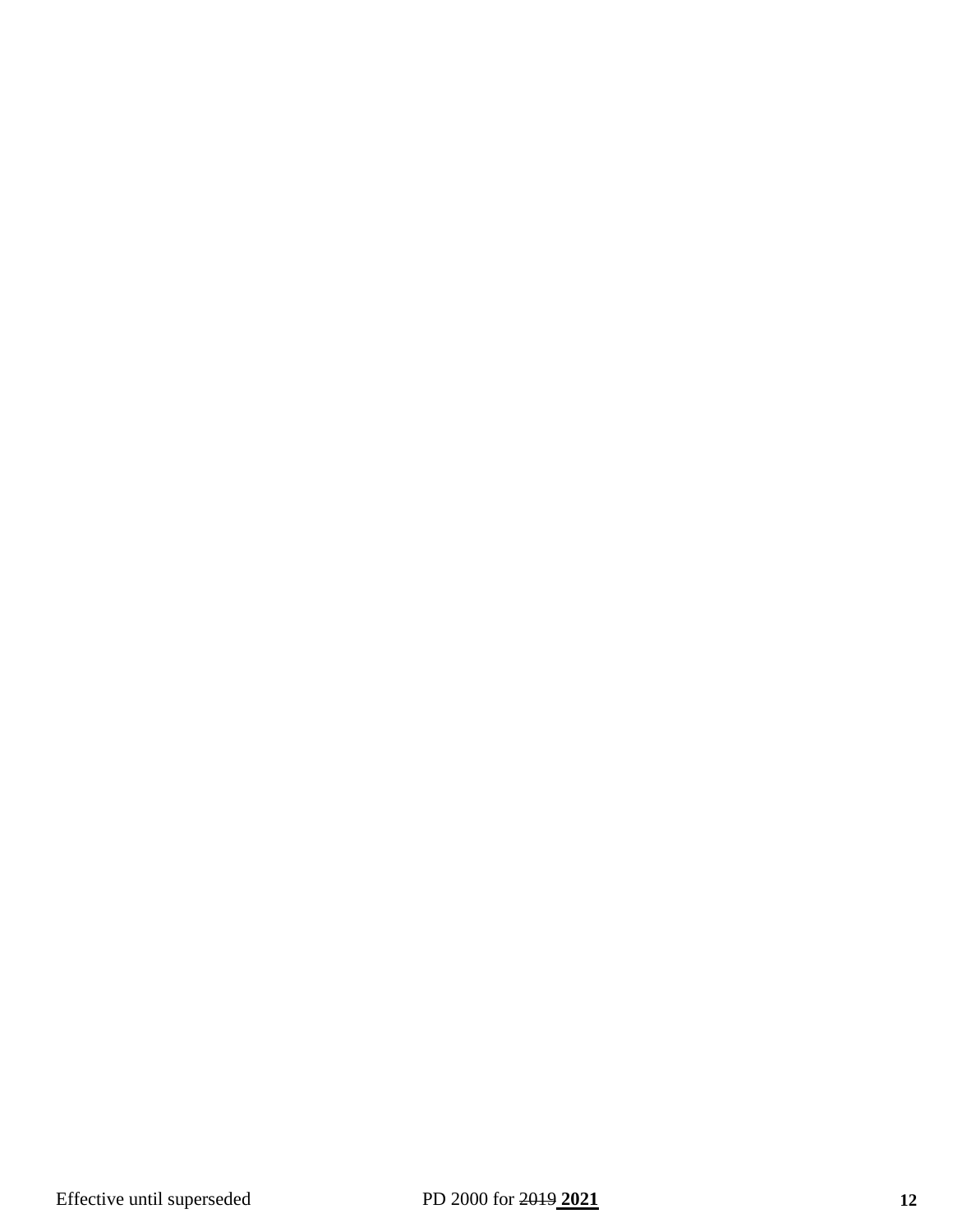## **CANE CREEK STATE PARK**

| Per Day                                                                     |
|-----------------------------------------------------------------------------|
| \$29.00<br>\$23.00                                                          |
| \$13.00                                                                     |
| <b>RENTAL CAMPING FACILITY OPTIONS (See Page 8)</b>                         |
| \$90.00 per day                                                             |
| <b>NOTE:</b> Discounts do not apply to any Rental Camping Facility Options. |
|                                                                             |
| \$100.00 per day                                                            |
| \$74.00 per day                                                             |
|                                                                             |

GUIDED KAYAK LAKE TOURS (2 Hours) (personal or park provided equipment)

| Adult                            | $$15.00$ per person |
|----------------------------------|---------------------|
| Child $(6 \text{ through } 12)$  | $$10.00$ per person |
| Children under 6 (not permitted) |                     |

GUIDED KAYAK BAYOU TOURS (1½ Hours) (personal or park provided equipment)

| Adult                            | $$20.00$ per person |
|----------------------------------|---------------------|
| Child $(6 \t{through } 12)$      | $$15.00$ per person |
| Children under 6 (not permitted) |                     |

## **MISCELLANEOUS EQUIPMENT RENTAL** (See Page 11)

| <b>Bicycle Rental</b> | \$ 6.00 per $\frac{1}{2}$ day | $$10.00$ per day            |
|-----------------------|-------------------------------|-----------------------------|
|                       |                               | $\frac{1}{2}$ 2.00 per hour |
| Mountain Bike Rental  | \$20.00 per $\frac{1}{2}$ day | \$35.00 per day             |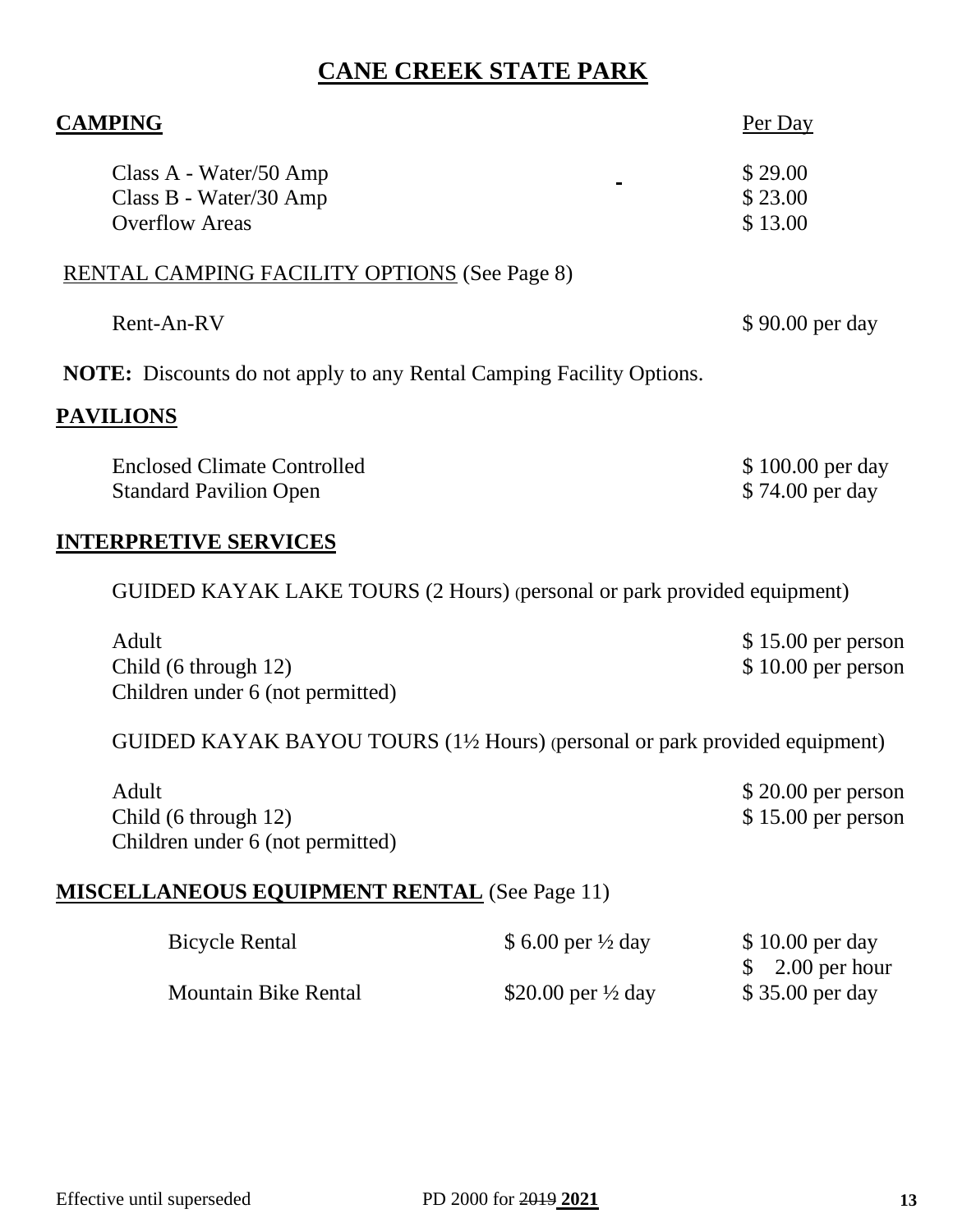# **CANE CREEK STATE PARK** (CONTINUED)

## **BOAT RENTAL**

| 15 ft. Fishing Boat<br>15 ft. Fishing Boat<br>with trolling motor | \$12.00 per $\frac{1}{2}$ day<br>\$30.00 per 1/2 day            | \$17.00 per day<br>\$52.00 per day |
|-------------------------------------------------------------------|-----------------------------------------------------------------|------------------------------------|
| Canoe                                                             | \$15.00 per $\frac{1}{2}$ day                                   | \$20.00 per day                    |
| Kayak - Tandem<br>Kayak - Solo                                    | \$15.00 per $\frac{1}{2}$ day<br>$$10.00$ per $\frac{1}{2}$ day | \$20.00 per day<br>\$15.00 per day |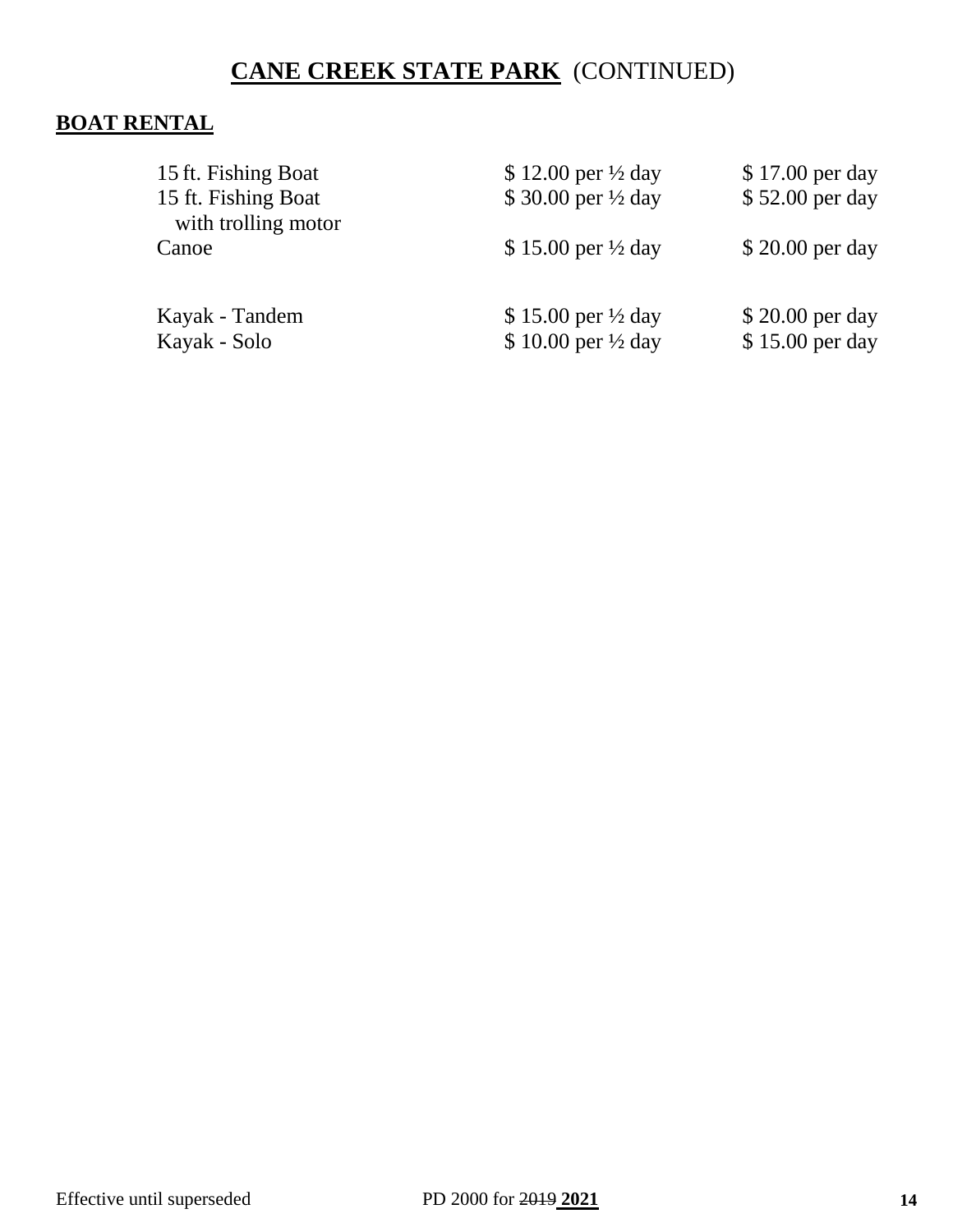# **CONWAY CEMETERY STATE PARK**

No Charge for facilities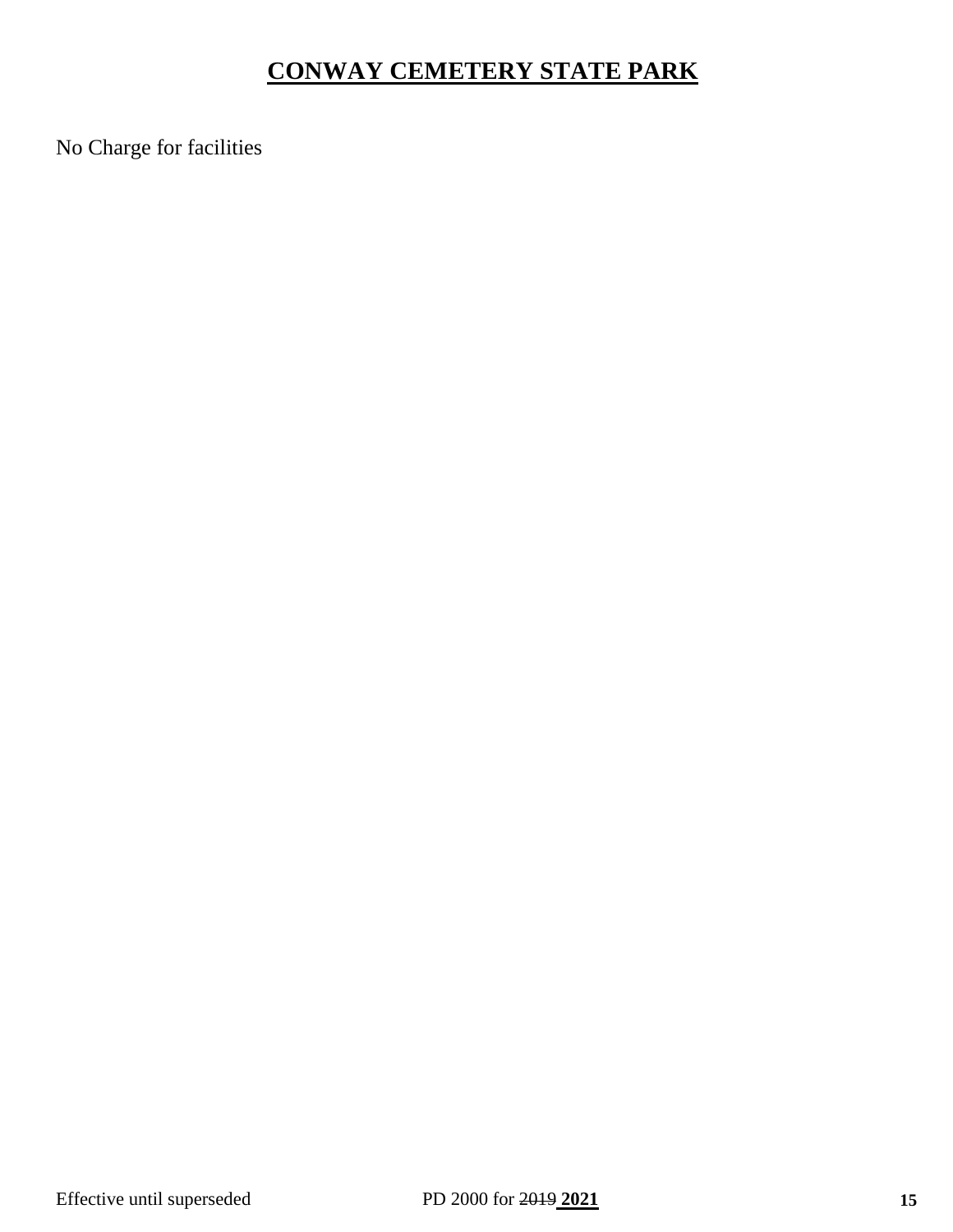# **COSSATOT RIVER STATE PARK-NATURAL AREA**

| <b>CAMPING</b>                                                                                                                              | Per Day                                           |
|---------------------------------------------------------------------------------------------------------------------------------------------|---------------------------------------------------|
| <b>Cossatot Falls and Sandbar Area</b><br>Tent Sites - No Hookups<br><b>River Ridge Group Camp</b>                                          | $$16.00*15.00*$<br>(*Fee includes tax)<br>\$79.00 |
| <b>CLASSROOM / MEETING ROOM</b>                                                                                                             |                                                   |
| One Classroom/Meeting Room<br><b>Two Classrooms/Meeting Rooms</b><br>Clean-up Deposit<br>(See Group Day-Use Facilities on page 9)           | \$74.00 per use<br>\$137.00 per use<br>\$100.00   |
| <b>INTERPRETIVE SERVICES</b>                                                                                                                |                                                   |
| GUIDED KAYAK ADVENTURE TOUR $(1/2$ DAY) $\sim$ Only when river is level one.<br>Adult (Age 13 and up)<br>Private kayak shuttle (tours only) | $$30.00$ per person<br>\$25.00 per kayak          |
| <b>GUIDED BACKPACKING / KAYAK ADVENTURE</b><br>Adult (Age 13 and up)                                                                        | \$95.00 per person                                |
| <b>GUIDED CAMPING/FISHING ADVENTURE</b><br>Adult (Age 13 and up)                                                                            | $$95.00$ per person                               |
| KAYAK SNORKELING TOUR (3 to 4 hours - Includes Equipment)<br>Adult (Age 13 and up)<br>Child (Up to Age 12)                                  | \$20.00 per person<br>$$10.00$ per person         |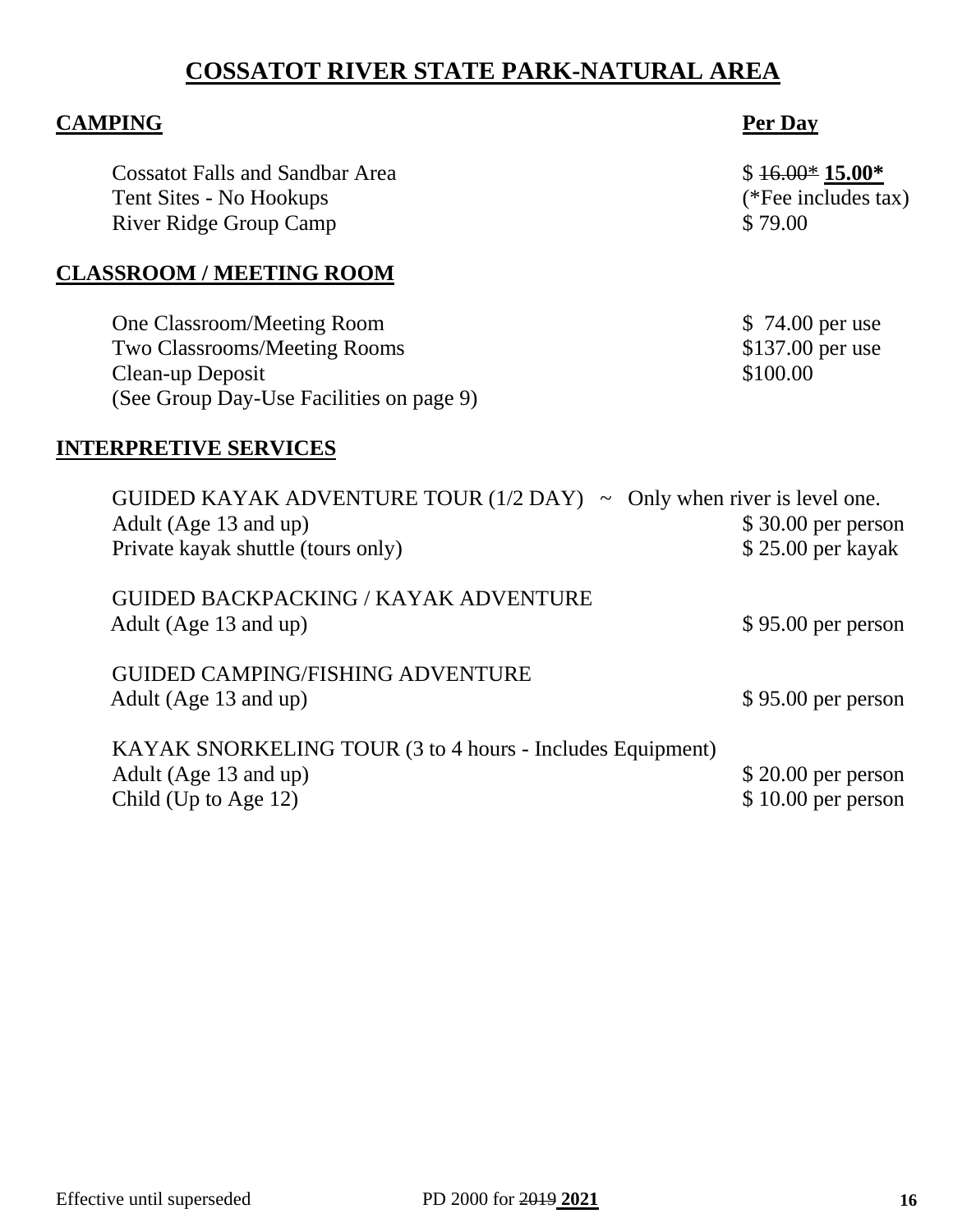## **CRATER OF DIAMONDS STATE PARK**

| <b>CAMPING</b>                      | Per Day |  |
|-------------------------------------|---------|--|
| Class AAA - Water/50 Amp/Sewer      | \$36.00 |  |
| Class D - No Hookups and Tent Sites | \$14.00 |  |
| <b>Overflow Areas</b>               | \$13.00 |  |
| ENTRANCE TO DIAMOND SEARCH AREA     |         |  |

| Adult                      | \$ 10.00 each (Tax included)*           |
|----------------------------|-----------------------------------------|
| Child (6 through 12 years) | \$ 6.00 each $(Tax \text{ included})^*$ |
| 20 Admission Pass          | \$170.00 each (Tax included)            |

\*Groups of 15 or more, with 24 hours advance notice, admitted at one-half the above entrance fee rates.

\*From Memorial Day through Labor Day tickets purchased after 6:00 p.m. are good for the following day. From Labor Day through Memorial Day tickets purchased after 4:00 **3:00** p.m. are good for the following day.

## **RENTAL EQUIPMENT AND TOOLS**

| Small box screen                                                   | $$4.00*$  |              | $$20.00$ deposit   |
|--------------------------------------------------------------------|-----------|--------------|--------------------|
| Folding Army Shovel                                                | $$4.00*$  |              | $$20.00$ deposit   |
| 3 ½ Gallon Bucket                                                  | $$4.00*$  |              | $$10.00$ deposit   |
| <b>Knee Kneeling Pads</b>                                          | $$4.00*$  | $\mathbb{S}$ | 5.00 deposit       |
| Shovel - Long/Short Handle                                         | $$5.00*$  |              | $$10.00$ deposit   |
| Screen Sets, Wooden                                                | $$5.00*$  |              | $$20.00$ deposit   |
| Saruca                                                             | $$5.00*$  |              | $$40.00$ deposit   |
| Wagon                                                              | $$8.00*$  |              | $$40.00$ deposit   |
| <b>Enclosed Storage Pens</b>                                       | $$5.00*$  |              | $$60.00$ per month |
| <b>Basic Diamond Hunting Kit</b>                                   | $$12.00*$ |              | $$45.00$ deposit   |
| (Includes folding Army Shovel, Screen Set and 5 3.5 Gallon Bucket) |           |              |                    |
| <b>Advanced Diamond Hunting Kit</b>                                | $$15.00*$ |              | $$70.00$ deposit   |
| (Includes Basic Diamond Hunting Kit and Saruca)                    |           |              |                    |

(\* Includes Sale Tax)

## **DIAMOND DISCOVERY CENTER**

| Classroom                                                 | \$68.00 per use |
|-----------------------------------------------------------|-----------------|
| Clean-Up Deposit - See Group Day-Use Facilities on page 9 | \$100.00        |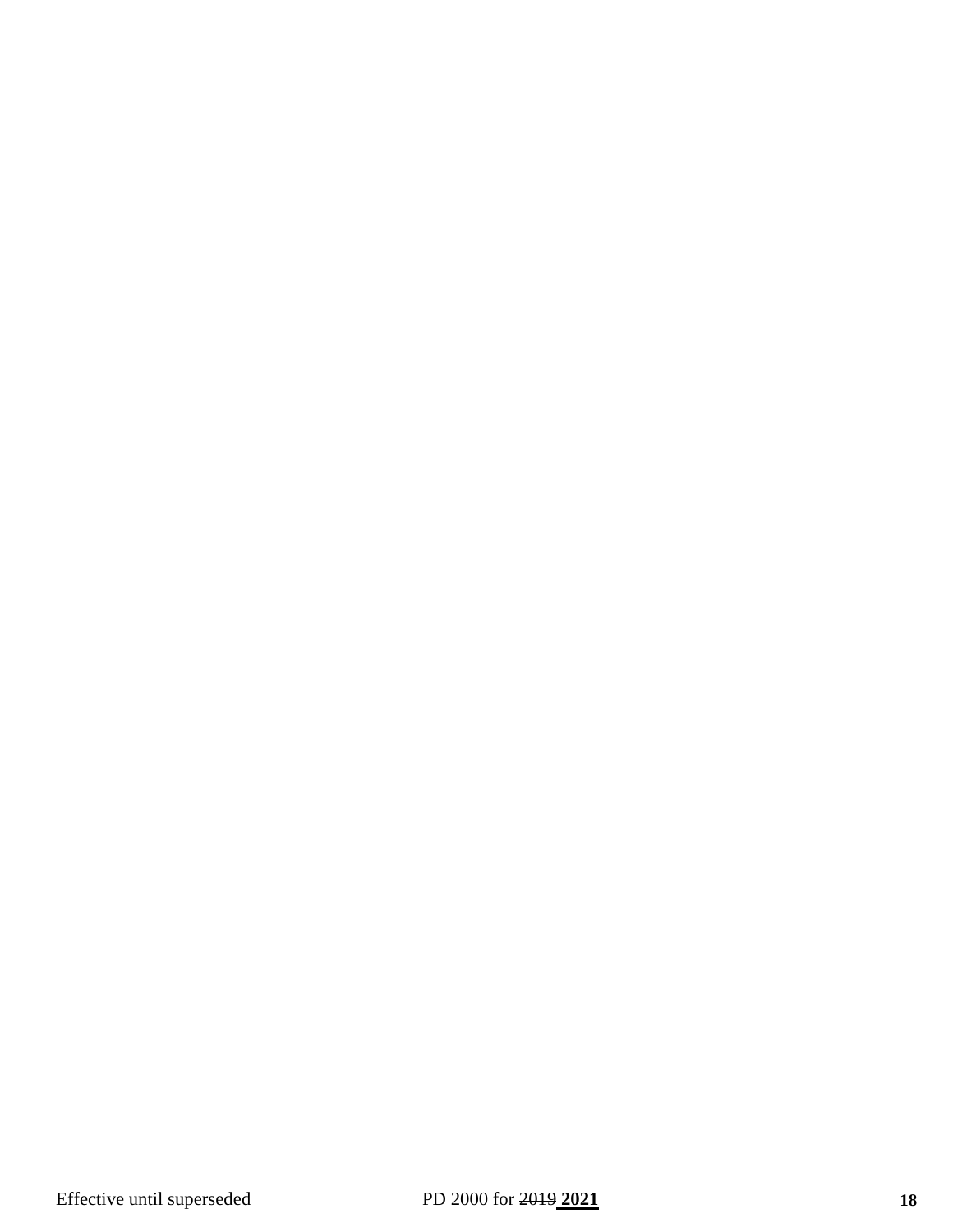## **CRATER OF DIAMONDS STATE PARK** (CONTINUED)

#### **PAVILIONS**

Enclosed Climate Controlled \$100.00 per day

#### **DIAMOND SPRINGS WATER PARK**

| Persons 42 inches in height and up       | \$10.00                          |
|------------------------------------------|----------------------------------|
| Persons under 42 inches in height        | 6.00                             |
| <b>Chaperone</b> (Non-Water Admission)   | $\frac{\text{I}}{\text{I}}$ 2.00 |
| 20 Admissions Pass                       | \$170.00                         |
| Group Admissions Pass (up to 20 persons) | \$170.00                         |
| <b>Family Season Pass</b>                | \$185.00                         |

**NOTE:** There is no charge for children under two, limited to three children per paying adult. Children age ten and under must be accompanied by an adult 18 years or older.

#### **Parties:**

The water play area may be rented for private parties after normal closing hours (no rental after dark). The park will furnish lifeguards. Rates vary according to size of party.

| Group (up to 25 persons) | \$150.00          |
|--------------------------|-------------------|
| *Each additional person  | $\frac{\$}{4.50}$ |

Up to 10% discount authorized when a party is part of a package plan. A 25% discount is offered on the pavilion when rented with a Diamond Springs Pool Party.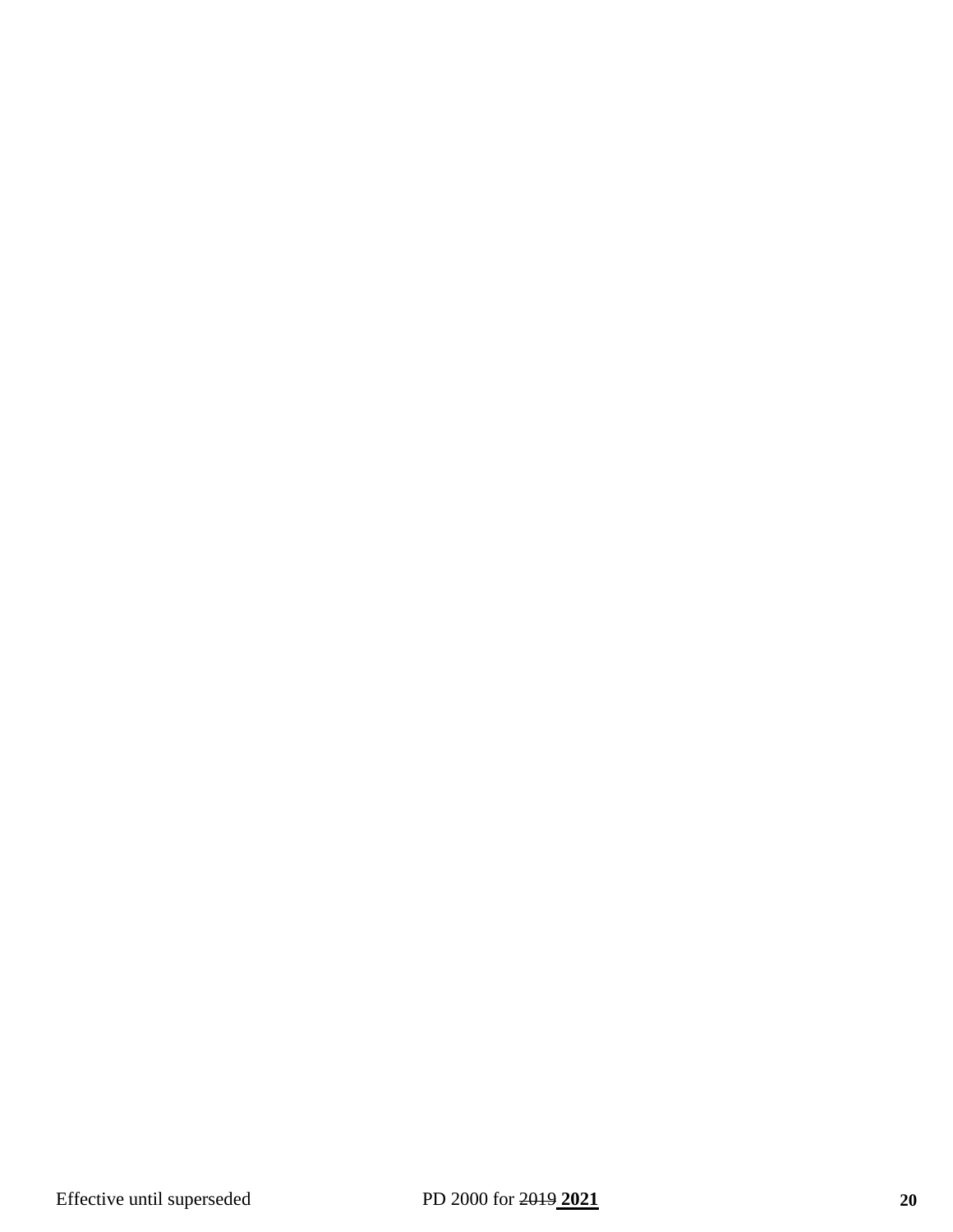## **CROWLEY'S RIDGE STATE PARK**

## **LODGING**

|                                                           | March - November Dec/Jan/Feb                |                                                                                         |                         |
|-----------------------------------------------------------|---------------------------------------------|-----------------------------------------------------------------------------------------|-------------------------|
| <b>CCC Cabin - Large Two Bedroom (4 adults)</b>           |                                             |                                                                                         | \$145.00 per day        |
|                                                           |                                             |                                                                                         |                         |
| Weekend \$135.00 per day \$135.00 per day                 |                                             |                                                                                         |                         |
| <b>Cabin 3 - Two Bedrooms Duplex (4 adults)</b>           |                                             |                                                                                         | <u>\$115.00 per day</u> |
| Weekday <b>\$105.00 per day</b> \$95.00 per day           |                                             |                                                                                         |                         |
| Weekend \$105.00per day \$105.00per day                   |                                             |                                                                                         |                         |
| <b>Cabins 1 &amp; 2 - One Bedroom Duplex (2 4 adults)</b> |                                             |                                                                                         | \$105.00 per day        |
|                                                           |                                             |                                                                                         |                         |
| Weekend <b>\$95.00per day</b> \$95.00per day              |                                             |                                                                                         |                         |
| <u> Cabin 4 – One Bedroom Duplex (2 adults)</u>           |                                             |                                                                                         | <u>\$95.00 per day</u>  |
| <b>Group Facilities</b>                                   |                                             | Sunday - Saturday                                                                       |                         |
| Cabins & Dining Hall                                      |                                             | \$232.00 \$300.00 per day for 1-20 persons<br>\$12.00 per person for 21 persons or more |                         |
| Camper Cabins (6 adults)                                  | Extra Persons (13 and over) \$13.00 per day | \$68.00 per day                                                                         |                         |
| Dining Hall only                                          |                                             | \$132.00 \$150.00 per use                                                               |                         |

Above group facilities may be rented at the individual facility prices without regard to the daily "minimum" if entire area is not reserved within ninety **sixty** days prior to use date. Additionally, individual facilities may be reserved one year in advance for January, February, and December. Day use of this area will be limited to 250 persons maximum. Overnight use will be limited to one person per available bunk. **There is a two-night minimum rental on weekends.**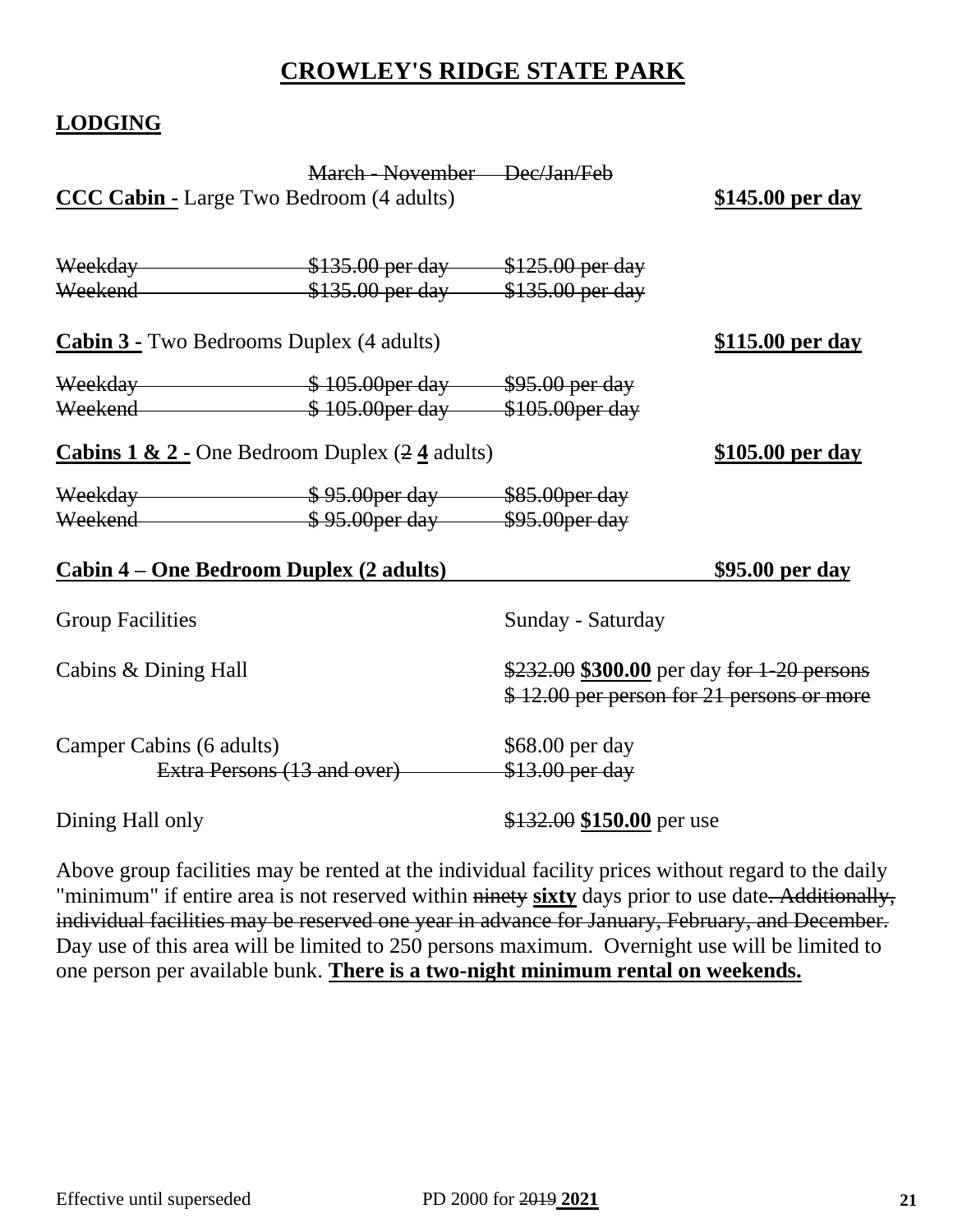## **CROWLEY'S RIDGE STATE PARK** (CONTINUED)

#### **PAVILIONS**

| <b>Standard Open</b>                                                                                                                                                                                                    |                                        | \$74.00 per day                                                                                  |
|-------------------------------------------------------------------------------------------------------------------------------------------------------------------------------------------------------------------------|----------------------------------------|--------------------------------------------------------------------------------------------------|
| <b>CAMPING</b>                                                                                                                                                                                                          |                                        | Per Day                                                                                          |
| Class B - Water/30 Amp<br>Class D - No Hookups and Tent Sites<br><b>Overflow Areas</b>                                                                                                                                  |                                        | \$23.00<br>\$14.00<br>\$13.00                                                                    |
| SWIMMING                                                                                                                                                                                                                | After 5:00 p.m.                        |                                                                                                  |
| Lake $(Age 6$ and up)<br>Lake $(Age 2$ through 5)<br>Lake Pass (20 Admissions)<br><b>Individual Season Pass</b><br><b>Family Season Pass</b><br>Two named adults in the same household and their children under age 18. | \$1.50 per person<br>\$1.00 per person | $$2.77$ \$3.69 per person<br>$$1.85$ \$2.77 per person<br>\$45.00\$65.00<br>\$110.00<br>\$185.00 |
| <b>Cabin Guests</b>                                                                                                                                                                                                     |                                        | Free                                                                                             |

**NOTE:** There is no charge for children under two, limited to three children per paying adult. Children age ten and under must be accompanied by an adult 18 years or older.

The lake may be rented for private parties after normal closing hours (no rental after dark). The park will furnish lifeguards. Minimum rental will be two hours. **Private party includes use of the CCC Pavilion.**

| Group (up to $20$ persons 25 Swimmers) / First 2 Hours | $$ -70.00 $150.00$ |
|--------------------------------------------------------|--------------------|
| Each additional group of 25 swimmers, up to 100        | \$50.00            |
| Each additional hour                                   | \$25.00            |
| Each additional person                                 |                    |

Up to 10% discount authorized when a party is part of a package plan.

## **BOAT RENTAL**

| Pedal Boat                           |                                             | $\frac{$4.50}{$4.53}$ per ½ hour $\frac{$5.00}{$6.35}$ per hour |
|--------------------------------------|---------------------------------------------|-----------------------------------------------------------------|
| 14 ft. Fishing Boat                  | $$-4.50$ per $\frac{1}{2}$ day              | $$6.25$ \$15.00 per day                                         |
| 14 ft. Fishing Boat w/trolling motor | \$15.00 per ½ day                           | \$20.00 \$30.00 per day                                         |
| <b>Trolling motor</b>                | $$8.00$ per $\frac{1}{2}$ day               | $$15.00$ per day                                                |
| Solo Kayak                           |                                             | $$10.00$ \$12.00 per ½ day \$18.00 \$20.00 per day              |
|                                      | $$-5.00$ \$6.35 per hour (Lake Ponder Only) |                                                                 |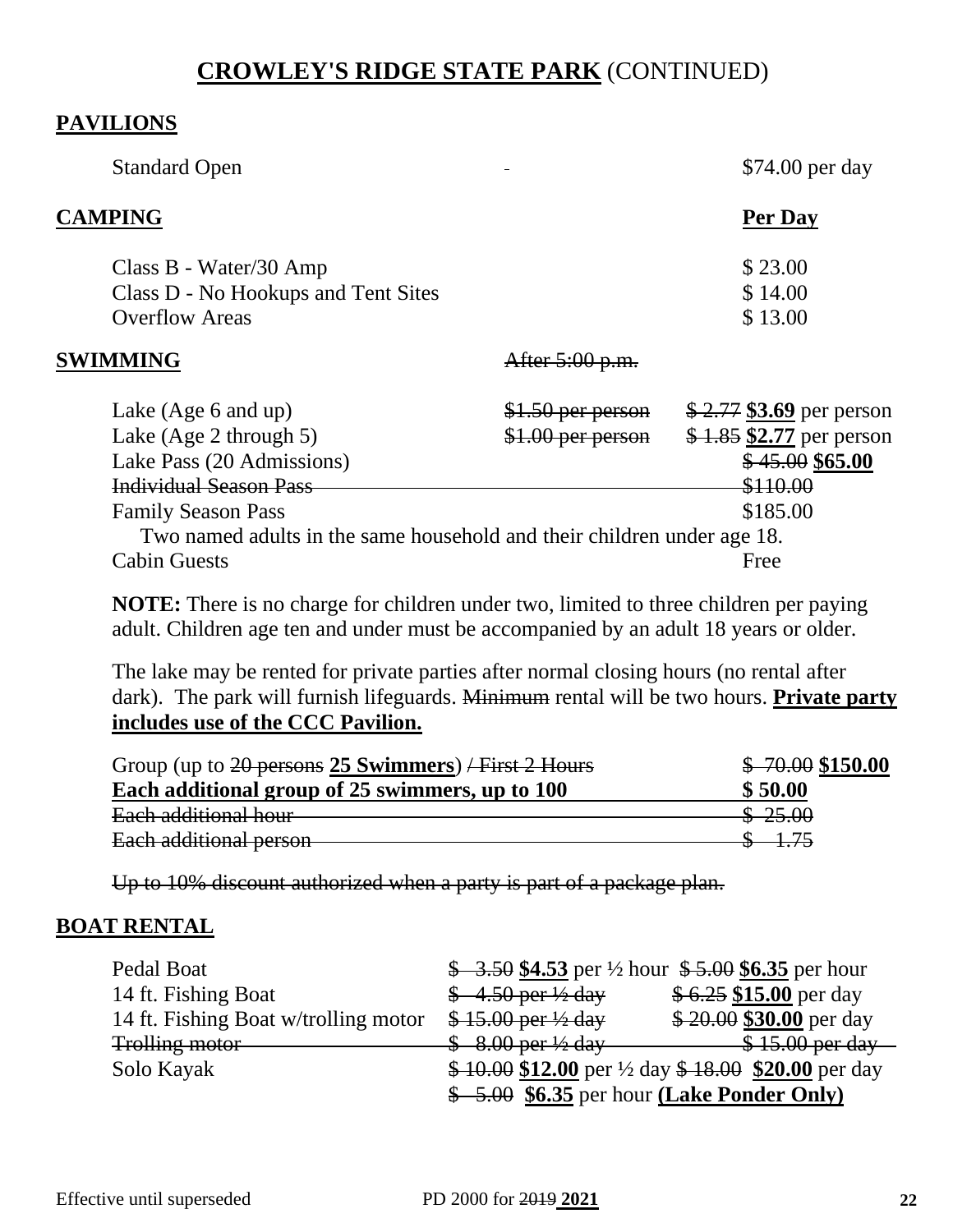Dog Kennels **\$5.00 per dog per day**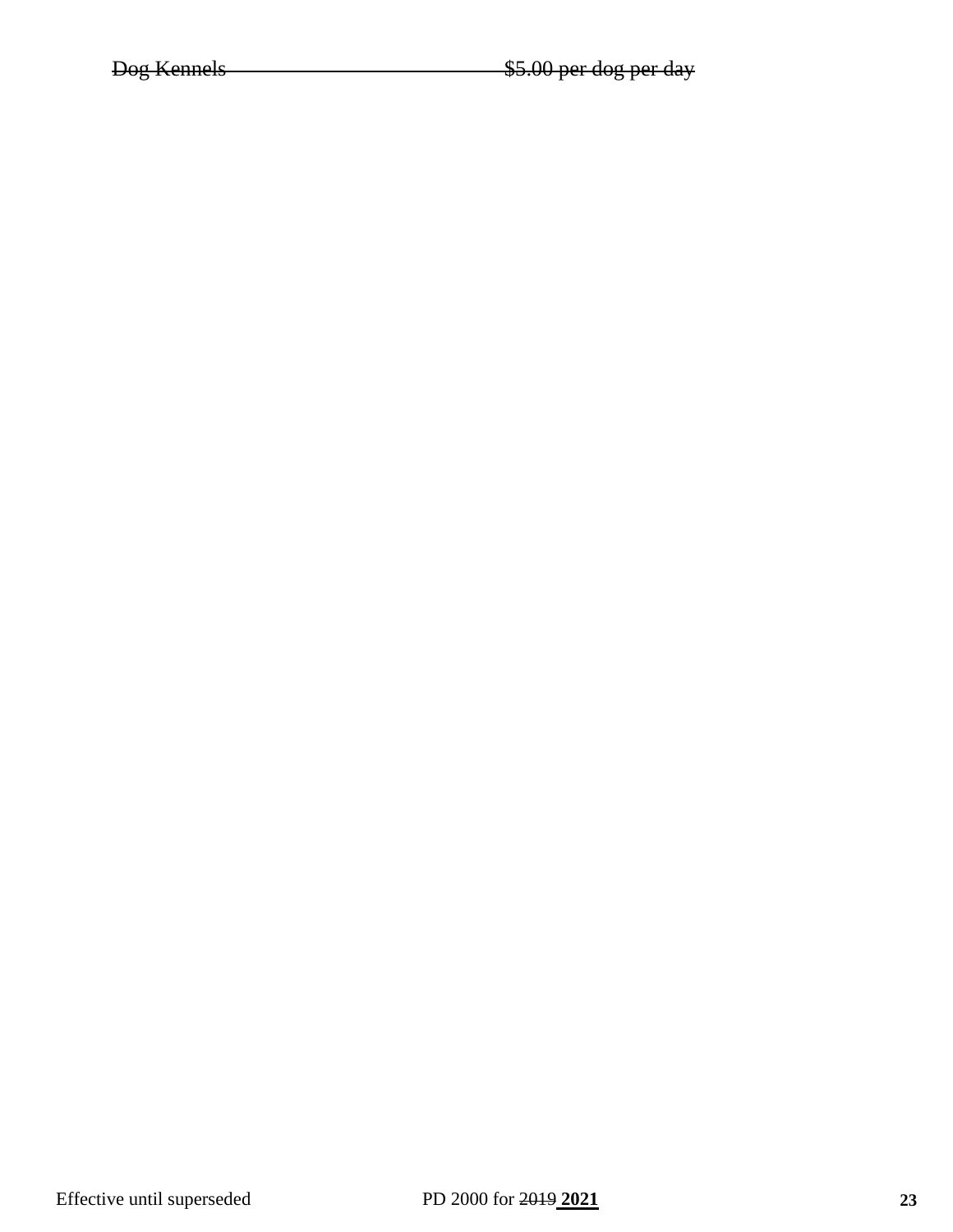# **DAISY STATE PARK**

| <b>CAMPING</b>                                                                          | <b>Per Day</b>                  |
|-----------------------------------------------------------------------------------------|---------------------------------|
| Class A - Water/50 Amp                                                                  | \$29.00                         |
| Class B - Water/30 Amp                                                                  | \$23.00                         |
| Class D - No Hookups and Tent Sites                                                     | \$14.00                         |
| <b>RENTAL CAMPING FACILITY OPTIONS</b> (See Page 9)                                     |                                 |
| Rent-A-Yurt                                                                             | \$58.00 per day                 |
| <b>NOTE:</b> Discounts do not apply to any Rental Camping Facility Options.             |                                 |
| <b>GROUP FACILITIES</b>                                                                 |                                 |
| Pavilions                                                                               |                                 |
| <b>Standard Screened with restrooms</b>                                                 | \$110.00 per day                |
| <b>Interpretive Center</b>                                                              | \$158.00 per day                |
| <b>INTERPRETIVE LAKE TOURS</b>                                                          |                                 |
| Adult                                                                                   | $$10.00$ per person             |
| Child (6 through 12) (under 6 free)                                                     | 5.00 per person<br>$\mathbb{S}$ |
| Bona fide school groups \$5.00 per person with advance notice. Teachers and Bus Drivers |                                 |
| free. One chaperone admitted free for every 15 students. See page 9.                    |                                 |

KAYAK TOURS (personal or park provided equipment)

| Adult<br>Child (6 through 12)<br>Children under 6 (not permitted) |                                                     | $$14.00$ per person<br>7.00 per person |
|-------------------------------------------------------------------|-----------------------------------------------------|----------------------------------------|
| <b>BOAT RENTAL</b>                                                |                                                     |                                        |
| Tandem Kayak                                                      | \$ 20.00 per $\frac{1}{2}$ day<br>$$11.00$ per hour | \$30.00 per day                        |
| Solo Kayak                                                        | \$15.00 per $\frac{1}{2}$ day<br>$$9.00$ per hour   | \$20.00 per day                        |
| Stand-Up Paddleboard                                              | \$15.00 per $\frac{1}{2}$ day<br>9.00 per hour      | \$20.00 per day                        |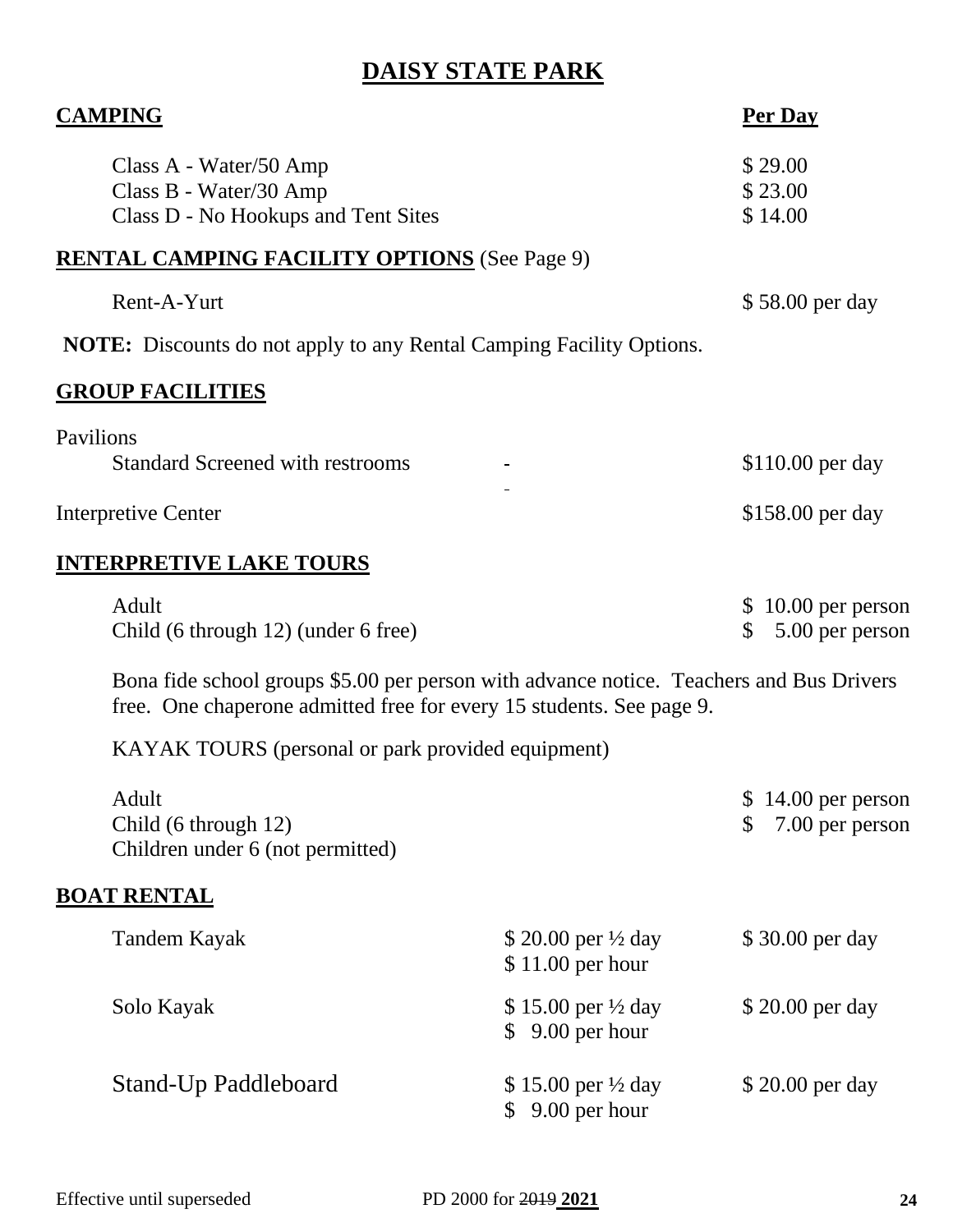## **DAVIDSONVILLE HISTORIC STATE PARK**

| <b>CAMPING</b>                      |                                                                            | Per Day           |
|-------------------------------------|----------------------------------------------------------------------------|-------------------|
| $Class AAA-Water/50 Amp/Sewer$      |                                                                            | \$36.00           |
| Class A - Water/50 Amp              |                                                                            | \$29.00           |
| Class D - No Hookups and Tent Sites |                                                                            | \$14.00           |
|                                     |                                                                            |                   |
| <b>PAVILIONS</b>                    |                                                                            |                   |
| <b>Standard Pavilion Open</b>       |                                                                            | \$74.00 per day   |
| <b>BOAT RENTAL</b>                  |                                                                            |                   |
| 14 ft. Fishing Boat                 | \$ 11.00 per $\frac{1}{2}$ day                                             | \$17.00 per day   |
|                                     | Canoe Trip on the Black River (includes haul back) 24-hour notice required |                   |
|                                     |                                                                            | \$30.00 per canoe |
|                                     |                                                                            |                   |
| Solo Kayak / Canoe                  | \$11.00 per $\frac{1}{2}$ day                                              | \$17.00 per day   |
|                                     | 6.00 per hour                                                              |                   |
| Pedal Boat                          | 6.00 per hour                                                              |                   |

## **INTERPRETIVE SERVICES**

Bona fide school groups \$3.50 per person with advance notice. Teachers and Bus Drivers free. One chaperone admitted free for every 15 students. See page 9.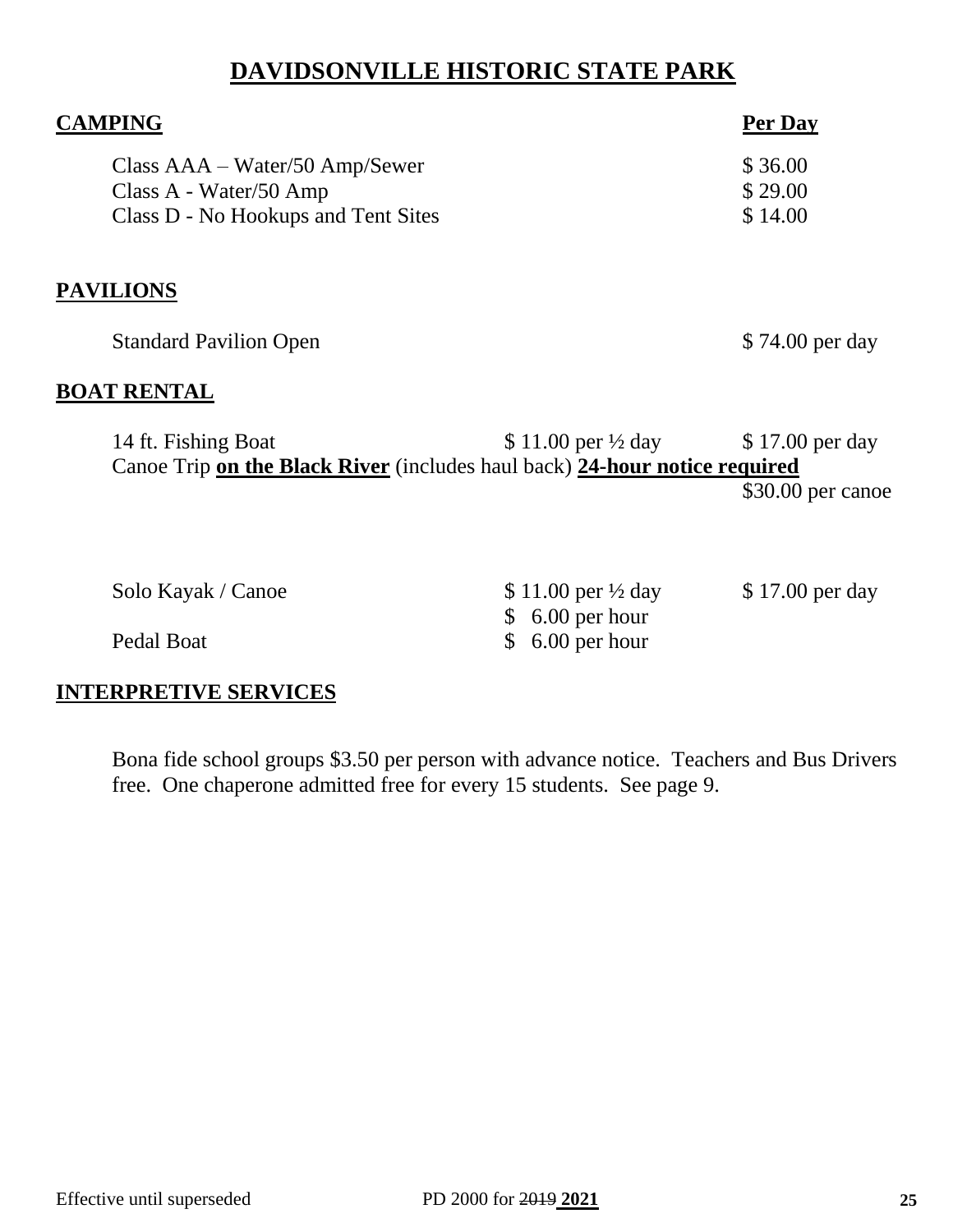# **DEGRAY LAKE RESORT STATE PARK**

## **LODGING** - Lodge Room Rates for 2 Adults

|                                                                        | <b>WEEKDAYS</b>         | <b>WEEKENDS</b>         | <b>WEEKDAYS</b>    | <b>WEEKENDS</b>    |
|------------------------------------------------------------------------|-------------------------|-------------------------|--------------------|--------------------|
|                                                                        | Jan. 1 - Feb. 29<br>and | Jan. 1 - Feb. 29<br>and | March 1<br>through | March 1<br>through |
|                                                                        | Nov. 1 - Dec. 31        | Nov. 1 - Dec. 31        | October 31         | October 31         |
| <b>Lakeview Room</b>                                                   | \$105.00                | \$116.00                | \$137.00           | \$147.00           |
| <b>Resort View Room</b>                                                | \$90.00                 | \$100.00                | \$105.00           | \$116.00           |
| <b>Additional Persons</b>                                              | \$13.00                 | \$13.00                 | \$13.00            | \$13.00            |
| Rollaway                                                               | \$11.00                 | \$11.00                 | \$11.00            | \$11.00            |
| Package plans are available. Contact lodge staff for plan information. |                         |                         |                    |                    |

**CONFERENCE CENTER** (Use period limited to one day's operation)

## Individual Conference Rooms (4):

| With 46 rooms and over                                         | Complimentary     |
|----------------------------------------------------------------|-------------------|
| With 16 to 45 rooms                                            | \$22100 per use   |
| With 1 to 15 rooms                                             | \$274.00 per use  |
| No lodge rooms                                                 | \$327.00 per use  |
| Total Conference Center or Lakeside Lawn or Golf Course Patio: |                   |
| With 72 rooms and over                                         | Complimentary     |
| With 36 to 71 rooms                                            | \$368.00 per use  |
| With 11 to 35 rooms                                            | \$474.00 per use  |
| With 1 to 10 rooms                                             | \$684.00 per use  |
| No lodge rooms                                                 | \$789.00 per use  |
| <b>Small Meeting Rooms:</b>                                    |                   |
| With 25 rooms and over                                         | Complimentary     |
| Under 25 guest rooms                                           | $$116.00$ per use |
| No lodge rooms                                                 | \$248.00 per use  |
| <b>Small Boardroom:</b>                                        |                   |
| With no lodge rooms                                            | \$105.00 per day  |
| With 1 or more lodge rooms                                     | \$53.00 per day   |
|                                                                | $$21.00$ per hour |
|                                                                |                   |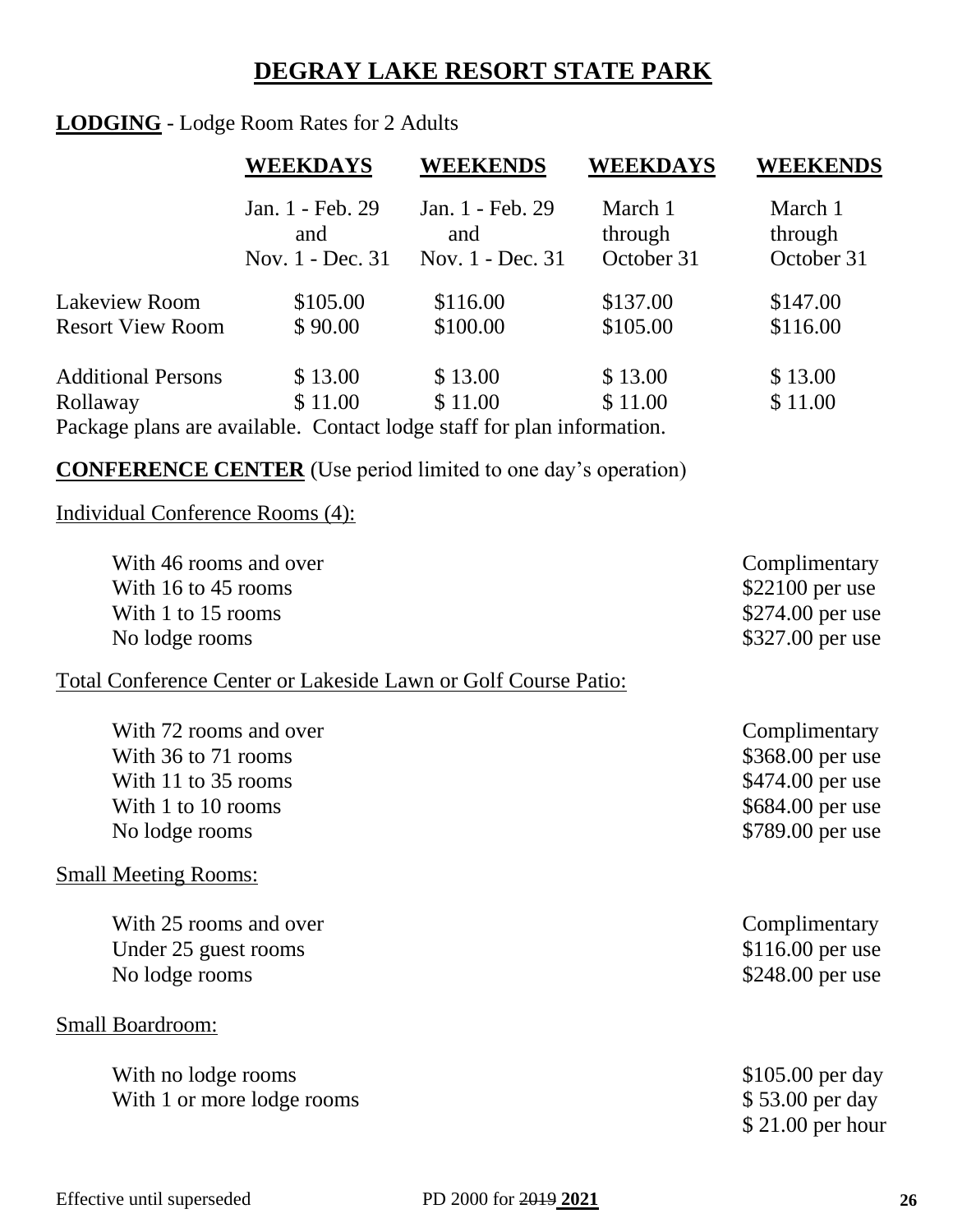## **GROUP FACILITIES**

| <b>Standard Pavilion Open</b>                       | \$79.00 per day |
|-----------------------------------------------------|-----------------|
| <b>CAMPING</b>                                      | Per Day         |
| Class AAA – Water/50 Amp/Sewer                      | \$36.00         |
| Class B - Water/30 Amp                              | \$23.00         |
| $Class D - Tent sites/No Hookups$                   | \$14.00         |
| <b>Overflow Areas</b>                               | \$13.00         |
| <b>RENTAL CAMPING FACILITY OPTIONS (See Page 9)</b> |                 |
| Rent-A-Yurt                                         | \$58.00 Deposit |

**NOTE:** Discounts do not apply to any Rental Camping Facility Options.

## **GOLF COURSE**

| With 1/2 Cart                                  | <b>Weekdays</b> | <b>Weekends &amp; Holidays</b> |
|------------------------------------------------|-----------------|--------------------------------|
| 9 holes                                        | \$20.00         | \$24.00                        |
| *18 holes                                      | \$35.00         | \$41.00                        |
| Twilight after 3 pm (18 holes)                 | \$27.00         | \$32.00                        |
| (Twilight is after 1:30 Nov-Mar)               |                 |                                |
| Senior Golf (Age 65 and over)                  |                 |                                |
| 9 holes                                        | \$17.00         | No discount on weekends        |
| *18 holes                                      | \$30.00         | or holidays                    |
| <b>Without Cart</b>                            | <b>Weekdays</b> | <b>Weekends &amp; Holidays</b> |
| 9 holes                                        | \$12.00         | \$15.00                        |
| *18 holes                                      | \$23.00         | \$29.00                        |
| Twilight after 3 pm (18 holes)                 | \$19.00         | \$24.00                        |
| Junior Golf (Age 16 and under)                 |                 |                                |
| 9 holes                                        | \$7.50          | \$12.00                        |
| *18 holes                                      | \$10.00         | \$14.50                        |
| Senior Golf (Age 65 and over)                  |                 |                                |
| 9 holes                                        | \$9.00          | No discount on weekends        |
| *18 holes                                      | \$18.00         | or holidays                    |
| * Fee includes unlimited continuous daily golf |                 |                                |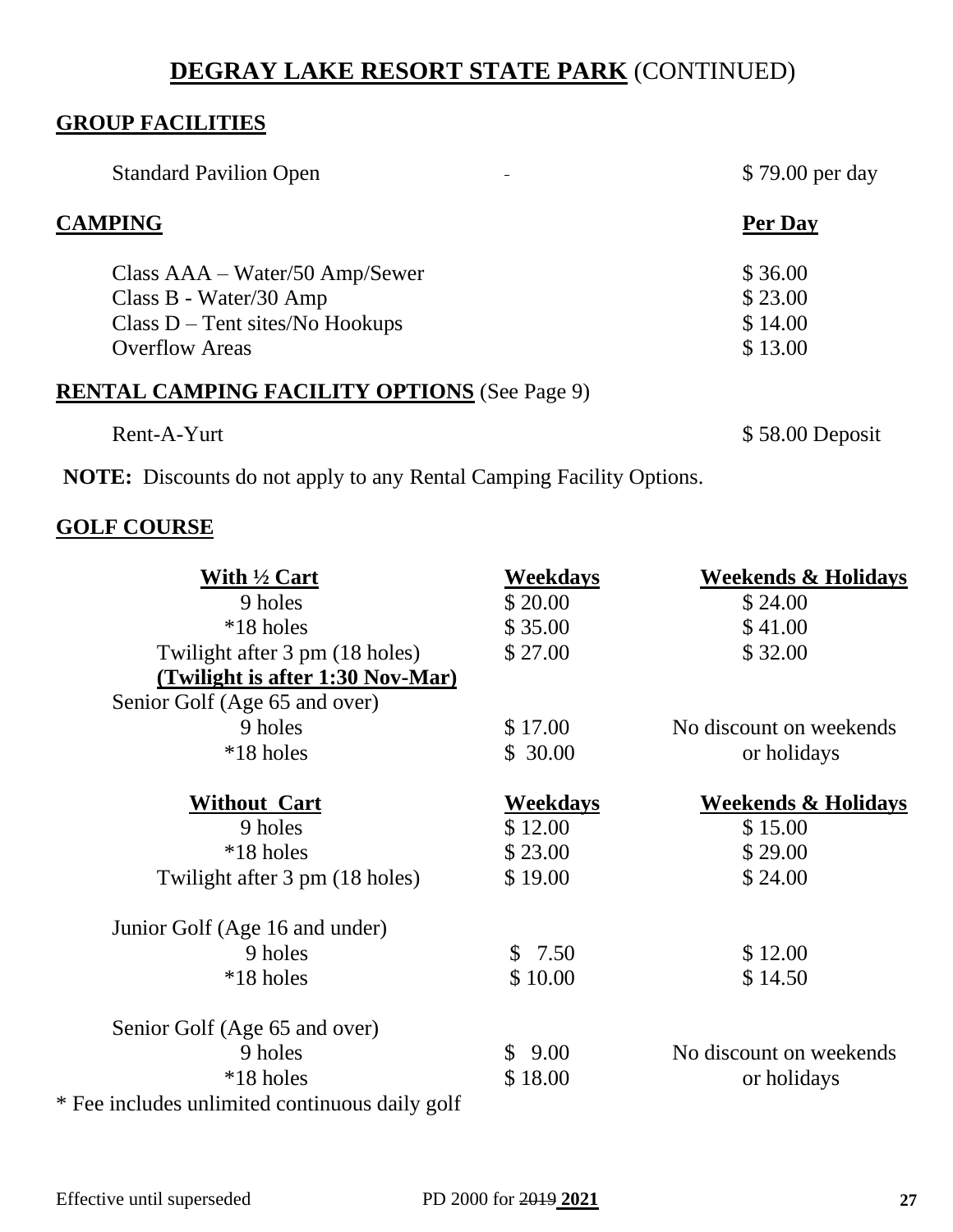| $$10.00$ per use                                                                              | $$10.00$ per use                                                                                                                                                                                                                                                                                                                    |
|-----------------------------------------------------------------------------------------------|-------------------------------------------------------------------------------------------------------------------------------------------------------------------------------------------------------------------------------------------------------------------------------------------------------------------------------------|
| \$ 2.75 Small Basket<br>\$ 5.50 Large Basket                                                  |                                                                                                                                                                                                                                                                                                                                     |
| $$850.00 \text{ w/o}$ cart<br>Annual Family Pass** (Monthly Installment)<br>\$140.00 w/o cart | \$1,700.00 w/ $\frac{1}{2}$ cart<br>\$ 250.00 w/ $\frac{1}{2}$ cart                                                                                                                                                                                                                                                                 |
| $$215.00 \text{ w/o}$ cart                                                                    | $$315.00 \text{ w}/1 \text{ cart}$                                                                                                                                                                                                                                                                                                  |
|                                                                                               | \$1,250.00 w/o cart \$2,100.00 w/ 1 cart<br>Annual Individual Pass (Monthly Installment) $$85.00$ w/o cart per month<br>Annual Individual Pass (Monthly Installment) $\frac{1}{2}$ 165.00 w/ $\frac{1}{2}$ cart per month<br>$$120.00$ w/o cart per month<br>Annual Family Pass** (Monthly Installment) \$198.00 w/1 cart per month |

\*\*Immediate family in same household & children maximum age 25 or under in school.

## **MISCELLANEOUS EQUIPMENT RENTAL** (See Page 11)

| Bicycle Rental | $$3.00$ per hour | \$10.00 per day |
|----------------|------------------|-----------------|
|                |                  |                 |

## **MARINA SLIP RENTAL**

| Large Craft Slip – Covered 11' x 34' with electric hookup                                           | $$173.00$ per month               |
|-----------------------------------------------------------------------------------------------------|-----------------------------------|
| Large Craft Slip – Covered 16' x 20' no electric hookup                                             | $$130.00$ per month               |
| Uncovered $-16'$ x 20' with electric hookup                                                         | $$125.00$ per month               |
| Uncovered - $16'$ x $20'$ no electric hookup                                                        | $$100.00$ per month               |
| Uncovered $-14$ <sup><math>\chi</math></sup> $34$ <sup><math>\chi</math></sup> with electric hookup | $$140.00$ per month               |
| Houseboat Slip - Covered - 16' x 40'                                                                | $$200.00$ per month               |
| renter provides meter                                                                               |                                   |
| Transient Slip - Covered 11' x 34' no electric hookup                                               | $$20.00$ per day                  |
|                                                                                                     | $$70.00$ per week                 |
| <b>Mooring Buoy</b>                                                                                 | $$50.00$ per month                |
| <b>Battery Charge</b>                                                                               | 5.50 per charge<br>$\mathbb{S}^-$ |
| Towing/Service Charge (One hour minimum)                                                            |                                   |
| <b>Small Craft</b>                                                                                  | $$30.00$ per hour                 |
| <b>Medium Craft</b>                                                                                 | $$40.00$ per hour                 |
| Large Craft                                                                                         | $$50.00$ per hour                 |
| For Registered Guests                                                                               | No Charge                         |
| Houseboat Dump Station (Complementary with slip rental)                                             | 5.00 per use<br>\$                |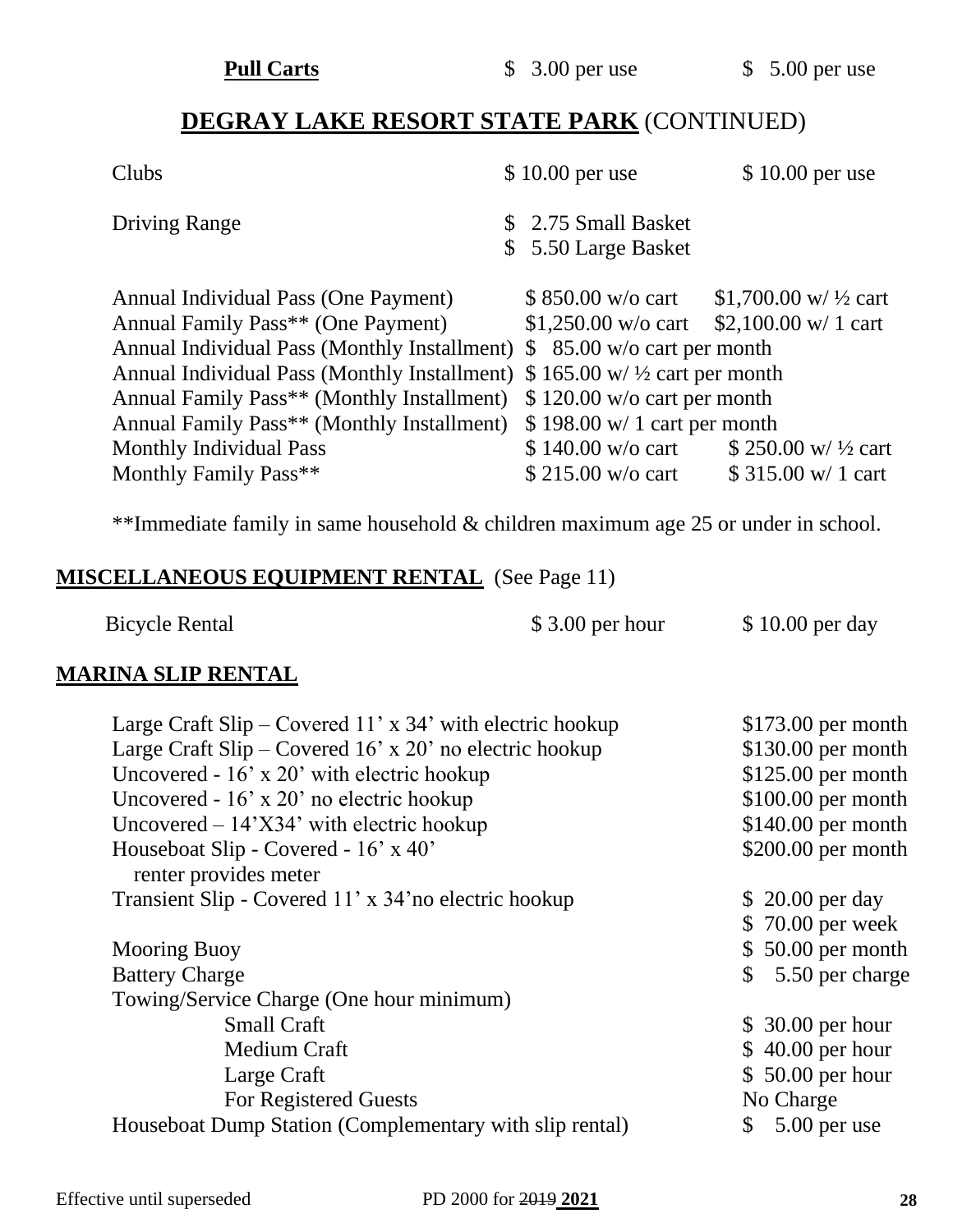## **MARINA EQUIPMENT RENTAL**

| 16 ft. Flat Bottom Boat                     | \$15.00 per $\frac{1}{2}$ day              |              | \$22.00 per day  |
|---------------------------------------------|--------------------------------------------|--------------|------------------|
| 16 ft. Flat Bottom Boat                     | \$ 70.00 per $\frac{1}{2}$ day             |              | \$ 85.00 per day |
| with 15 hp motor                            | plus fuel                                  |              | plus fuel        |
| 25 ft. Party Barge with upper deck          | \$270.00-per $\frac{1}{2}$ day             |              | \$355.00 per day |
| with 115 hp motor                           | plus fuel                                  |              | plus fuel        |
|                                             | \$200.00 deposit required                  |              |                  |
| 26 ft. Party Barge with upper deck          | \$340.00-per 1/2 day                       |              | \$425.00 per day |
| with 115 hp motor                           | plus fuel                                  |              | plus fuel        |
|                                             | \$200.00 deposit required                  |              |                  |
| 24 ft. Deck/Ski Boat                        | \$280.00 per 1/2 day                       |              | \$375.00 per day |
| with 150 hp motor (skis and ropes included) | plus fuel                                  |              | plus fuel        |
|                                             | \$200.00 deposit required                  |              |                  |
|                                             |                                            |              |                  |
| Canoe                                       | \$15.00 per 1/2 day                        |              | \$25.00 per day  |
|                                             | $$6.00$ per hour                           |              |                  |
|                                             |                                            |              |                  |
| <b>Water Tubes</b>                          | \$25.00 per 1/2 day                        |              | \$40.00 per day  |
| Rod & Reel Rental                           | \$ 3.00 per $\frac{1}{2}$ day              | $\mathbb{S}$ | 5.00 per day     |
|                                             | \$10.00 deposit required                   |              |                  |
|                                             |                                            |              |                  |
| Pedal Boat                                  | \$50.00 Full Day                           |              | \$35.00 half day |
|                                             | $$10.00$ per hour                          |              |                  |
|                                             |                                            |              |                  |
| <b>Tandem Kayak</b>                         | \$25.00 per 1/2 day                        |              | \$35.00 per day  |
|                                             | $$10.00$ per hour                          |              |                  |
|                                             |                                            |              |                  |
| Solo Kayak or Paddleboard                   | \$20.00 per 1/2 day                        |              | \$30.00 per day  |
|                                             | $$8.00$ per hour                           |              |                  |
|                                             |                                            |              |                  |
| Extra Life Jacket Rental                    | 3.00 per $\frac{1}{2}$ day<br>$\mathbb{S}$ |              | $$5.00$ per day  |
|                                             |                                            |              |                  |
| <b>INTERPRETIVE LAKE TOURS</b>              |                                            |              |                  |

| <b>BOAT TOURS</b>                   |                     |
|-------------------------------------|---------------------|
| Adult                               | $$12.00$ per person |
| Child (6 through 12) (under 6 free) | $$6.00$ per person  |

Bona fide school groups \$5.00 per person with advance notice. Teachers and Bus Drivers free. One chaperone admitted free for every 15 students. See page 9.

Effective until superseded PD 2000 for 2019 **2021 29**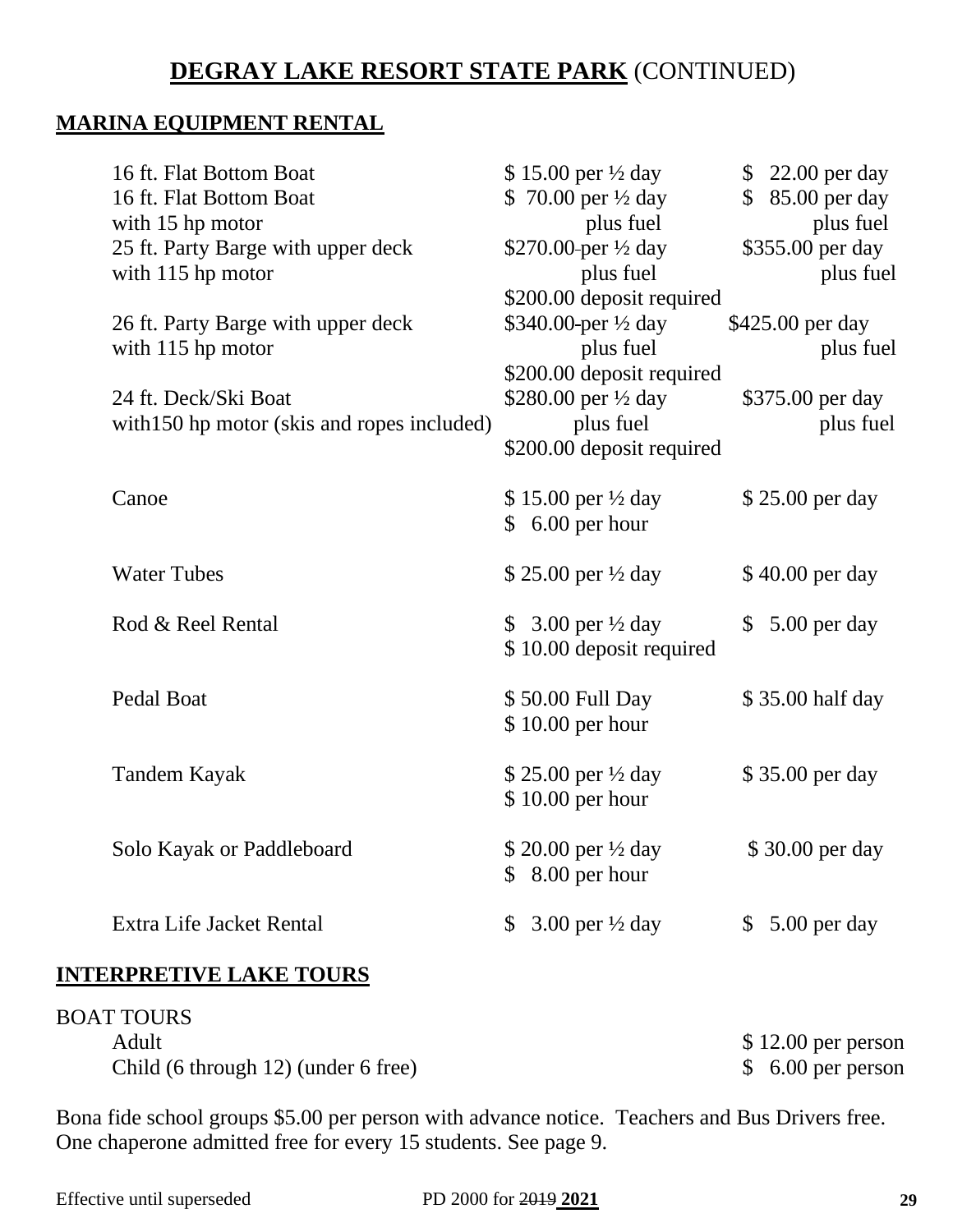| KAYAK TOURS (personal or park provided equipment |                     |
|--------------------------------------------------|---------------------|
| Adult                                            | $$15.00$ per person |
| Child (6 through 12)                             | $$10.00$ per person |
| Children under 6 (not permitted)                 |                     |
| <b>SNORKEL TOURS</b>                             |                     |
| Adult                                            | $$20.00$ per person |
| Child (6 through 12)                             | $$10.00$ per person |
| Children under 6 (not permitted)                 |                     |
|                                                  |                     |
| <b>CONCESSIONS</b>                               |                     |

TRAIL RIDES - Ages 2 and Up \$ 30.00

(Tax included)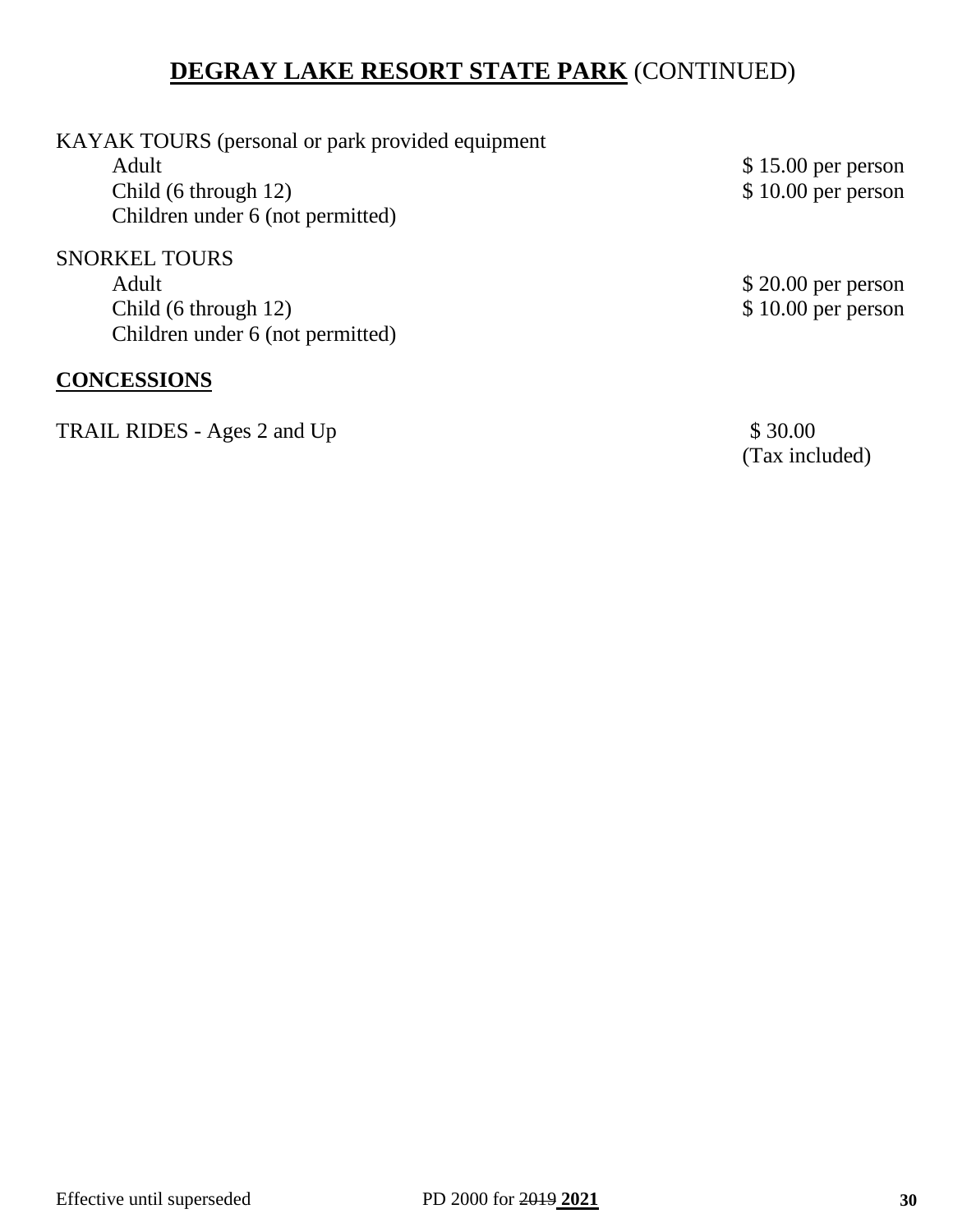# **DELTA HERITAGE TRAIL STATE PARK**

| <b>CAMPING</b>                                                                          | <b>Per Dav</b>                                                                       |
|-----------------------------------------------------------------------------------------|--------------------------------------------------------------------------------------|
| Class $D$ - No Hookups $\setminus$ Tent Sites                                           | \$14.00                                                                              |
| <b>INTERPRETIVE SERVICES</b>                                                            |                                                                                      |
| GUIDED BIKE AND KAYAK TOURS (4 Hours) (personal or park provided equipment)             |                                                                                      |
| Adult<br>Child (6 through 12)<br>Children under 6 (not permitted)                       | $$25.00$ per person<br>$$15.00$ per person                                           |
| GUIDED KAYAK TOURS (2 Hours) (personal or park provided equipment)                      |                                                                                      |
| Adult<br>Child (6 through 12)<br>Children under 6 (not permitted)                       | $$15.00$ per person<br>$$10.00$ per person                                           |
| <b>GUIDED BIKE TOURS (2 Hours)</b><br>Adult<br>Child (6 through 12)<br>Children under 6 | $$15.00$ per person<br>\$10.00 per person<br>Free - When riding tandem with an adult |
| <b>MISCELLANEOUS EQUIPMENT RENTAL</b> (See Page 11)                                     |                                                                                      |

Bicycle Rental \$ 12.00 per day \$ 8.00 per ½ day \$ 3.00 per hour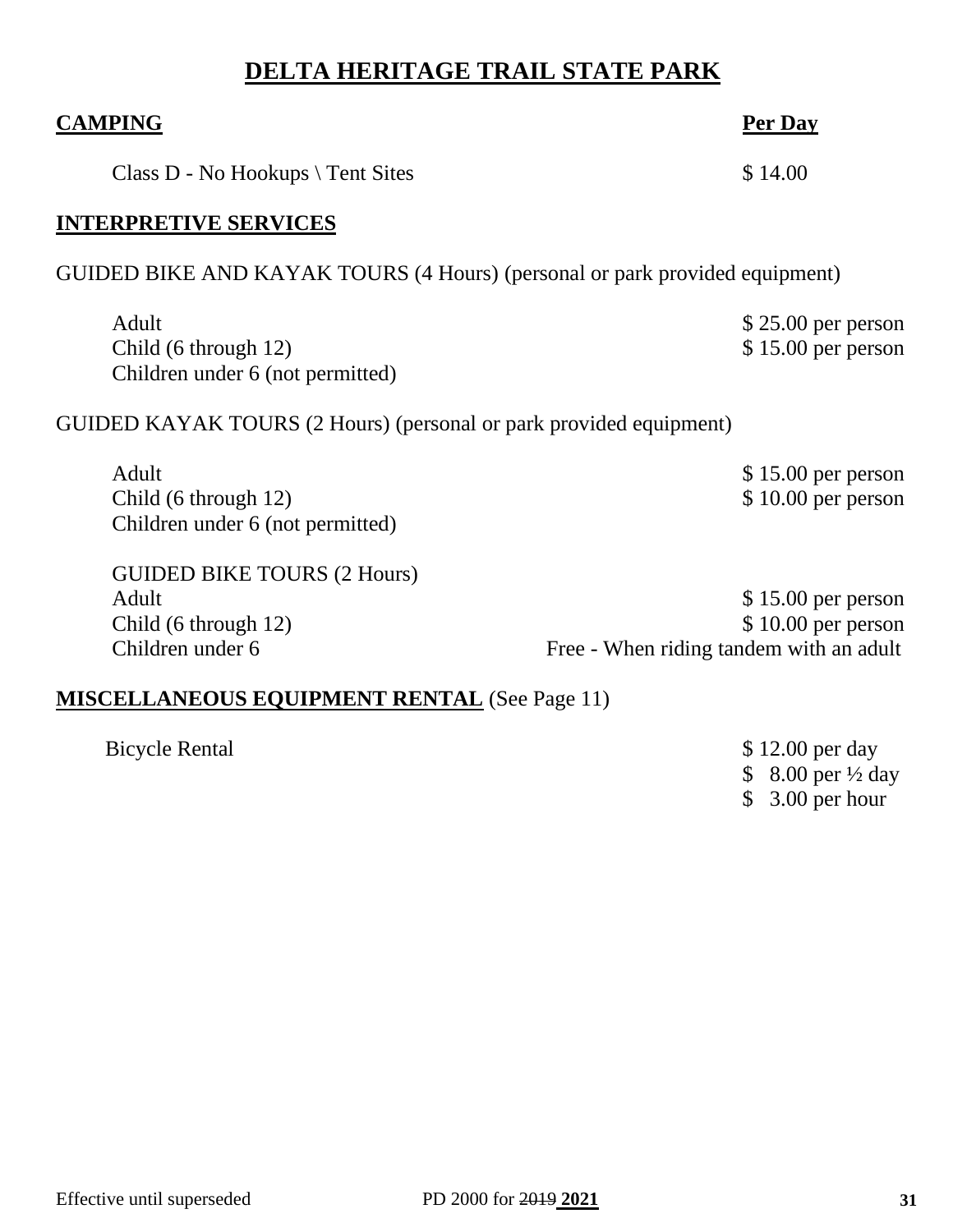## **DEVIL'S DEN STATE PARK**

## **LODGING**

Housekeeping Cabins Each with a Fireplace **Per Day** 

| 3 BR 2 bath with 1 person spa tub                             | $(6$ adults) | \$200.00 |
|---------------------------------------------------------------|--------------|----------|
| 3 BR 1 <sup>1</sup> / <sub>2</sub> bath with 2 person spa tub | $(6$ adults) | \$200.00 |
| 3 BR 1bath with 2 person spa tub                              | $(6$ adults) | \$200.00 |
| 2 bedrooms with spa tub                                       | $(4$ adults) | \$158.00 |
| 2 bedrooms                                                    | $(4$ adults) | \$158.00 |
| 1 bedroom with spa tub                                        | (2 adults)   | \$142.00 |
| Studio Cabin with One double bed                              | $(2$ adults) | \$121.00 |
| <b>Additional Persons</b>                                     |              | \$13.00  |
|                                                               |              |          |

## **CAMPING Per Day**

| Class AAA - Water/50 Amp/Sewer                | \$36.00             |
|-----------------------------------------------|---------------------|
| Class B - Water/30 Amp                        | \$23.00             |
| Class C - Water or 30 Amp                     | \$18.00             |
| Class D - No Hookups and Tent Sites           | \$14.00             |
| Horse Camp - Water/30 Amp                     | \$19.00             |
| Group Area (75 person maximum)                | \$90.00 minimum fee |
| Group Area not available on Holiday Weekends. |                     |

## **RENTAL CAMPING FACILITY OPTIONS** (See Page 8)

| Rent-A-Camper Cabin                                 |                  | \$68.00 per day |
|-----------------------------------------------------|------------------|-----------------|
| <b>MISCELLANEOUS EQUIPMENT RENTAL (See Page 11)</b> |                  |                 |
| Backpack Equipment - Full Set                       | $$20.00$ deposit | \$25.00 per day |
| Backpack Equipment - Tent                           | $$20.00$ deposit | \$10.00 per day |
| <b>Backpack Equipment - Backpack</b>                | $$20.00$ deposit | \$15.00 per day |
| <b>Backpack Equipment - Other</b>                   | $$20.00$ deposit | \$10.00 per day |

## **BOAT RENTAL**

| Canoe      | $$8.00$ per hour |
|------------|------------------|
| Pedal Boat | $$8.00$ per hour |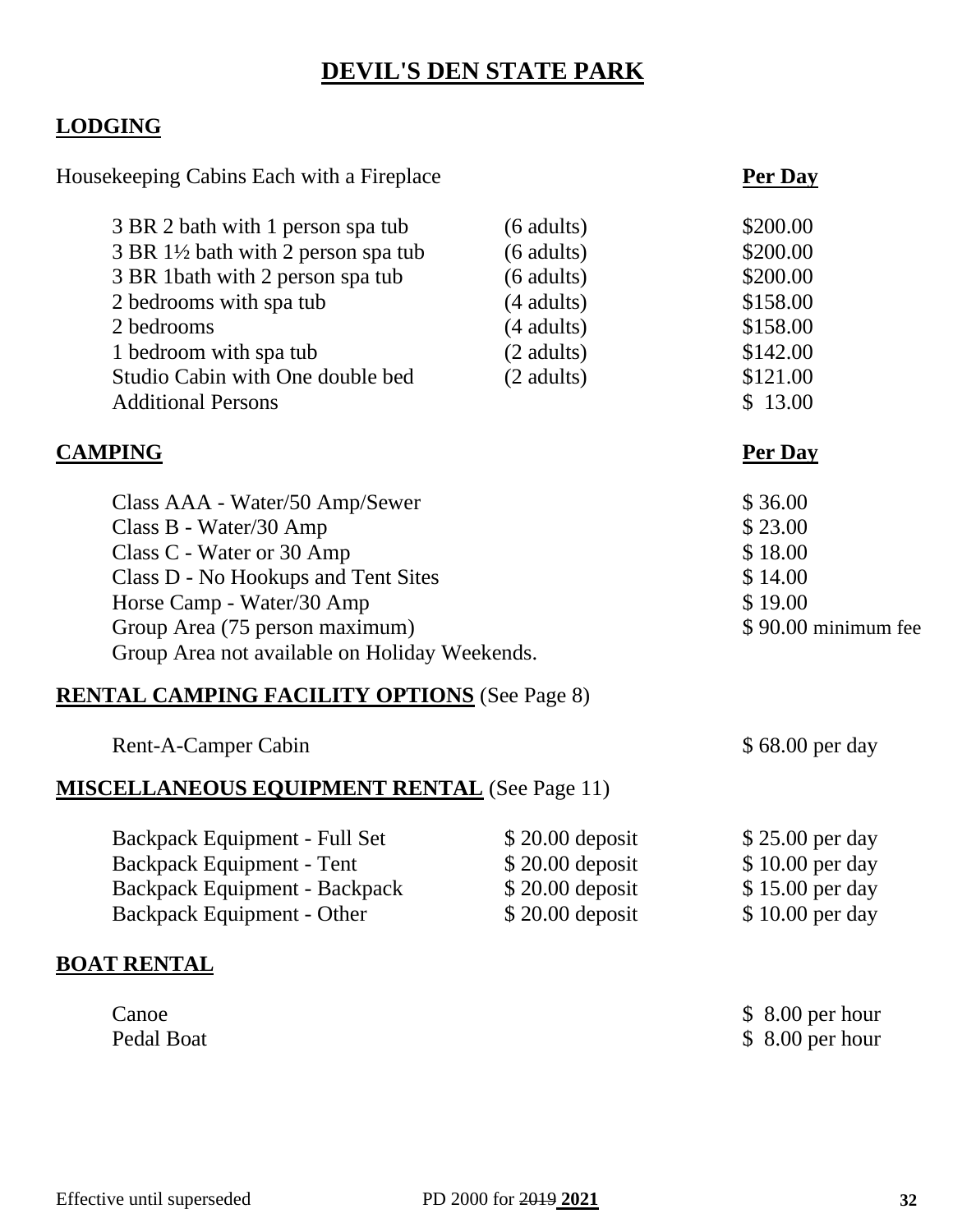## **DEVIL'S DEN STATE PARK** (CONTINUED)

#### **GROUP FACILITIES**

| Large Pavilion with restroom<br><b>CCC</b> Pavilion with restrooms<br><b>VIC Meeting Room</b>        | \$30.00 per use                                     | \$95.00 per day<br>\$53.00 per day<br>\$53.00 per day |  |
|------------------------------------------------------------------------------------------------------|-----------------------------------------------------|-------------------------------------------------------|--|
| Clean-Up Deposit                                                                                     | (See Group Day-Use Facilities on page 9)            |                                                       |  |
| SWIMMING                                                                                             |                                                     | After $5:00$ p.m.                                     |  |
| Pool (Age 6 and up)<br>Pool (Age 2 through 5)<br>Pool pass (20 Admissions)                           | $$5.00$ per person<br>$$4.00$ per person<br>\$70.00 | $$2.50$ per person<br>$$2.00$ per person              |  |
| <b>Family Season Pass</b><br>Two named adults in the same household and their children under age 18. |                                                     | \$185.00                                              |  |

Cabin Guests **Free** 

**NOTE:** There is no charge for children under two, limited to three children per paying adult. Children age ten and under must be accompanied by an adult 18 years or older.

Swimming pools may be rented for private parties after normal closing hours (no rental after dark). The park will furnish lifeguards. Minimum rental time will be two hours. Rates vary according to size of party. Up to 10% discount authorized when a party is part of a package plan.

| Group (up to 20 Persons) / First 2 Hours | \$100.00           |
|------------------------------------------|--------------------|
| Each additional person                   | $\frac{1}{2}$ 3.00 |
| Each additional hour                     | \$25.00            |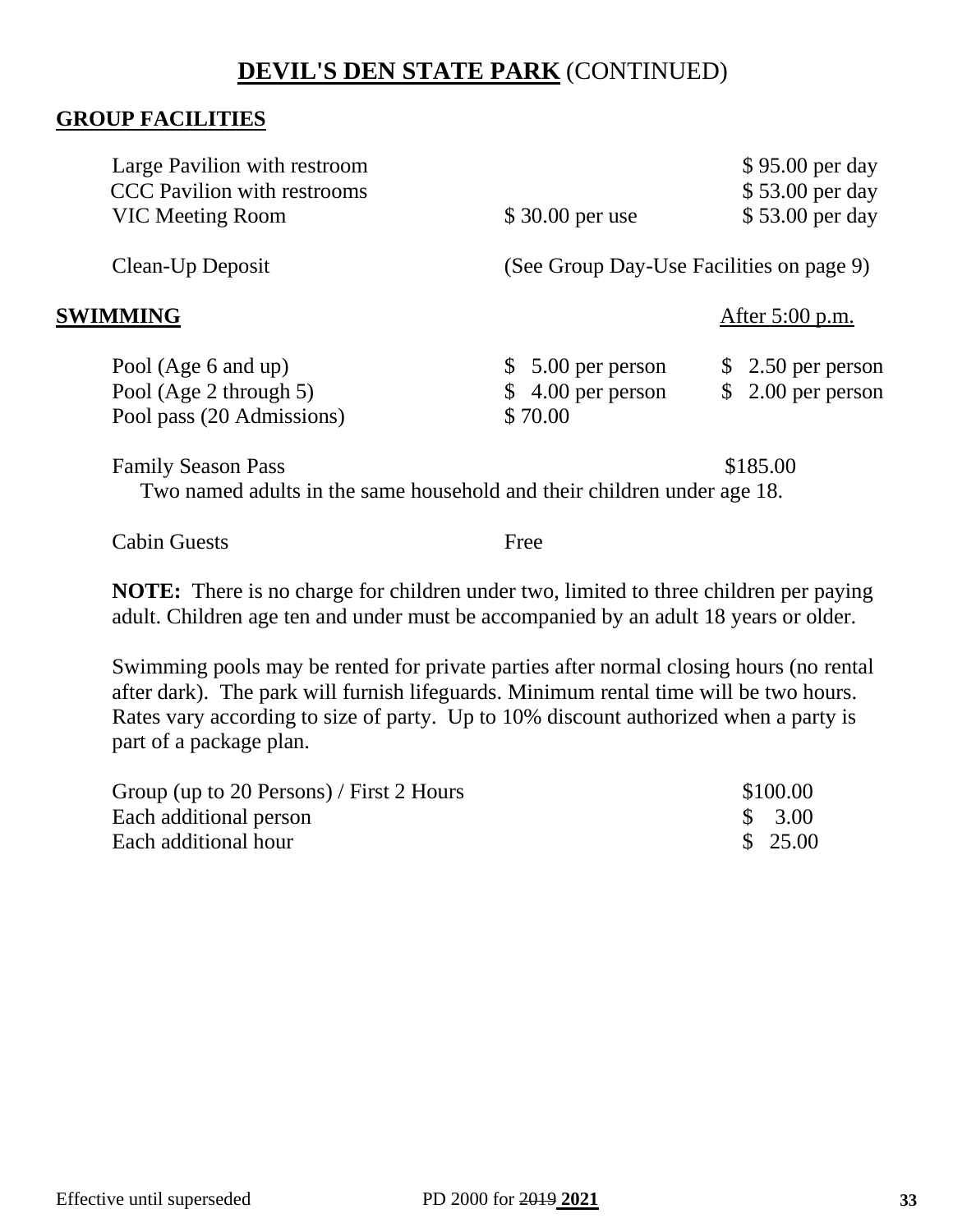## **HAMPSON ARCHEOLOGICAL MUSEUM STATE PARK**

#### **MUSEUM**

No charge for admission

## **MUSEUM MEETING AREA**

Meeting Room \$132.00 per use Clean-Up Deposit \$100.00 per use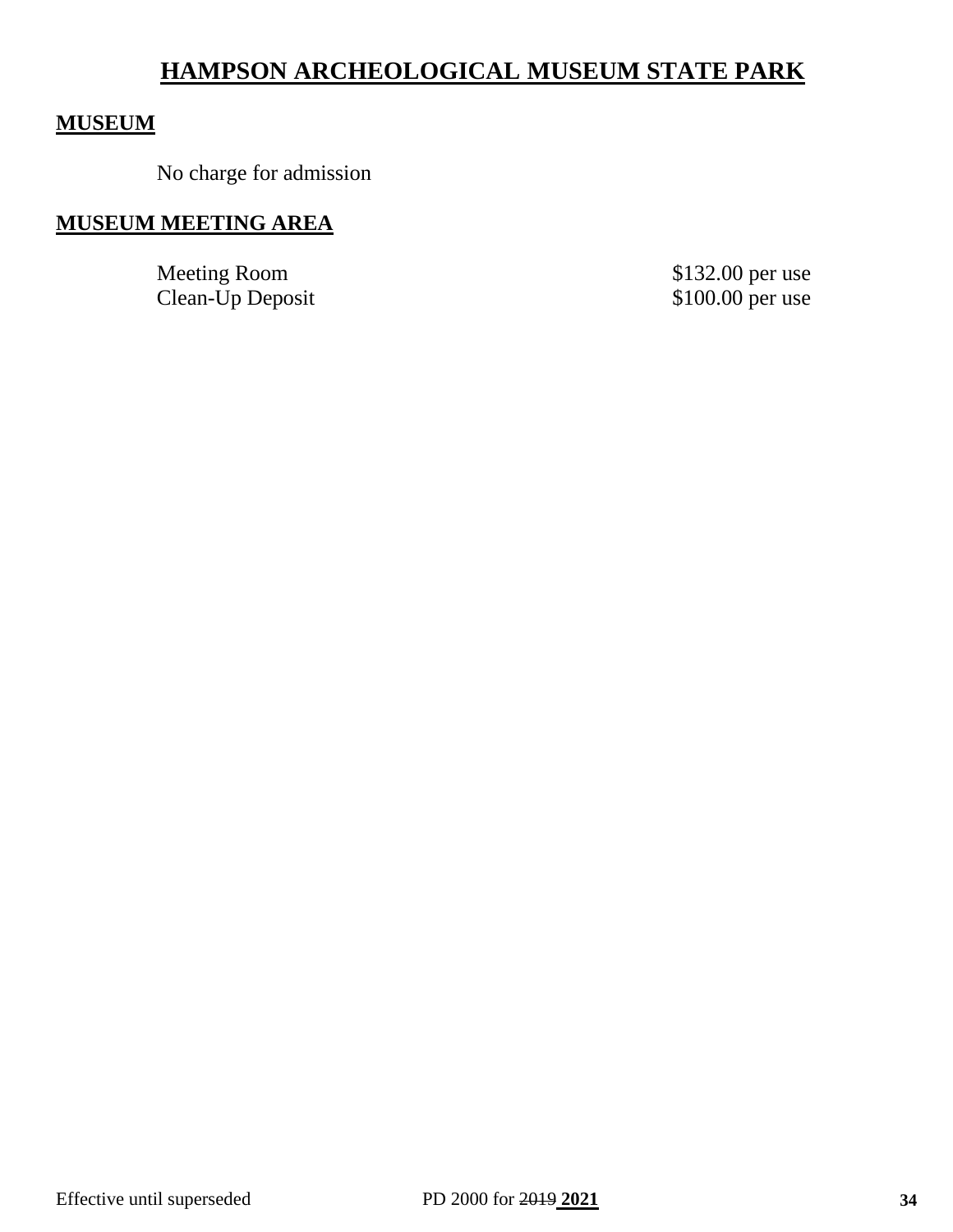# **HERMAN DAVIS STATE PARK**

No Charge for facilities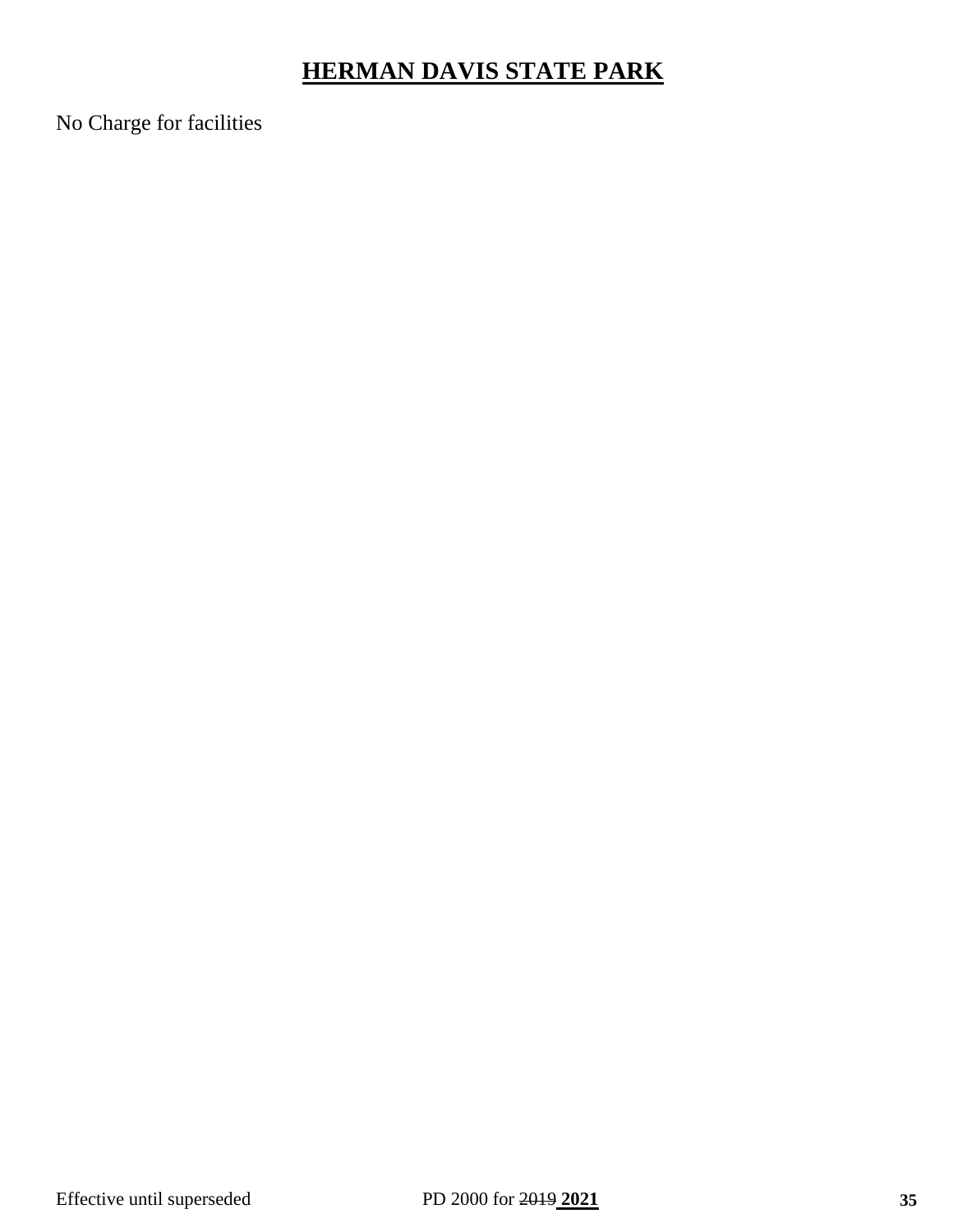## **HISTORIC WASHINGTON STATE PARK**

## **MUSEUM TOURS**

Open daily for guided tours. Museum facilities open each day will vary depending on current and/or seasonal interpretive themes. A minimum of four facilities will be open each day, each with docents on site.

These facilities are:

| 1836 Courthouse                                                                  | <b>Blacksmith Shop</b>                       | <b>Block House</b>    | Candle Shop              |
|----------------------------------------------------------------------------------|----------------------------------------------|-----------------------|--------------------------|
| Clardy Kitchen                                                                   | <b>Crouch House</b>                          | Monroe House          | <b>Print Museum</b>      |
| Dr. Purdom House                                                                 | Royston Log House                            | <b>Royston House</b>  | <b>Sanders Farmstead</b> |
| Tavern Inn                                                                       | <b>Trimble House</b>                         | <b>Weapons Museum</b> |                          |
| <b>Washington Frontier Experience</b><br>Includes a tour of every open facility. |                                              |                       |                          |
| Adult                                                                            |                                              |                       | $$9.00$ each*            |
| Child (6 through 12 years)                                                       |                                              |                       | \$ 5.00 each             |
| <b>Washington Sampler</b>                                                        |                                              |                       |                          |
|                                                                                  | Includes tours of two of the open facilities |                       |                          |

| mentates tours of <i>two</i> of the open necessary. |               |
|-----------------------------------------------------|---------------|
| Adult                                               | $$6.00 each*$ |
| Child (6 through 12 years)                          | \$ 3.00 each  |

\*Adult Groups of 20 or more, with advance notice, admitted at one dollar per person off the above tour rates.

Washington Narrative Experience - A driving tour of the park with a step on guide

| <b>Guided Motor Coach Tour</b> | $$40.00$ per tour |
|--------------------------------|-------------------|
| (Coach capacity 50)            |                   |

#### Student Educational Tours

Rates are determined by the educational tour the school is seeking. Beginning rates are \$5.50 per student. Teachers and Bus Drivers are admitted free. One chaperone admitted free for every 15 students. See page 9. Distance Learning Program  $$100.00$ 

## **GUIDED HISTORIC/ARCHEOLOGICAL SITE PASS**

| (Unlimited visits for twelve months, including special events) |         |
|----------------------------------------------------------------|---------|
| Individual                                                     | \$30.00 |
| Family - Parents and children through age 18                   | \$40.00 |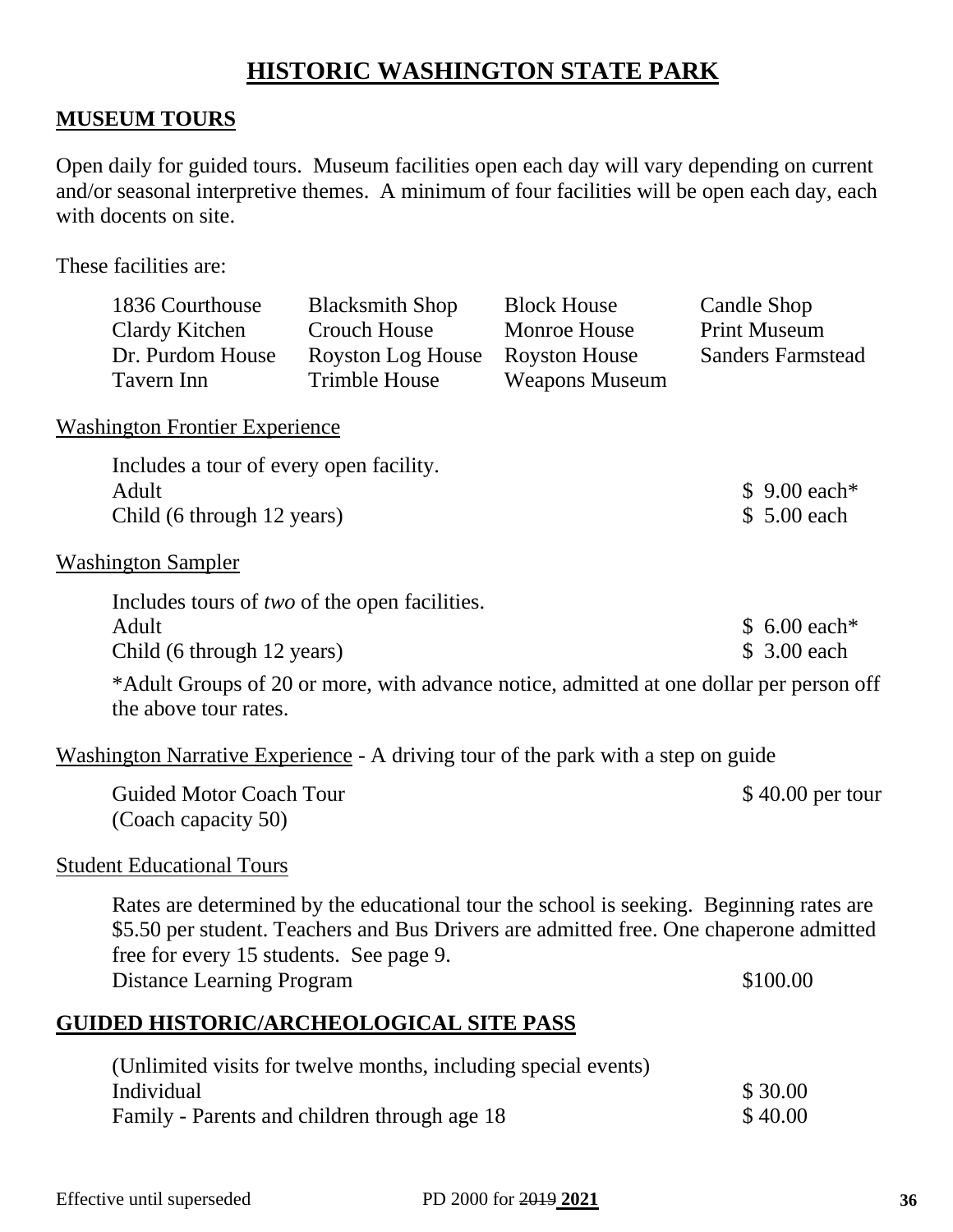# **HISTORIC WASHINGTON STATE PARK** (CONTINUED)

### **SPECIAL EVENTS**

Special Events Parking (Tax included) \$ 5.00

# **RENTAL FACILITIES** (Not available during festivals)

| <u>Jailhouse Bed &amp; Breakfast standard room</u>                                                                          | \$100.00 per night includes breakfast   |
|-----------------------------------------------------------------------------------------------------------------------------|-----------------------------------------|
| <b>Brunson House</b>                                                                                                        |                                         |
| <b>Entire House and Gardens</b>                                                                                             | \$3000.00 per 8 hours                   |
|                                                                                                                             | \$375.00 per extra hour                 |
|                                                                                                                             | \$750.00 deposit                        |
| Great Room Only (Monday-Friday Only)                                                                                        | \$700.00 \$300.00 per 8 hours           |
|                                                                                                                             | \$150.00 \$75.00 per extra hour         |
|                                                                                                                             | \$175.00 \$50.00 deposit                |
| Front or Back Parlor Only (Monday-Friday Only)                                                                              | \$400.00 \$100.00 per 8 hours           |
|                                                                                                                             | \$100.00 \$50.00 per extra hour         |
|                                                                                                                             | \$100.00 \$50.00 deposit                |
| 1914 School House                                                                                                           |                                         |
| <b>Entire Building</b>                                                                                                      | \$632.00 per day                        |
| <b>Excluding Bunk Rooms</b>                                                                                                 | \$263.00 per day                        |
| <b>Meeting Room</b>                                                                                                         | \$132.00 per day                        |
| Auditorium                                                                                                                  | \$184.00 per day                        |
| Bunks with linens (54 bunks)                                                                                                |                                         |
| Groups with 1 - 16 Persons                                                                                                  | $$263.00$ per night                     |
| Groups with 17 - 29 Persons                                                                                                 | $$16.00$ per bunk                       |
| Groups with 30 - 54 Persons                                                                                                 | \$474.00 per night                      |
| Clean-Up Deposit<br>(bunks or entire facility)                                                                              | \$150.00 per use                        |
| (auditorium)                                                                                                                | \$100.00 per use                        |
| (meeting room)                                                                                                              | \$50.00 per use                         |
| (See Group Day-Use Facilities on page 9)                                                                                    |                                         |
| W. P. A. Gymnasium with kitchen facilities                                                                                  | \$290.00 per day                        |
|                                                                                                                             | \$184.00 per $\frac{1}{2}$ day          |
| Overnight use by students (20 Person Minimum)<br>- When 1914 School House is full                                           | $$6.00$ per student                     |
| W. P. A. Gymnasium rental by a group of 25 or more may be discounted 20% if the<br>Williams Tavern caters meals at the gym. |                                         |
| Clean-Up Deposit (See Group Day-Use Facilities on page 9)                                                                   | \$100.00                                |
| Outdoor Areas (Grounds and/or porches)                                                                                      | \$132.00 per day<br>\$74.00 per 2 hours |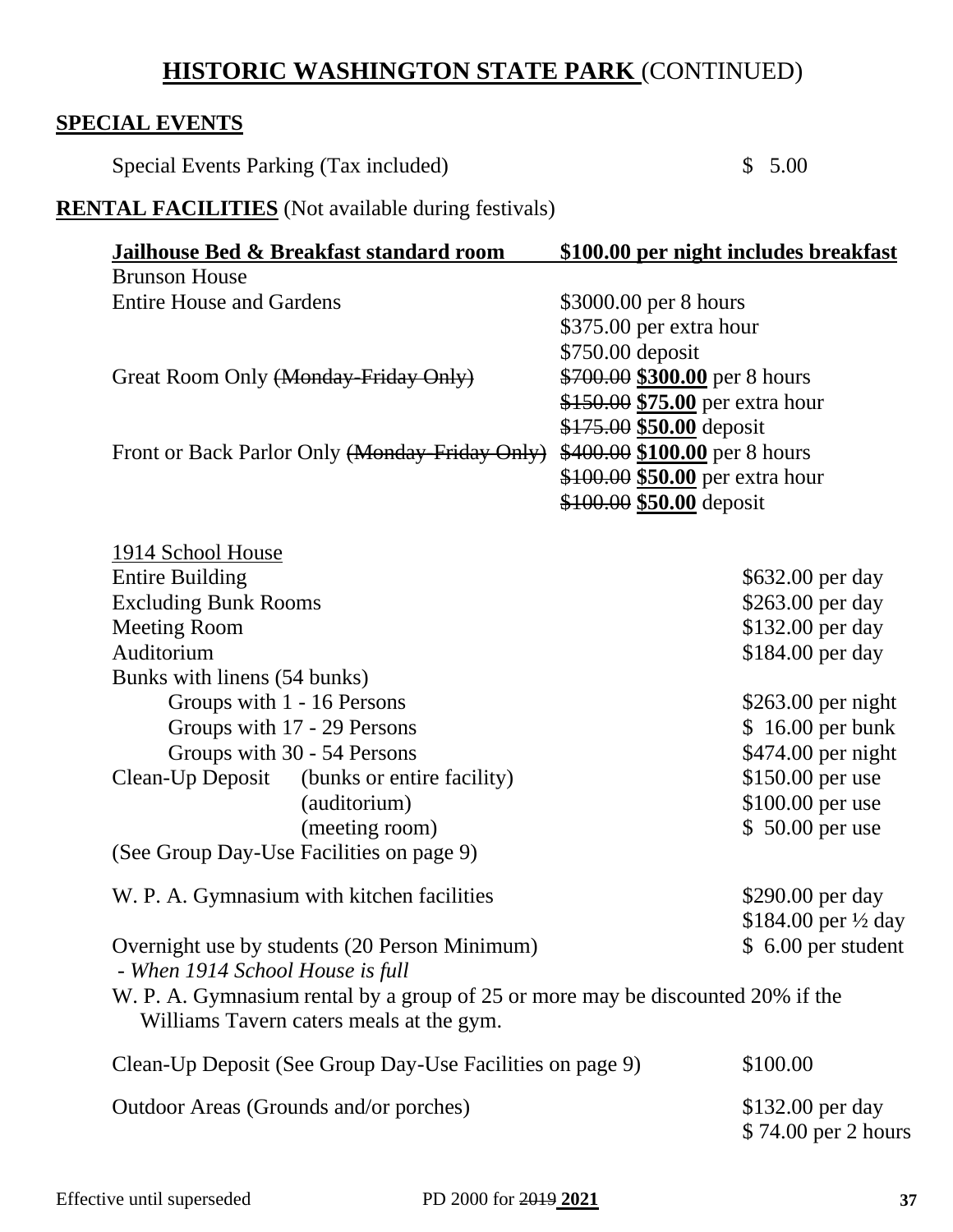# **HISTORIC WASHINGTON STATE PARK** (CONTINUED)

#### Small Open Pavilion  $$47.00$  per day

Clean-Up Deposit (See Group Day-Use Facilities on page 9)

#### **SURREY**

Rides Adult \$ 8.00 each Child (6 through 12 years) \$ 4.00 each Rental with Driver (Use period is 3 hours) \$200.00 per use Each Additional Hour \$75.00 per hour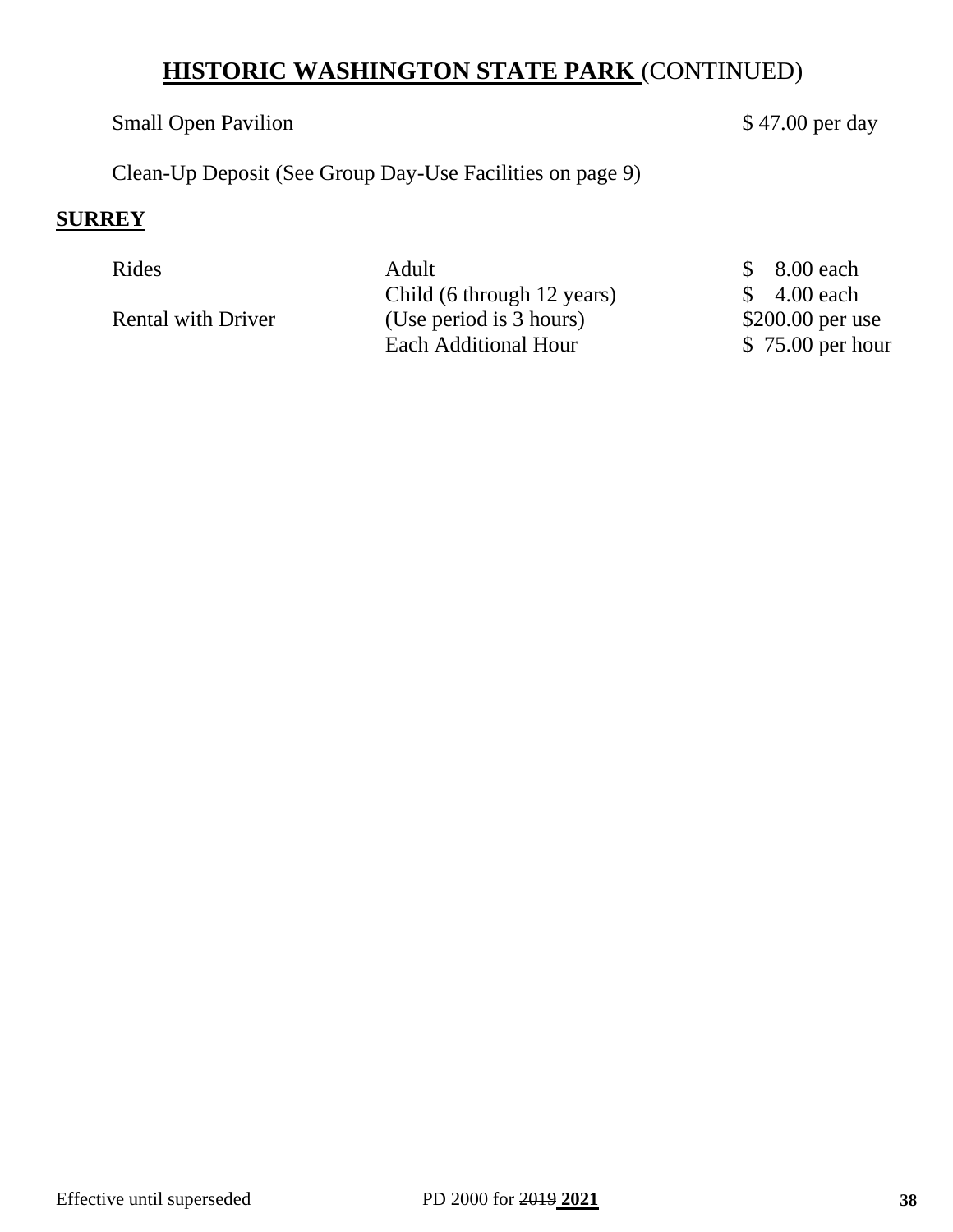# **HOBBS STATE PARK-CONSERVATION AREA**

| <b>CAMPING</b>                                                                        |                                     | Per Day                                                   |
|---------------------------------------------------------------------------------------|-------------------------------------|-----------------------------------------------------------|
| Primitive Hike-In                                                                     |                                     | $\mathbb{S}$<br>14.00                                     |
| <b>GROUP FACILITIES</b>                                                               |                                     |                                                           |
| <b>Educational Pavilion Open</b>                                                      |                                     | \$150.00 \$100.00 per day                                 |
| VIC CLASSROOM / MEETING ROOM                                                          |                                     |                                                           |
| VIC - Classroom<br><b>VIC - Two Classrooms</b><br>Clean-Up Deposit                    | \$79.00 per use<br>\$158.00 per use | \$132.00 per day<br>\$263.00 per day<br>\$100.00 per use  |
| <b>INTERPRETIVE SERVICES</b>                                                          |                                     |                                                           |
| <b>Lake Tours</b>                                                                     |                                     |                                                           |
| Adult<br>Child (6 through 12) (under 6 free)                                          |                                     | $$10.00$ \$15.00 per person<br>$$-5.00$ \$7.50 per person |
| Kayak Tour (personal or park provided equipment)                                      |                                     |                                                           |
| Adult<br>Child (6 through 12)<br>Children under 6 (not permitted)                     |                                     | $$12.00$ \$20.00 per person<br>$$6.00$ \$10.00 per person |
| Bona fide school groups \$5.00 per person with advance notice Teachers and Rus Driver |                                     |                                                           |

Bona fide school groups \$5.00 per person with advance notice. Teachers and Bus Drivers free. One chaperone admitted free for every 15 students. See page 9.

Snorkeling Program (2 hours - Includes Equipment)

| Adult (Age 13 and up) | $$20.00$ per person |
|-----------------------|---------------------|
| Child (Up to Age 12)  | $$10.00$ per person |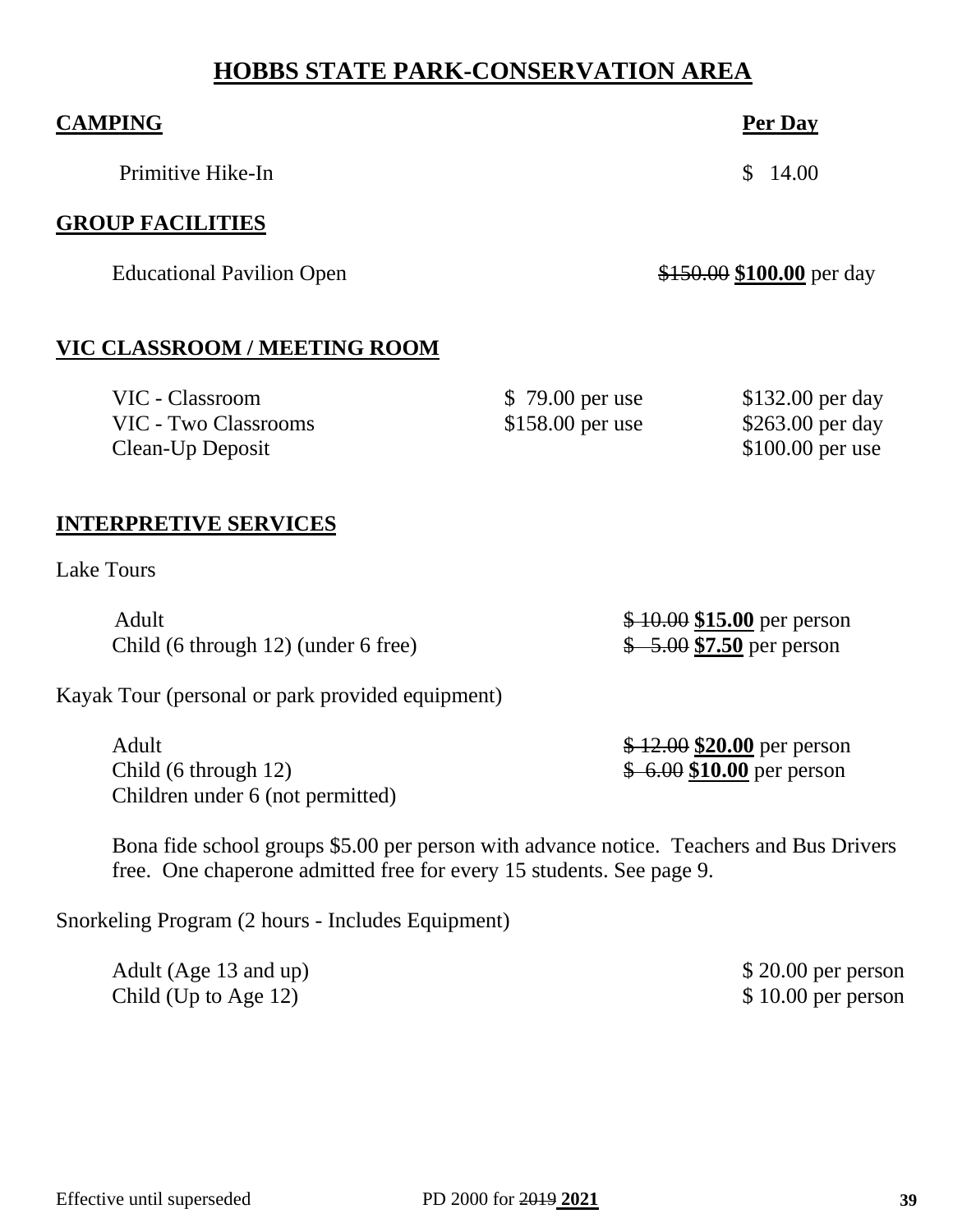# **JACKSONPORT STATE PARK**

| <b>CAMPING</b>                                                            | Per Day                                                        |
|---------------------------------------------------------------------------|----------------------------------------------------------------|
| Class A - Water/50 Amp<br>Overflow Areas w/30Amp<br><b>Overflow Areas</b> | \$29.00<br>\$17.00<br>\$\$12.00                                |
| <b>COURTHOUSE MUSEUM</b>                                                  |                                                                |
| No charge for admission                                                   |                                                                |
| <b>GROUP FACILITIES</b>                                                   |                                                                |
| Visitor Center Meeting Room w/Kitchen                                     | \$158.00 per day<br>\$95.00 per half day                       |
| Visitor Center Meeting Room w/o Kitchen                                   | \$126.00 per day<br>\$79.00 per half day                       |
| <b>Standard Pavilion Open</b>                                             | \$74.00 per day                                                |
| Gazebo                                                                    | \$32.00 per use                                                |
| Courtroom                                                                 | \$210.00 per $\frac{1}{2}$ day<br>\$53.00 each additional hour |
| Clean-Up Deposit<br>(See Group Day-Use Facilities on page 9)              | \$100.00                                                       |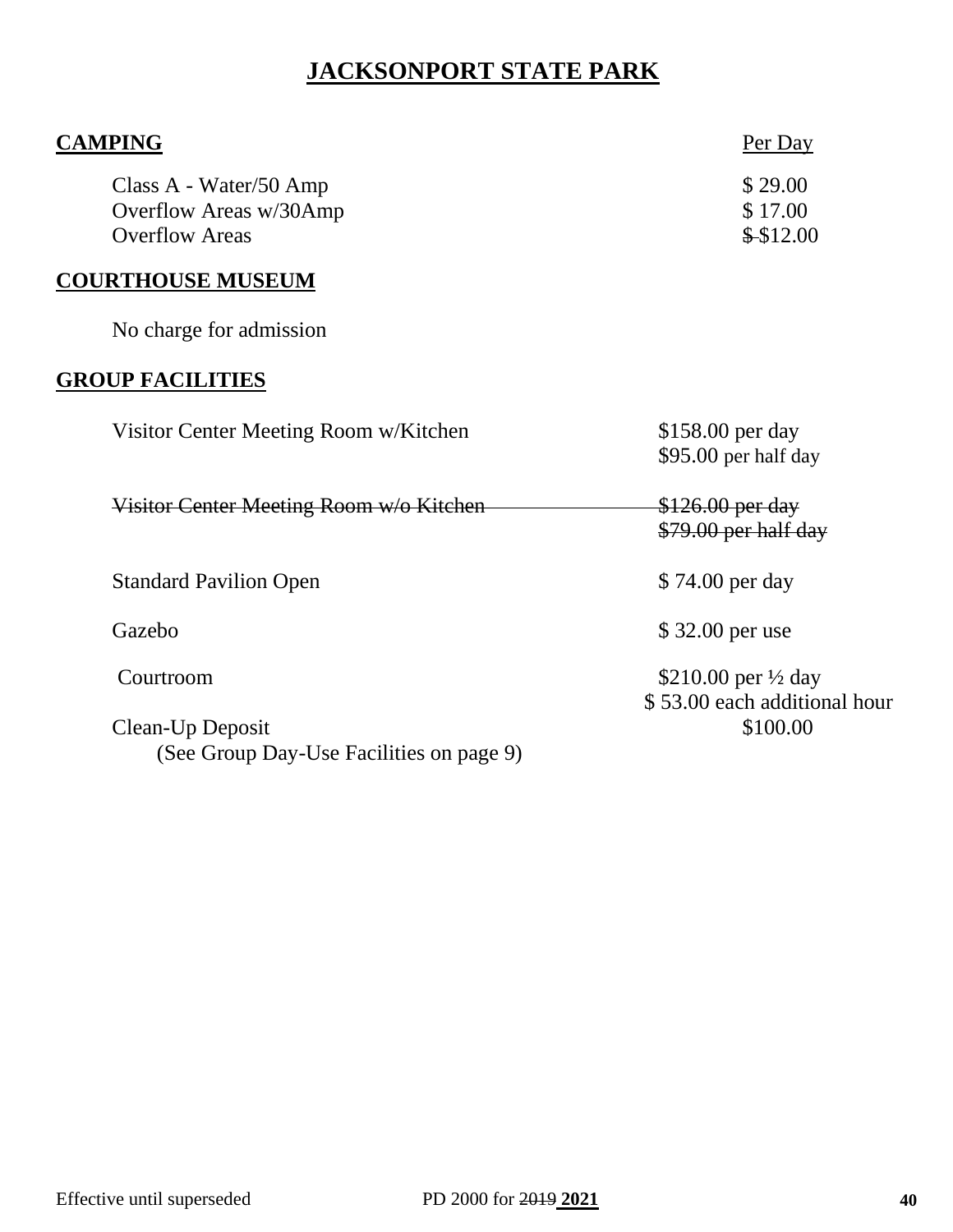# **JENKINS' FERRY BATTLEGROUND STATE PARK**

No Charge for facilities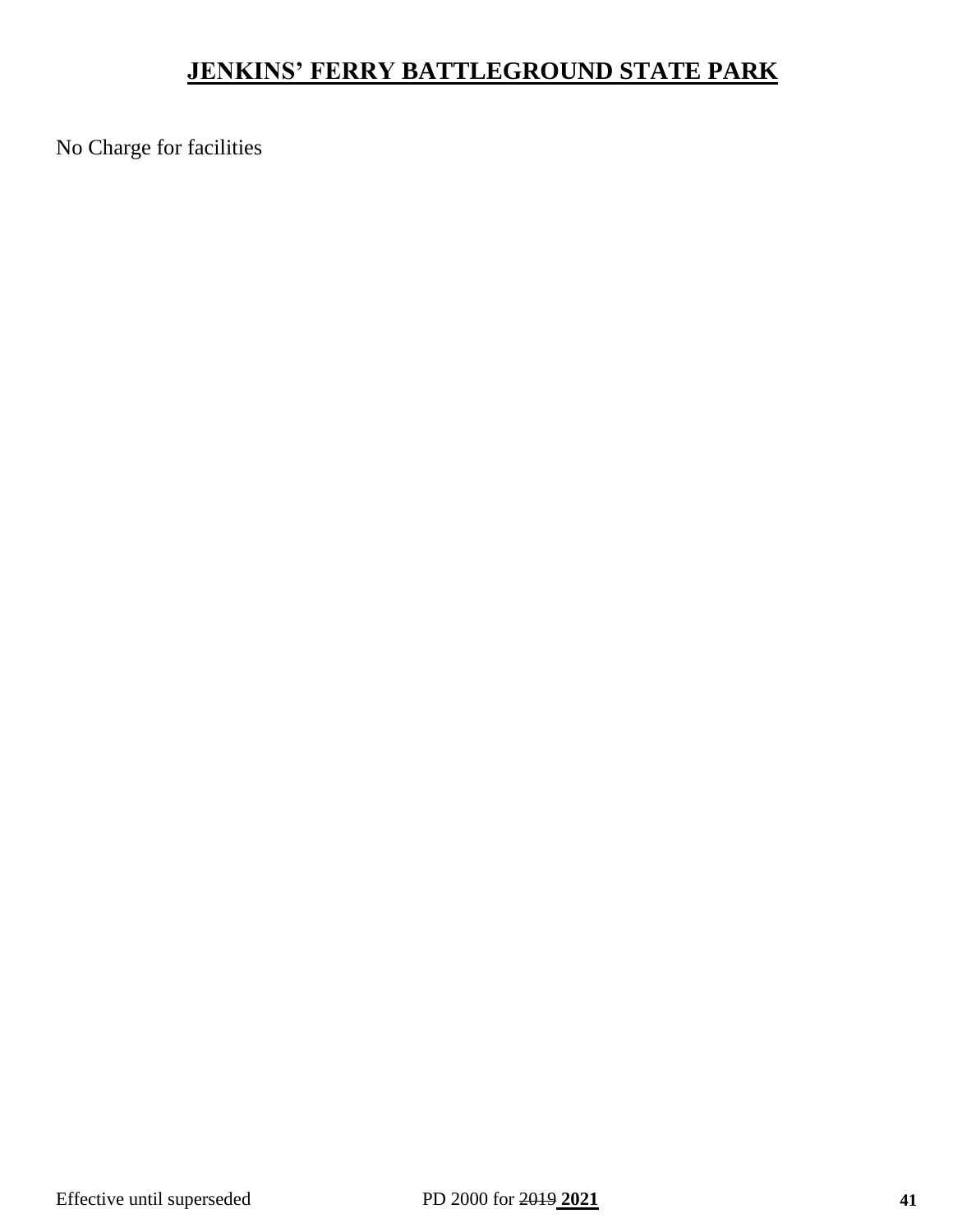# **LAKE CATHERINE STATE PARK**

# **LODGING**

| Housekeeping Cabins<br>2 Bedroom Rustic Cabin<br>with spa tub and fireplace                            | (4 Adults) | Sun. through Sat.<br>\$200.00 per day      |
|--------------------------------------------------------------------------------------------------------|------------|--------------------------------------------|
| 1 Bedroom Rustic Cabins                                                                                | (2 Adults) | \$121.00 per day                           |
| 1 Bedroom Duplex Cabins<br>with fireplace                                                              | (2 Adults) | \$102.00 per day                           |
| <b>Rustic Studio Duplex Cabins</b>                                                                     | (2 Adults) | \$100.00 per day                           |
| <b>Additional Persons</b>                                                                              |            | \$13.00 per day                            |
| Housekeeping Units<br>1 Bedroom Four-plex<br><b>Additional Persons</b>                                 | (2 Adults) | \$94.00 \$89.00 per day<br>\$13.00 per day |
| <b>CAMPING</b>                                                                                         |            | Per Day                                    |
| Class AAA - Water/50 Amp/Sewer<br>Class B - Water/30 Amp<br>Overflow w/30 Amp<br><b>Overflow Areas</b> |            | \$36.00<br>\$23.00<br>\$18.00<br>\$13.00   |
| <b>RENTAL CAMPING FACILITY OPTIONS</b> (See Page 8)                                                    |            |                                            |
| Rent-A-Camp                                                                                            |            | \$42.00 per day                            |
| Rent-A-Yurt                                                                                            |            | \$58.00 per day                            |
| NOTE: Discounts do not apply to any Rental Camping Facility Options.                                   |            |                                            |
| <b>PAVILIONS</b>                                                                                       |            |                                            |
| <b>Standard Pavilion Open</b>                                                                          |            | \$74.00 per day                            |
| <b>CONCESSIONS - TRAIL RIDES</b>                                                                       |            |                                            |
|                                                                                                        |            |                                            |

Ages 2 and Up \$30.00 (Tax Included)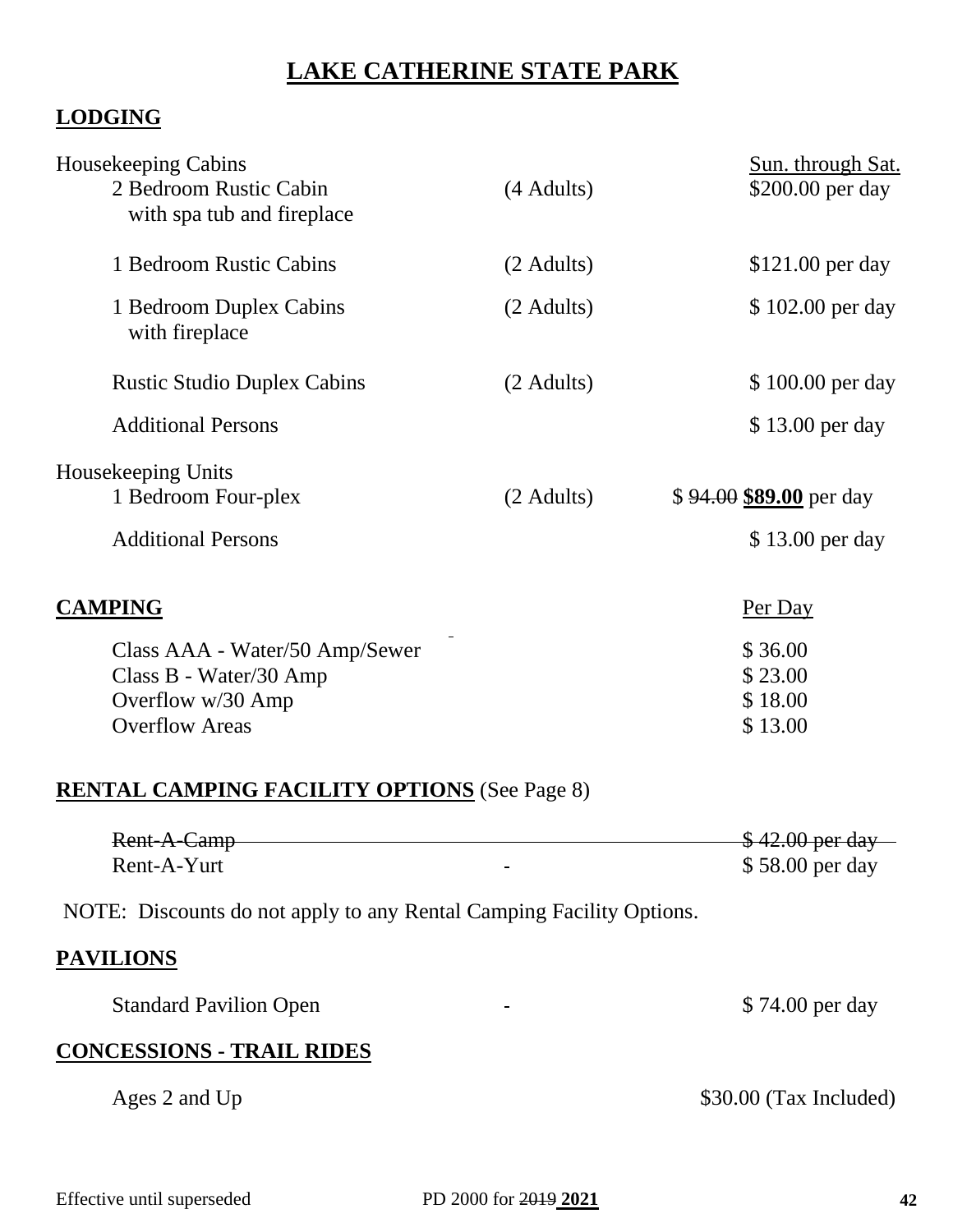# **LAKE CATHERINE STATE PARK** (CONTINUED)

## **MARINA**

| 25 ft. Party Barge<br>with 115 hp motor                                                                              | \$225.00 per $\frac{1}{2}$ day<br>plus fuel<br>\$150.00 deposit required | \$300.00 per day<br>plus fuel            |
|----------------------------------------------------------------------------------------------------------------------|--------------------------------------------------------------------------|------------------------------------------|
| 24 ft. Party Barge<br>with 60 hp motor                                                                               | $$185.00$ per $\frac{1}{2}$ day $$250.00$ per day<br>plus fuel plus fuel |                                          |
|                                                                                                                      | \$150.00 deposit required                                                |                                          |
| 21 ft. Party Barge                                                                                                   | \$150.00 per $\frac{1}{2}$ day                                           | \$195.00 per day                         |
| with 40 hp motor                                                                                                     | plus fuel                                                                | plus fuel                                |
|                                                                                                                      | \$150.00 deposit required                                                |                                          |
| 14 ft. Fishing Boat                                                                                                  | $$15.00$ per ½ day $$20.00$ per day                                      |                                          |
| 17 ft. Bass Boat                                                                                                     | $$150.00$ per $\frac{1}{2}$ day $$195.00$ per day                        |                                          |
| with 40 hp motor                                                                                                     | plus fuel                                                                | plus fuel                                |
|                                                                                                                      | \$150.00 deposit required                                                |                                          |
| <u>16 ft. Boat with 25 hp Motor</u>                                                                                  | \$75 per $\frac{1}{2}$ day                                               | \$100 per day                            |
|                                                                                                                      | plus fuel                                                                | plus fuel                                |
|                                                                                                                      |                                                                          |                                          |
|                                                                                                                      | \$ 45.00 per $\frac{1}{2}$ day                                           | $$60.00$ per day                         |
|                                                                                                                      | plus fuel                                                                | plus fuel                                |
|                                                                                                                      | \$50.00 deposit required                                                 |                                          |
|                                                                                                                      |                                                                          | \$14.00 per day                          |
|                                                                                                                      | \$ 20.00 per $\frac{1}{2}$ day                                           |                                          |
| Transient Slip 18' x 21' - Covered<br>Tandem Kayak/Canoe / Pedal Boat /<br>Row Boat Stand Up Paddleboard/ Water Bike |                                                                          | \$<br>\$ 30.00 per day<br>10.00 per hour |
|                                                                                                                      | \$15.00 per $\frac{1}{2}$ day                                            | \$25.00 per day                          |
| $14/16$ ft. Boat with 9.9 hp Motor<br>Solo Kayak Rental                                                              | 8.00 per hour<br>$\mathbb{S}$                                            |                                          |
| Extra Life Jacket Rental                                                                                             | 3.00 per $\frac{1}{2}$ day<br><sup>S</sup>                               | \$<br>5.00 per day                       |
|                                                                                                                      | \$10.00 deposit                                                          |                                          |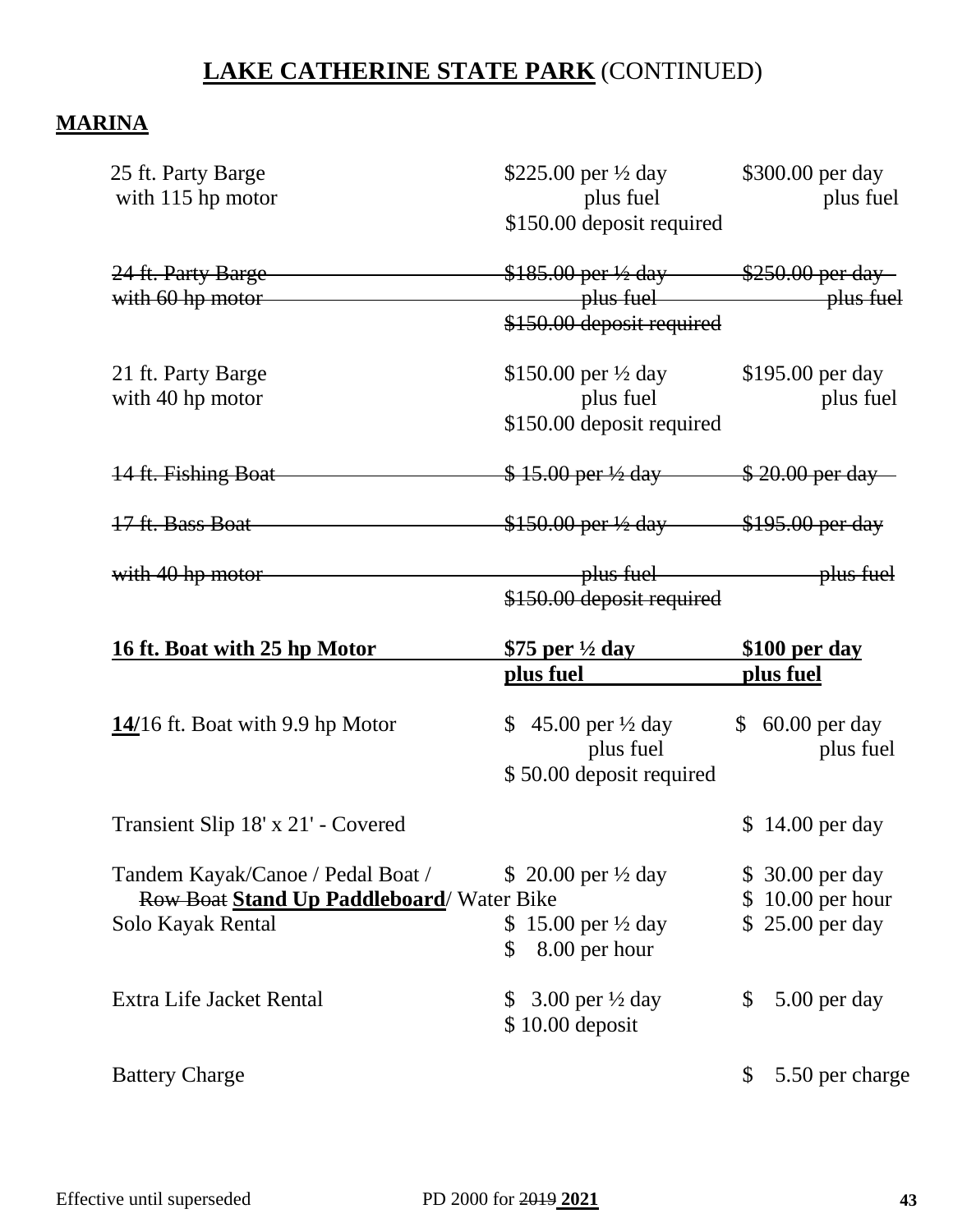# **LAKE CHARLES STATE PARK**

| <b>CAMPING</b>                                                                             | Per Day             |
|--------------------------------------------------------------------------------------------|---------------------|
| Class AAA - Water/50 Amp/Sewer<br>Class B - Water/30 Amp                                   | \$36.00<br>\$23.00  |
| <b>RENTAL CAMPING FACILITY OPTIONS</b> (See Page 8)                                        |                     |
| Rent-A-Yurt                                                                                | \$58.00 per day     |
| <b>PAVILIONS</b>                                                                           |                     |
| <b>Standard Pavilion Open</b>                                                              | \$74.00 per day     |
| <b>INTERPRETIVE LAKE TOURS</b>                                                             |                     |
| Lake Tours                                                                                 |                     |
| <b>Adult</b>                                                                               | $$7.00$ per person  |
| Child (6 through 12) (under 6 free)<br>Solution of the Child (6 through 12) (under 6 free) | $$3.50$ per person  |
| Bona fide school groups \$3.50 per person with advance notice. Teachers and Bus Drivers    |                     |
| free. One chaperone admitted free for every 15 students. See page 9.                       |                     |
| Guided Kayak Tours (1 ½ Hour) (personal or park provided equipment)                        |                     |
| <b>Adult</b>                                                                               | $$10.00$ per person |
| Child (6 through 12)                                                                       | $$5.00$ per person  |
| Children under 6 (not permitted)                                                           |                     |
| Self-Guided Kayak Tours(3 Hours)                                                           |                     |
| Tandem                                                                                     | \$15.00 per kayak   |
| Solo                                                                                       | \$10.00 per kayak   |
| Children 12 and under must be accompanied by an adult.                                     |                     |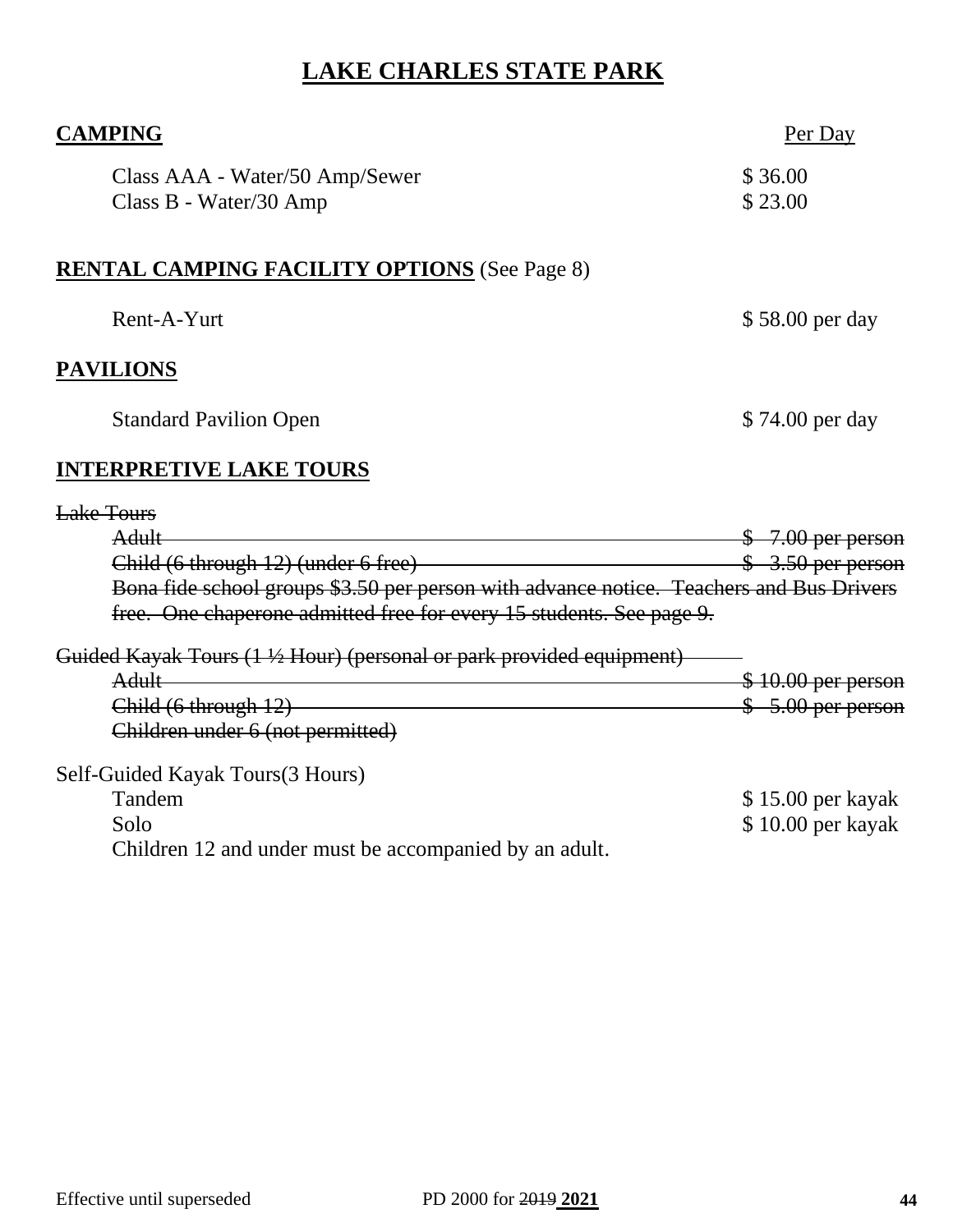# **LAKE CHICOT STATE PARK**

## **LODGING**

| <b>Duplex Housekeeping Cabins</b>                           |            | <b>March through</b><br><b>November</b> | <b>January, February</b><br>and December |  |
|-------------------------------------------------------------|------------|-----------------------------------------|------------------------------------------|--|
| Lakefront One Bedroom<br>with Fireplace                     | (2 Adults) | \$105.00                                | \$95.00                                  |  |
| <b>Woods View Two Bedroom</b><br>with Tub Spa and Fireplace | (4 Adults) | \$126.00                                | \$115.00                                 |  |
| Additional persons<br>No Rollaways                          |            | \$13.00                                 | \$13.00                                  |  |

Four Day Special - Four days for the price of three - Sunday through Wednesday only.

Five Day Special - Five days for the price of four - Sunday through Thursday only.

| <b>CAMPING</b>                                                                                                                                                              |                                                                                                                                                                                                                                                                                                                                                                  | Per Day                                                        |
|-----------------------------------------------------------------------------------------------------------------------------------------------------------------------------|------------------------------------------------------------------------------------------------------------------------------------------------------------------------------------------------------------------------------------------------------------------------------------------------------------------------------------------------------------------|----------------------------------------------------------------|
| Class AAA - Water/50 Amp/Sewer<br>Class AA - Water/30 Amp/Sewer<br>Class A - Water/50 Amp<br>Class B - Water/30 Amp<br>Class $C$ – Water or 30 Amp<br><b>Overflow Areas</b> |                                                                                                                                                                                                                                                                                                                                                                  | \$36.00<br>\$32.00<br>\$29.00<br>\$23.00<br>\$18.00<br>\$13.00 |
| <b>GROUP FACILITIES</b>                                                                                                                                                     |                                                                                                                                                                                                                                                                                                                                                                  |                                                                |
| Pavilions<br><b>Standard Pavilion Open</b>                                                                                                                                  |                                                                                                                                                                                                                                                                                                                                                                  | \$74.00 per day                                                |
| Meeting Hall with Kitchen<br>\$79.00 per use                                                                                                                                | \$132.00 per day                                                                                                                                                                                                                                                                                                                                                 | \$37.00 per hour                                               |
| Clean-Up Deposit                                                                                                                                                            | (See Group Day-Use Facilities on page 9)                                                                                                                                                                                                                                                                                                                         |                                                                |
| MISCELLANEOUS EQUIPMENT RENTAL                                                                                                                                              |                                                                                                                                                                                                                                                                                                                                                                  |                                                                |
| <b>Bicycle</b><br>$\mathbf{D}$ $\mathbf{I}$ $\mathbf{m}$ $\mathbf{I}$ $\mathbf{D}$ $\mathbf{I}$ $\mathbf{I}$                                                                | $$2.00$ per hour<br>$\wedge$ $\wedge$ $\wedge$ $\wedge$ $\wedge$ $\wedge$ $\wedge$ $\wedge$ $\wedge$ $\wedge$ $\wedge$ $\wedge$ $\wedge$ $\wedge$ $\wedge$ $\wedge$ $\wedge$ $\wedge$ $\wedge$ $\wedge$ $\wedge$ $\wedge$ $\wedge$ $\wedge$ $\wedge$ $\wedge$ $\wedge$ $\wedge$ $\wedge$ $\wedge$ $\wedge$ $\wedge$ $\wedge$ $\wedge$ $\wedge$ $\wedge$ $\wedge$ | \$15.00 per day<br>$\uparrow$ 10.00                            |

| DICACIO                           | $\phi$ 2.00 pcl from | $\phi$ 1.9.00 pc day |
|-----------------------------------|----------------------|----------------------|
| Tandem Bicycle / Tricycle Bicycle | $$3.50$ per hour     | \$18.00 per day      |
| Double Seat Tricycle              | $$5.50$ per hour     | \$20.00 per day      |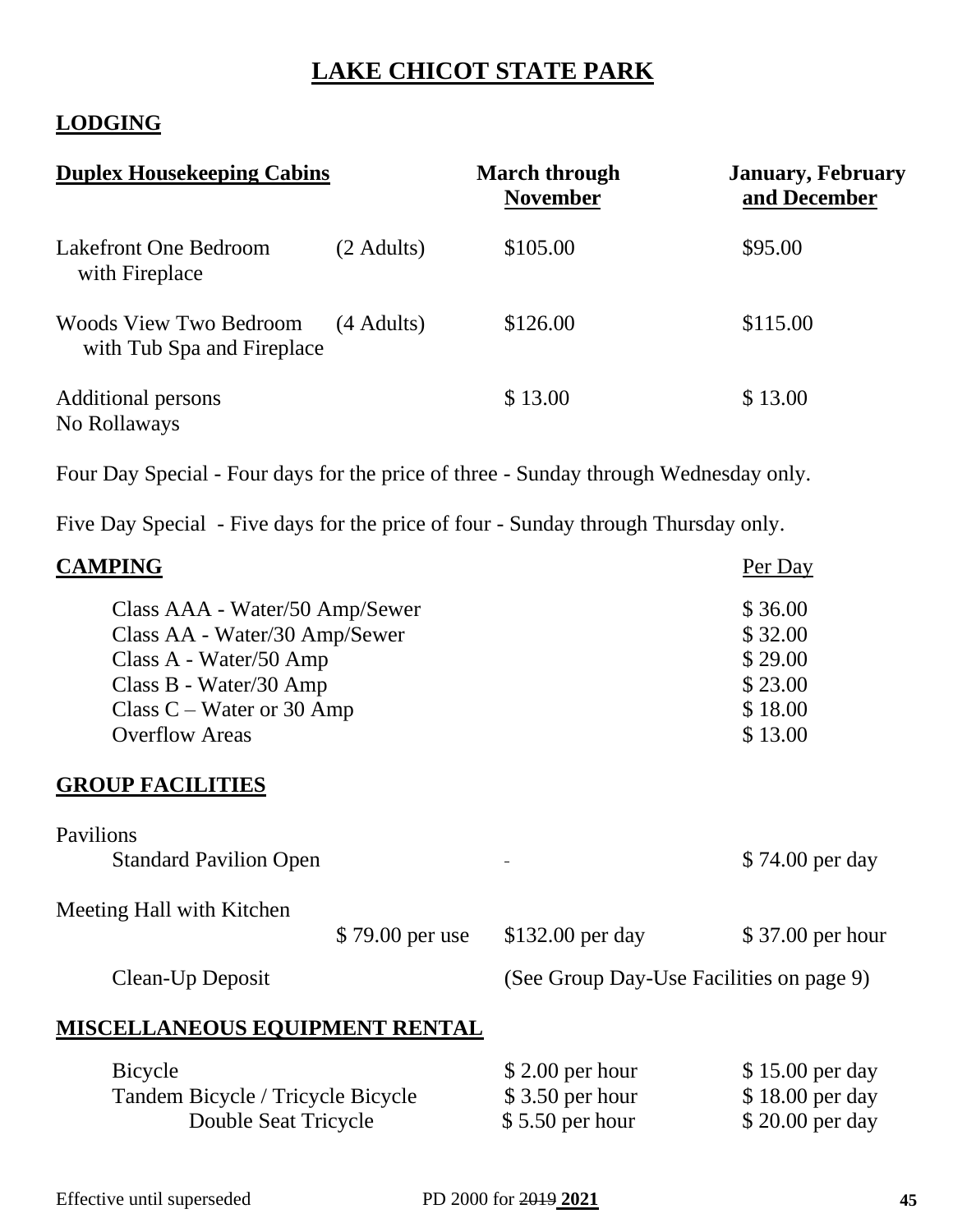# **LAKE CHICOT STATE PARK** (CONTINUED)

**SWIMMING** After 5:00 p.m.

| $$2.25$ per person | $$4.00$ per person |
|--------------------|--------------------|
| $$1.50$ per person | \$3.00 per person  |
|                    | \$70.00            |
|                    | \$185.00           |
|                    |                    |

Two named adults in the same household and their children under age 18. Cabin Guests Free

**NOTE:** There is no charge for children under two, limited to three children per paying adult. Children age ten and under must be accompanied by an adult 18 years or older.

Swimming pools may be rented for private parties after normal closing hours (no Rental after dark). Lifeguards will be furnished by the park. Minimum rental time will be two hours. Rates vary according to size of party. Up to 10% discount authorized when a party is part of a package plan.

|               | 20 People / First 2 Hours<br>Each additional person<br>Each additional hour |                  |                                                                              | \$80.00<br>\$2.75<br>\$25.00   |
|---------------|-----------------------------------------------------------------------------|------------------|------------------------------------------------------------------------------|--------------------------------|
| <b>MARINA</b> |                                                                             |                  |                                                                              |                                |
|               | 24 ft. Party Barge with upper deck<br>and 125 hp Motor                      |                  | \$150.00 per $\frac{1}{2}$ day<br>plus fuel<br>\$200.00 deposit required     | $$225.00$ per day<br>plus fuel |
|               | 15 ft. Fishing Boat                                                         |                  | \$12.00 per $\frac{1}{2}$ day                                                | \$17.00 per day                |
|               | 15 ft. Boat with 9.9 hp Motor                                               |                  | \$30.00 per $\frac{1}{2}$ day<br>plus fuel<br>$$15.00$ per hour<br>plus fuel | \$45.00 per day<br>plus fuel   |
|               | Solo Kayak                                                                  | $$5.00$ per hour | \$<br>9.00 per $\frac{1}{2}$ day                                             | \$17.00 per day                |

#### **INTERPRETIVE BOAT OR LEVEE TOURS**

Adult \$10.00 per person Child (6 through 12) (under 6 free) \$ 6.00 per person Bona fide school groups \$5.00 per person with advance notice. Teachers and Bus Drivers free. One chaperone admitted free for every 15 students. See page 9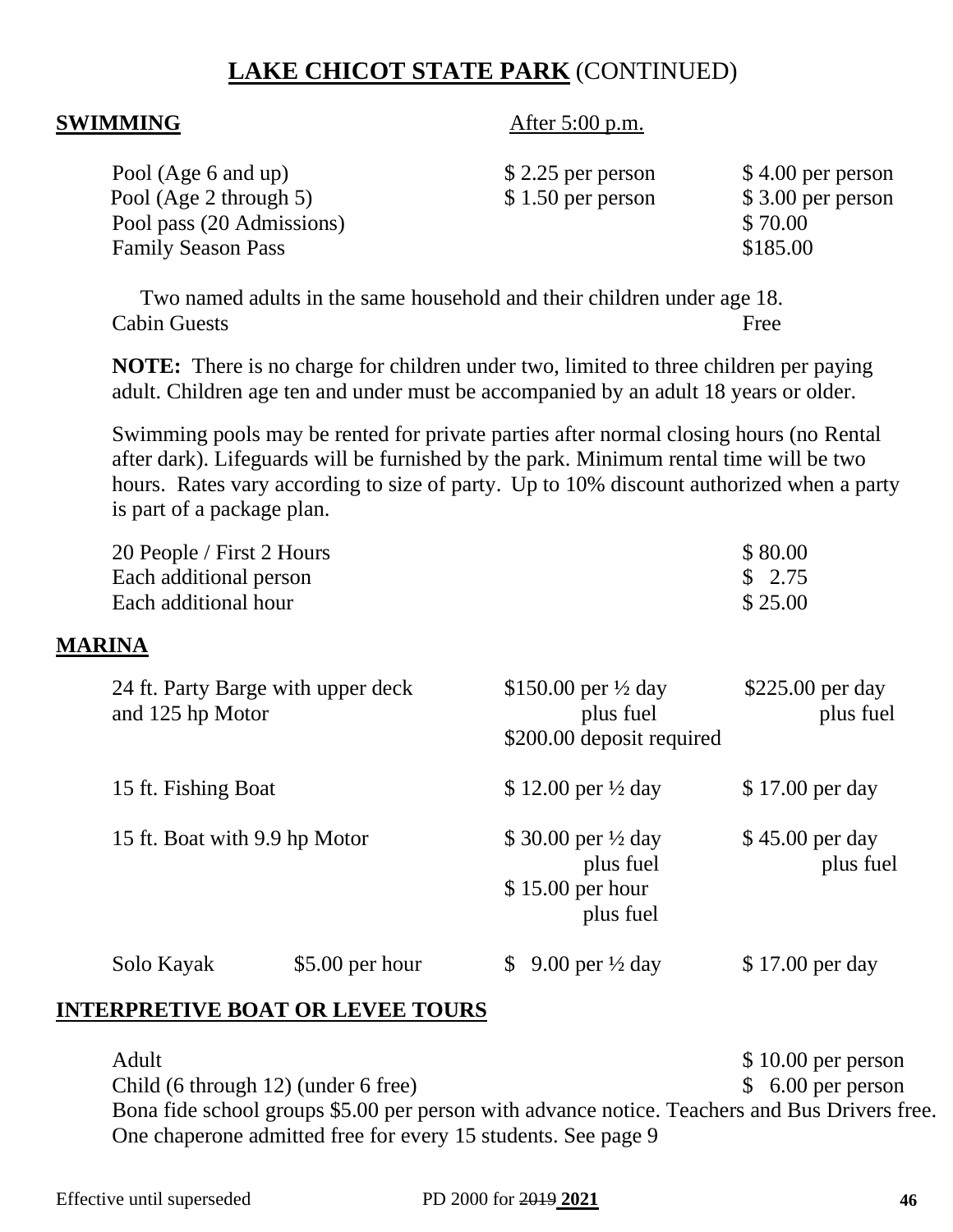# **LAKE DARDANELLE STATE PARK**

| <b>CAMPING</b>                                                                                                                                                                                 |                                        | Per Day                                               |
|------------------------------------------------------------------------------------------------------------------------------------------------------------------------------------------------|----------------------------------------|-------------------------------------------------------|
| Class AAA - Water/50 Amp/Sewer<br>Class AA - Water/30 Amp/Sewer<br>Class B - Water/30 Amp<br>Self-Pay Dardanelle Area<br>Water/30 Amp (* Tax included on above rates)<br><b>Overflow Areas</b> |                                        | \$36.00<br>\$32.00<br>\$23.00<br>$$23.00*$<br>\$13.00 |
| <b>GROUP FACILITIES</b>                                                                                                                                                                        |                                        |                                                       |
| Pavilion<br><b>Standard Pavilion Open</b>                                                                                                                                                      |                                        | \$74.00 per day                                       |
| <b>Sport Fishing Facility</b><br>Meeting Room and                                                                                                                                              | $$26.00$ per hour                      | \$110.00 per day                                      |
| <b>Tournament Facilities</b><br>Meeting Room only                                                                                                                                              | \$53.00 per ½ day<br>$$26.00$ per hour | \$95.00 per day                                       |
| <b>Visitor Center Meeting Room</b><br>Room with Catering Kitchen<br>Clean-Up Deposit (See Group Day-Use Facilities on page 9)                                                                  | \$189.00 per use                       | \$379.00 per day<br>\$100.00 per use                  |
| <b>INTERPRETIVE SERVICES</b>                                                                                                                                                                   |                                        |                                                       |
| <b>Kayak Tours</b><br>(1 ½ Hours) (Personal or park provided equipment)<br>Adult<br>Child (6 through 12)<br>Children under 6 (not permitted)                                                   |                                        | $$12.00$ per person<br>$$6.00$ per person             |
| <b>BOAT RENTAL</b>                                                                                                                                                                             |                                        |                                                       |
| Kayak - Tandem                                                                                                                                                                                 | \$17.00 per ½ day<br>\$10.00 per hour  | \$25.00 per day                                       |
| Kayak - Solo or Paddleboard                                                                                                                                                                    | \$14.00 per ½ day<br>\$ 8.00 per hour  | \$20.00 per day                                       |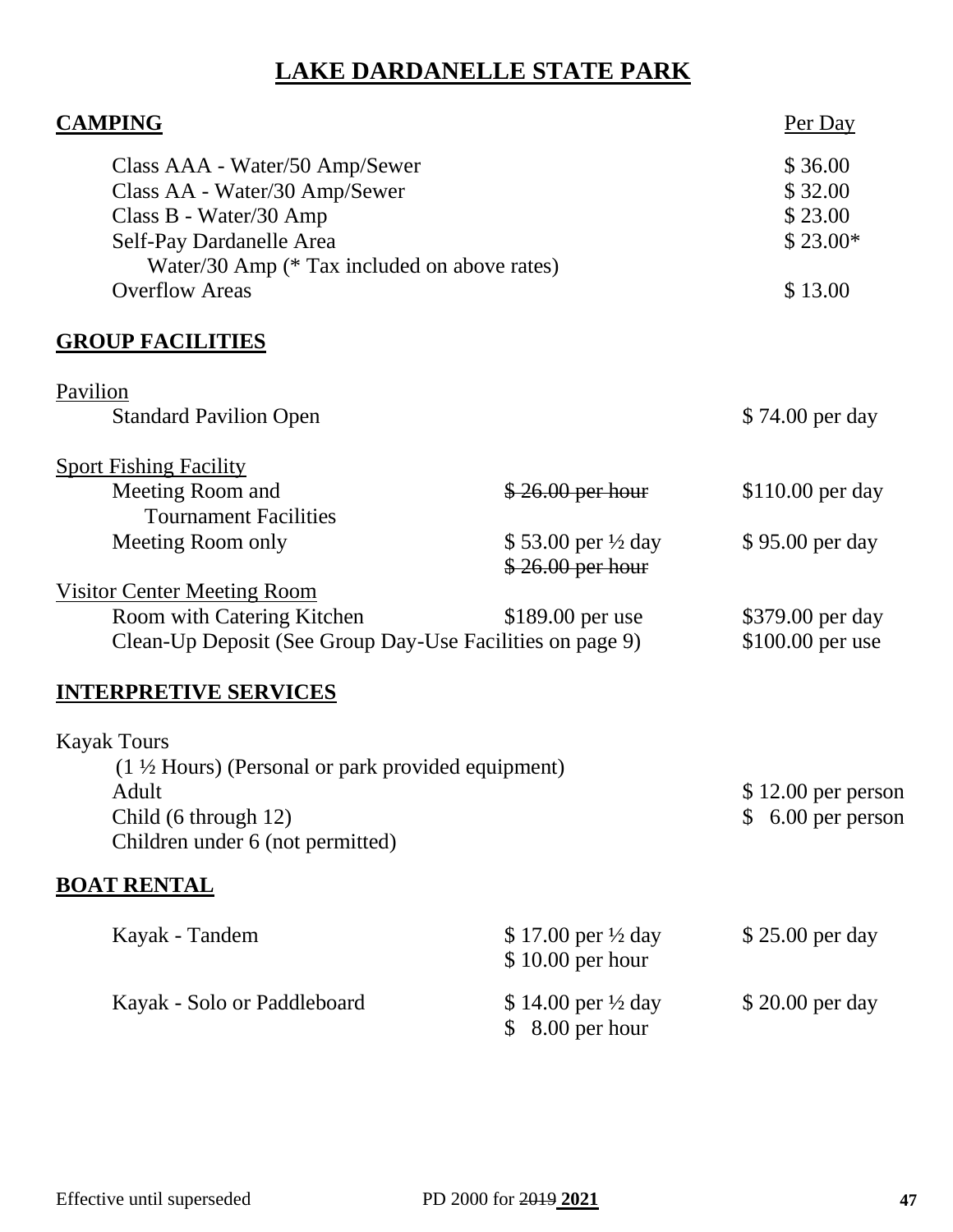# **LAKE FORT SMITH STATE PARK**

# **LODGING**

| HOUSEKEEPING CABINS EACH WITH A FIREPLACE                                                                                                        |                              |                                                            |
|--------------------------------------------------------------------------------------------------------------------------------------------------|------------------------------|------------------------------------------------------------|
| 2 bedroom 2 bath<br>1 bedroom with spa tub<br><b>Additional Persons</b>                                                                          | $(4$ adults)<br>$(2$ adults) | \$163.00 per day<br>\$147.00 per day<br>\$13.00 per day    |
| <b>GROUP LODGE WITH KITCHENETTE WITH NO LINENS</b><br>(28 TO 32 PEOPLE)                                                                          |                              | \$368.00 per day                                           |
| Linens (per person, per request)<br>Group Dining Hall (no Group Lodge rental)<br>Group Dining Hall (with Group Lodge rental)<br>Clean-up Deposit |                              | \$9.00<br>\$347.00 per day<br>\$210.00 per day<br>\$165.00 |
| COUNSELOR SUITE – When not utilized by groups. (Does not include the dining hall.)<br>2 Bedroom 2 Bath (4 persons)<br>Queen beds in each bedroom |                              | \$210.00 per day                                           |
| <b>Additional Persons</b>                                                                                                                        |                              | \$13.00 per day                                            |
| <b>CAMPING</b>                                                                                                                                   |                              | Per Day                                                    |
| Class AAA - Water/50 Amp/Sewer<br>Class B - Water/30 Amp<br><b>Overflow Areas</b>                                                                |                              | \$36.00<br>\$23.00<br>\$13.00                              |
| <b>GROUP FACILITIES</b>                                                                                                                          |                              |                                                            |
| VISITOR CENTER CLASSROOM/MEETING ROOM<br>Room with catering kitchen<br>Clean Up Deposit                                                          |                              | \$132.00 per use<br>\$100.00                               |
| <b>PAVILION</b>                                                                                                                                  |                              |                                                            |
| <b>Standard Pavilion Open</b>                                                                                                                    |                              | \$74.00 per day                                            |
| <b>INTERPRETIVE LAKE TOURS</b>                                                                                                                   |                              |                                                            |
| <b>BOAT TOURS</b><br>Adult<br>Child (6 through 12) (under 6 free)                                                                                |                              | $$10.00$ per person<br>6.00 per person<br>S                |
|                                                                                                                                                  |                              |                                                            |

Bona fide school groups \$5.00 per person with advance notice. Teachers and Bus Drivers are free. One chaperone admitted free for every 15 students. See page 9.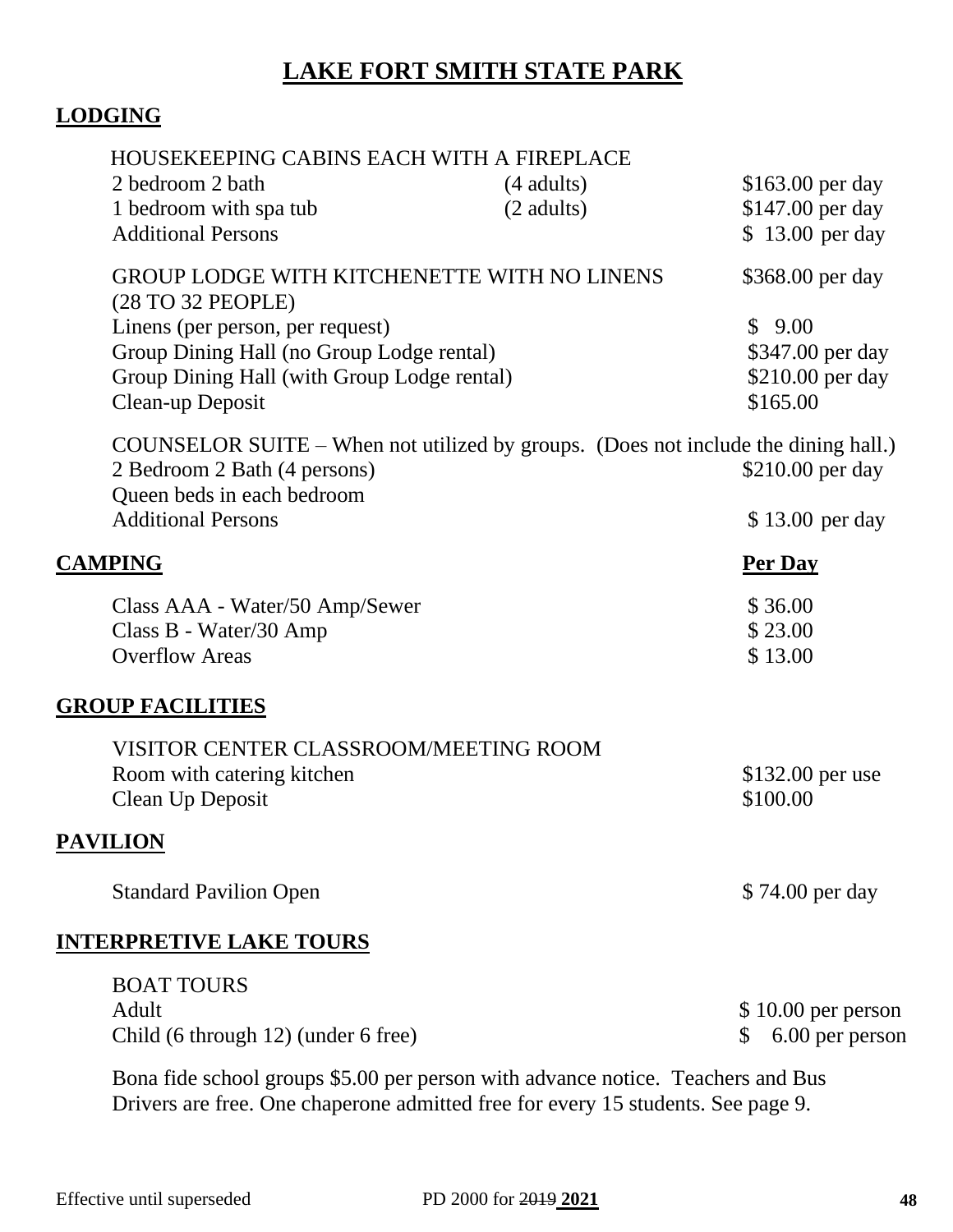# **LAKE FORT SMITH STATE PARK** (CONTINUED)

| KAYAK TOURS (personal or park provided equipment)<br>Adult<br>Child (6 through 12)<br>Children under 6 (not permitted) |                                                                                    | \$15.00 per person<br>$$10.00$ per person |  |
|------------------------------------------------------------------------------------------------------------------------|------------------------------------------------------------------------------------|-------------------------------------------|--|
| <b>MARINA</b>                                                                                                          |                                                                                    |                                           |  |
| <b>Transient Slip</b><br><b>Battery Charge</b>                                                                         | \$13.00 per day                                                                    | $$65.00$ per week<br>5.50 per charge      |  |
| <b>Marina Equipment Rental</b>                                                                                         |                                                                                    |                                           |  |
| 25 ft. Party Barge with 115 hp motor<br>(includes one tank of fuel)                                                    | \$250.00 per $\frac{1}{2}$ day<br>\$200.00 deposit required                        | \$320.00 per day                          |  |
| 22 ft. Party Barge with 90 hp motor<br>(Includes one tank of fuel)                                                     | \$190.00 per $\frac{1}{2}$ day<br>\$100.00 deposit required                        | \$255.00 per day                          |  |
| 18 ft. Party Barge with 50 hp motor<br>(Includes one tank of fuel)                                                     | \$170.00 per $\frac{1}{2}$ day<br>\$100.00 deposit required                        | \$230.00 per day                          |  |
| 17 ft. Bass Boat with 50 hp Motor<br>(Includes one tank of fuel)                                                       | \$ 90.00 per $\frac{1}{2}$ day<br>\$100.00 deposit required                        | \$125.00 per day                          |  |
| 16 ft. Boat with 9.9 hp Motor<br>(Includes one tank of fuel)                                                           | \$45.00 per 1/2 day                                                                | \$70.00 per day                           |  |
| 16 ft. Boat with 9.9 hp Motor<br>(Includes trolling motor and battery and one tank of fuel)                            | \$ 53.00 per $\frac{1}{2}$ day                                                     | \$85.00 per day                           |  |
| Trolling Motor with battery                                                                                            | 10.00 per $\frac{1}{2}$ day<br>\$<br>25.00 deposit required<br>$\mathbb{S}$        | \$18.00 per day                           |  |
| <b>Tandem Kayak or Canoe Rental</b>                                                                                    | 19.00 per $\frac{1}{2}$ day<br>$\boldsymbol{\mathsf{S}}$<br>$12.00$ per hour<br>\$ | \$27.00 per day                           |  |
| Solo Kayak Rental                                                                                                      | 17.00 per $\frac{1}{2}$ day<br>$\boldsymbol{\mathsf{S}}$<br>$10.00$ per hour<br>\$ | $22.00$ per day<br>$\mathbb{S}$           |  |
| Pedal Boat                                                                                                             | 17.00 per $\frac{1}{2}$ day<br>$\mathcal{S}$<br>9.00 per hour<br>\$                | \$27.00 per day                           |  |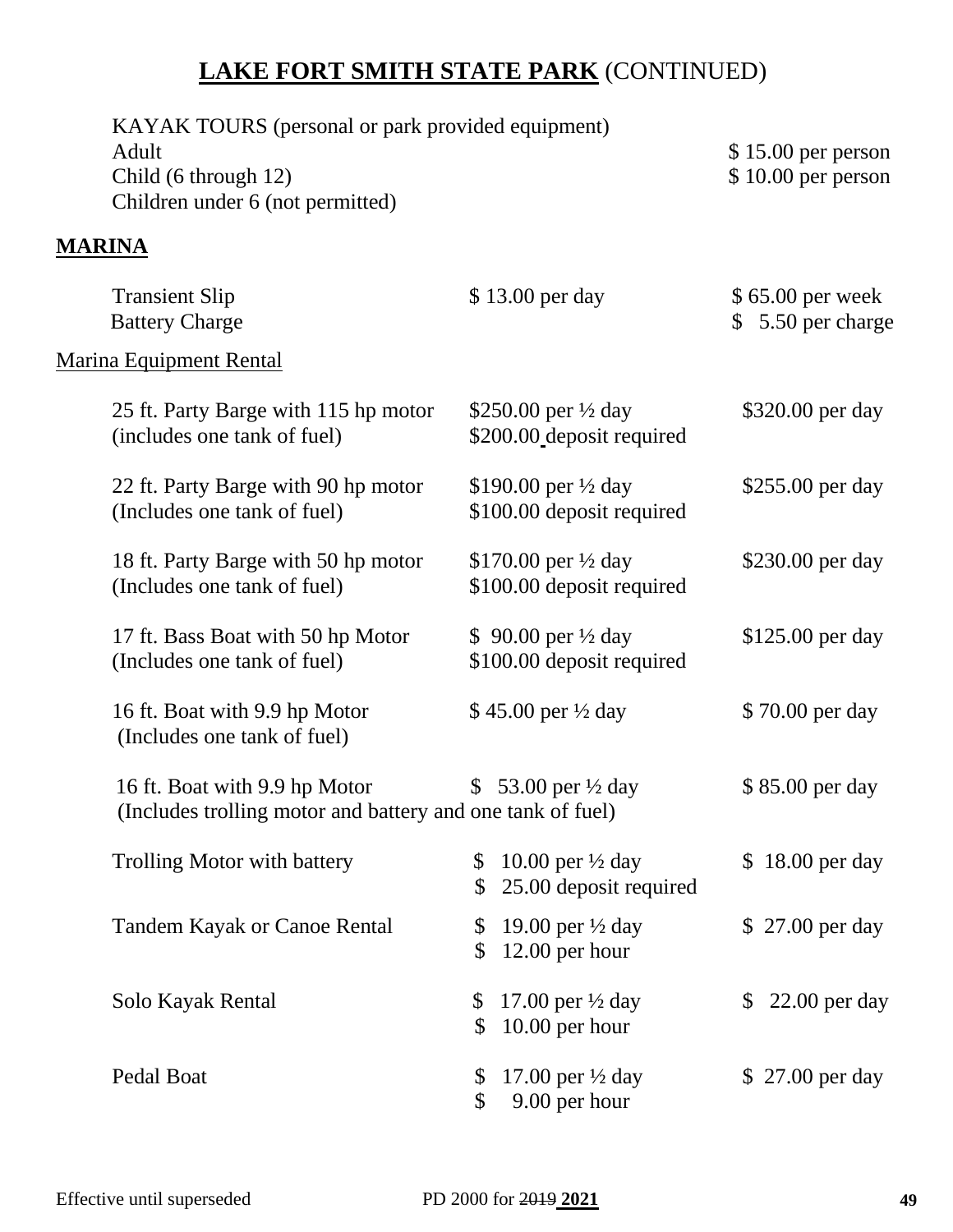# **LAKE FORT SMITH STATE PARK** (CONTINUED)

#### **SWIMMING After 5:00 p.m.**

| Pool (Age 6 and up)       | $$2.50$ per person | $$5.00$ per person |
|---------------------------|--------------------|--------------------|
| Pool (Age 2 through 5)    | $$2.00$ per person | $$4.00$ per person |
| Pool pass (20 Admissions) |                    | \$75.00            |
| <b>Family Season Pass</b> |                    | \$185.00           |
|                           |                    |                    |

Two named adults in the same household and their children under age 18. Cabin Guests Free

**NOTE:** There is no charge for children under two, limited to three children per paying adult. Children age ten and under must be accompanied by an adult 18 years or older.

Swimming pools may be rented for private parties after normal closing hours (no rental after dark). The park will furnish lifeguards. Minimum rental time will be two hours. Rates vary according to size of party. Up to 10% discount authorized when a party is part of a package plan.

| 20 Persons / First 2 Hours | \$100.00 |
|----------------------------|----------|
| Each additional person     | \$ 3.00  |
| Each additional hour       | \$25.00  |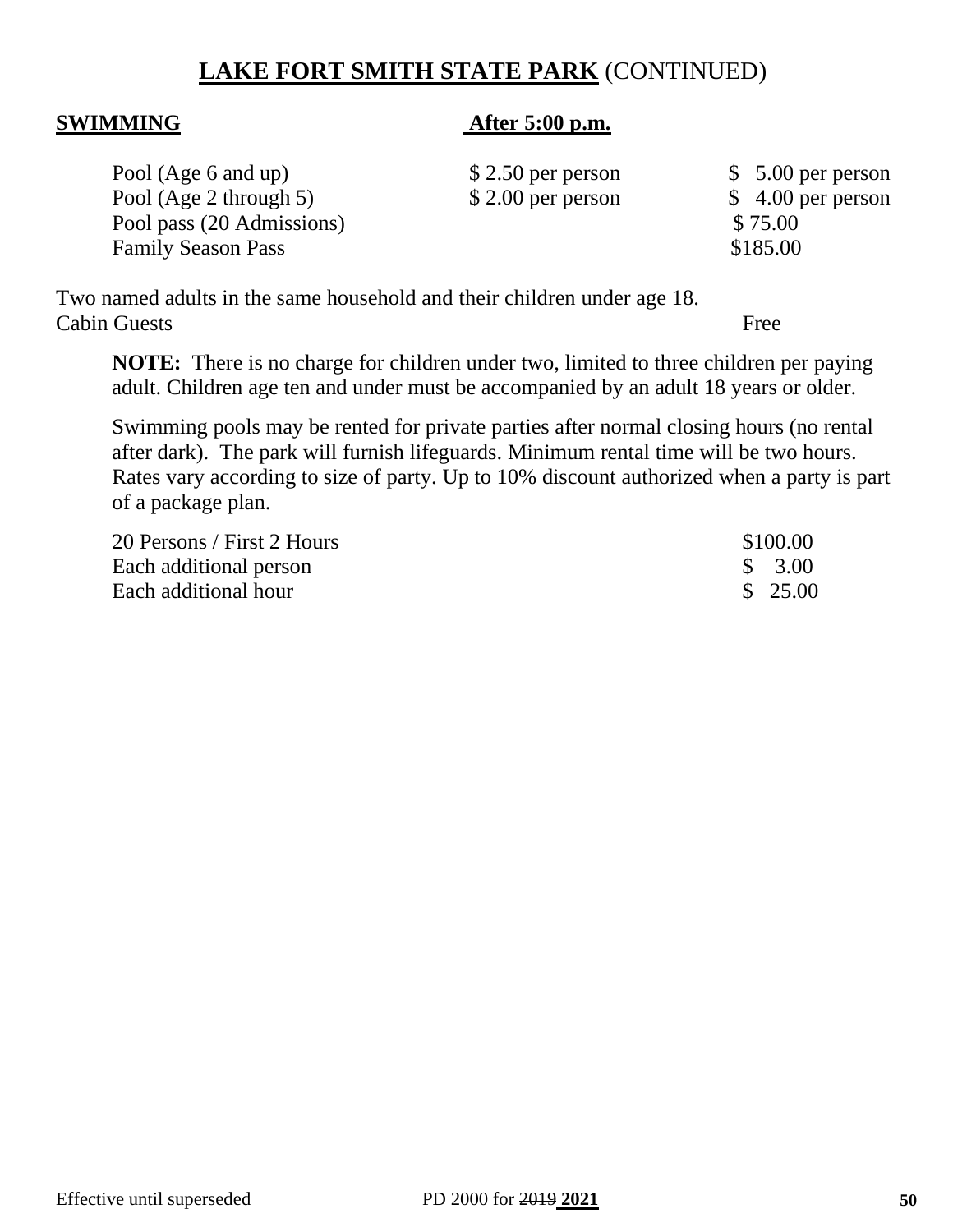# **LAKE FRIERSON STATE PARK**

| <b>CAMPING</b>                                                                         |                                                 | Per Day                          |
|----------------------------------------------------------------------------------------|-------------------------------------------------|----------------------------------|
| Class B - Water/30 Amp<br>Class D - No Hookups and Tent Sites<br><b>Overflow Areas</b> |                                                 | \$23.00<br>\$14.00<br>\$13.00    |
| <b>PAVILIONS</b>                                                                       |                                                 |                                  |
| <b>Standard Enclosed Climate Controlled</b>                                            |                                                 | \$116.00 \$125.00 per day        |
| <b>BOAT RENTAL</b>                                                                     |                                                 |                                  |
| 14 ft. Fishing Boat with $2 \frac{1}{2}$ hp motor<br>and trolling motor                | \$ 20.00 per $\frac{1}{2}$ day<br>includes fuel | \$35.00 per day<br>includes fuel |
| 14 ft. Fishing Boat                                                                    | \$6.00 per $\frac{1}{2}$ day                    | \$10.00 per day                  |
| Kayak Rental Solo/Angling                                                              | \$12.00 per $\frac{1}{2}$ day                   | \$20.00 per day                  |
| Tandem Kayak                                                                           | \$15.00 per $\frac{1}{2}$ day                   | \$25.00 per day                  |
| Pedal Boat                                                                             | \$ 4.50 per $\frac{1}{2}$ hour                  | $$5.50$ per hour                 |
| <b>INTERPRETIVE SERVICES</b>                                                           |                                                 |                                  |

GUIDED KAYAK TOURS (1 ½ Hour) (personal or park provided equipment) Adult \$12.00 per person<br>
\$12.00 per person<br>
\$6.00 per person<br>
\$6.00 per person Child (6 through 12) Children under 6 (not permitted)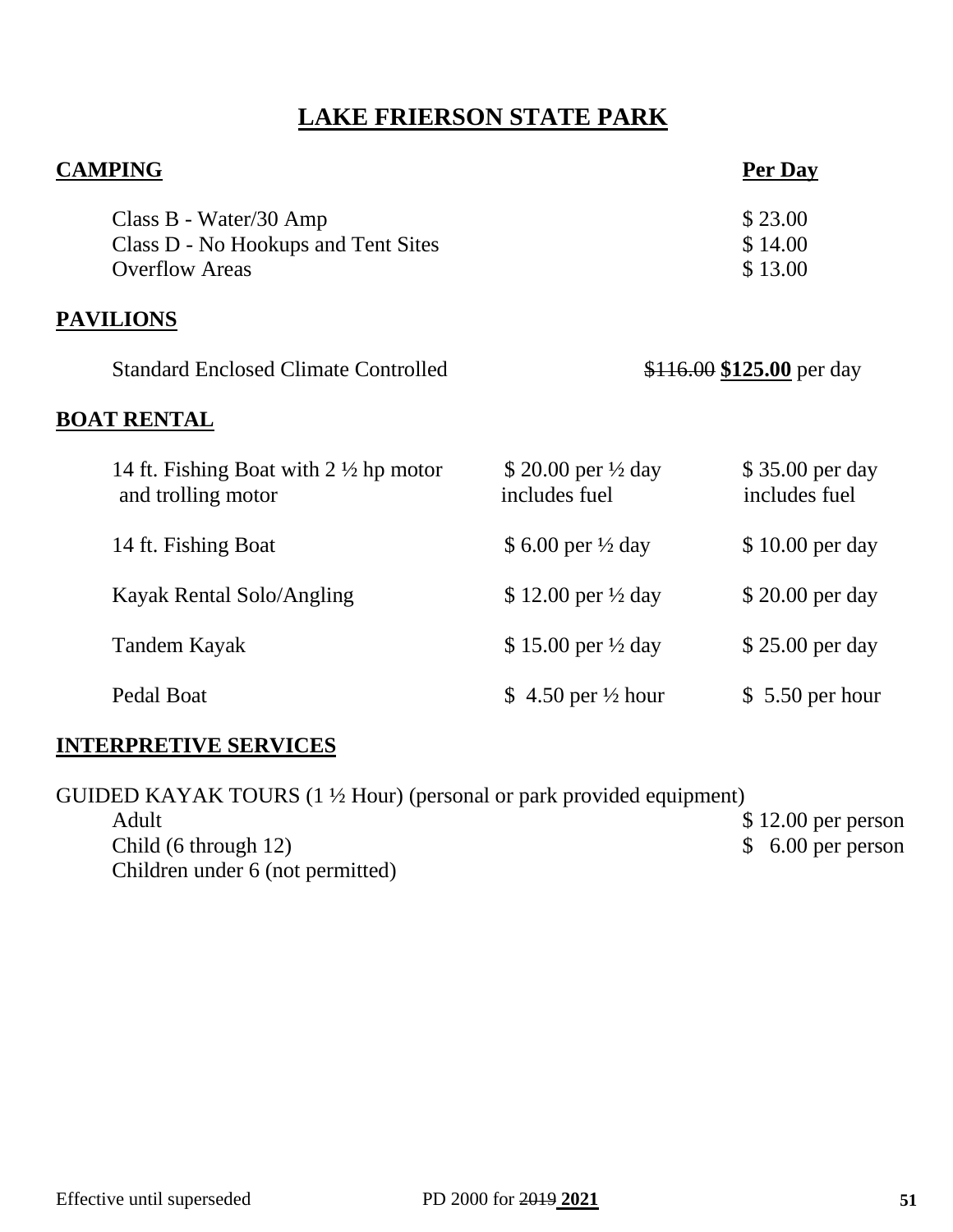# **LAKE OUACHITA STATE PARK**

# **LODGING**

| <b>Housekeeping Cabins</b>                                                                                                                                                                                                                       |                                                  | <b>March through</b><br><b>November</b>                                     | Jan, Feb, and<br><b>December</b>                                                                              |
|--------------------------------------------------------------------------------------------------------------------------------------------------------------------------------------------------------------------------------------------------|--------------------------------------------------|-----------------------------------------------------------------------------|---------------------------------------------------------------------------------------------------------------|
| 3 Bedrooms with Fireplace & Spa Tub<br>3 Bedrooms with Fireplace<br>2 Bedrooms with Fireplace & Spa Tub<br><b>Additional persons</b>                                                                                                             | $(6$ Adults)<br>$(6$ Adults)<br>$(4$ Adults) $\$ | \$253.00 per day<br>\$253.00 per day<br>\$200.00 per day<br>\$13.00 per day | \$209.00 per day<br>\$209.00 per day<br>\$167.00 per day<br>\$13.00 per day                                   |
| <b>CAMPING</b>                                                                                                                                                                                                                                   |                                                  |                                                                             | <b>Per Day</b>                                                                                                |
| Class AAA - Water/50 Amp/Sewer<br>Class D - No Hookups and Tent Sites<br><b>Overflow Areas</b>                                                                                                                                                   |                                                  |                                                                             | \$36.00<br>\$14.00<br>\$13.00                                                                                 |
| <b>RENTAL CAMPING FACILITY OPTIONS</b> (See Page 8)                                                                                                                                                                                              |                                                  |                                                                             |                                                                                                               |
| Rent-A-Camper Cabin                                                                                                                                                                                                                              |                                                  |                                                                             | \$68.00 per day                                                                                               |
| <u>INTERPRETIVE LAKE TOURS</u>                                                                                                                                                                                                                   |                                                  |                                                                             |                                                                                                               |
| Adult<br>Child (6 through 12) (under 6 free)                                                                                                                                                                                                     |                                                  |                                                                             | $$10.00$ per person<br>6.00 per person<br>S.                                                                  |
| Bona fide school groups \$5.00 per person with advance notice. Teachers and Bus Drivers<br>free. One chaperone admitted free for every 15 students. See page 9.                                                                                  |                                                  |                                                                             |                                                                                                               |
| GUIDED KAYAK TOURS $(1 \frac{1}{2}$ Hour) (personal or park provided equipment)<br>Adult<br>Child (6 through 12)<br>Children under 6 (not permitted)                                                                                             |                                                  |                                                                             | $$15.00$ per person<br>$$10.00$ per person                                                                    |
| <u>MARINA SLIP RENTAL</u>                                                                                                                                                                                                                        |                                                  |                                                                             |                                                                                                               |
| Covered Slip - 11' x 30' with electric hookup<br>Uncovered Slip - 14' x 30' with electric hookup<br>Covered Slip - 10' x 22' no electric hookup<br>Uncovered slip - 10' x 20' no electric hookup<br>Covered Slip - 9' x 18' with electric hookup |                                                  |                                                                             | $$140.00$ per month<br>$$125.00$ per month<br>$$100.00$ per month<br>$$90.00$ per month<br>$$95.00$ per month |
| <u>Covered Slip – 11' x 34' with electric hookup</u><br><u><b>Uncovered Slip – 14' x 34' with electric hookup</b></u>                                                                                                                            |                                                  |                                                                             | \$160.00 per month<br>\$140.00 per month                                                                      |

Transient Slip no electric hookup \$ 17.00 per day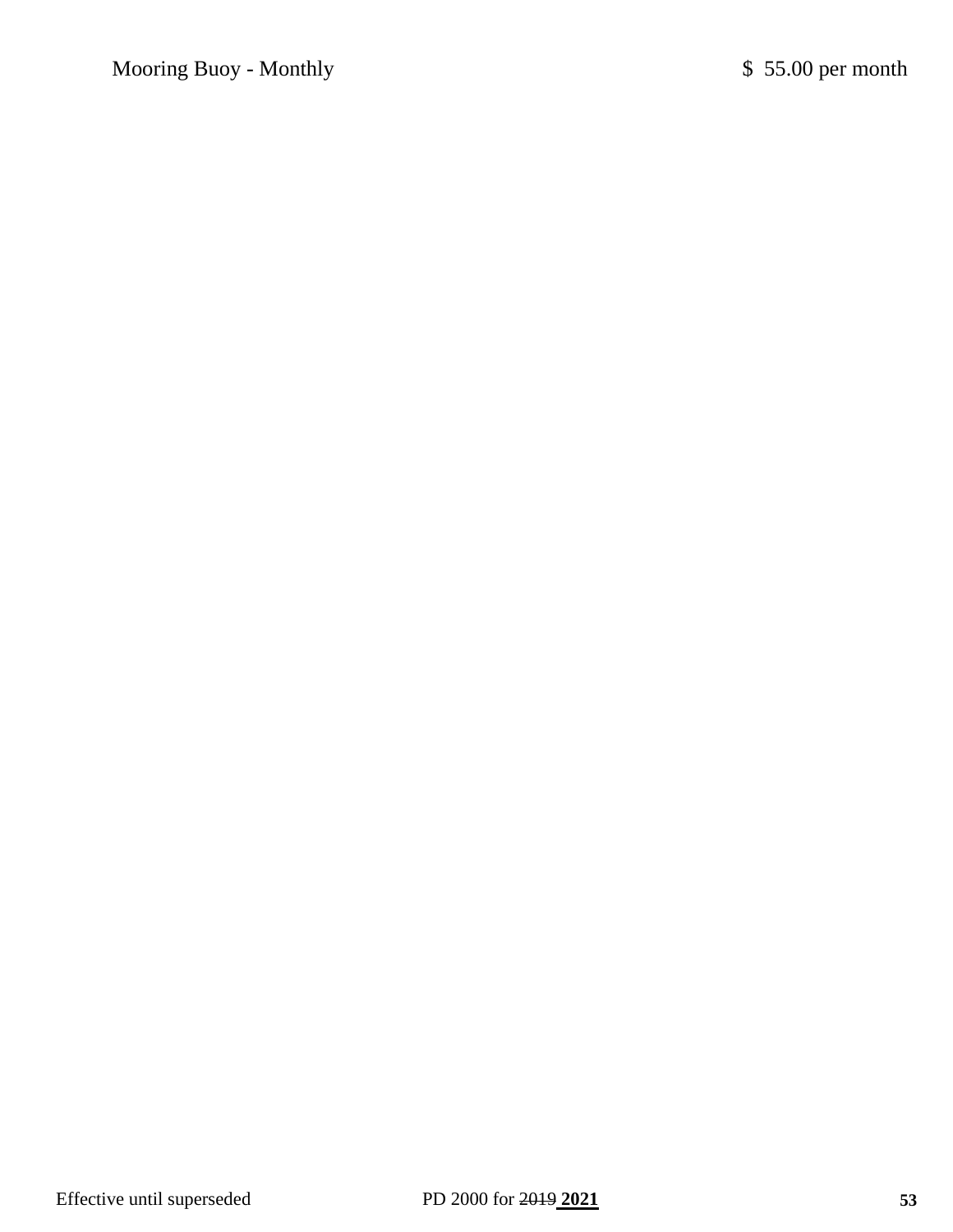# **LAKE OUACHITA STATE PARK** (CONTINUED)

Mooring Buoy - Annual \$605.00 per year (Payable in advance)

### **MARINA SERVICES**

Battery Charge \$ 5.50 per charge \$ 5.50 per charge Towing / Service Charge (One hour minimum) \$ 25.00 per hour No Charge For Registered Guests

#### **MARINA RENTAL EQUIPMENT**

| 20 ft Ski Roat with 200 hp motor<br><del>20 It. 3M DOAL WILH 200 HP HIOLOI</del> | $\Omega$ $\Omega$ $\Omega$ $\Omega$ ner $\Omega$ day<br>$\frac{1}{2000.00 \text{ pc} + 72 \text{ day}}$ | $$355$ 00 per day<br><del>viji.wi pol uav</del> |
|----------------------------------------------------------------------------------|---------------------------------------------------------------------------------------------------------|-------------------------------------------------|
|                                                                                  | plus fuel                                                                                               | <del>plus fuel</del>                            |
|                                                                                  | \$200.00 deposit required                                                                               |                                                 |

| 26 ft. Tri-toon Party Barge w/Upper Deck                | \$340.00 per $\frac{1}{2}$ day \$425.00 per day                                                                                               |                                                        |
|---------------------------------------------------------|-----------------------------------------------------------------------------------------------------------------------------------------------|--------------------------------------------------------|
| and 115 hp motor                                        | plus fuel                                                                                                                                     | plus fuel                                              |
| 25 ft. Party Barge with Upper Deck<br>with 115 hp motor | \$283.00 per $\frac{1}{2}$ day<br>plus fuel<br>\$200.00 deposit required                                                                      | \$365.00 per day<br>plus fuel                          |
| 22 ft. Party Barge with 90 hp motor                     | \$215.00 per $\frac{1}{2}$ day<br>plus fuel<br>\$200.00 deposit required                                                                      | \$295.00 per day<br>plus fuel                          |
| 16 ft. Boat with 15 hp motor                            | \$ 60.00 per $\frac{1}{2}$ day<br>plus fuel<br>\$50.00 deposit required                                                                       | \$ 85.00 per day<br>plus fuel                          |
| 16 ft. Fishing Boat (no motor)                          | \$15.00 per $\frac{1}{2}$ day                                                                                                                 | $$25.00$ per day                                       |
| Solo Kayak<br>Tandem-Kayak<br>Canoe / Pedal Boat        | \$15.00 per $\frac{1}{2}$ day<br>20.00 per $\frac{1}{2}$ day<br>$\mathcal{S}$<br>15.00 per $\frac{1}{2}$ day<br><sup>S</sup><br>6.00 per hour | \$25.00 per day<br>\$ 30.00 per day<br>\$25.00 per day |
| Water Skis / Wake Board<br>Tube                         |                                                                                                                                               | \$35.00 per day<br>$$40.00$ per day                    |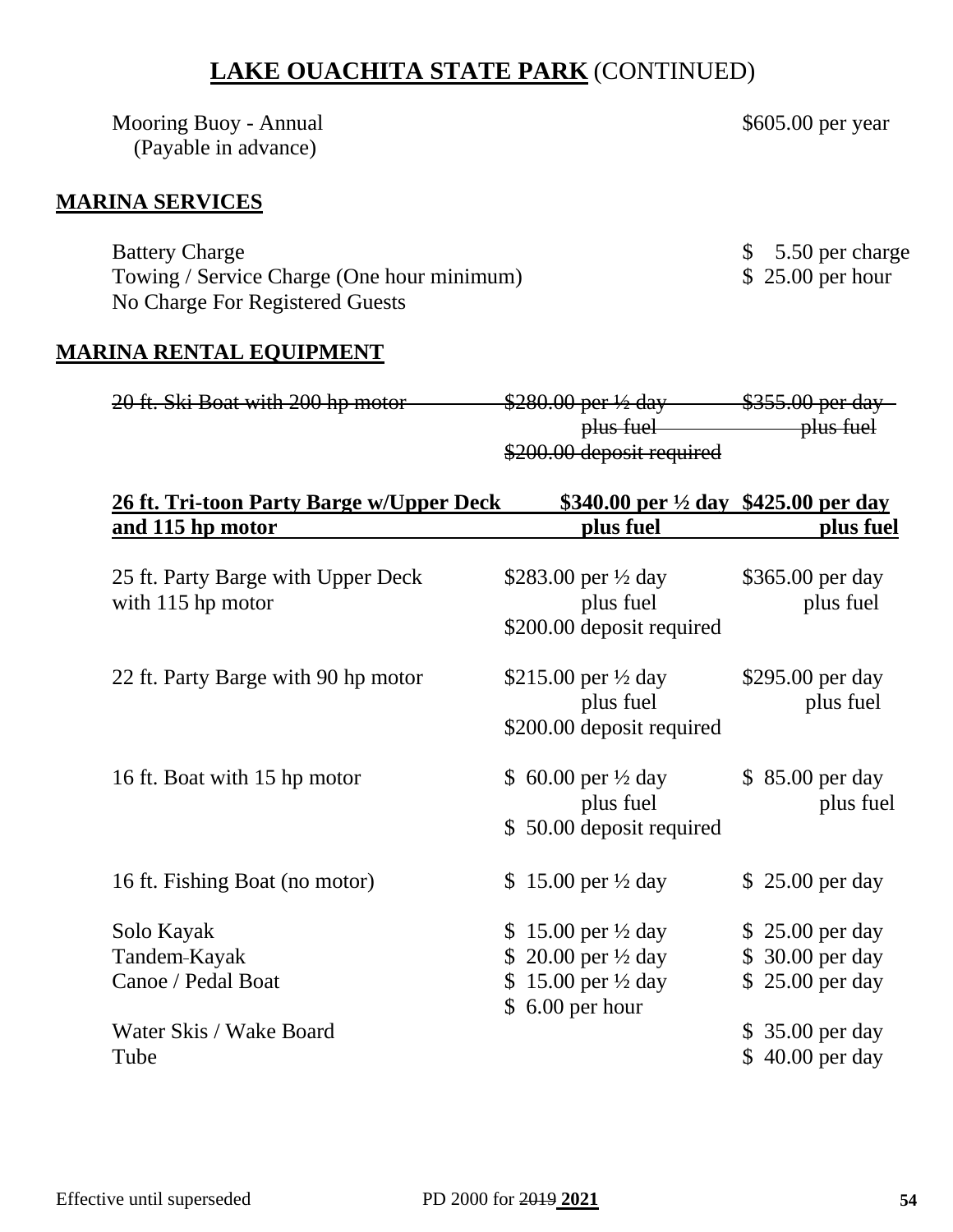# **LAKE POINSETT STATE PARK**

| <b>CAMPING</b>                      | Per Day |
|-------------------------------------|---------|
| Class A - Water/50 Amp              | \$29.00 |
| Class B - Water/30 Amp              | \$23.00 |
| Class D - No Hookups and Tent Sites | \$14.00 |
| <b>Overflow Areas</b>               | \$13.00 |
| <b>PAVILIONS</b>                    |         |

Climate Controlled Pavilion Enclosed \$116.00 per day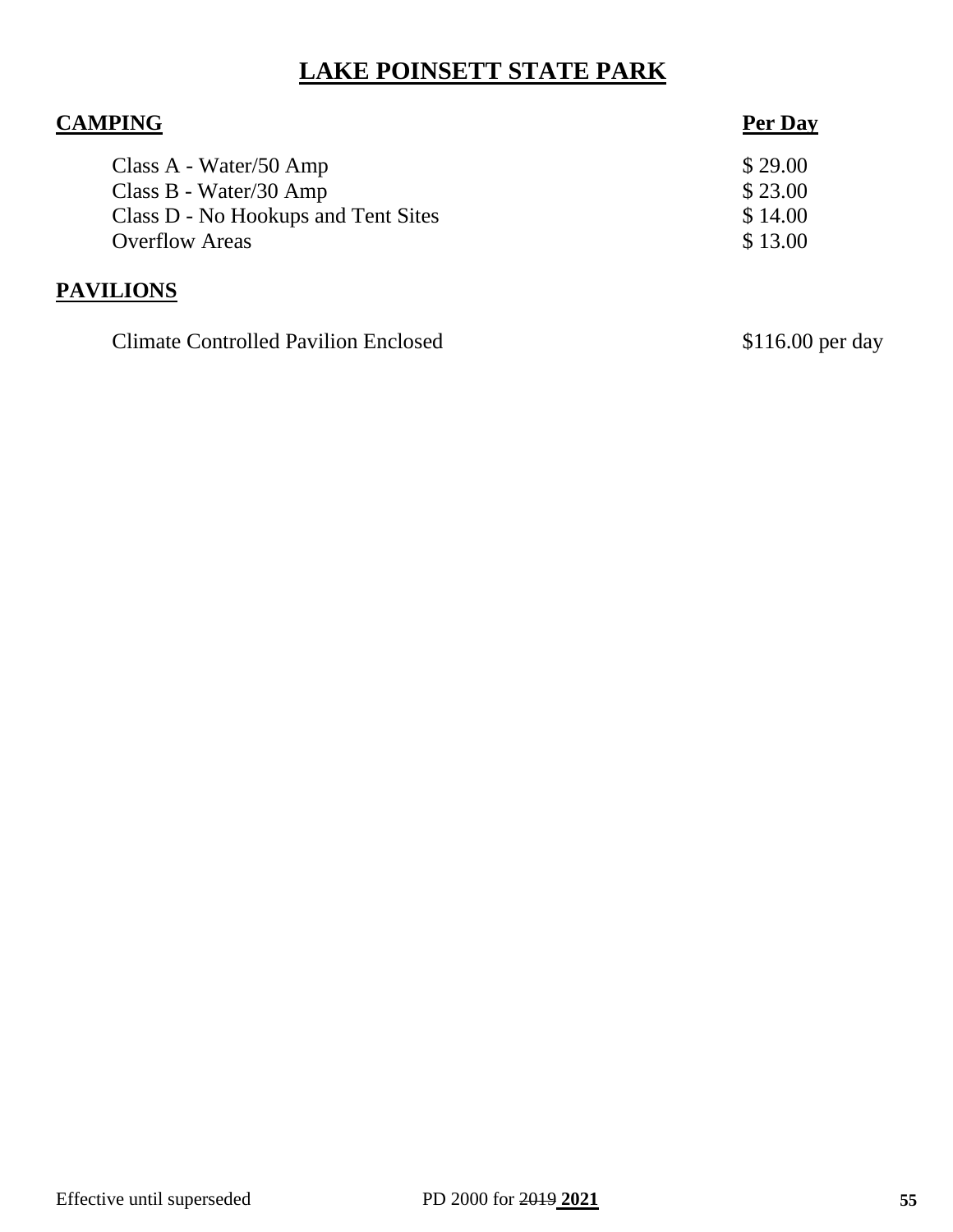# **LOGOLY STATE PARK**

#### **CAMPING**

#### GROUP CAMP RESERVATIONS

Only organized groups participating in environmental education programs may make advance reservations for the camp. Other groups, such as family reunions, may use the camp if not reserved for educational purposes seven (7) days prior to requested use date. No deposits will be solicited or accepted.

#### INDIVIDUAL CAMPING

Individual campers may be permitted to camp when educational groups are not using the camp. Such campers may not reserve the sites, and permits will be issued daily with the stipulation that sites will be vacated before a scheduled group arrival. This also applies to the pavilion.

#### **FEES**

The group fee of \$3.00 per person will be charged for overnight camping, with a minimum daily fee of \$13.00 per site used.

#### **GROUP FACILITIES**

| VISITOR CENTER MEETING ROOM                               |                  |                   |
|-----------------------------------------------------------|------------------|-------------------|
| Two Meeting Rooms & Catering Kitchen                      | \$95.00 per use  | \$158.00 per day  |
| Two Meeting Rooms only                                    | \$79.00 per use  | \$126.00 per day  |
| One Meeting Room & Catering Kitchen                       | $$63.00$ per use | \$95.00 per day   |
| One Meeting Room only                                     | \$47.00 per use  | \$68.00 per day   |
| Clean-Up Deposit (See Group Day-Use Facilities on page 9) |                  | $$125.00$ per use |
|                                                           |                  |                   |

#### **PAVILION**

Standard Pavilion Open  $$74.00$  per day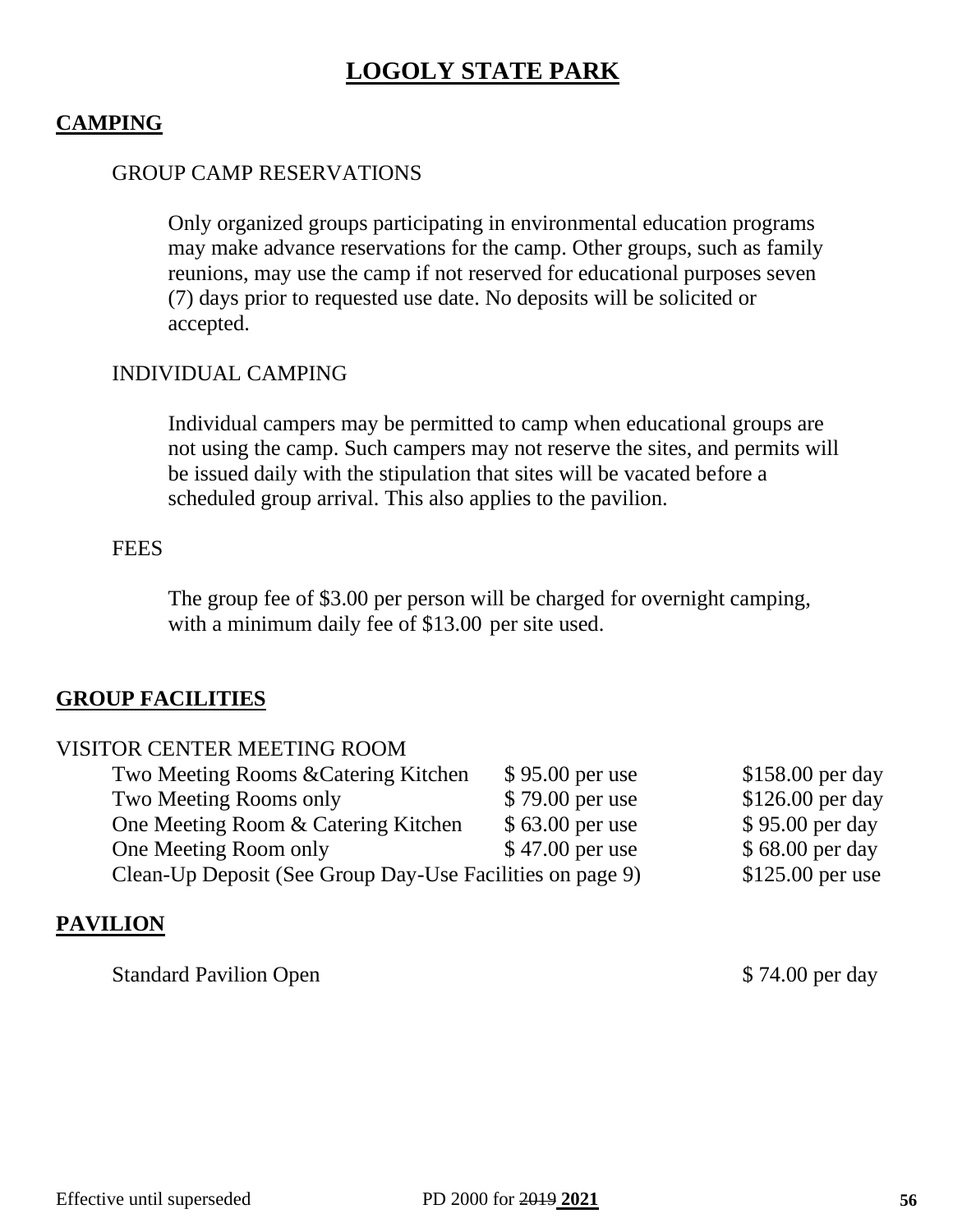# **LOUISIANA PURCHASE STATE PARK**

No Charge for facilities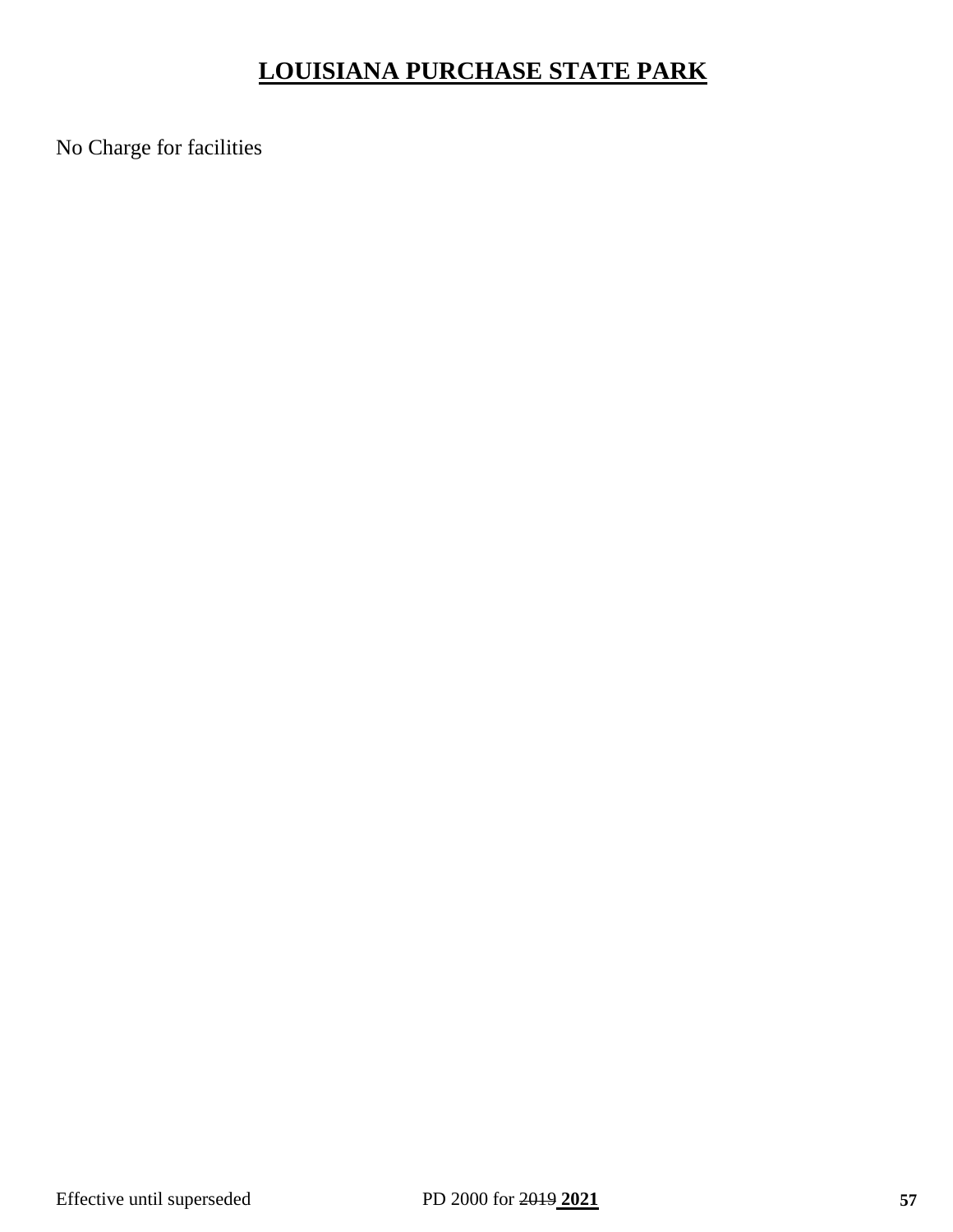# **LOWER WHITE RIVER MUSEUM STATE PARK**

### **MUSEUM**

No charge for admission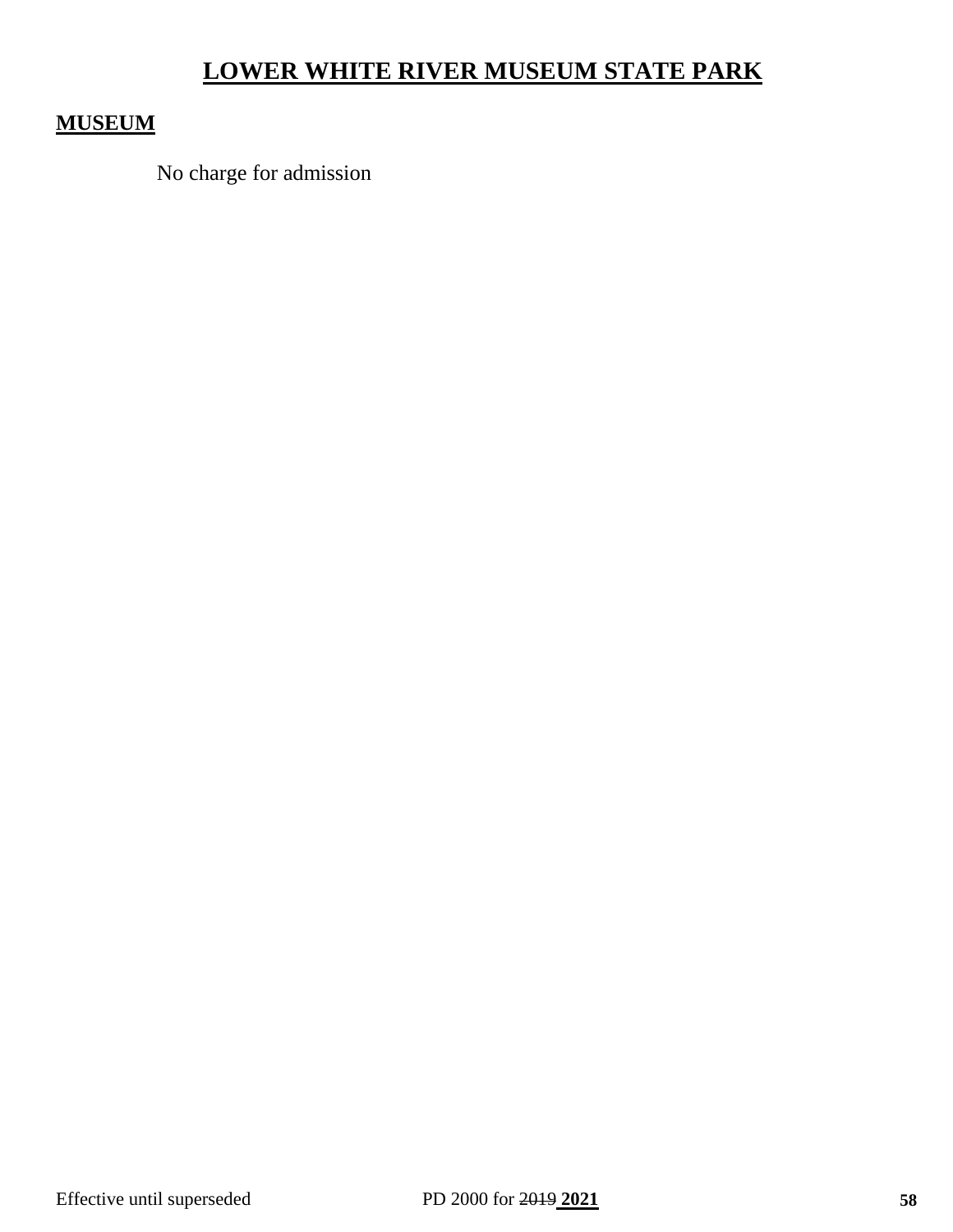# **MAMMOTH SPRING STATE PARK**

**MUSEUM** - Depot and Caboose

No charge for admission

#### **GROUP FACILITIES**

| <b>Standard Open Pavilion</b> |                                     | \$74.00 per day           |
|-------------------------------|-------------------------------------|---------------------------|
| <b>Island Rental</b>          |                                     | \$47.00 per use           |
| - PEN                         |                                     |                           |
| Solo Kayak                    | $$-5.00$ per $\frac{1}{2}$ hour     | <del>-7.00 per hour</del> |
| Pedal Boat                    | $-5.00$ per $\frac{1}{2}$ hour<br>Ψ | 7.00 per hour             |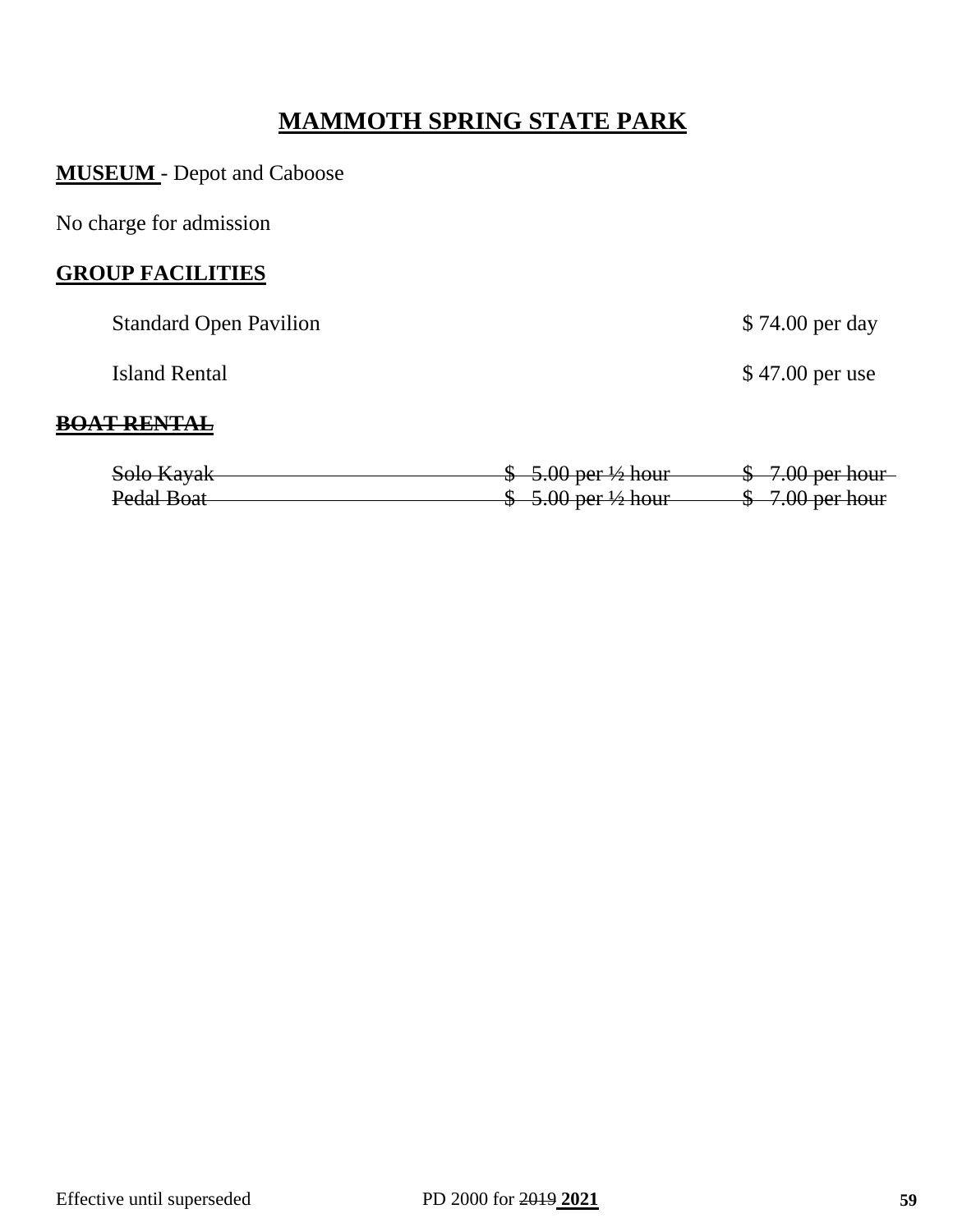# **MARKS' MILLS BATTLEGROUND STATE PARK**

No Charge for facilities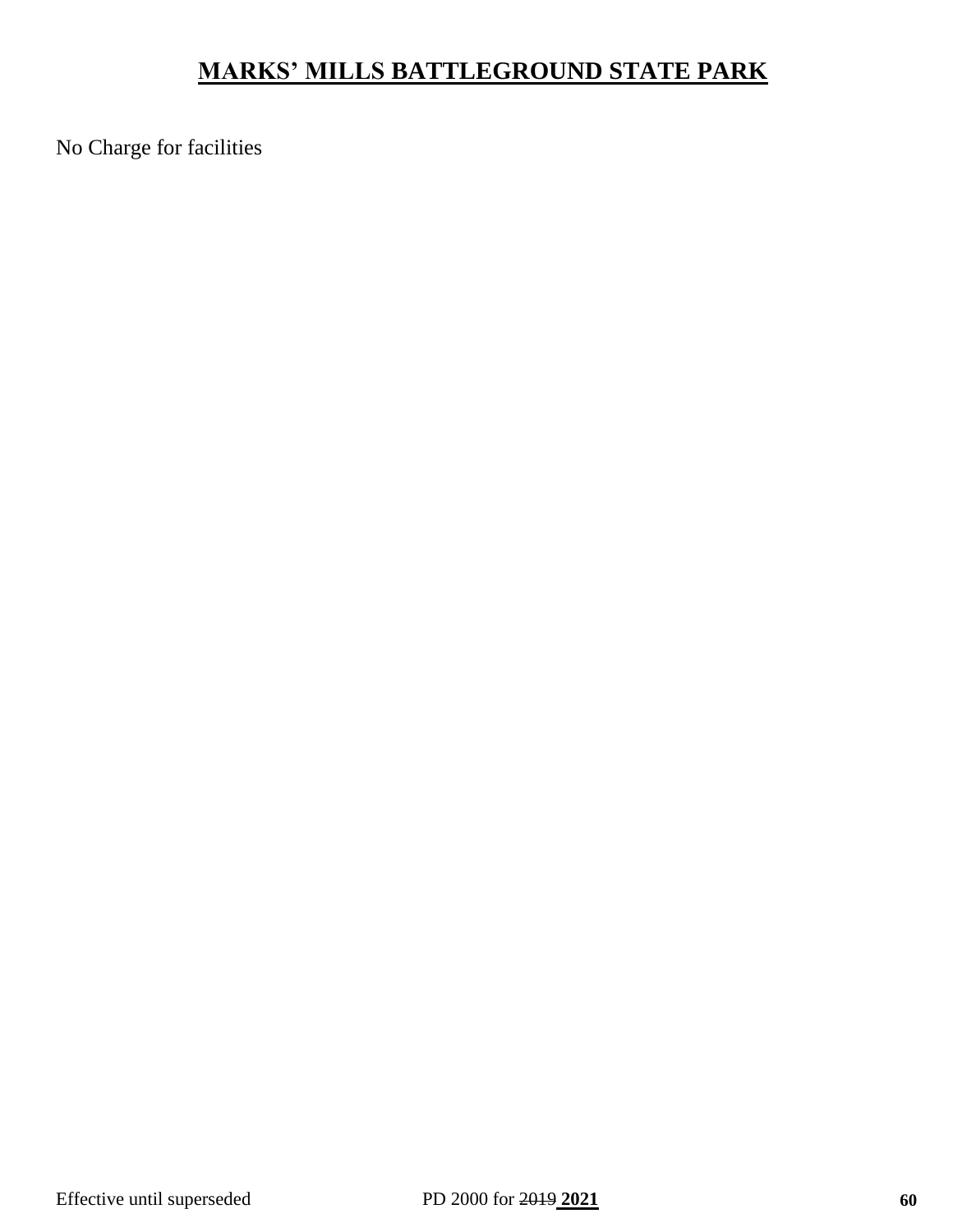# **MILLWOOD STATE PARK**

| <b>CAMPING</b> |                                                                                                                                  |                                                                                                                                                                                                   | Per Day                                                                               |
|----------------|----------------------------------------------------------------------------------------------------------------------------------|---------------------------------------------------------------------------------------------------------------------------------------------------------------------------------------------------|---------------------------------------------------------------------------------------|
|                | Class AAA - Water/50 Amp/Sewer<br>Class A - Water/50 Amp<br>Class B - Water/30 Amp<br>Class D - No Hookups and Tent Sites        |                                                                                                                                                                                                   | \$36.00<br>\$29.00<br>\$23.00<br>\$14.00                                              |
|                | <b>PAVILIONS</b>                                                                                                                 |                                                                                                                                                                                                   |                                                                                       |
|                | <b>Standard Open</b>                                                                                                             |                                                                                                                                                                                                   | \$47.00 per day                                                                       |
|                | <u>MARINA</u>                                                                                                                    |                                                                                                                                                                                                   |                                                                                       |
|                | Covered Slip - 12' x 16' no electric hookup<br>Covered Slip - $6'$ x 16' no electric hookup<br>Transient Slip no electric hookup |                                                                                                                                                                                                   | \$80.00 per month<br>\$60.00 per month<br>\$13.00 per day<br>\$65.00 per week         |
|                | 16 ft. Boat with 15 hp pull start motor                                                                                          | \$45.00 per $\frac{1}{2}$ day<br>plus fuel                                                                                                                                                        | \$60.00 per day<br>plus fuel                                                          |
|                | 16 ft. Boat with 9.9 hp motor                                                                                                    | \$40.00 per $\frac{1}{2}$ day<br>plus fuel                                                                                                                                                        | \$55.00 per day<br>plus fuel                                                          |
|                | <b>Tandem Kayak</b><br>Solo Kayak<br>Canoe<br>Pedal Boat (2 Seat) or Water bike<br>Life Jackets<br><b>Battery Charge</b>         | $$18.00$ per $\frac{1}{2}$ day<br>\$12.00 per 1/2 day<br>\$15.00 per 1/2 day<br>6.00 per hour<br>$\mathbb{S}$<br>$3.00$ per $\frac{1}{2}$ day<br>$\mathbb{S}$<br>5.50 per charge<br>$\mathcal{S}$ | \$28.00 per day<br>\$18.00 per day<br>\$25.00 per day<br>5.00 per day<br>$\mathbb{S}$ |
|                |                                                                                                                                  |                                                                                                                                                                                                   |                                                                                       |

#### **INTERPRETIVE LAKE TOURS**

| Adult                               | $$9.00$ per person |
|-------------------------------------|--------------------|
| Child (6 through 12) (under 6 free) | $$5.00$ per person |

Bona fide school groups \$5.00 per person with advance notice. Teachers and Bus Drivers free. One chaperone admitted free for every 15 students. See page 9.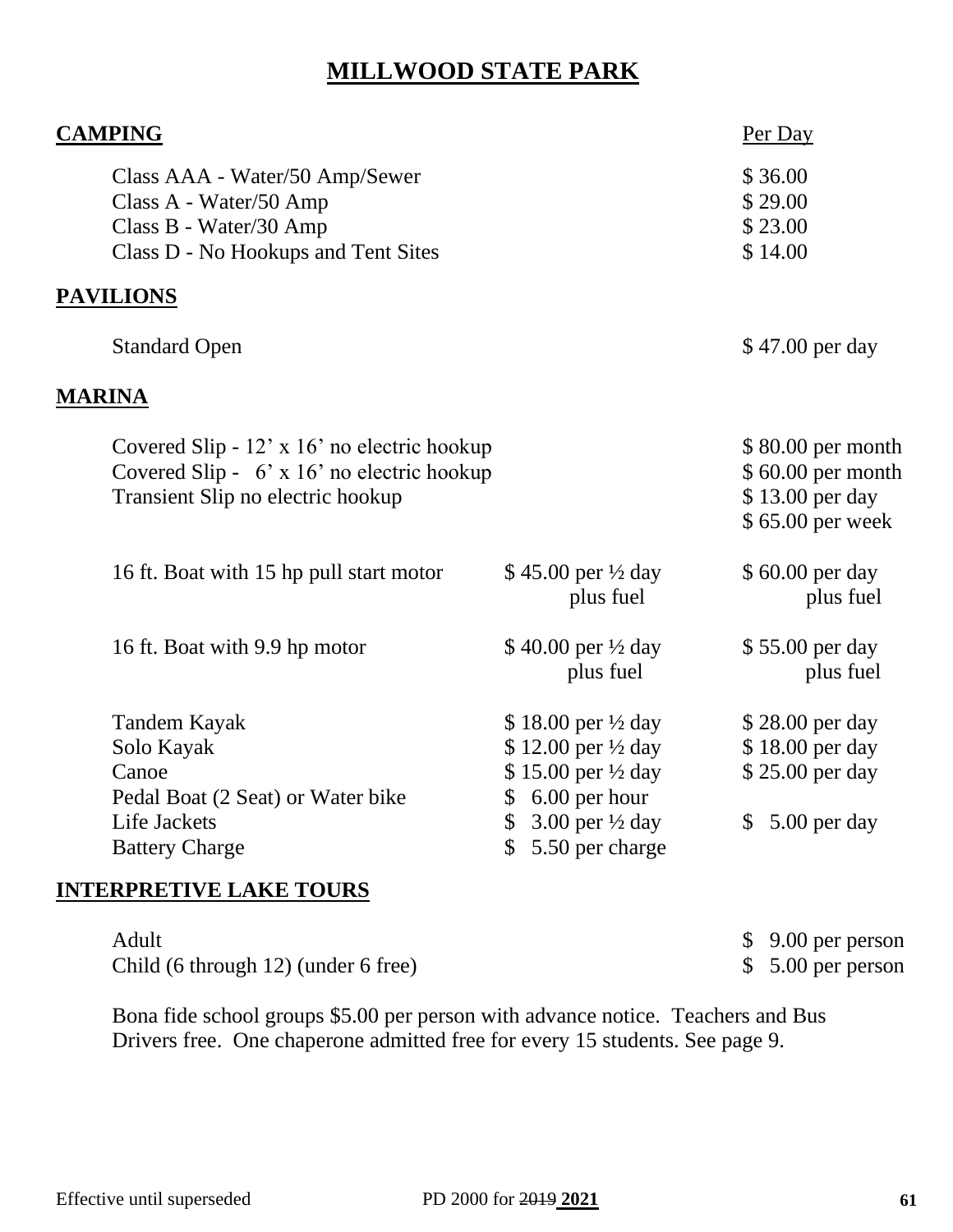# **MISSISSIPPI RIVER STATE PARK**

| <b>CAMPING</b>                                                                                                                                                                                                                                                | Per Day                              |                                                     |
|---------------------------------------------------------------------------------------------------------------------------------------------------------------------------------------------------------------------------------------------------------------|--------------------------------------|-----------------------------------------------------|
| <b>Beech Point Campground</b><br>Class AAA - Water/50 Amp/Sewer<br>Class D - Walk-in Tent Sites                                                                                                                                                               | \$36.00<br>\$13.00 15.00             |                                                     |
| Lone Pine Campground<br><b>Class D</b> Vault Toilet only                                                                                                                                                                                                      | Per Day<br>\$13.00 15.00             |                                                     |
| Storm Creek Campground (Self Pay)<br>Class D AAA Vault Toilet only Water/50Amp/Sewer<br><b>Class D Tent only w/20 amp</b>                                                                                                                                     | Per Day<br>\$13.0036.00<br>\$21.00   |                                                     |
| Maple Flats Campground<br>Group Camp (No Hookups / Vault Toilet)                                                                                                                                                                                              | Per Day<br>\$32.00                   |                                                     |
| <b>RENTAL CAMPING FACILITY OPTIONS (See Page 8)</b>                                                                                                                                                                                                           |                                      |                                                     |
| <b>Rent-A-Camper Cabin</b>                                                                                                                                                                                                                                    | <u>\$68.00 per day</u>               |                                                     |
| <b>GROUP FACILITIES</b>                                                                                                                                                                                                                                       |                                      |                                                     |
| Visitor Center Classroom/Meeting Room Multi-Purpose Room<br><b>Outdoor Event Tables and Chairs</b>                                                                                                                                                            | \$132.00 per day<br>\$100.00 per day |                                                     |
| <b>PAVILION</b>                                                                                                                                                                                                                                               |                                      |                                                     |
| Storm Creek Pavilion w/electric and water                                                                                                                                                                                                                     | \$37.00                              |                                                     |
| <b>BOAT/EQUIPMENT RENTAL (Bear Creek Lake only)</b>                                                                                                                                                                                                           |                                      |                                                     |
| Bear Creek Lake Single Kayak Rental 24 Hours (must be checked in by 3pm)<br>Bear Creek Lake Single Kayak Rental 7 Hours<br>Bear Creek Lake Tandem Kayak 24 Hours (must be checked in by 3pm)<br>Bear Creek Lake Tandem Kayak 7 Hours<br>Paddleboard (per day) |                                      | \$30.00<br>\$15.00<br>\$40.00<br>\$20.00<br>\$30.00 |
| 14 foot or 15 foot boat (3 person max)                                                                                                                                                                                                                        | <u>\$25.00 per day</u>               |                                                     |
| <u>w/Trolling Motor</u><br><u>w/Gas Motor</u>                                                                                                                                                                                                                 | \$40.00 per day<br>\$50.00 per day   |                                                     |
| w/gas and trolling motor                                                                                                                                                                                                                                      | <u>\$60.00 per day</u>               |                                                     |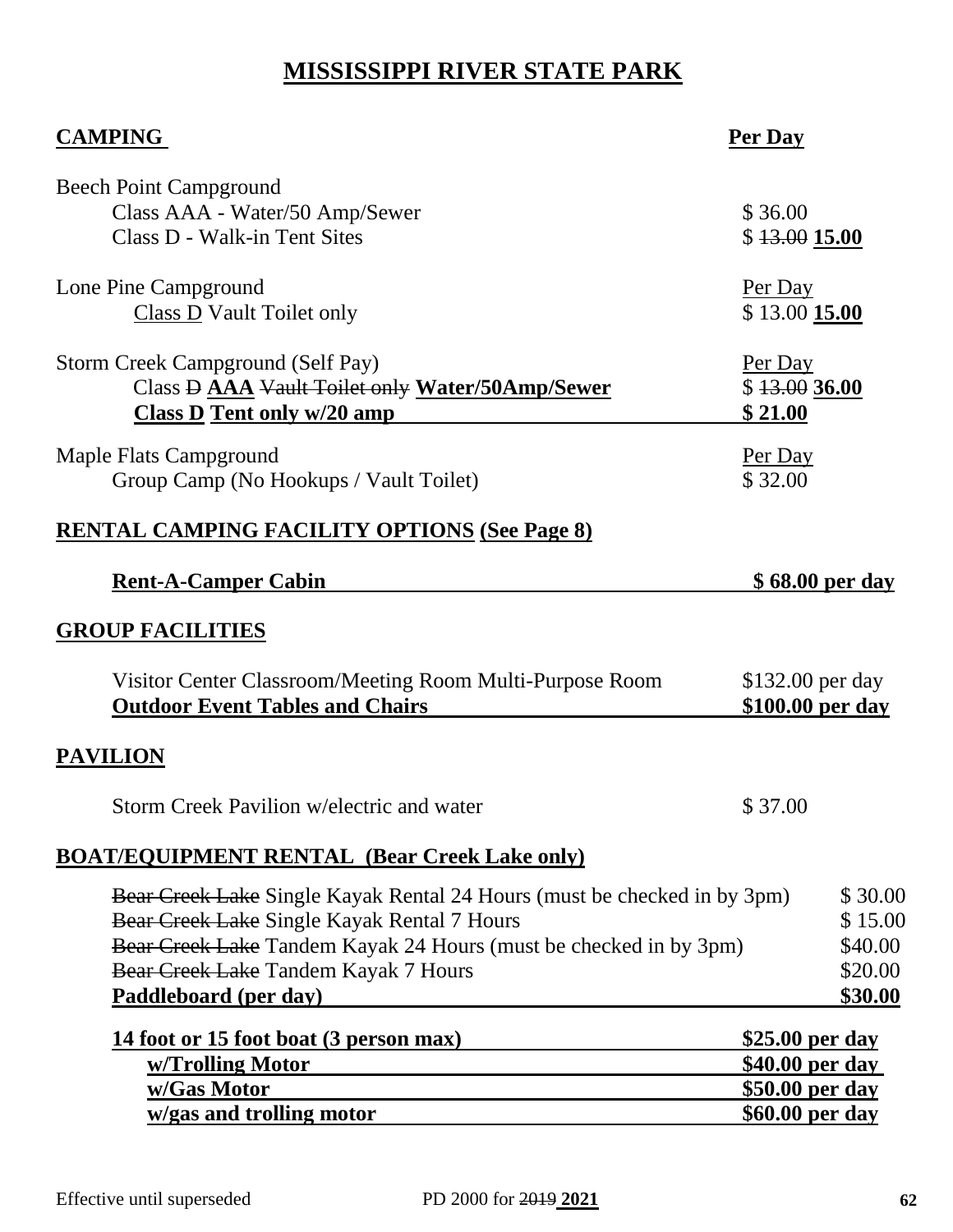### **MISSISSIPPI RIVER STATE PARK (CONTINUED)**

#### **Adult Mountain Bike Rental \$12.00 per day**

### **INTERPRETIVE SERVICES**

| KAYAK TOURS (personal or park provided equipment) |                     |
|---------------------------------------------------|---------------------|
| Adult                                             | $$12.00$ per person |
| Child $(6 \t{through } 12)$                       | $$6.00$ per person  |
| Children under 6 (not permitted)                  |                     |
| ST. FRANCIS FOREST VAN TOURS                      | $$8.00$ per person  |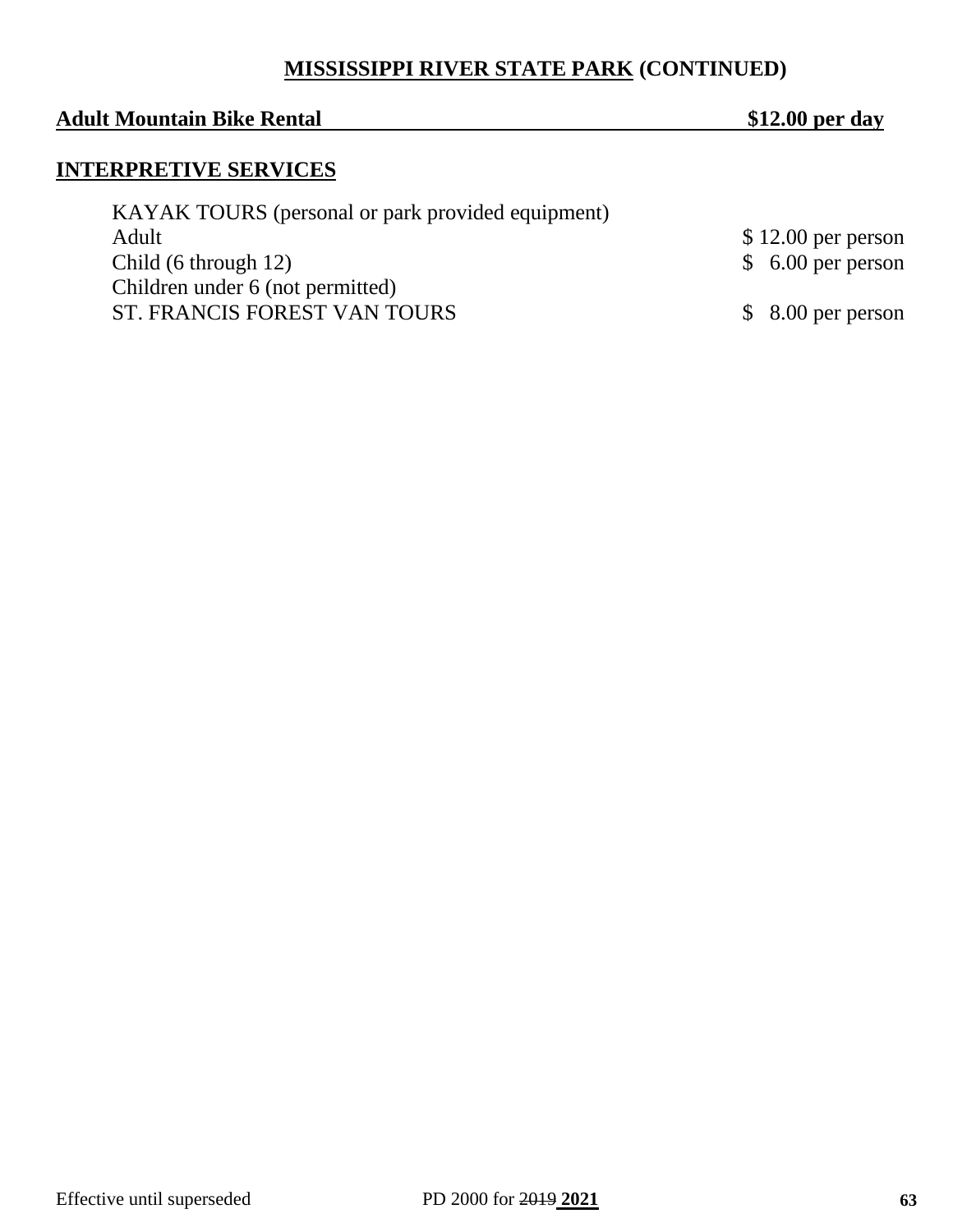# **MORO BAY STATE PARK**

### **LODGING**

| <b>Housekeeping Cabins</b>               |                   |                   |
|------------------------------------------|-------------------|-------------------|
| 2 Bedroom 2 Bath with Spa Tub (4 Adults) | $$142.00$ per day |                   |
| <b>Additional Persons</b>                |                   | $$13.00$ per day  |
| <b>CAMPING</b>                           |                   | Per Day           |
| $Class AAA-Water/50 Amp/Sewer$           |                   | \$36.00           |
| <b>Overflow Areas</b>                    |                   | \$13.00           |
| <b>GROUP FACILITIES</b>                  |                   |                   |
| <b>Standard Pavilion Open</b>            |                   | \$74.00 per day   |
| <b>Indoor Meeting Room</b>               | \$68.00 per use   | $$110.00$ per day |
|                                          | $$26.00$ per hour |                   |
| MARINA SI IP RENTAI                      |                   |                   |

#### **MARINA SLIP RENTAL**

| Uncovered Slip - $16'$ x 20' no electric hookup   | $$80.00$ per month |
|---------------------------------------------------|--------------------|
| Uncovered Slip - $8'$ x 20' no electric hookup    | $$65.00$ per month |
| Covered Slip - $8' \times 20'$ no electric hookup | $$70.00$ per month |
| Transient Slip no electric hookup                 | $$13.00$ per day   |
|                                                   | $$65.00$ per week  |

#### **BOAT / EQUIPMENT RENTAL**

| 16 ft. Boat with 15 hp Motor | \$45.00 per $\frac{1}{2}$ day | \$65.00 per day  |
|------------------------------|-------------------------------|------------------|
|                              | plus fuel                     | plus fuel        |
| Tandem Kayak                 | \$15.00 per $\frac{1}{2}$ day | $$20.00$ per day |
| Solo Kayak                   | \$10.00 per $\frac{1}{2}$ day | \$15.00 per day  |
| Pedal Boats                  | $$5.00$ per hour              |                  |
| <b>Bicycle Rental</b>        | $$7.00$ per day               |                  |

#### **INTERPRETIVE KAYAK TOURS** (personal or park provided equipment)

| Adult                            | $$14.00$ per person |
|----------------------------------|---------------------|
| Child (6 through 12)             | $$7.00$ per person  |
| Children under 6 (not permitted) |                     |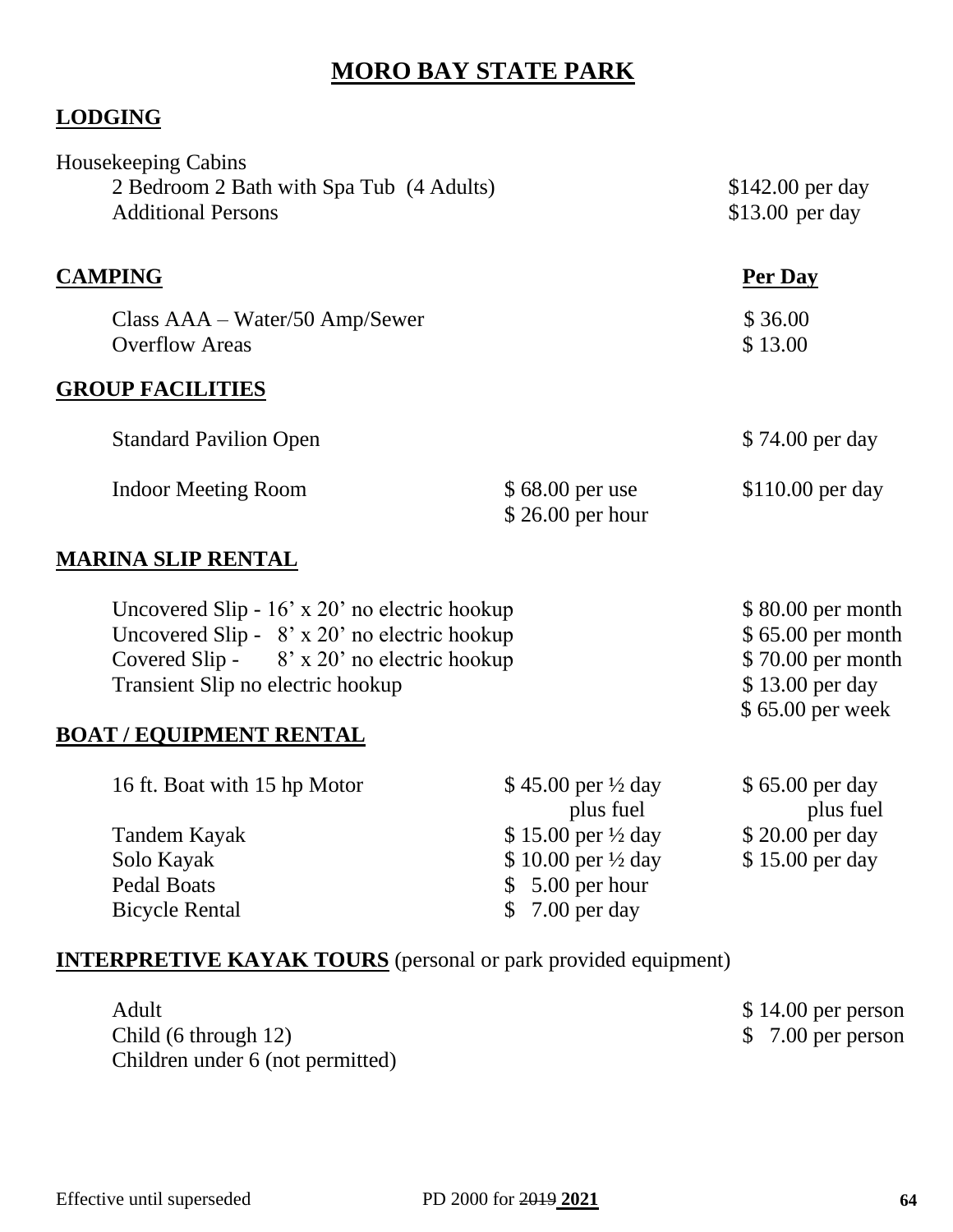# **MOUNT MAGAZINE STATE PARK**

### **LODGING** - Lodge Room Rates for 2 Adults

| January, February,    | <b>March through</b><br><b>November</b>                             |
|-----------------------|---------------------------------------------------------------------|
|                       |                                                                     |
|                       | \$212.00                                                            |
| \$180.00              | \$243.00                                                            |
|                       |                                                                     |
| \$154.00              | \$185.00                                                            |
| \$154.00              | \$206.00                                                            |
|                       |                                                                     |
|                       | \$170.00                                                            |
| \$124.00              | \$191.00                                                            |
|                       |                                                                     |
|                       | \$138.00                                                            |
| \$114.00              | \$170.00                                                            |
| \$                    | \$13.00 per day                                                     |
| \$<br>$13.00$ per day | $13.00$ per day<br>S                                                |
|                       | and December<br>\$180.00<br>\$124.00<br>\$114.00<br>$13.00$ per day |

Package plans are available. Contact the lodge for information.

| Conference Center (Use period limited to one day's operation) |                   |
|---------------------------------------------------------------|-------------------|
| <b>Total Conference Center:</b>                               |                   |
| With 41-plus rooms or cabins                                  | Complimentary     |
| With 21 to 40 rooms or cabins                                 | $$263.00$ per use |
| With 01 to 20 rooms or cabins                                 | \$474.00 per use  |
| No lodge rooms or cabins                                      | \$684.00 per use  |
| Individual Conference Rooms:                                  |                   |
| With 31 plus rooms or cabins                                  | Complimentary     |
| With 15 to 30 rooms or cabins                                 | \$137.00 per use  |
| With 1 to 14 rooms or cabins                                  | \$221.00 per use  |
| No lodge rooms or cabins                                      | \$263.00 per use  |
| Lodge Meeting Rooms:                                          |                   |
| With 16 plus rooms or cabins                                  | Complimentary     |
| With 1 to 15 rooms or cabins                                  | $$105.00$ per use |
| No lodge rooms or cabins                                      | \$184.00 per use  |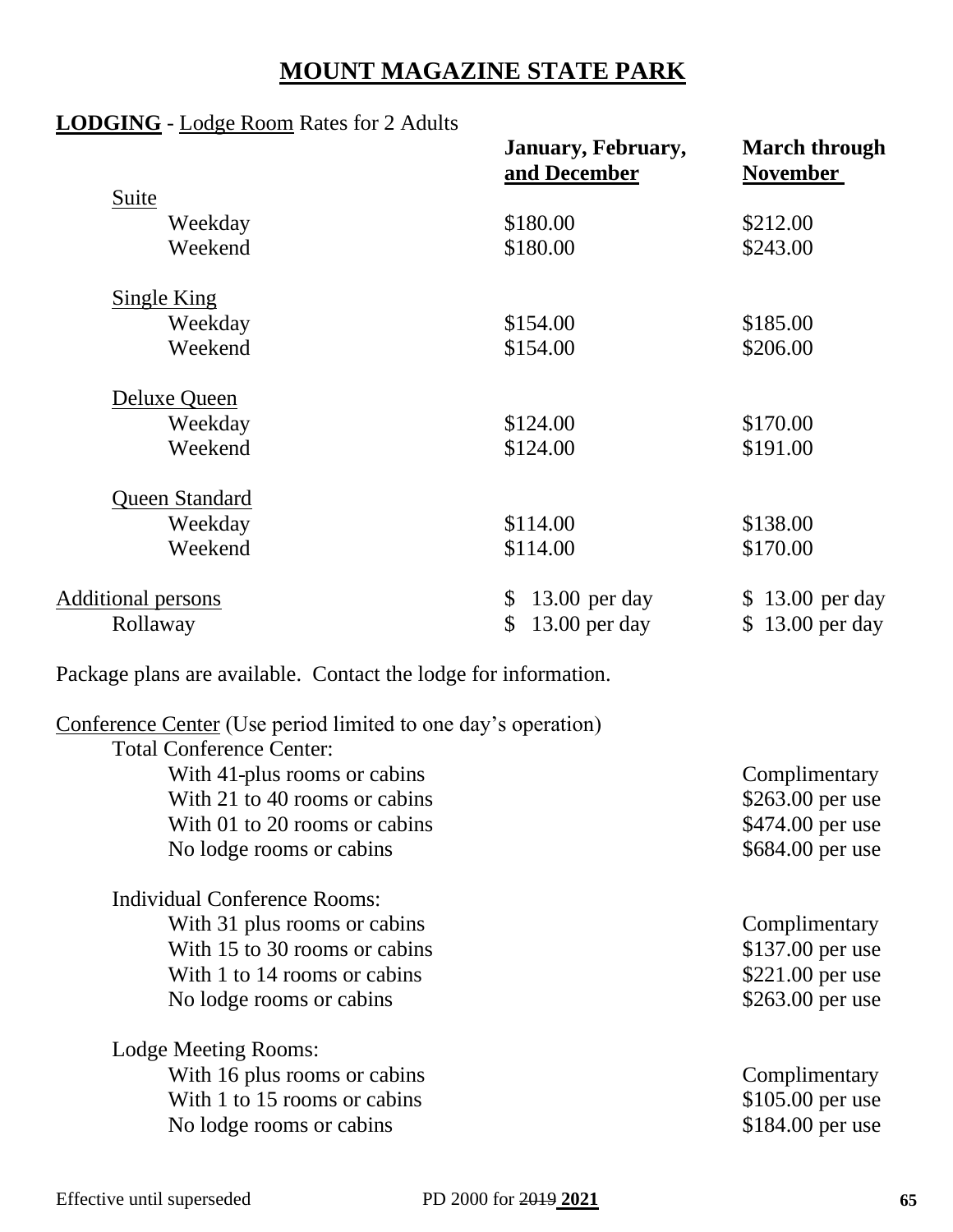# **MOUNT MAGAZINE STATE PARK** (CONTINUED)

Lodge Terrace \$1,053.00 per use Amphitheater \$1,579.00 per use

#### Housekeeping Cabins - All with a Fireplace and Hot Tub

|                                                                                                                       | January, February,<br>and December       | <b>March through</b><br><b>November</b> |
|-----------------------------------------------------------------------------------------------------------------------|------------------------------------------|-----------------------------------------|
| 3 Bedroom 3 Bath (6 Adults)                                                                                           |                                          |                                         |
| Weekday                                                                                                               | \$360.00                                 | \$419.00                                |
| Weekend                                                                                                               | \$370.00                                 | \$503.00                                |
| 2 Bedroom 2 Bath (4 Adults)                                                                                           |                                          |                                         |
| Weekday                                                                                                               | \$277.00                                 | \$314.00                                |
| Weekend                                                                                                               | \$286.00                                 | \$419.00                                |
| 1 Bedroom 1 Bath (2 Adults)                                                                                           |                                          |                                         |
| Weekday                                                                                                               | \$203.00                                 | \$230.00                                |
| Weekend                                                                                                               | \$213.00                                 | \$314.00                                |
| <b>Additional Persons (All cabins)</b>                                                                                | \$13.00                                  | \$13.00                                 |
| No Rollaways                                                                                                          |                                          |                                         |
| <b>CAMPING</b>                                                                                                        |                                          | Per Day                                 |
| Class AAA - Water/50 Amp/Sewer                                                                                        |                                          | \$36.00                                 |
| Class AA - Water/30 Amp/Sewer                                                                                         |                                          | \$32.00                                 |
| <b>Overflow Areas</b>                                                                                                 |                                          | \$13.00                                 |
| <b>GROUP FACILITIES</b>                                                                                               |                                          |                                         |
| <b>Standard Pavilion Open</b>                                                                                         |                                          | \$74.00 per day                         |
| <b>Visitor Center Meeting Room</b>                                                                                    |                                          | \$132.00 per use                        |
| Clean-Up Deposit                                                                                                      | \$100.00                                 |                                         |
|                                                                                                                       | (See Group Day-Use Facilities on page 9) |                                         |
| $\mathbf{MQTE}$ , An additional for of $\mathcal{O}(1.00 \text{ will be required for groups of over 50 perons part})$ |                                          |                                         |

**NOTE:** An additional fee of \$21.00 will be required for groups of over 50 persons renting any standard pavilion.

### **MISCELLANEOUS EQUIPMENT RENTAL** (See Page 11)

| <b>Mountain Bicycle Rental</b> | \$15.00 per $\frac{1}{2}$ day | \$25.50 per day  |
|--------------------------------|-------------------------------|------------------|
|                                | $$8.00$ per 2 hours           | $$4.50$ per hour |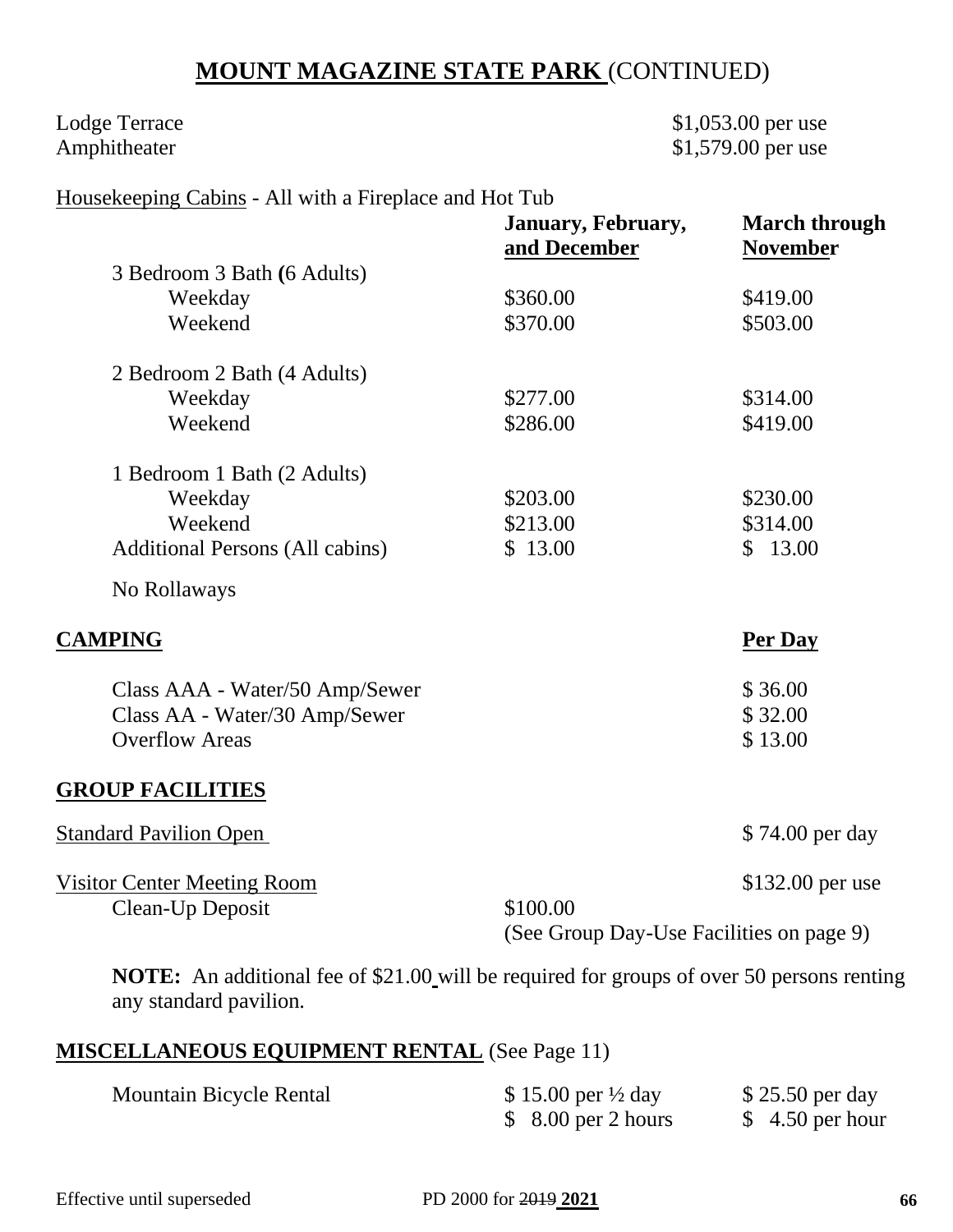# **MOUNT NEBO STATE PARK**

| <b>LODGING / HOUSEKEEPING CABINS</b>                                                   |                      | Per Day                       |
|----------------------------------------------------------------------------------------|----------------------|-------------------------------|
| Modern Rustic A-frame with Fireplace and<br>Spa Tub, 3 Bedroom, 2 Bath                 | $(6 \text{ adults})$ | \$274.00 \$295.00             |
| A-Frame with Fireplace, 3 Bedroom, 2 Bath                                              | $(6$ Adults)         | \$232.00 \$255.00             |
| A-Frame with Fireplace and Spa Tub, 2 Bedroom (4 Adults)                               |                      | \$184.00 \$225.00             |
| Vista View Rustic 1 Bedroom with<br>Fireplace and Spa Tub                              | (2 Adults)           | \$179.00 \$195.00             |
| Rustic with wood burning stove, 1 Bedroom                                              | $(2$ Adults)         | \$137.00 \$145.00             |
| Rustic with Fireplace, 1 Bedroom                                                       | $(2 \text{ adults})$ | \$137.00 \$145.00             |
| Studio w/Spa Tub                                                                       | $(2 \text{ adults})$ | \$137.00 \$145.00             |
| Additional Persons each cabin                                                          |                      | \$13.00                       |
| <b>CAMPING</b>                                                                         |                      | Per Day                       |
| Class B - Water/30 Amp<br>Class D - No Hookups and Tent Sites<br><b>Overflow Areas</b> |                      | \$23.00<br>\$14.00<br>\$13.00 |

**NOTE:** Trailers and motor homes over 24 feet are not recommended due to mountainous road to park. No dump station is available.

#### **PAVILIONS**

| <b>Standard Open</b>                          | \$74.00\$100.00   |
|-----------------------------------------------|-------------------|
| Extra Large Enclosed                          | \$421.00 \$500.00 |
| $\frac{1}{2}$ day rental Sun through Fri only | \$300.00          |

#### **MISCELLANEOUS EQUIPMENT RENTAL**

Bicycle Rental **Exercise 2** 4.00 per hour \$ 19.00 per day Mountain Bicycle Rental **\$25.00 per 1/2 day** \$40.00 per day \$ 8.00 per hour Equipment must be turned in by closing time at Visitor Information Center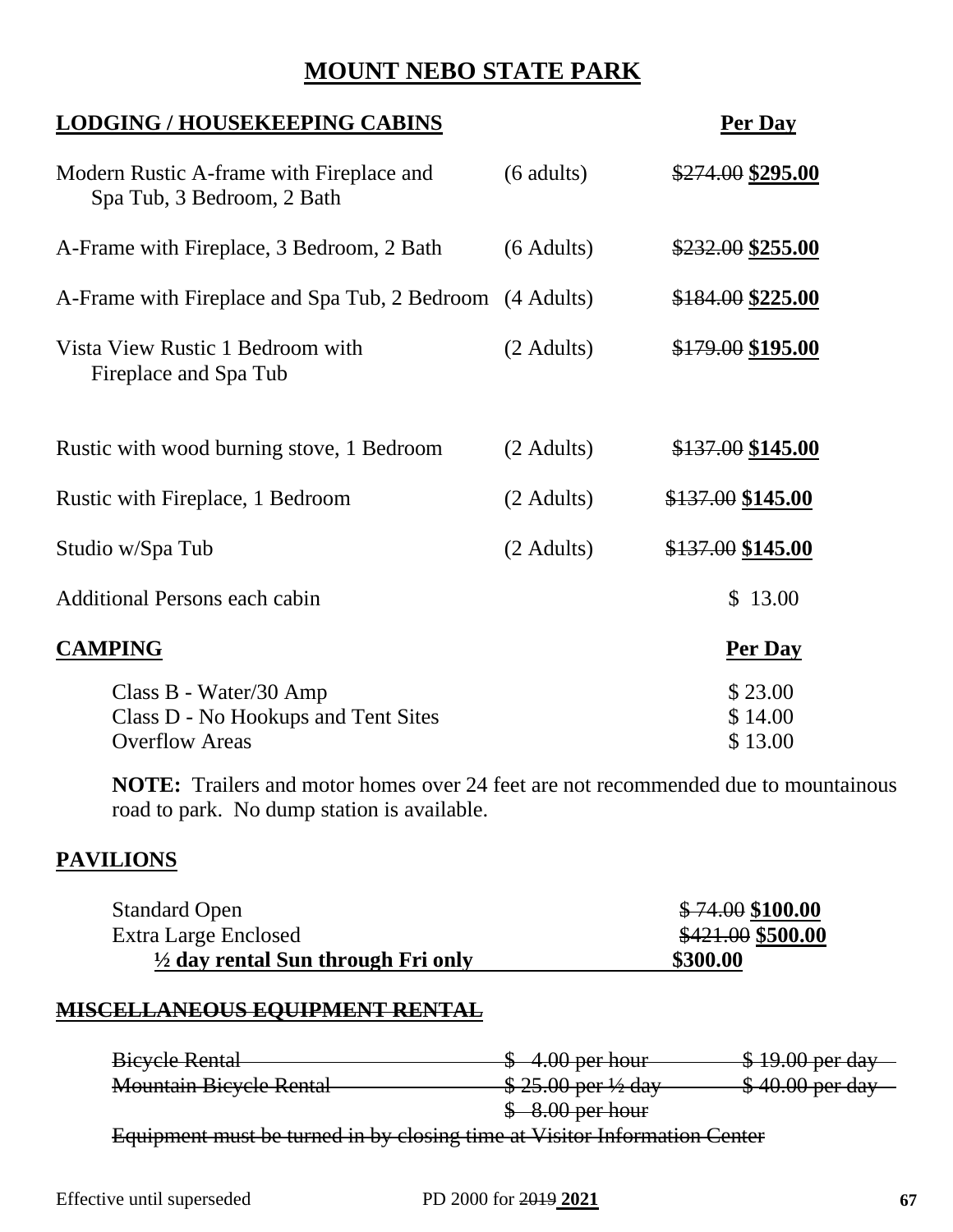# **MOUNT NEBO STATE PARK** (CONTINUED)

#### **SWIMMING After 5:00 p.m.**

| Pool (Age 6 and up)       | $$2.50$ per person | $$5.00$ per person |
|---------------------------|--------------------|--------------------|
| Pool (Age 2 through 5)    | $$2.00$ per person | $$4.00$ per person |
| Pool pass (20 Admissions) |                    | \$80.00            |
| <b>Family Season Pass</b> |                    | \$185.00           |

Two named adults in the same household and their children under age 18. Cabin Guests Free

**NOTE:** There is no charge for children under two, limited to three children per paying adult. Children age ten and under must be accompanied by an adult 18 years or older.

Swimming pools may be rented for private parties after normal closing hours (no rental after dark). Lifeguards will be furnished by the park. Minimum rental time will be two hours. Rates vary according to size of party.

| 20 People / First 2 Hours | \$100.00 |
|---------------------------|----------|
| Each additional person    | \$3.00   |

Up to 10% discount authorized when a party is part of a package plan.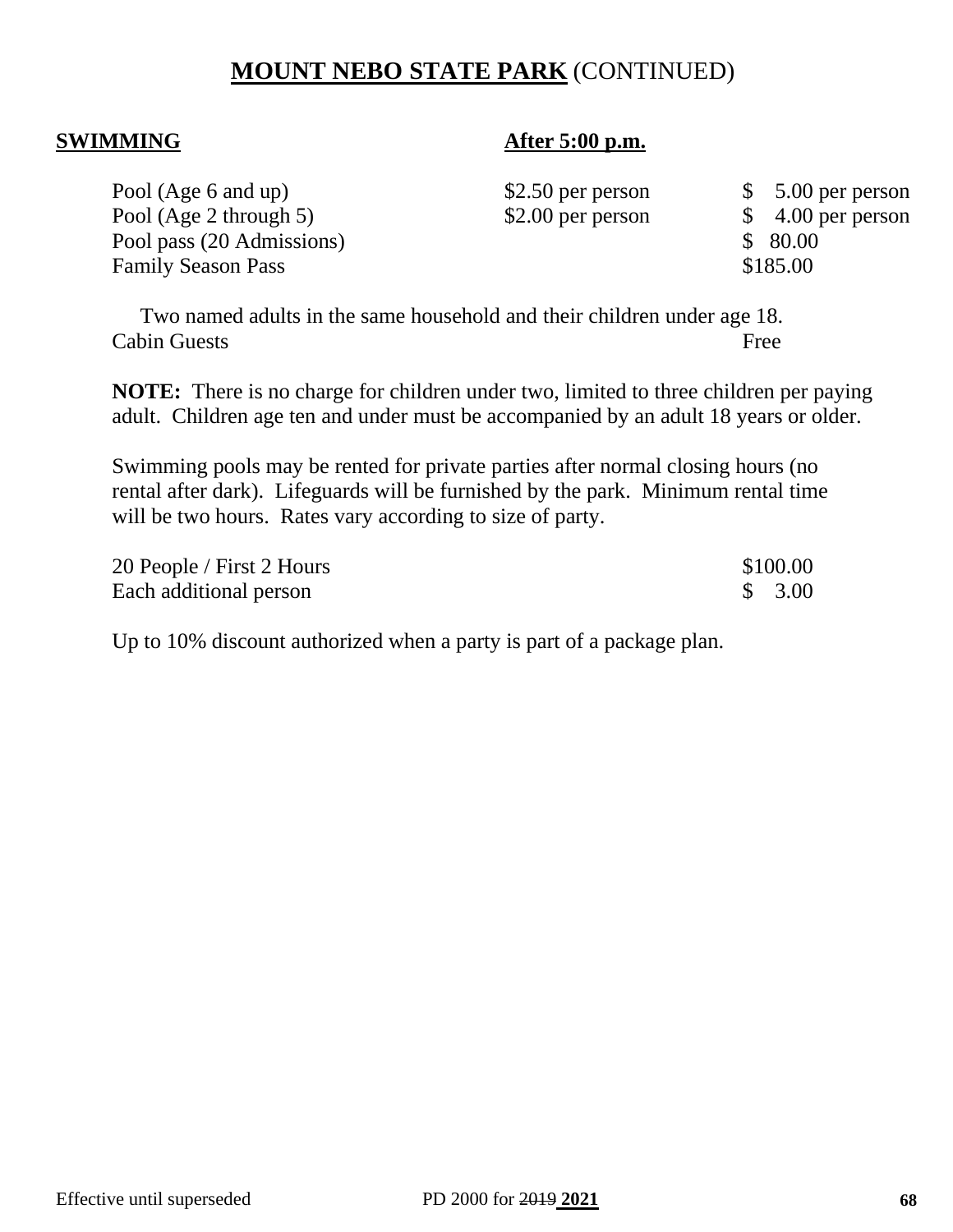# **OZARK FOLK CENTER STATE PARK**

#### **LODGING** - Studio Duplex Cabins (No Kitchens) - 2 Adults

| Deluxe King Suite     | \$130.00 |
|-----------------------|----------|
| <b>Standard Suite</b> | \$115.00 |
| Double Queen or King  | \$90.00  |

#### **ENTRANCE FEES - CRAFT GROUNDS OR MUSIC AUDITORIUM**

**NOTE:** Craft grounds tickets purchased after 3:00 p.m. are good for the following day.

| <b>Admission</b>               | *Craft                  | **Music                 |
|--------------------------------|-------------------------|-------------------------|
| Adult                          | $$12.00$ (Tax Included) | $$12.00$ (Tax Included) |
| Child $(6 - 12 \text{ years})$ | $$7.00$ (Tax Included)  | \$7.00 (Tax Included)   |
| Ages 5 and under               | Free                    | Free                    |
| <b>Family Pass</b>             | \$29.50                 | \$29.50                 |

(A Family Pass is for 2 named adults in the same household  $&$  their children under 18)

#### **Craft Village Tickets complementary with Celebrity Concert Ticket, Day of Concert Only**

| <b>Combination Ticket</b>      | Crafts and **Music or 2 days Crafts or 2 days **Music                                   |          |
|--------------------------------|-----------------------------------------------------------------------------------------|----------|
| Adult                          | $$19.50$ (Tax Included)                                                                 |          |
| Child $(6 - 12 \text{ years})$ | $$10.25$ (Tax Included)                                                                 |          |
| Ages 5 and under               | Free                                                                                    |          |
| <b>Family Pass</b>             | \$45.00                                                                                 |          |
|                                | (A Family Pass is for 2 named adults in the same household $&$ their children under 18) |          |
| <b>Punch Pass</b>              | 10 Punches                                                                              | \$100.00 |
|                                | 20 Punches                                                                              | \$150.00 |
|                                |                                                                                         |          |

| Individual Season Tickets                                               | Crafts and **Music      |
|-------------------------------------------------------------------------|-------------------------|
| Adult                                                                   | $$75.00$ (Tax Included) |
| Child (6 Through 12 years)                                              | $$35.00$ (Tax Included) |
| Ages 5 and under                                                        | Free                    |
| ** Celebrity concert ticket prices are set separately from these rates. |                         |

#### **GROUP RATES**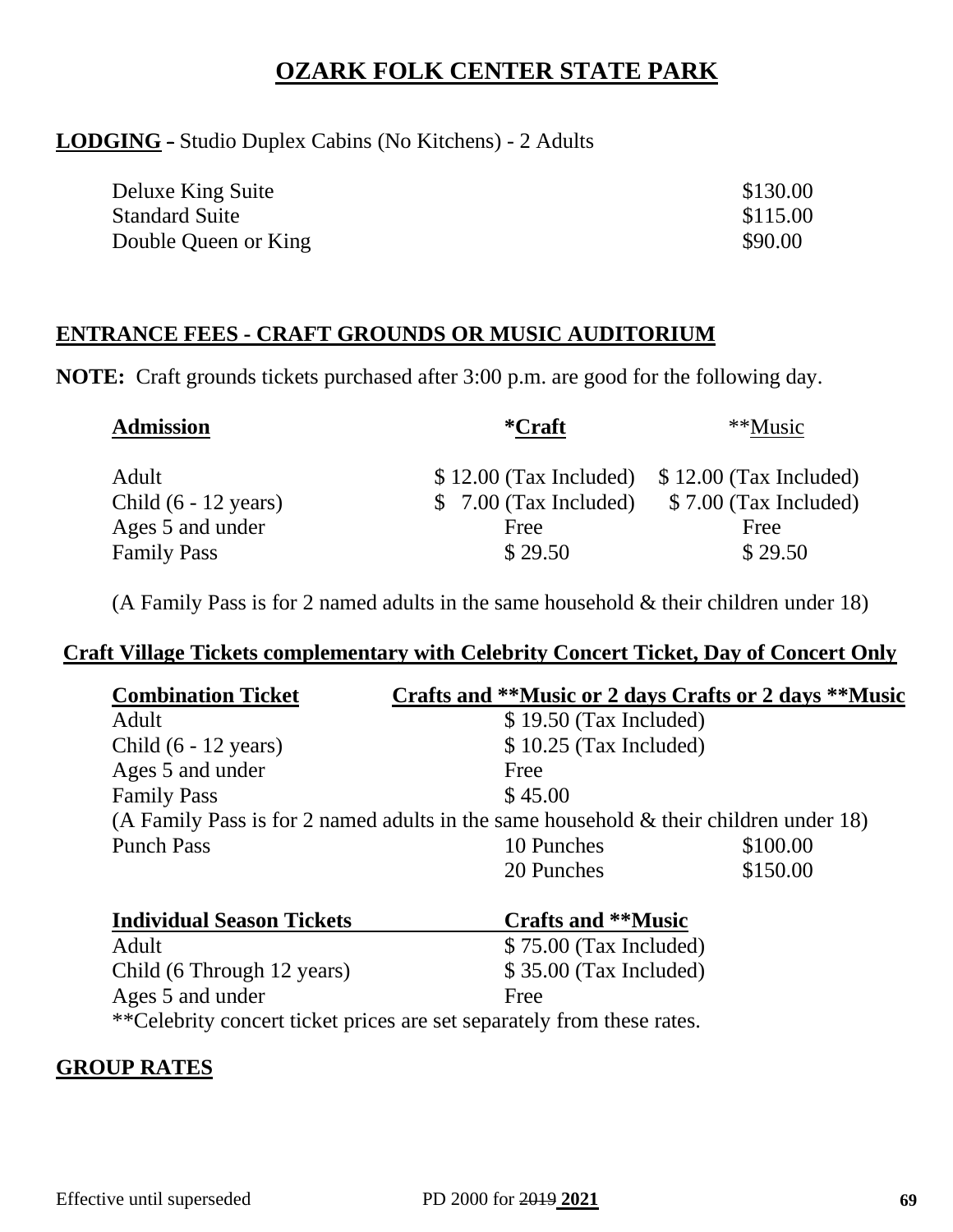Special rates for groups of 15 or more include a \$2.00 discount for adult individual craft or music tickets and a \$4.00 discount on combination tickets. Bus drivers and Group Leaders free with the group.

# **OZARK FOLK CENTER STATE PARK** (CONTINUED)

Cabin guests will receive a \$2.00 discount per individual craft / music ticket and a \$4.00 discount on individual combination tickets.

#### **CONFERENCE ROOMS & FACILITY RATES**

| <b>Small Conference Rooms</b>              |                                                  |                                |
|--------------------------------------------|--------------------------------------------------|--------------------------------|
| With $41 - 60$ cabins                      | Complimentary - 2 Conference rooms or Lodge Rec. |                                |
|                                            | Room (off season only), Auditorium Conference    |                                |
|                                            | Center, or Restaurant Meeting Room               |                                |
| With $21 - 40$ cabins                      | Complimentary - 1 Conference room                |                                |
| No cabins                                  | $$85.00$ each per day                            |                                |
| Lodge Rec. Room (off Season)               |                                                  |                                |
| With $41 - 60$ cabins                      | Complimentary - Rec. Room or a choice of the     |                                |
|                                            | following: 3 small conference rooms; Auditorium  |                                |
|                                            | Conference Center or Restaurant Meeting Room.    |                                |
| With $21 -$ cabins                         | \$58.00 per day                                  |                                |
| No cabins                                  | \$221.00 per day                                 |                                |
| Clean-Up Deposit                           | \$75.00 (See Group Day-Use Facilities on page 9) |                                |
| Auditorium or Bois d'arc Conference Center |                                                  |                                |
| With $41 - 60$ cabins                      | Complimentary - Auditorium Conference Center     |                                |
|                                            | or a choice of the following; 3 small conference |                                |
|                                            | rooms; Lodge Rec. room (off season only); or     |                                |
|                                            | Restaurant Meeting room.                         |                                |
| With $21 - 40$ cabins                      | \$105.00 per day                                 |                                |
| No cabins                                  | \$210.00 per day                                 | \$116.00 per $\frac{1}{2}$ day |
|                                            |                                                  |                                |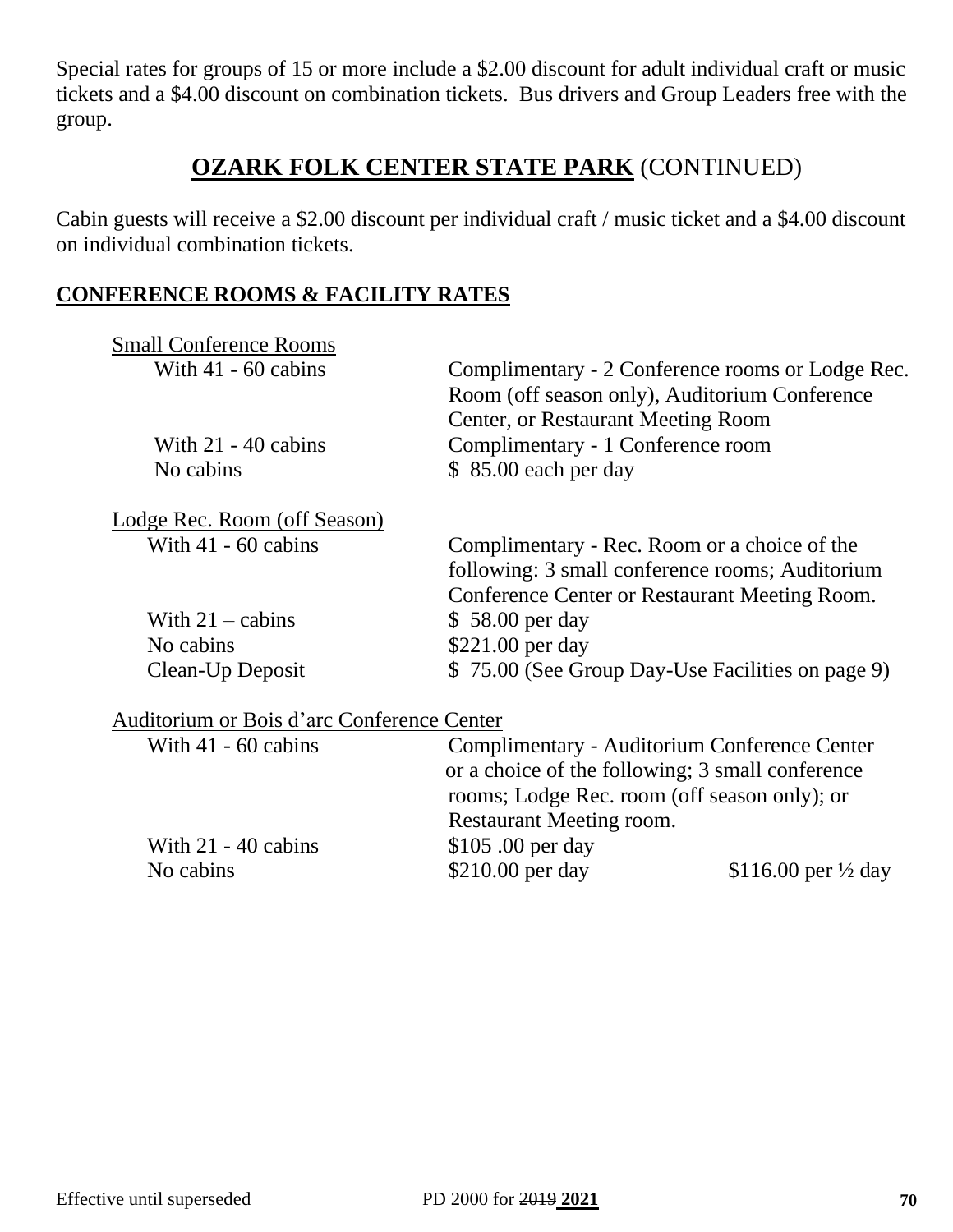# **OZARK FOLK CENTER STATE PARK** (CONTINUED)

Committee of 100 Room \$105.00 per use

Complimentary with \$150.00 food purchase.

Restaurant Private Room \$158.00 per use

Complimentary with \$200.00 food purchase.

| <b>Music Theater</b>                                |                               | \$947.00 per day  |
|-----------------------------------------------------|-------------------------------|-------------------|
| With $41 - 60$ cabins                               |                               | \$632.00 per day  |
| Sound Technician                                    |                               | $$30.00$ per hour |
| Shuttle Service (Off Season Dec. 30 through Apr. 5) |                               | $$150.00$ per day |
| <b>Shuttle Service (Out of Park)</b>                | $$50.00$ plus \$1.00 per mile | 15 person Minimum |

# **CONCESSIONS - LOCO ROPES**<br>
Flying Pig Zip Line<br>
S 7.50 tax included \$7.50 tax included

End of the Line (Loco Lines 1,2,3)  $$50.00 \text{ tax included} $40.00 \text{ tax included}$ Short Line (Loco Line 1) \$ 15.00 tax included \$ 15.00 tax included Season Pass (Loco Lines 1,2,3) \$125.00 tax included \$100.00 tax included Season Pass (Loco Line 1)  $$ 40.00 \text{ tax included} $ 40.00 \text{ tax included}$ 

 $\sqrt{50}$  tax included

- 
- 
- 

\*Minimum height requirement of 43 inches tall and weigh less than 290 pounds. Child's rate applicable for participants less than 18 years of age.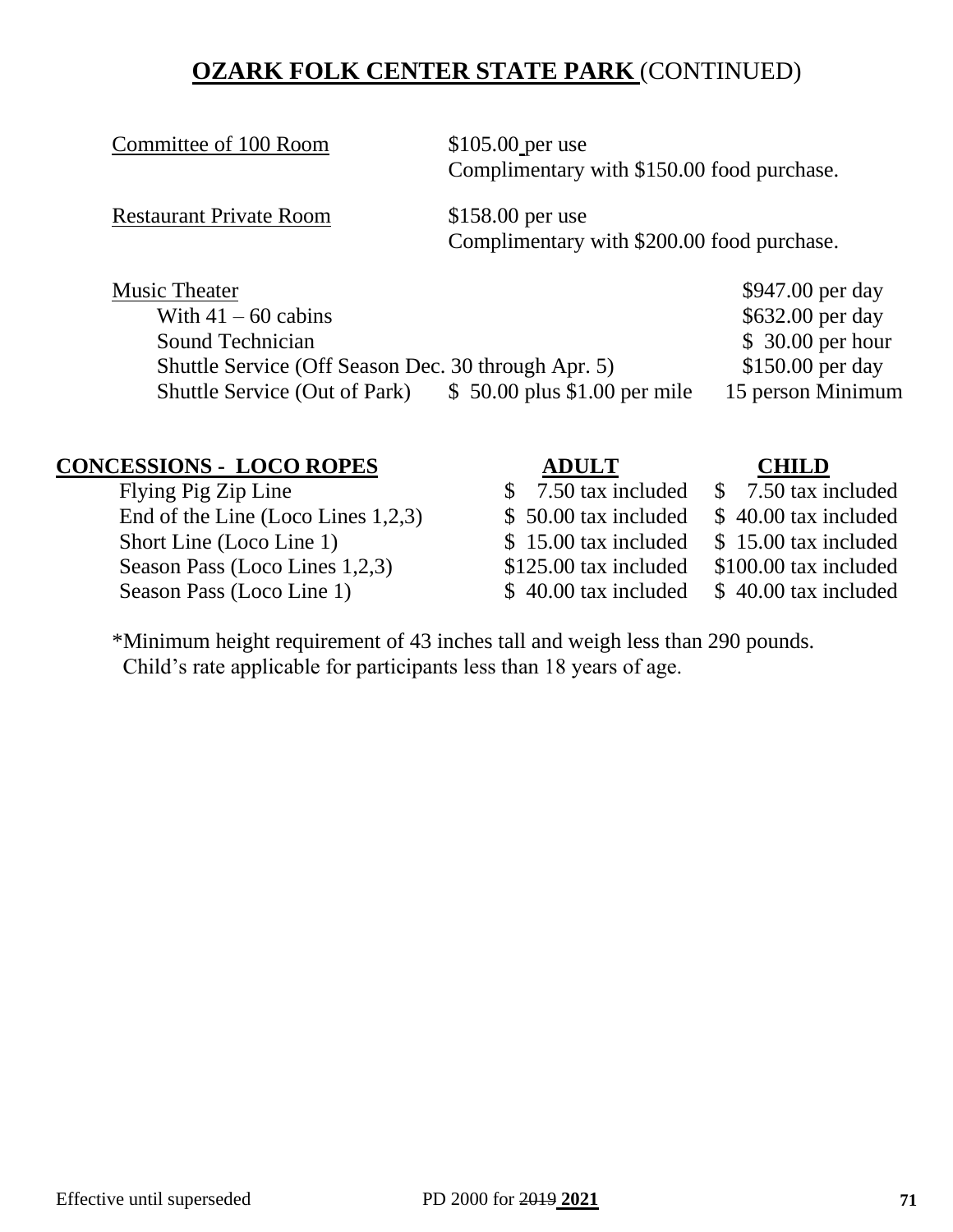# **PARKIN ARCHEOLOGICAL STATE PARK**

#### **VISITOR INFORMATION CENTER AND EXHIBIT GALLERY**

No charge for admission

#### **ARCHEOLOGICAL SITE GUIDED TOURS**

| Adult                                                  | $$3.50*$          |
|--------------------------------------------------------|-------------------|
| Child (6 through 12 years) (under 6 free)              | $\frac{\$}{2.50}$ |
| Family Admission - Parents and children through age 18 | \$12.00           |

\*Adult groups of 15 or more, with advance notice, admitted at \$.25 off the above tour rates.

Bona fide school groups \$2.00 per person with advance notice. Teachers and Bus Drivers free. One chaperone admitted free for every 15 students. See page 9.

#### **GROUP FACILITIES**

Standard Pavilion Open  $$74.00$  per day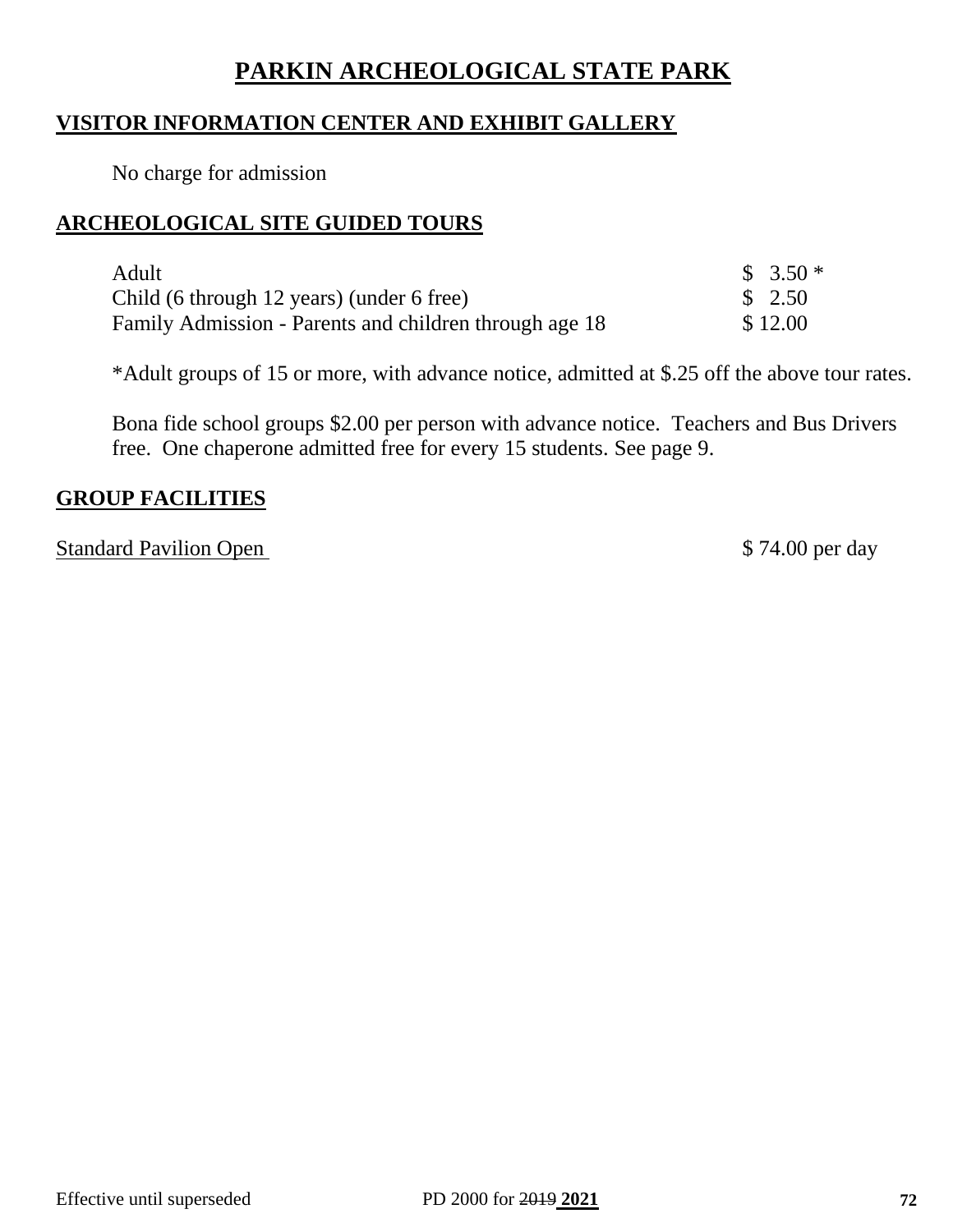# **PETIT JEAN STATE PARK**

# **LODGING**

| Lodge Rooms -2 Adults                                                |                  |                  |
|----------------------------------------------------------------------|------------------|------------------|
| 2 Double Beds                                                        |                  | \$90.00 per day  |
| Queen or Double Bed                                                  |                  | \$85.00 per day  |
| <b>Additional Persons</b>                                            |                  | \$13.00 per day  |
| <b>Housekeeping Cabins</b>                                           |                  |                  |
| 3 Bedroom 2 Bath                                                     | $(6$ Adults)     | \$210.00 per day |
| 1 Bedroom with Hot Tub - Rustic and Cedar Creek Cabin                |                  | \$205.00 per day |
| (2 Night Minimum)                                                    | (2 Adults)       |                  |
| 1 Bedroom Duplex Cabins                                              | (2 Adults        | \$126.00 per day |
| 1 Bedroom Rustic Cabins                                              | (2 Adults        | \$126.00 per day |
| <b>Additional Persons</b>                                            |                  | \$13.00 per day  |
| <b>Overnight Duplex Cabins (No Kitchens)</b>                         | (2 Adults)       |                  |
| <b>Studio Cabin with Fireplace</b>                                   |                  | \$95.00 per day  |
| <b>Additional Persons</b>                                            |                  | \$13.00 per day  |
| <b>Conference Rooms</b>                                              |                  |                  |
| <b>Arkansas Room</b>                                                 |                  |                  |
| With 10 or more rooms                                                |                  | Complimentary    |
| With under 10 rooms                                                  |                  | \$85.00 per day  |
| Legacy Room                                                          |                  |                  |
| With 25 Meals or over                                                |                  | Complimentary    |
| With less than 20 Meals                                              |                  | \$105.00 per day |
| With No Meals                                                        | \$132.00 per use | \$210.00 per day |
| $\Delta$ in $\mathbf{E}$ is $\Delta$ if $\mathbf{E}$ is $\mathbf{E}$ |                  |                  |

## **GROUP FACILITIES**

| <b>Standard Pavilion Enclosed</b>                         |                  | \$95.00 per day  |
|-----------------------------------------------------------|------------------|------------------|
| <b>Large Pavilion Open</b>                                |                  | \$74.00 per day  |
| Visitor Center meeting Room w/catering kitchen            |                  | \$495.00 per day |
| <b>Recreation Hall Enclosed</b>                           | \$168.00 per use | \$248.00 per day |
| Clean-Up Deposit (See Group Day-Use Facilities on page 9) |                  | \$100.00         |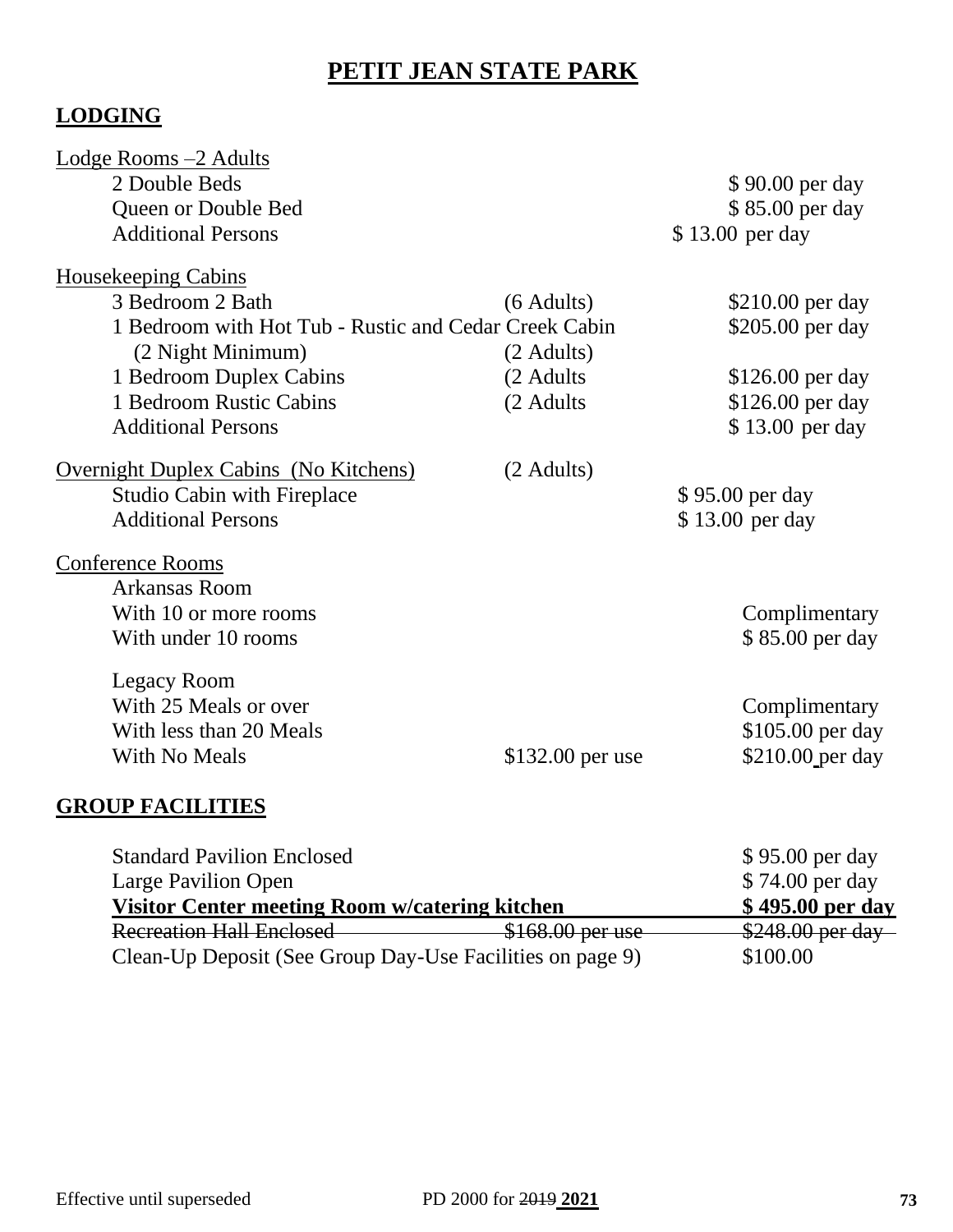# **PETIT JEAN STATE PARK** (CONTINUED)

| <b>CAMPING</b>                                                                                         | Per Day              |
|--------------------------------------------------------------------------------------------------------|----------------------|
| Class AAA - Water/50 Amp/Sewer                                                                         | \$36.00              |
| Class B - Water/30 Amp                                                                                 | \$23.00              |
| <b>Overflow Areas</b><br>(Water/30 Amp - limited air-conditioning use)                                 | \$20.00<br>\$17.00   |
| Group Camp - (Tent Only – Reservable) Maximum 50 persons                                               | \$90.00              |
| <b>RENTAL CAMPING FACILITY OPTIONS</b> (See Page 8/9)                                                  |                      |
| Rent-A-Yurt                                                                                            | \$58.00 per day      |
| <b>NOTE:</b> Discounts do not apply to any Rental Camping Facility Options.                            |                      |
| <u>AIRPORT CAMPING</u>                                                                                 | <b>Per Day</b>       |
| Airport Camping – Water/30 Amp                                                                         | \$23.00              |
| <b>Shuttle Service</b>                                                                                 | \$20.00 round trip * |
| Tie Down                                                                                               | \$ 5.00 per day $**$ |
| Airport customers who rent a cabin, campsite, or lodge room will not be charged<br>$\ast$<br>this fee. |                      |
| ** Airport customers who rent a campsite will not be charged this fee.                                 |                      |

## **BOAT RENTAL**

| 14 ft. Boat with 2.5 hp motor | \$25.00 per $\frac{1}{2}$ day  | \$35.00 per day                |
|-------------------------------|--------------------------------|--------------------------------|
|                               | includes fuel                  | includes fuel                  |
|                               | \$25.00 deposit required       |                                |
| 14 ft. Fishing Boat           | \$ 9.00 per $\frac{1}{2}$ day  | \$15.00 per day                |
| Pedal Boat                    | \$ 5.00 per $\frac{1}{2}$ hour | $$7.00$ per hour               |
| Canoe/Kayak                   | $$8.00$ per hour               | \$16.00 per $\frac{1}{2}$ day  |
| Tandem Kayak                  | \$10.00 per hour               | \$ 20.00 per $\frac{1}{2}$ day |

## **THE MUSEUM OF AUTOMOBILES**

| Adults (18 - 64)               | $$10.00$ (Tax Included) |
|--------------------------------|-------------------------|
| Student $(6 - 17)$             | $$5.00(Tax$ Included)   |
| Children (under 6 with parent) | No charge               |
| Seniors (65 and over)          | $$9.00(Tax$ Included)   |
| Adult Group (Age 18 and up)    | $$8.00(Tax$ Included)   |
| Student Group (Ages $6 - 17$ ) | $$4.00(Tax$ Included)   |
|                                |                         |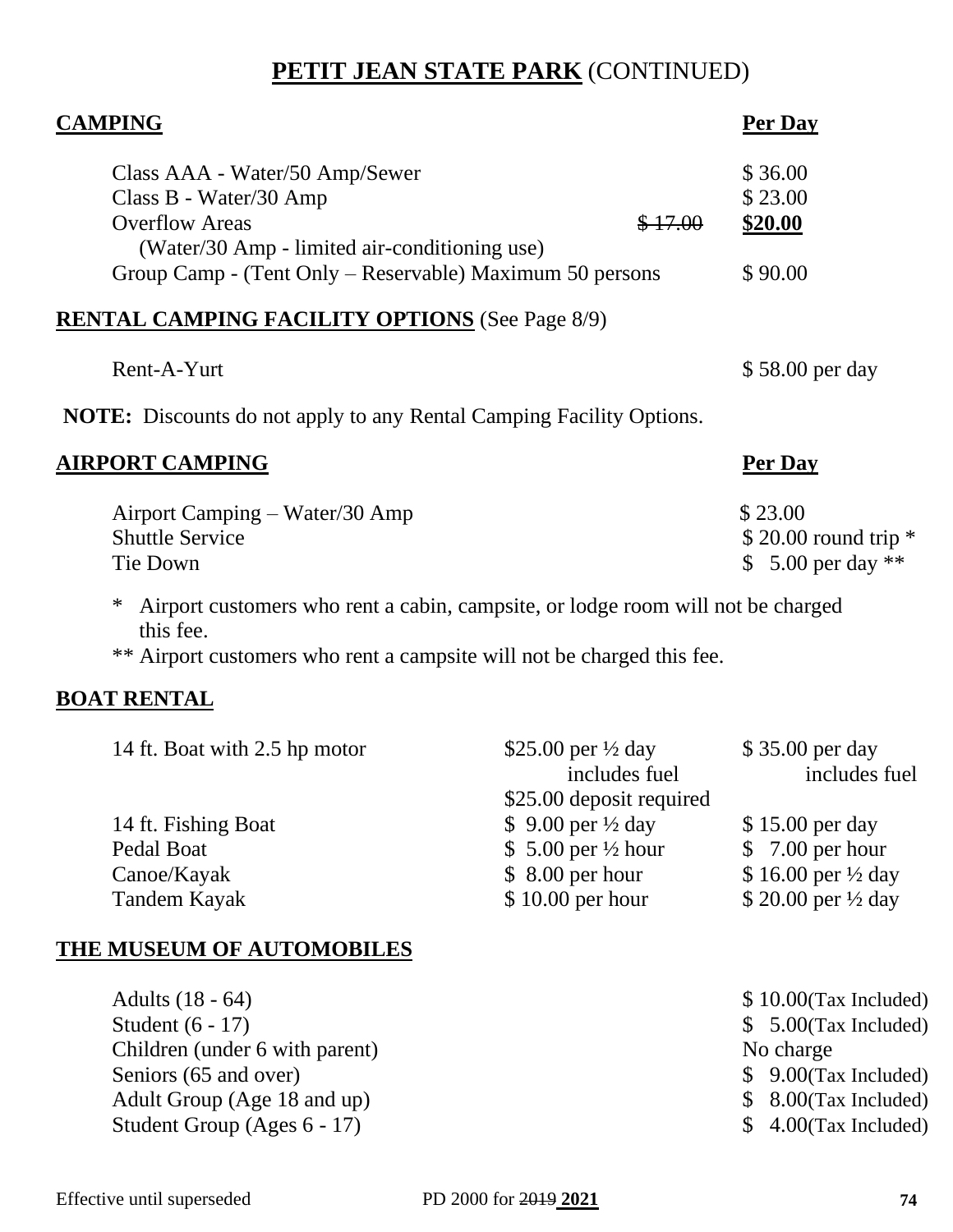## **PETIT JEAN STATE PARK** (CONTINUED)

## **SWIMMING** After 5:00 p.m.

| Pool (Age 6 and up)                                                              | $$2.25$ per person | $$5.00$ per person                        |
|----------------------------------------------------------------------------------|--------------------|-------------------------------------------|
| Pool (Age 2 through 5)<br>Pool pass (20 Admissions)<br><b>Family Season Pass</b> | $$1.50$ per person | $$3.00$ per person<br>\$70.00<br>\$185.00 |

Two named adults in the same household and their children under age 18.

**NOTE:** There is no charge for children under two, limited to three children per paying adult. Children age ten and under must be accompanied by an adult 18 years or older.

Swimming pools may be rented for private parties after normal closing hours (no rental after dark). Lifeguards will be furnished by the park. Minimum rental time will be two hours. Rates vary according to size of party.

| 25 People / First 2 Hours | \$100.00           |
|---------------------------|--------------------|
| Each additional person    | $\frac{1}{2}$ 4.00 |
| Each additional hour      | \$ 25.00           |

Up to 10% discount authorized when a party is part of a package plan.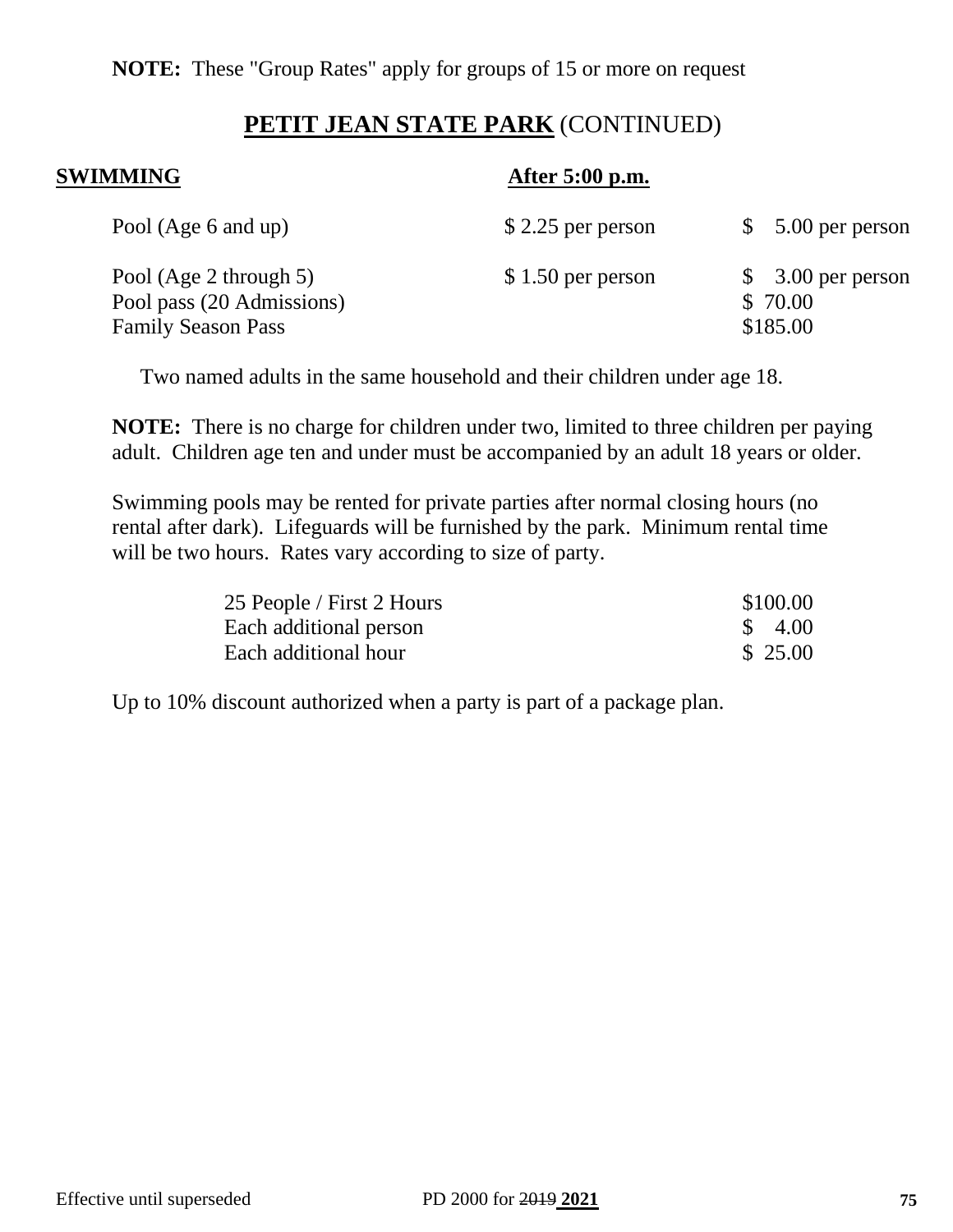# **PINNACLE MOUNTAIN STATE PARK**

# **GROUP FACILITIES**

| <b>Standard Open Pavilion</b>                                                                                                                        | \$85.00 per day                                                       |
|------------------------------------------------------------------------------------------------------------------------------------------------------|-----------------------------------------------------------------------|
| VIC Meeting Room*<br><b>Cleanup Deposit</b>                                                                                                          | \$75.00 per use<br>\$25.00                                            |
| Scenic Overlook                                                                                                                                      | \$42.00 per hour 2 hour max.                                          |
| <b>INTERPRETIVE PROGRAMS</b>                                                                                                                         |                                                                       |
| Lake Tours (Lake Maumelle)<br>Adult<br>Child (6 through 12 years) (under 6 free)<br><b>Special Group Tours</b><br>Canoe Floats (2 persons per canoe) | \$15.00<br>8.00<br>S.<br>\$150.00<br>40.00 per canoe<br>$\mathcal{S}$ |
| Hay Rides (By Request - 15 Person Maximum)                                                                                                           | \$150.00                                                              |
| <b>BOAT RENTAL</b>                                                                                                                                   |                                                                       |

| Pedal Boat       | \$ 7.00 per $\frac{1}{2}$ hour | $$10.00$ per hour |
|------------------|--------------------------------|-------------------|
| Canoe/Solo Kayak | \$ 30.00 per $\frac{1}{2}$ day | $$40.00$ per day  |
|                  | $$10.00$ per hour              |                   |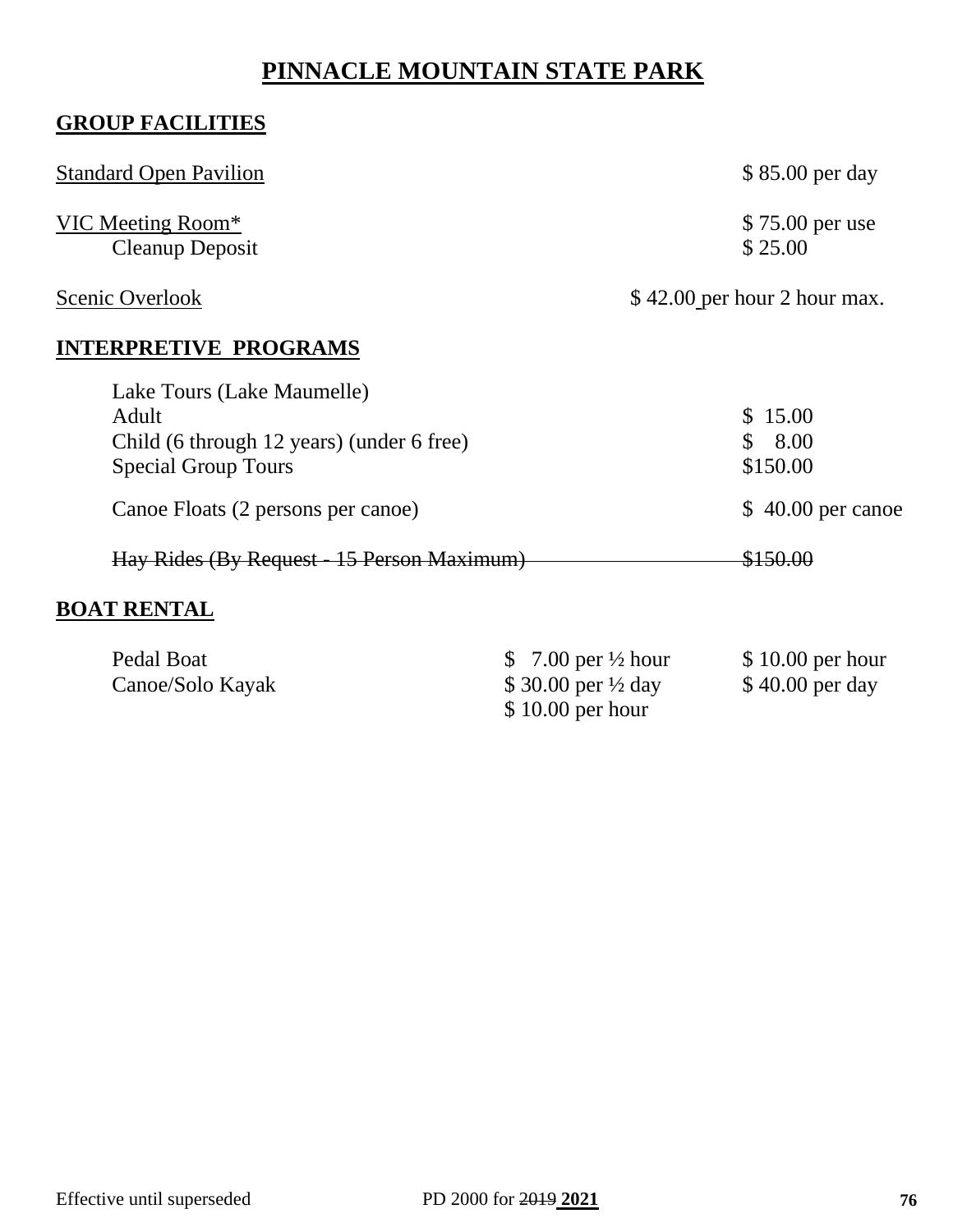# **PLANTATION AGRICULTURE MUSEUM STATE PARK**

### **VISITOR INFORMATION CENTER AND EXHIBIT GALLERY**

No charge for admission

#### **HISTORIC SITE GUIDED TOUR**

| Adult                                                  |         | \$ 4.00 each* |
|--------------------------------------------------------|---------|---------------|
| Child (6 through 12 years) (under 6 free)              |         | \$ 3.00 each  |
| Family Admission – Parents and children through age 18 | \$14.00 |               |

\*Adult groups of 15 or more, with advance notice, admitted at \$.25 off the above entrance fee rates.

Bona fide school groups \$3.00 per person with advance notice. Teachers and Bus Drivers free. One chaperone admitted free for every 15 students. See page 9.

### **MEETING FACILITIES**

| Heritage Resource Center | \$58.00 per day  |
|--------------------------|------------------|
|                          | $$42.00$ per use |

Clean-Up Deposit Required (See Group Day-Use Facilities on page 9)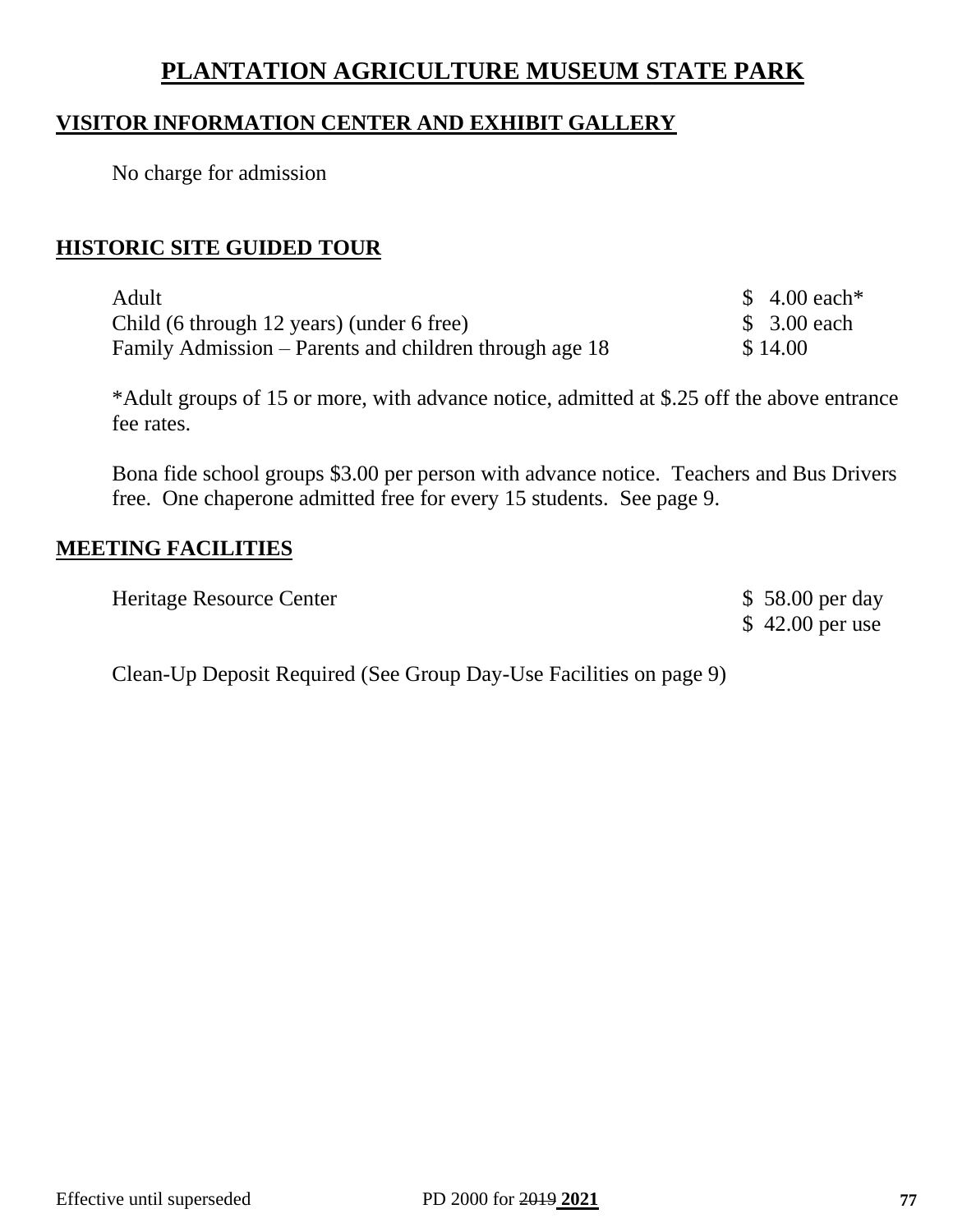# **POISON SPRINGS BATTLEGROUND STATE PARK**

No Charge for facilities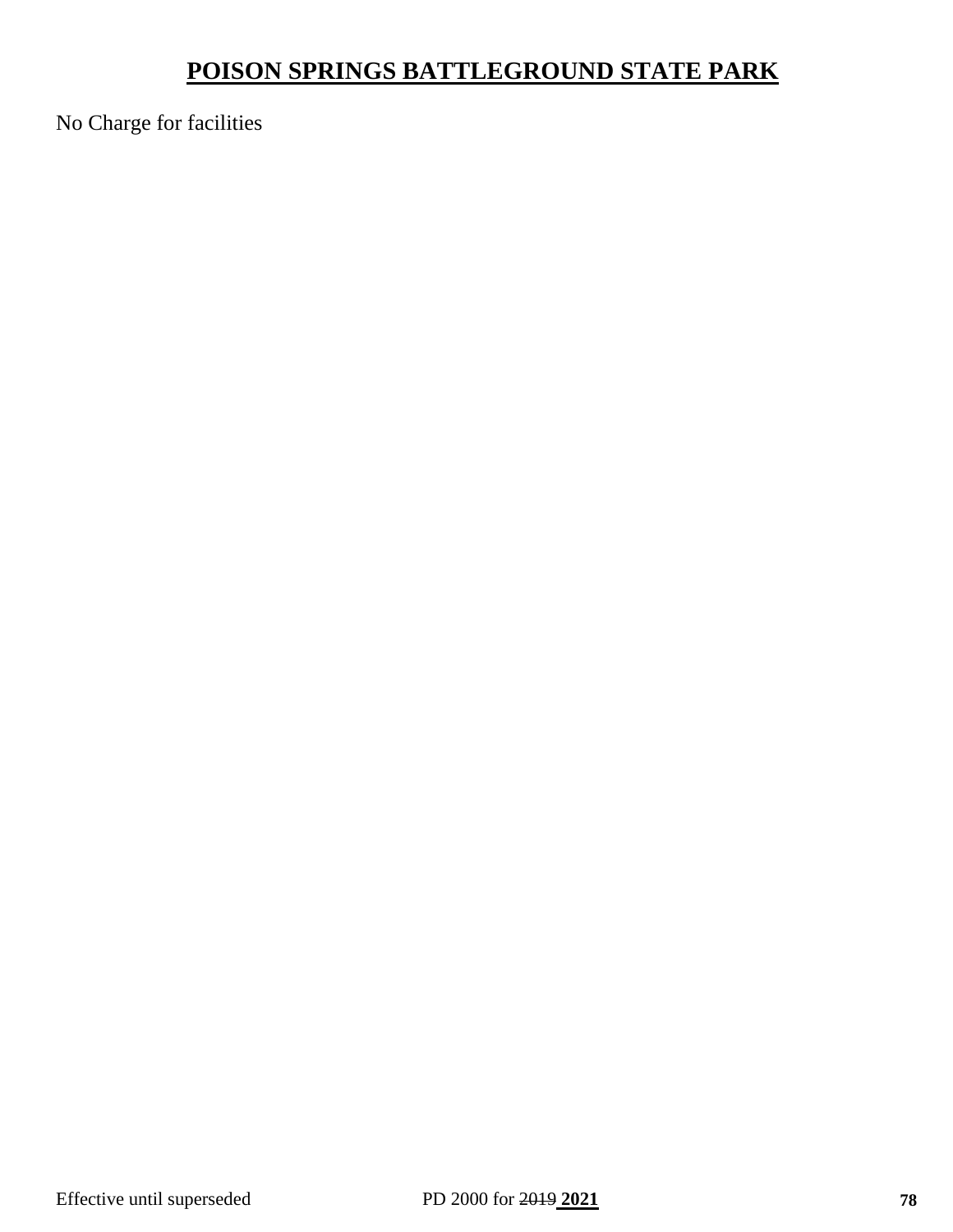# **POWHATAN HISTORIC STATE PARK**

## **COURTHOUSE AND EXHIBIT GALLERY**

No charge for admission

**GUIDED TOWN-SITE TOUR** - Sites include Courthouse, Ficklin-Imboden **1847** Log House, **Commercial Building** Telephone Exchange, Jail, and School House.

| Adult                                                  | \$ 5.00 each* |
|--------------------------------------------------------|---------------|
| Child (6 through 12 years) (under 6 free)              | \$ 3.00 each  |
| Family Admission - Parents and children through age 18 | \$15.00       |

\*Adult groups of 15 or more, with advance notice, admitted at \$.50 off the above entrance fee rates.

Bona fide school groups \$3.00 per person with advance notice. Teachers and Bus Drivers free. One chaperone admitted free for every 15 students. See page 9.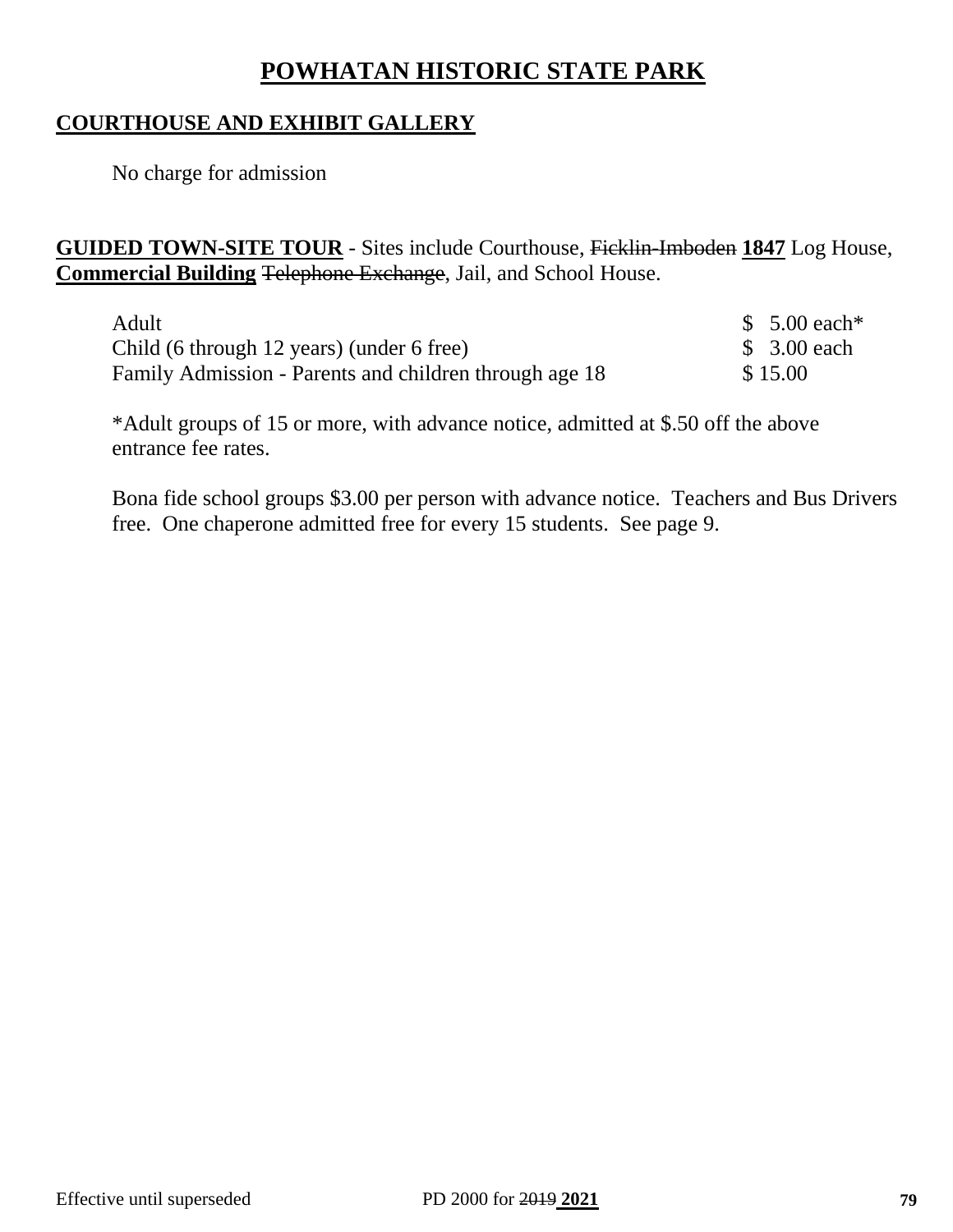# **PRAIRIE GROVE BATTLEFIELD STATE PARK**

## **HINDMAN HALL MUSEUM AND VISITOR INFORMATION CENTER**

No charge for admission

## **GUIDED TOUR OF HISTORIC BUILDINGS**

| Adult                                                  | $$5.00$ each* |
|--------------------------------------------------------|---------------|
| Child (6 through 12 years) (under 6 free)              | \$ 3.00 each  |
| Family Admission - Parents and children through age 18 | \$15.00       |

\*Adult groups of 15 or more, with advance notice, admitted at \$.50 off the above entrance fee rates.

Bona fide school groups \$3.00 per person with advance notice. Teachers and Bus Drivers free. One chaperone admitted free for every 15 students. See page 9.

## **DAY USE FACILITIES**

| Latta Barn (Enclosed with kitchen)            |                                                     |          |                                          |
|-----------------------------------------------|-----------------------------------------------------|----------|------------------------------------------|
| Two day event rental (Maximum 100 persons)    |                                                     | \$290.00 | \$300.00                                 |
| $4:00$ p.m. First Day - 10:00 p.m. Second Day |                                                     |          |                                          |
| Clean-Up Deposit                              |                                                     |          | \$100.00                                 |
| <b>Regular Rental</b>                         | \$116.00 \$125.00 per use \$184.00 \$200.00 per day |          |                                          |
| Pavilion (JP Shelter)                         |                                                     |          | \$85.00 per day                          |
| <b>Pavilion Bandstand</b>                     |                                                     | \$53.00  | \$65.00 per day                          |
| Amphitheater                                  |                                                     | \$53.00  | \$85.00 per day                          |
| Church                                        | <del>\$53.00 per use</del>                          |          | \$85.00 per day                          |
| <b>Other Structures/Grounds</b>               | $$74.00 $75.00$ per 2-hours                         |          |                                          |
| Clean-Up Deposit                              |                                                     |          | (See Group Day-Use Facilities on page 9) |
| <b>SPECIAL EVENTS</b>                         |                                                     |          |                                          |
| Special Events Parking (Tax included)         |                                                     |          | 5.00                                     |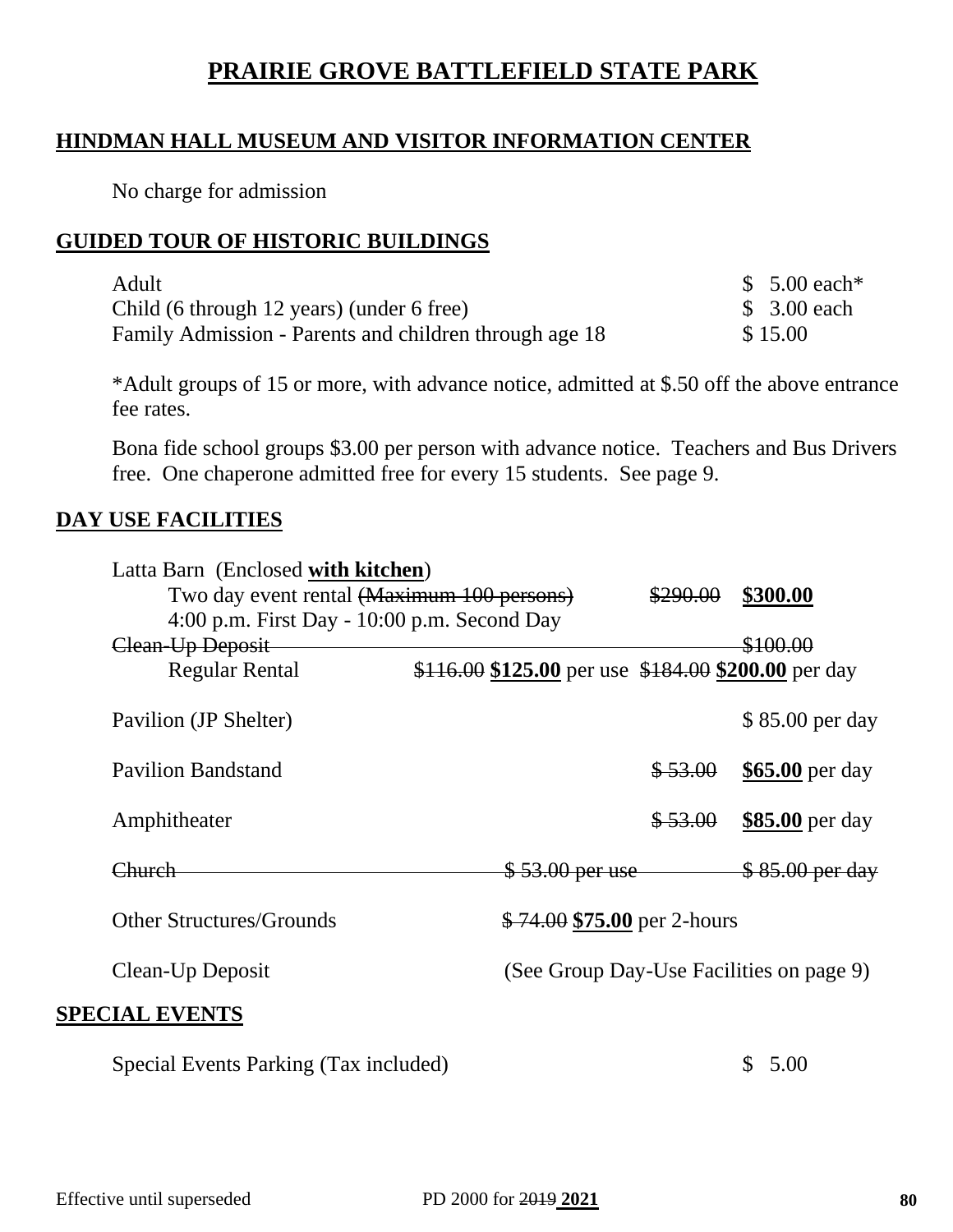## **QUEEN WILHELMINA STATE PARK**

### **LODGING** - Lodge Room Rates for 2 Adults

|                                 | <b>Southside</b>                                    | <b>Northside</b>                                    |
|---------------------------------|-----------------------------------------------------|-----------------------------------------------------|
| King Suite                      |                                                     | \$174.00 \$180.00 per day                           |
| King with Spa Tub and Fireplace | \$168.00 \$175.00 per day \$158.00 \$165.00 per day |                                                     |
| King Room with Spa Tub          | \$137.00 \$145.00 per day                           |                                                     |
| King Room (1 Bed)               |                                                     | \$116.00 \$120.00 per day \$105.00 \$110.00 per day |
| Queen Room (2 Beds)             | \$116.00 \$120.00 per day \$105.00 \$110.00 per day |                                                     |
|                                 |                                                     |                                                     |
| <b>Additional Persons</b>       | \$13.00 per day                                     |                                                     |

### **MEETING FACILITIES**

Conference Room

With 25 rooms or more Complimentary With 10 to 24 rooms  $$132.00 $150.00$  per half day  $$263.00 $300.00$  per day With Less than 10 rooms  $$184.00$   $$200.00$  per half day  $$368.00$   $$400.00$  per day Set Up Fee  $$158.00$ 

### **Outside Venues \$150.00 per use**

#### **Terrace**

| With 25 rooms or more | Complimentary                |
|-----------------------|------------------------------|
| With 10 to 24 rooms   | \$105.00 per use             |
| Less than 10 rooms    | \$158.00 per use             |
| Set Up Fee            | 215800<br><del>ง1J0.UU</del> |

Clean-Up Deposit Required (See Group Day-Use Facilities on page 9)

Other services available upon request, i.e. weddings and/or receptions. Check with park for prices.

| <b>CAMPING</b>                        | <b>Per Day</b> |
|---------------------------------------|----------------|
| $Class A-Water/50 Amp$                | \$29.00        |
| Class B - Water/30 Amp                | \$23.00        |
| Class $C$ – Water or 30 Amp           | \$18.00        |
| $Class D - No Hookups$ and Tent Sites | \$14.00        |
| <b>Overflow Areas</b>                 | \$13.00        |

## **CONCESSIONS - MOUNTAIN GLORY STATION (479) 323-8122**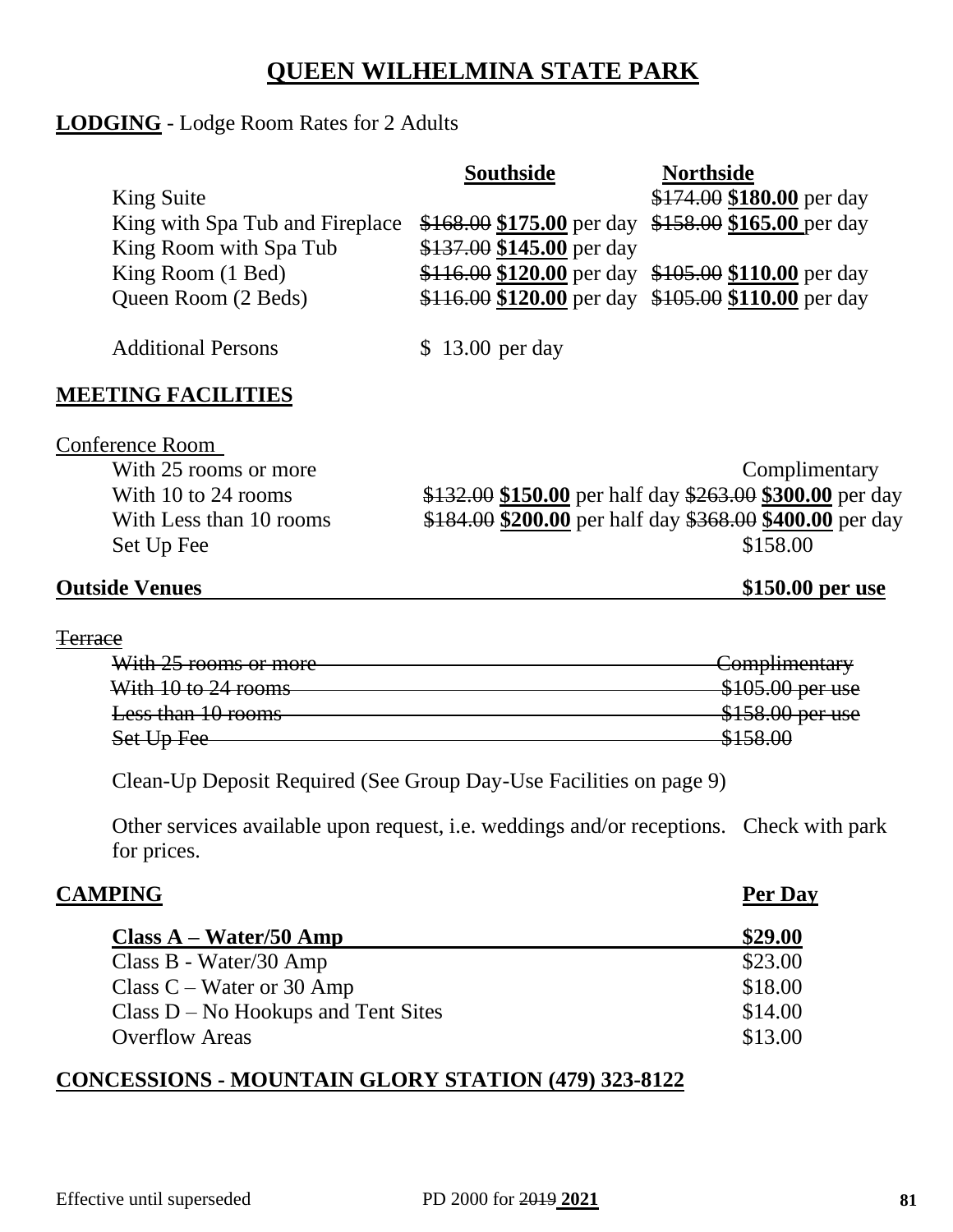| and over |  |
|----------|--|
|          |  |

Miniature Train Ride

**Adult** 55 and over<br> **62 Under** 53.00 Miniature Golf<br>
Miniature Train Ride<br>
Free (3 & Under) \$5.00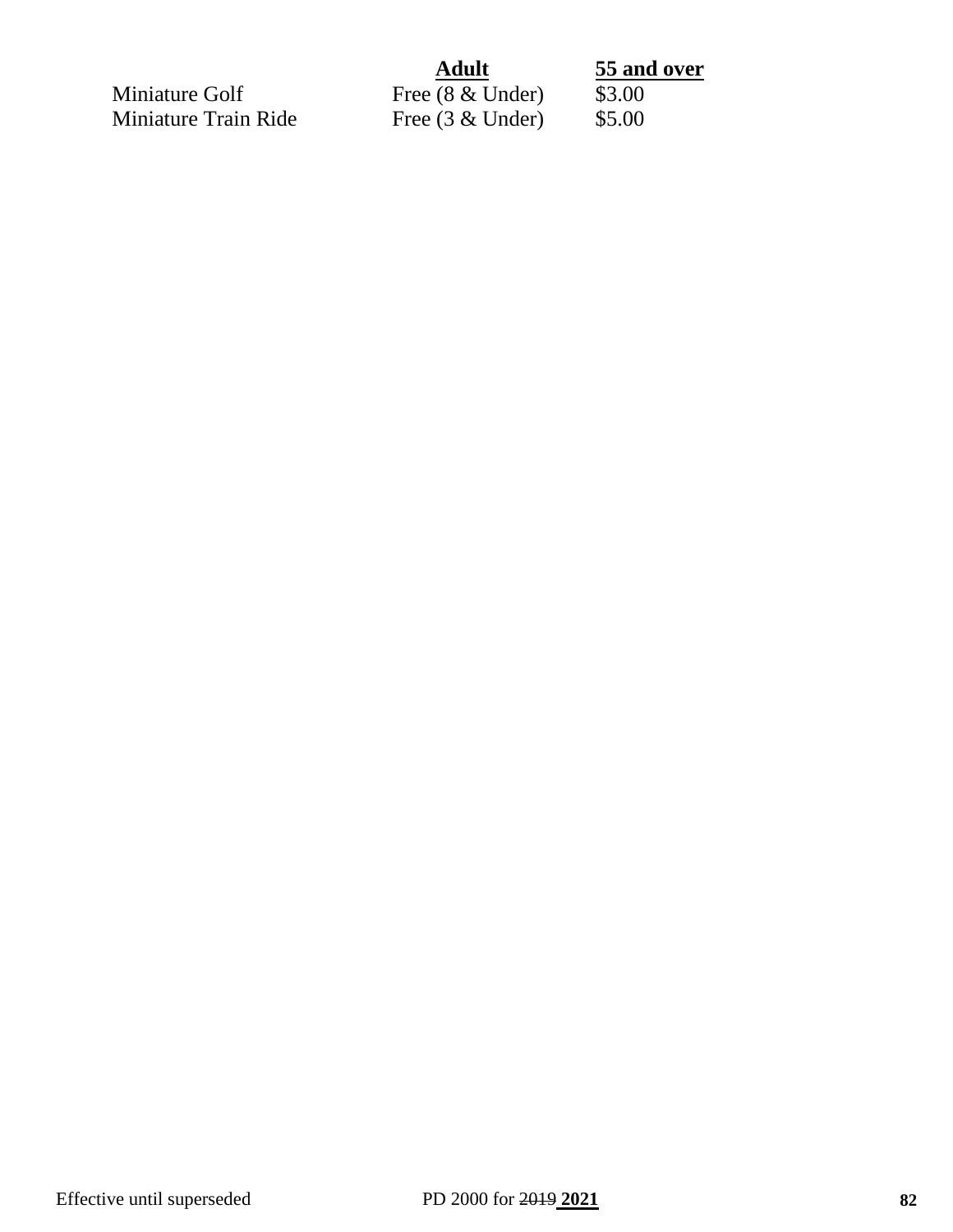# **SOUTH ARKANSAS ARBORETUM**

Operated by South Arkansas Community College

For information, call Justin Small at (870) 864-7144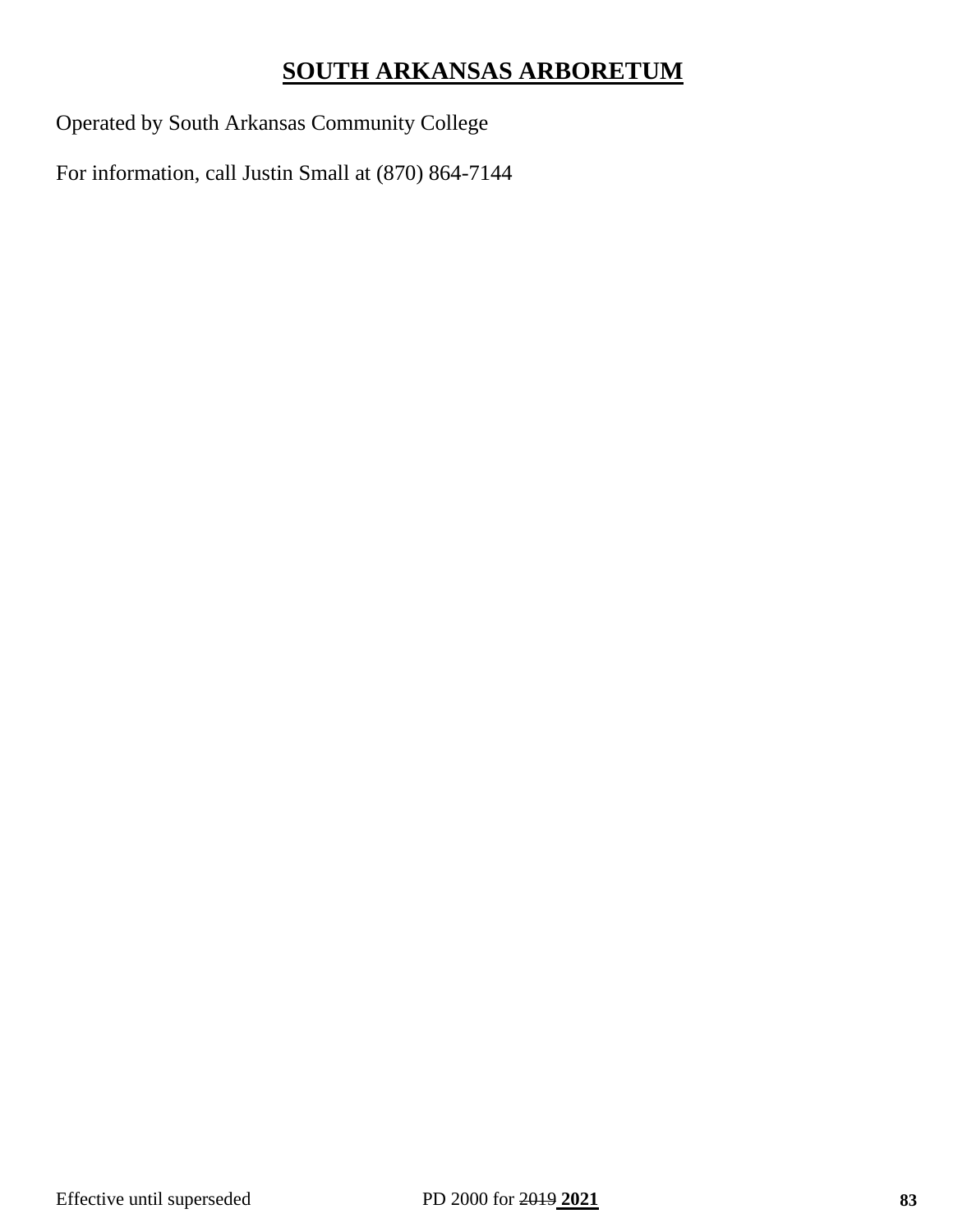# **TOLTEC MOUNDS ARCHEOLOGICAL STATE PARK**

## **VISITOR INFORMATION CENTER, EXHIBIT GALLERY, and SELF-GUIDED ARCHEOLOGICAL SITE WALKING TOUR**

No charge for admission

| $6.00$ each*       |
|--------------------|
| \$ 5.00 each       |
|                    |
|                    |
| $$4.00$ each*      |
| \$ 3.00 each       |
|                    |
| \$22.00<br>\$14.00 |

\*Adult groups of 15 or more, with advance notice, admitted at \$.25 off the above guided tour fee.

Bona fide school groups \$3.00 per person with advance notice. Teachers and Bus Drivers free. One chaperone admitted free for every 15 students. See page 9.

#### **GROUP FACILITIES**

| <b>Educational Pavilion (Enclosed)</b>                    | \$95.00 per day  |
|-----------------------------------------------------------|------------------|
| Visitor Center Meeting Room                               | $$53.00$ per use |
| Clean-up Deposit (See Group Day-Use Facilities on page 9) | \$30.00          |

#### **BOAT RENTAL**

Canoe / Kayak  $$ 10.00$  per hour  $$ 20.00$  per  $\frac{1}{2}$  day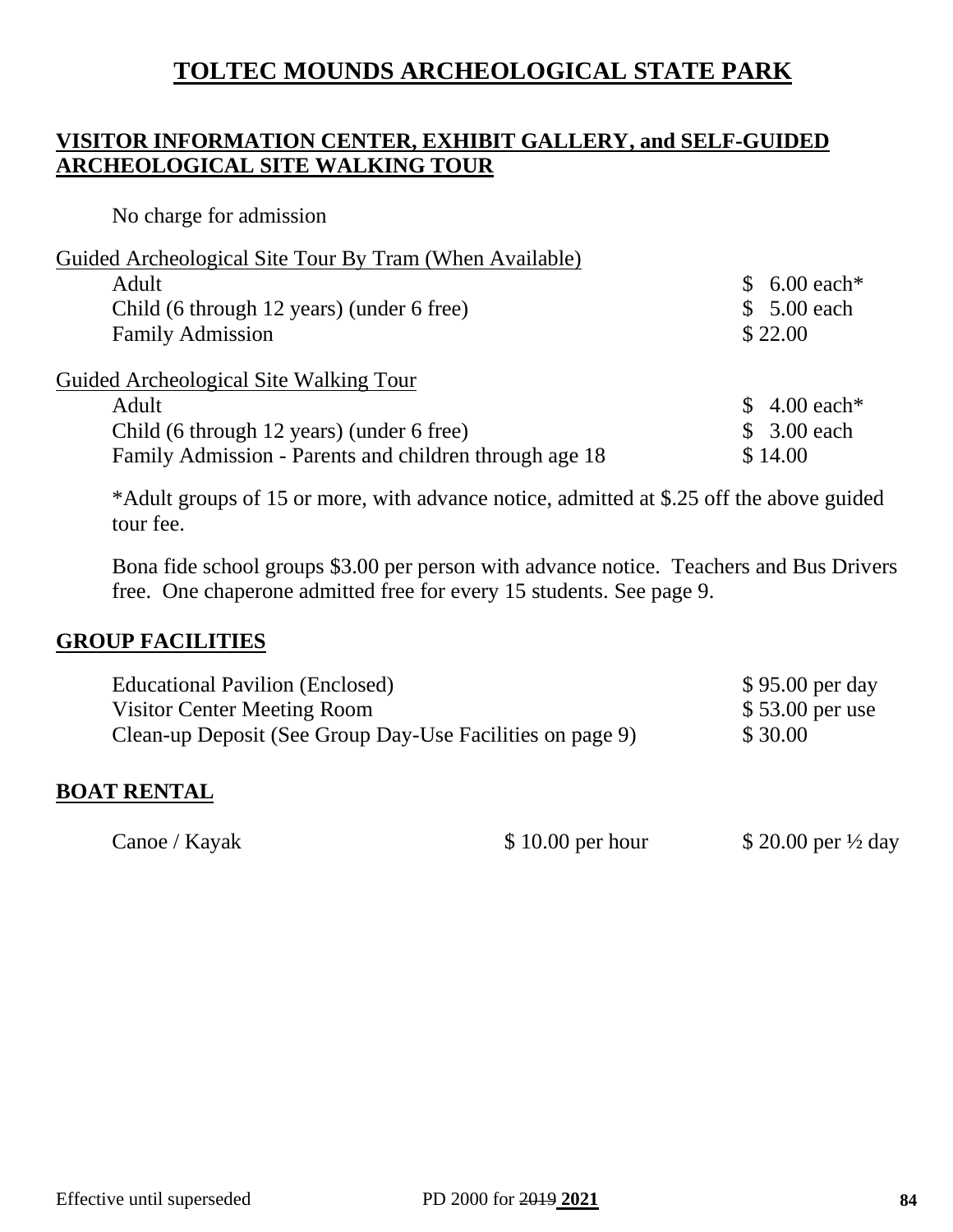# **VILLAGE CREEK STATE PARK**

## **LODGING**

| <b>Housekeeping Cabins</b> |              | Sun. - Thurs.     | Fri. & Sat.       |
|----------------------------|--------------|-------------------|-------------------|
| 3 Bedrooms                 | $(6$ Adults) | $$142.00$ per day | \$150.00 per day  |
| 2 Bedrooms                 | (4 Adults)   | $$126.00per$ day  | \$135.00 per day  |
| Duplex 2 Bedrooms          | (4 Adults)   | \$105.00 per day  | \$113.00 per day  |
| 1 Bedroom                  | $(2$ Adults) | \$100.00 per day  | $$110.00$ per day |
| <b>Additional persons</b>  |              | \$13.00 per day   | $$13.00$ per day  |
| No Rollaway                |              |                   |                   |

## **MEETING ROOM\***

| With 5 or more Cabins   | Complimentary     |
|-------------------------|-------------------|
| With less than 5 Cabins | $$105.00$ per use |
| Clean-up Deposit        | \$25.00           |

\*Public schools will have priority usage for environmental education at no charge. State agencies will have complimentary usage for environmental education or park related meetings.

| <b>CLUB HOUSE</b> - *Available November 1 - March 31, 5pm - 11pm<br>**Available Monday-Thursday (year round),<br>Friday-Sunday November 1 - March 31 only |                  |                  |
|-----------------------------------------------------------------------------------------------------------------------------------------------------------|------------------|------------------|
| *Multi-Room with Dining Room,<br>Catering Kitchen, and Terrace                                                                                            | \$389.00 per use | \$705.00 per day |
| *Multi-Room with Dining Room<br>and Catering Kitchen                                                                                                      | \$337.00 per use | \$632.00 per day |
| **Multi-Room with Catering Kitchen<br>with Terrace (2 hour period)                                                                                        | \$210.00         |                  |
| **Multi-Room with Catering Kitchen (2 hour period)                                                                                                        |                  | \$158.00         |
| Clean-up Deposit                                                                                                                                          |                  | \$75.00          |
| <b>PAVILIONS</b>                                                                                                                                          |                  |                  |
| <b>Standard Screened</b><br>and Open                                                                                                                      |                  | \$74.00 per day  |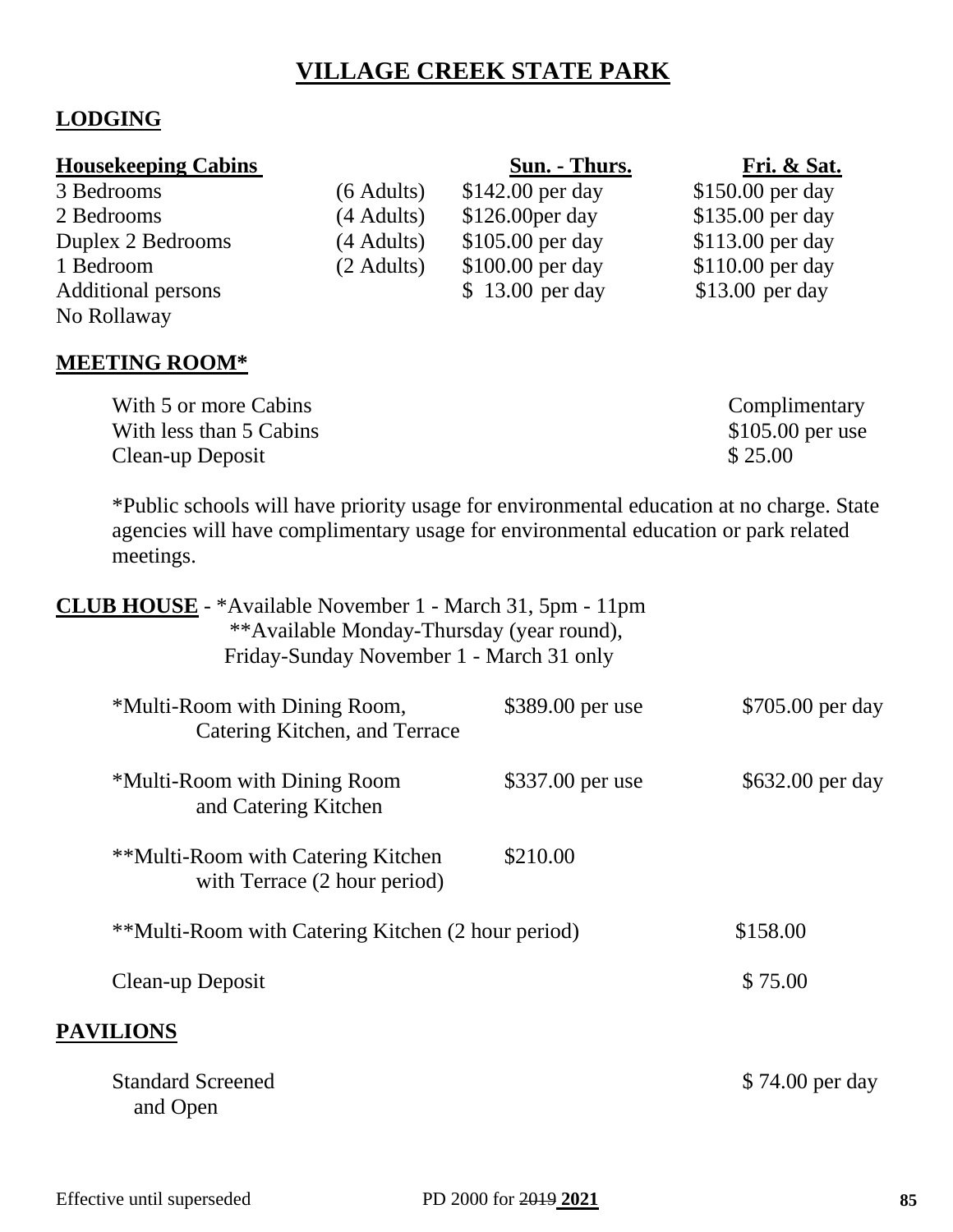# **VILLAGE CREEK STATE PARK** (CONTINUED)

| <b>CAMPING</b>                                      |                                | Per Day          |
|-----------------------------------------------------|--------------------------------|------------------|
| Class AAA - Water/50 Amp/Sewer                      |                                | \$36.00          |
| Class A - Water/50 Amp                              |                                | \$29.00          |
| Class B - Water/30 Amp                              |                                | \$23.00          |
| Horse Camp Class B - Water/30Amp                    |                                | \$23.00          |
| <b>Overflow Areas</b>                               |                                | \$13.00          |
| <b>MISCELLANEOUS EQUIPMENT RENTAL</b> (See Page 11) |                                |                  |
| <b>Mountain Bicycle Rental</b>                      | \$15.00 per $\frac{1}{2}$ day  | \$25.50 per day  |
|                                                     | $$4.50$ per hour               |                  |
| <b>MARINA</b>                                       |                                |                  |
| 16 ft. Boat and Electric Motor                      | \$18.00 per $\frac{1}{2}$ day  | \$25.00 per day  |
| 14 ft. Boat and Electric Motor                      | \$15.00 per ½ day              | \$20.00 per day  |
| <b>Electric Motor Only</b>                          | \$ 8.00 per $\frac{1}{2}$ day  | \$15.00 per day  |
| 14 ft. Fishing Boat                                 |                                | \$10.00 per day  |
| <b>Pedal Boat</b>                                   | \$ 4.00 per $\frac{1}{2}$ hour | $$6.00$ per hour |
| Kayak - Tandem                                      | \$15.00 per ½ day              | \$20.00 per day  |
| Kayak - Solo                                        | \$10.00 per 1/2 day            | \$15.00 per day  |
| Paddleboard                                         | \$15.00 per 1/2 day            | \$25.00 per day  |
| Canoe                                               | $$15.00$ per $\frac{1}{2}$ day | \$20.00 per day  |
| <b>HORSE RIDING TRAIL</b>                           |                                |                  |
| <b>Horse Stall Rental</b>                           |                                | \$11.00 per day  |
| Horse Trailer Parking Fee                           |                                | $$8.00$ per day  |
| <b>Annual Trailer Parking Pass</b>                  |                                | \$75.00          |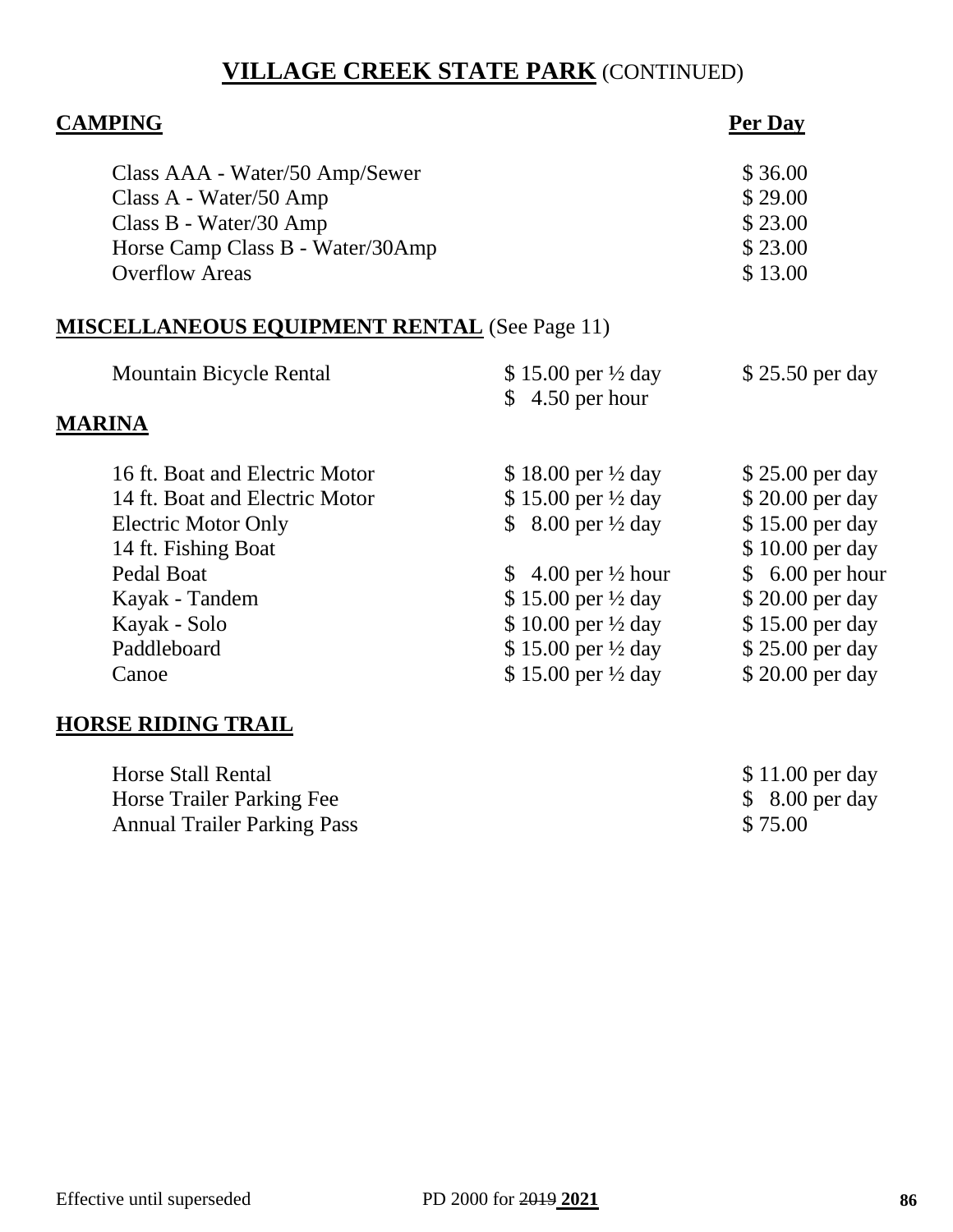# **VILLAGE CREEK STATE PARK** (CONTINUED)

| <b>GOLF COURSE</b>                                          | Weekdays                                           | <b>Weekends/Holidays</b>                   |
|-------------------------------------------------------------|----------------------------------------------------|--------------------------------------------|
|                                                             | Mon. through Thur.                                 | Fri. through Sun.                          |
| 18 Holes with $\frac{1}{2}$ cart*                           | \$39.00                                            | \$45.00                                    |
| 9 Holes with $\frac{1}{2}$ cart*                            | \$29.00                                            | \$35.00                                    |
| Extended play with $\frac{1}{2}$ cart*                      | \$12.00                                            | \$15.00                                    |
| Twilight 4:00 p.m. with $\frac{1}{2}$ cart*                 | \$29.00                                            | \$35.00                                    |
| 18 Holes Nov. 1 - Mar. 31 with $\frac{1}{2}$ cart*          | \$29.00                                            | \$35.00                                    |
| 9 Holes Nov. $1 - \text{Mar. } 31$ with $\frac{1}{2}$ cart* | \$19.00                                            | \$25.00                                    |
| Junior Rates (17 and younger)                               | \$11.50                                            | \$15.50                                    |
| Junior Golf Cart Fee                                        | $\frac{1}{2}$ cart included with paid adult player |                                            |
|                                                             |                                                    | \$12.00 with non-playing supervised driver |

 Cart renters must be at least 18 years of age. Rental Club Fees 9 holes-\$ 15.00 per use 18 holes - \$ 25.00 per use

\*All paid green fee players must share a golf cart when playing in a group. Those not sharing will be charged \$12.00 for an additional cart. Non-playing guests subject to a \$ 12.00 rider fee.

Senior Discounts (Age 65 and over) - 20% off full rate only. Discounts are not applicable on weekends, holidays, extended play, or during November 1 – March 31.

Driving Range  $\qquad$  \$ 7.00 per bag of 50 balls Annual Play Fees Single  $$1,800$  includes  $\frac{1}{2}$  cart Family\*\*  $$2,200$  includes one cart Monthly installments with one year contract - Single  $$ 165.00$  per month (includes  $\frac{1}{2}$  cart) Family\*\*  $$ 198.00$  per month (includes one cart)

Monthly Pass (can be purchased for one calendar month) -  $\text{Single}$  \$ 250.00 Family\*\*  $\$ 315.00$ 

\*\*Immediate family in same household & children maximum age 25 or under in school.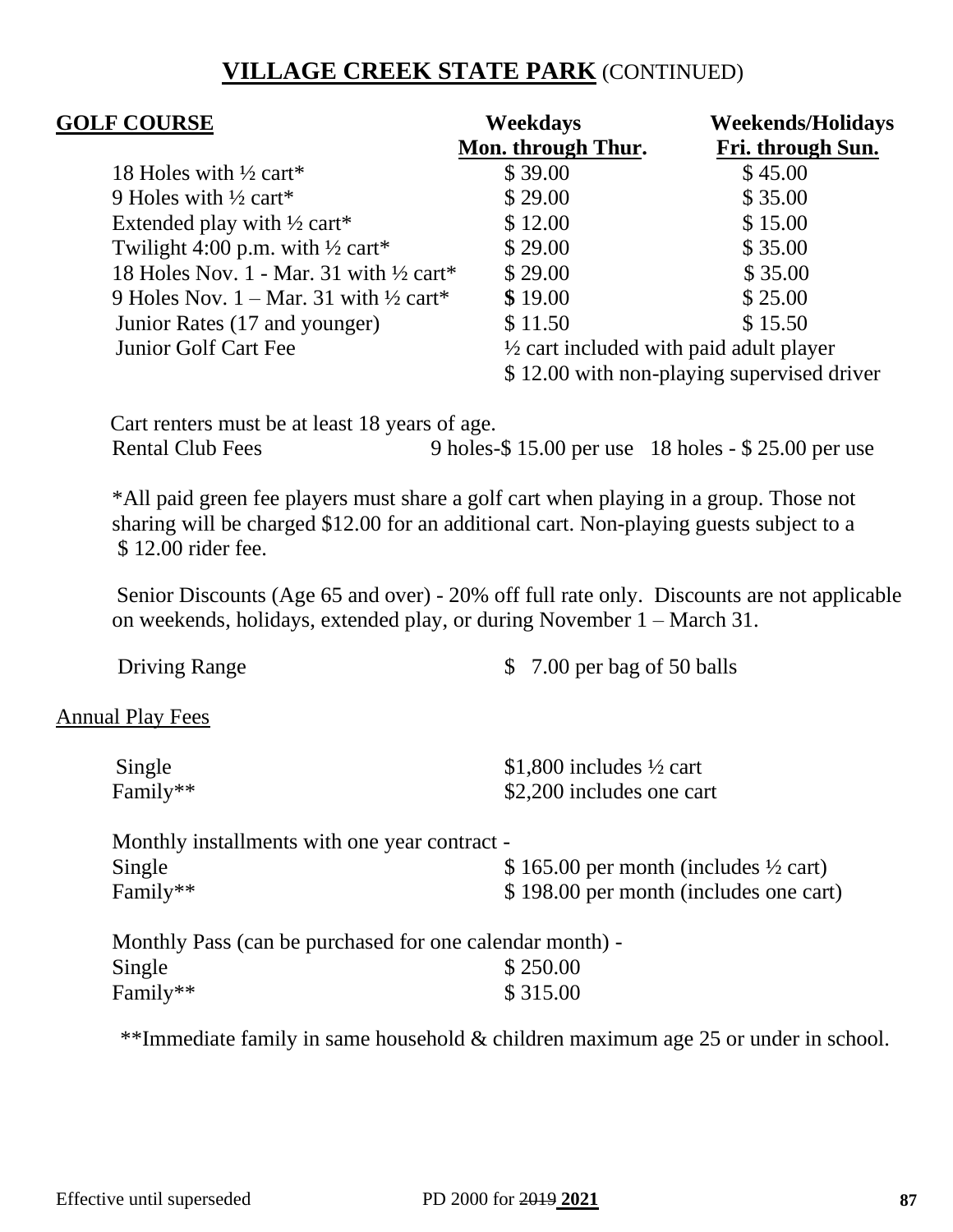# **WHITE OAK LAKE STATE PARK**

| <b>CAMPING</b>                                                                                                   |                                                                                        | Per Day                                  |
|------------------------------------------------------------------------------------------------------------------|----------------------------------------------------------------------------------------|------------------------------------------|
| Class A - Water/50 Amp<br>Class B - Water/30 Amp<br>Class D - No Hookups and Tent Sites<br><b>Overflow Areas</b> |                                                                                        | \$29.00<br>\$23.00<br>\$14.00<br>\$13.00 |
| <b>PAVILIONS</b>                                                                                                 |                                                                                        |                                          |
| <b>Standard Pavilion Open</b>                                                                                    |                                                                                        | \$68.00 per day                          |
| <b>MARINA</b>                                                                                                    |                                                                                        |                                          |
| 16 ft. Fishing Boat                                                                                              | \$15.00 per ½ day<br>\$10.00 per hour                                                  | \$20.00 per day                          |
| 16 ft. Boat with 15 hp Motor                                                                                     | \$45.00 per $\frac{1}{2}$ day<br>includes fuel                                         | \$66.00 per day<br>includes fuel         |
| Kayak - Tandem                                                                                                   | \$15.00 per $\frac{1}{2}$ day                                                          | \$20.00 per day                          |
| Kayak - Solo<br>Canoe                                                                                            | \$ 10.00 per $\frac{1}{2}$ day<br>\$15.00 per $\frac{1}{2}$ day<br>5.00 per hour<br>\$ | \$15.00 per day<br>\$25.00 per day       |
| Pedal Boat<br>Extra Life Jacket Rental                                                                           | 6.00 per hour<br>\$<br>3.00 per $\frac{1}{2}$ day<br>\$<br>10.00 deposit<br>\$         | 5.00 per day<br>$\mathbb{S}$             |
| MISCELLANEOUS EQUIPMENT RENTAL                                                                                   |                                                                                        |                                          |

\$ 2.00 per hour \$ 10.00 per day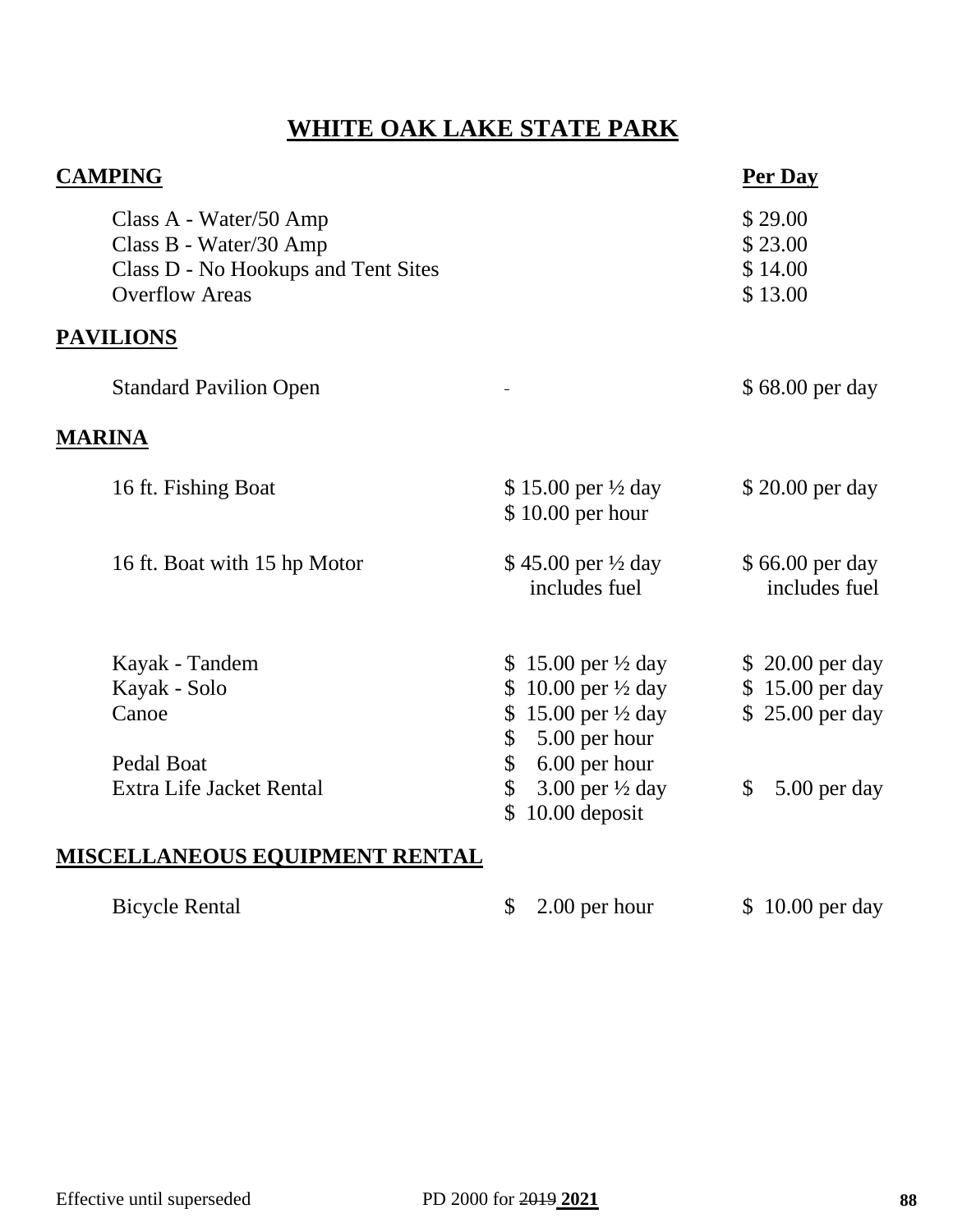# **WHITE OAK LAKE STATE PARK** (CONTINUED)

### **INTERPRETIVE LAKE TOURS**

GUIDED KAYAK TOURS (2 Hours) (personal or park provided equipment) Adult \$15.00 per person Child (6 through 12) \$10.00 per person Children under 6 (not permitted)

BOAT TOURS Adult \$ 9.00 per person Child (6 through 12) (under 6 free) \$ 5.00 per person

Bona fide school groups \$4.50 per person with advance notice. Teachers and Bus Drivers free. chaperone admitted free for every 15 students. See page 9.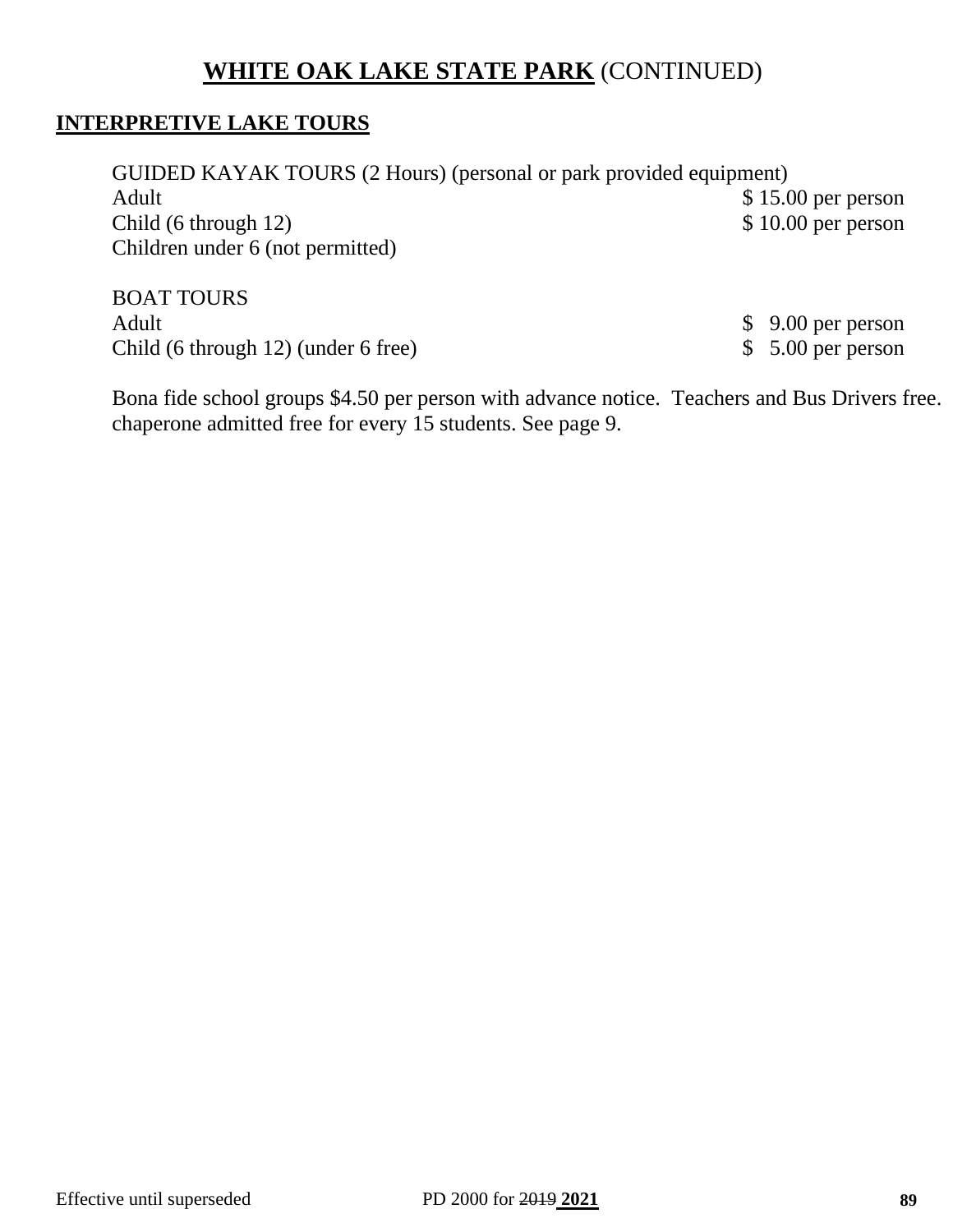# **WITHROW SPRINGS STATE PARK**

| <b>CAMPING</b>                    | Per Day |
|-----------------------------------|---------|
| Class AAA - Water/50 Amp/Sewer    | \$36.00 |
| <b>Class D Walk-in Tent Sites</b> | \$14.00 |
| <b>Overflow Areas</b>             | \$13.00 |
|                                   |         |
| _ . _ _ _ _ _ _                   |         |

## **PAVILION**

Enclosed \$79.00 per day

### **SWIMMING After 5:00 p.m**.

| Pool (Age 6 and up)                                                     |  | $$2.25$ per person |  | $$4.00$ per person |
|-------------------------------------------------------------------------|--|--------------------|--|--------------------|
| Pool (Age 2 through 5)                                                  |  | $$1.50$ per person |  | $$3.00$ per person |
| Pool Pass (20 Admissions)                                               |  |                    |  | \$ 70.00           |
| <b>Family Season Pass</b>                                               |  |                    |  | \$185.00           |
| Two named adults in the same household and their children under age 18. |  |                    |  |                    |

**NOTE:** There is no charge for children under two, limited to three children per paying adult. Children age ten and under must be accompanied by an adult 18 years or older.

Swimming pools may be rented for private parties after normal closing hours (no rental after dark). Lifeguards will be furnished by the park. Minimum rental time will be two hours. Rates vary according to size of pool party. Up to 10% discount authorized when a party is part of a package plan.

| 20 People / First 2 Hours<br>Each additional person<br>Each additional hour |                                | \$90.00<br>\$3.00<br>\$25.00                 |
|-----------------------------------------------------------------------------|--------------------------------|----------------------------------------------|
| <b>MARINA RENTALS</b>                                                       |                                |                                              |
| Solo Kayak or Canoe<br>(Includes put in and haul back)                      | \$ 30.00 per $\frac{1}{2}$ day | $$45.00$ per day                             |
| <b>Shuttle Service of private Canoes or Kayaks</b>                          |                                | \$20.00/25.00 per vessel<br>Subject to Route |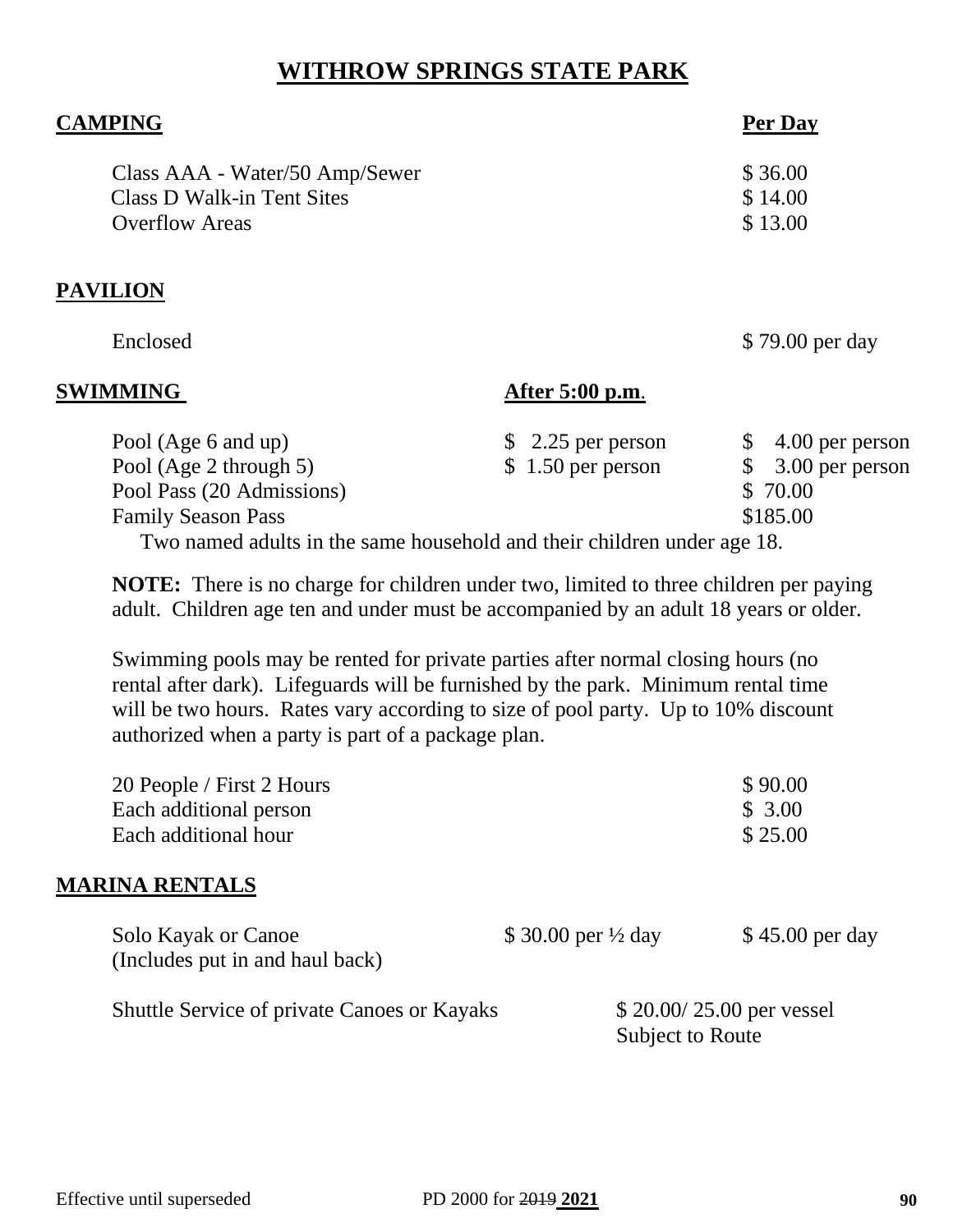# **WOOLLY HOLLOW STATE PARK**

| <b>CAMPING</b>                                                        |                    | Per Day             |
|-----------------------------------------------------------------------|--------------------|---------------------|
| Class AAA - Water/50 Amp/Sewer<br>Class D - No Hookups and Tent Sites |                    | \$36.00<br>\$14.00  |
| <b>PAVILIONS</b>                                                      |                    |                     |
| <b>Standard Pavilion Open</b>                                         |                    | \$74.00 per day     |
| <b>SWIMMING</b>                                                       | After 5:00 p.m.    |                     |
| Lake $(Age 6$ and up)                                                 | $$1.75$ per person | 2.75 per person     |
| Lake (Age 2 through 5)                                                | $$1.00$ per person | 1.75 per person     |
| Lake Pass (20 Admissions)                                             |                    | $$40.00$ per person |
| <b>Family Season Pass</b>                                             |                    | \$185.00            |

Two named adults in the same household and their children under age 18.

**NOTE:** There is no charge for children under two, limited to three children per paying adult. Children age ten and under must be accompanied by an adult 18 years or older.

## **BOAT RENTAL**

| <b>4-Seat Pedal Boat</b> | $$10.00$ per hour                      |                          |
|--------------------------|----------------------------------------|--------------------------|
| Pedal Boat               | $$-6.00$ \$8.00 per hour               |                          |
|                          | $$-6.00$ \$8.00 per hour               |                          |
| Canoe                    | $$8.00$12.00 per \frac{1}{2}$ day      | $$12.00$ \$15.00 per day |
|                          | $$-6.00$ \$8.00 per hour               |                          |
| $Kayak - Solo$           | $$10.00$ \$15.00 per $\frac{1}{2}$ day | $$18.00 $20.00$ per day  |
| 14 ft. Fishing Boat      | $$10.00$ \$12.00 per day               |                          |